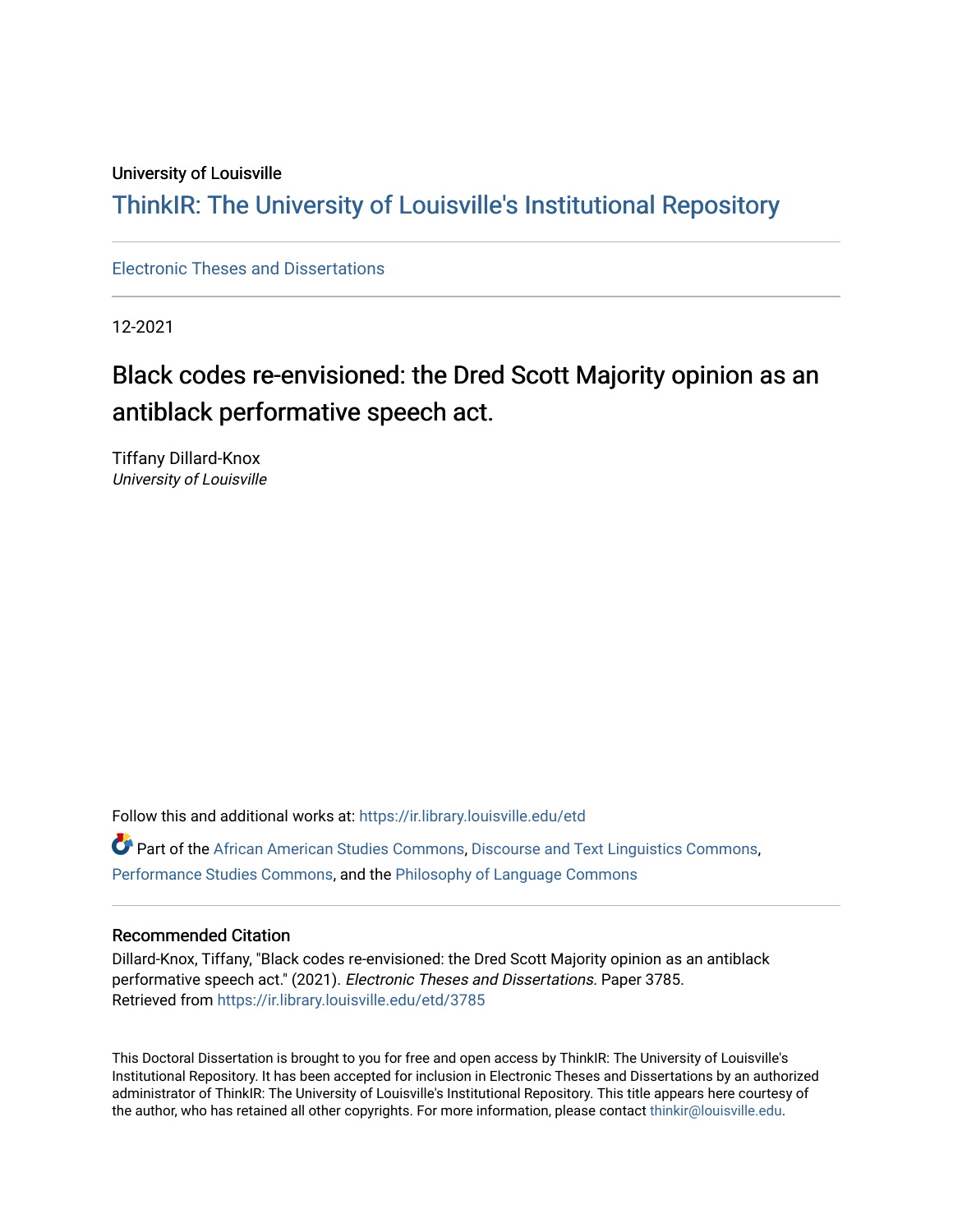## BLACK CODES RE-ENVISIONED: THE DRED SCOTT MAJORITY OPINION AS AN ANTIBLACK PERFORMATIVE SPEECH ACT

By

Tiffany Dillard-Knox B.A., University of Louisville, 2001 M.A., University of Louisville, 2014

A Dissertation Submitted to the Faculty of the College of Arts and Sciences of the University of Louisville in Partial Fulfillment of the Requirements for the Degree of

> Doctor of Philosophy in Pan-African Studies

Department of Pan-African Studies University of Louisville Louisville, Kentucky

December 2021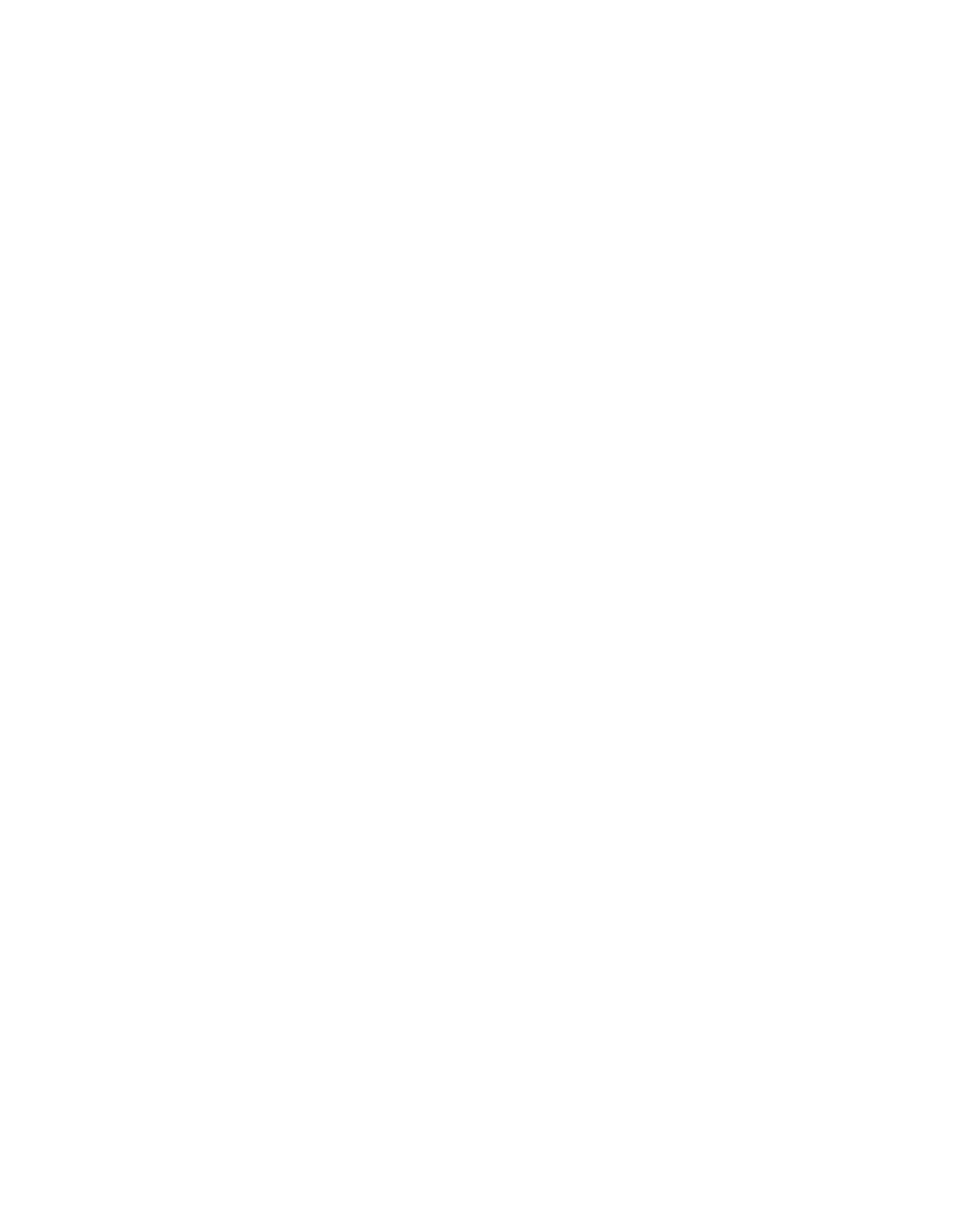### BLACK CODES RE-ENVISIONED: THE DRED SCOTT MAJORITY OPINION AS AN ANTIBLACK PERFORMATIVE SPEECH ACT

By

Tiffany Dillard-Knox B.A., University of Louisville, 2001 M.A., University of Louisville, 2014

A Dissertation Approved on

November 23, 2021

by the following Dissertation Committee:

Dr. Ricky Jones

Dr. Ahmad Washington

Dr. M. Brandon McCormack

Dr. Karl Swinehart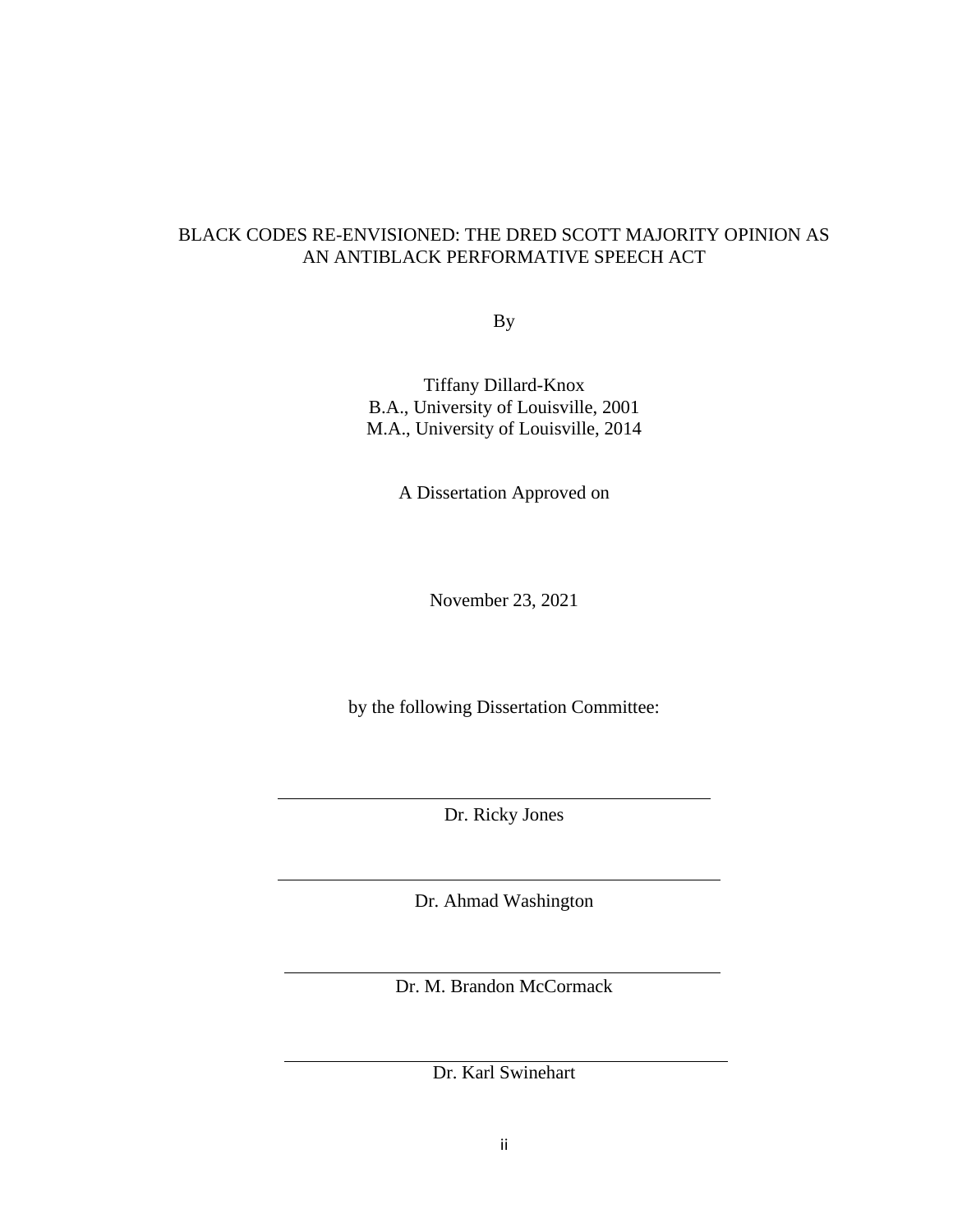## DEDICATION

<span id="page-4-0"></span>This dissertation is dedicated to my family who have been my biggest cheerleaders and support network throughout my entire educational journey.

In memory of J. Blaine Hudson.

I made a promise to you. Here is the fulfillment of that promise.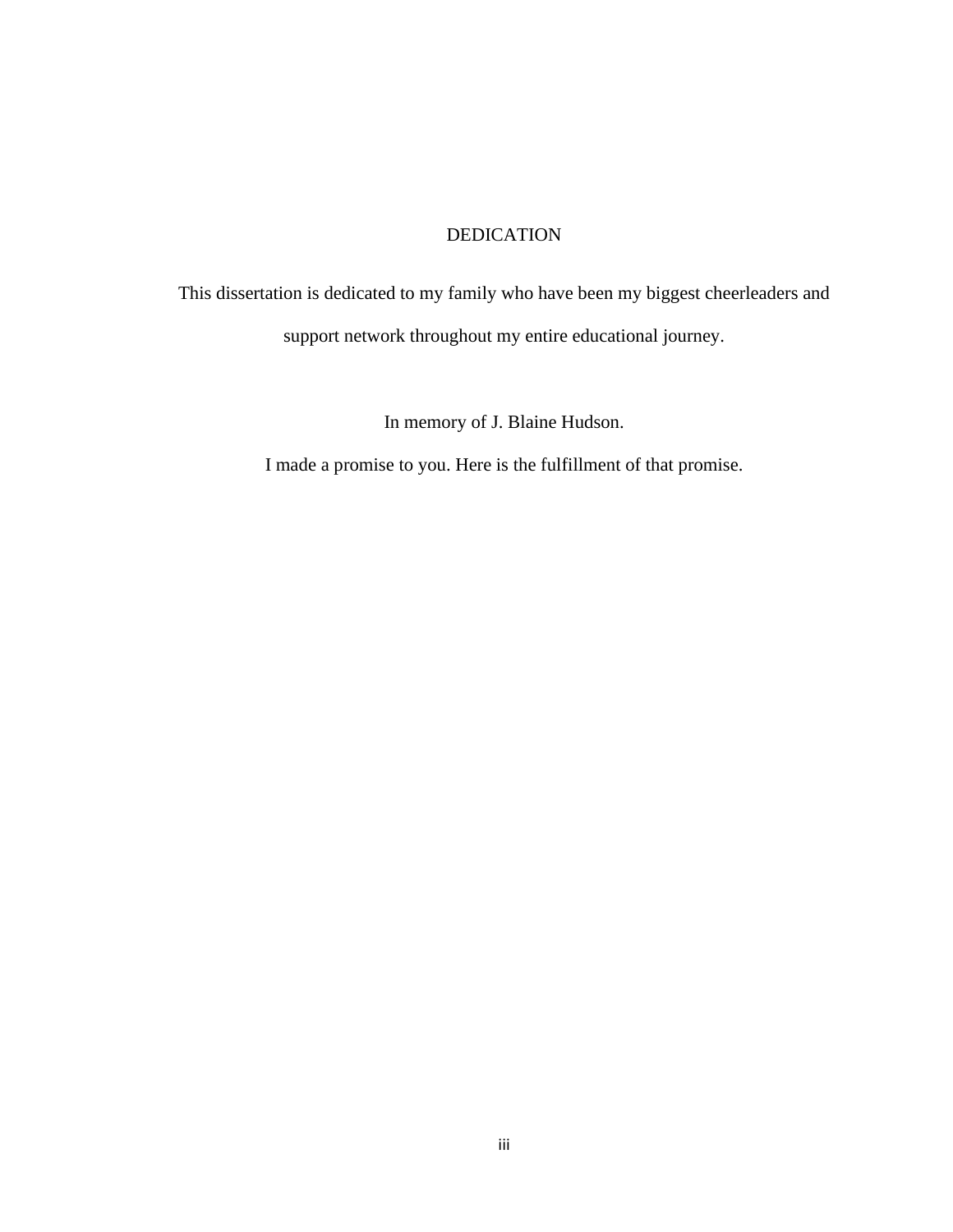#### ACKNOWLEDGEMENTS

<span id="page-5-0"></span>I'd first like to thank my family for always having my back, without your support none of this would be possible. Momma, Daddy, Lad, LaTica, Corey, Demetrius, Devin, Lasia, Tayla, Jaelynn, Jordyn, Serenity, and Lehlani, I love yall to the moon and back!

To my committee, each of you have played an important role in helping me complete this phase of my educational career. Dr. Jones, you have been my mentor and a believer of me since the 90's. Dr. McCormack, thanks for challenging and pushing me to think more deeply about Afro-Pessimism and to find my voice within the literature. Dr. Swinehart, it was your honest feedback on that first draft that forced me to focus my big thoughts into a complex but clearly articulated dissertation. Dr. Washington, my forever hype man, thank you for all of your encouragement and positivity in the most crucial time of my writing endeavor. Without each of your contributions, I would not have completed this thing on time. Thank you.

To Dr. Michele Foster, thank you for helping me find my writer's voice. Your feedback was invaluable to the completion of this dissertation. I am a more confident writer because of you. Even when you didn't have to, you helped me. I am forever grateful.

To my debate family, it has been a long time coming. This is for each of my debaters who have encouraged me and continued to be excited for me along this journey, thank you. To Mary, thank you for all that you have done over the years to encourage me to keep on theorizing. To my colleagues, your support has been invaluable. Iggie,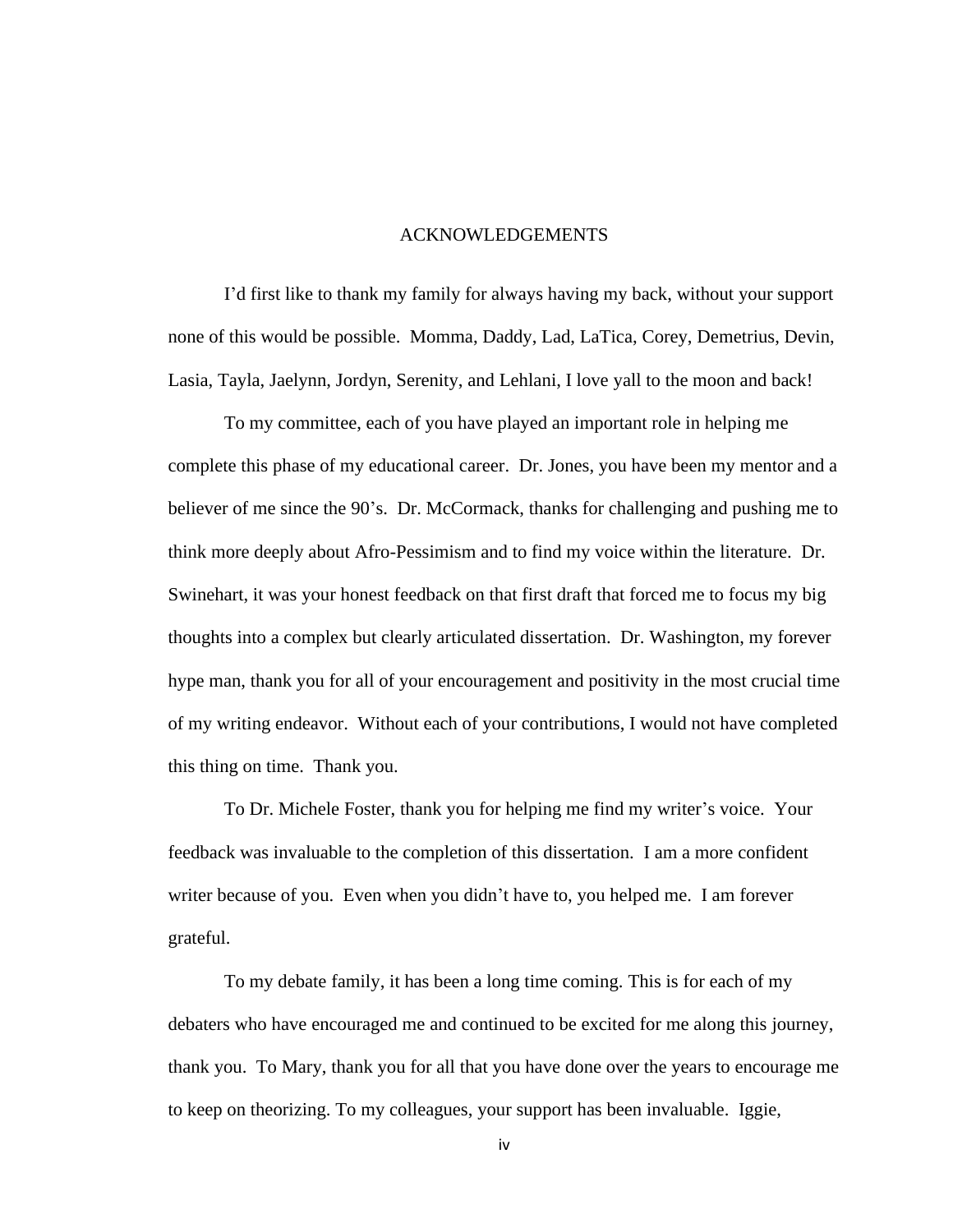Amber, Shanara, Willie, Ryan, Toya, Jalisa and George, thanks for rocking with ya girl and understanding me. To those whose name is not listed, charge my head and not my heart, I appreciate yall!

To my sisters, Tiffany, Tonia, Liz and Shauntrice, thank yall for always believing in me. Thank you for the advice and support along the way.

To everybody else who has believed in me, encouraged and supported me, thank you!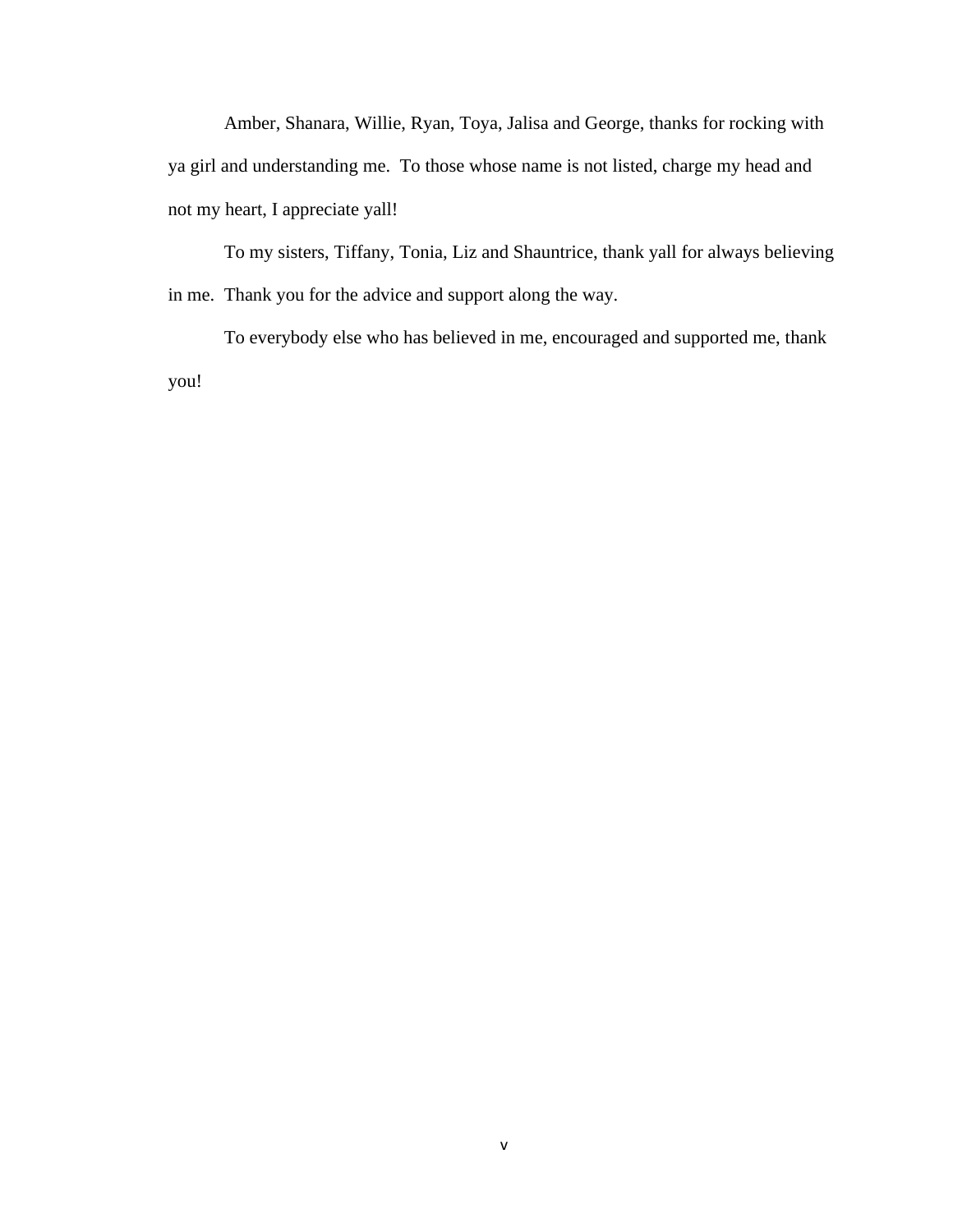#### ABSTRACT

## <span id="page-7-0"></span>BLACK CODES RE-ENVISIONED: THE DRED SCOTT MAJORITY OPINION AS AN ANTIBLACK PERFORMATIVE SPEECH ACT

Tiffany Dillard-Knox

November 23, 2021

This dissertation is a discursive analysis of the decision in the *Dred Scott v Sandford*, 1857 case written by Chief Justice Roger Taney. It begins with an overview of the literature on performative speech acts, focusing on the aspects of performatives that relate to Louis Miron and Jonathan Xavier Inda's thesis that race is a performative speech act. Breaking from their use of race as the analytic, this analysis is situated within a black/nonblack paradigm. This provides a framework that focuses on the unique ways in which the discourse of the text enacts, accumulates and renders blackness fungible. The latter part of the dissertation argues that the Dred Scott decision does the work of extending colonial discourses into the future by flattening blackness and embedding the technologies of antiblackness within what I call double-speak.

The discourse analysis was performed in three steps. The first was to identify the use of identity markers and their corresponding descriptors. These identity markers were compared/contrasted and analyzed to get a better sense of how these various identities were enacted within the text. The second identified the use of universal terms and

vi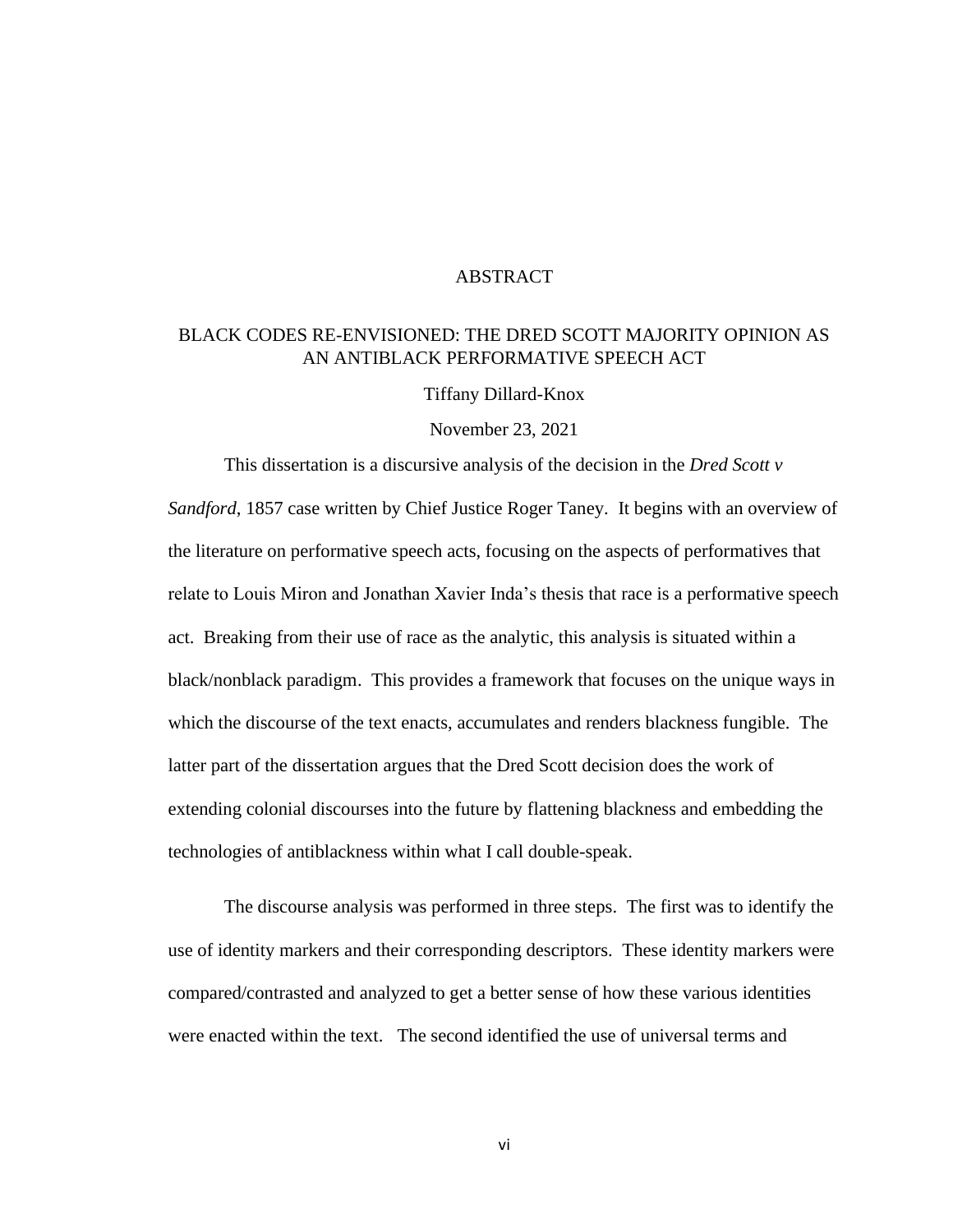phrases. These universal terms and phrases were then analyzed to determine the capacity for blacks to assimilate via an inclusion/exclusion framework. The third and final step was to identify the moments of antiblackness as determined by the tenets of accumulation and fungibility.

In the end the majority opinion can be described as an antiblack performative speech act that named blackness, reiterated the representations of blackness, and generated the force of authority that allows for further citation of those representations of blackness. Furthermore, the analysis provided a means for exploring the role of Fanon's racial corporeal schema as a linguistic marker that carries the logics of slavery into the future without having to use the language of slavery. Finally, utilizing antiblackness as a theoretical intervention, I was able to identify a gap in the literature on the effects of performatives. This effect I call double-speak, which happens when there is contradiction across groups as to the successfulness or unsuccessfulness of a single performative utterance.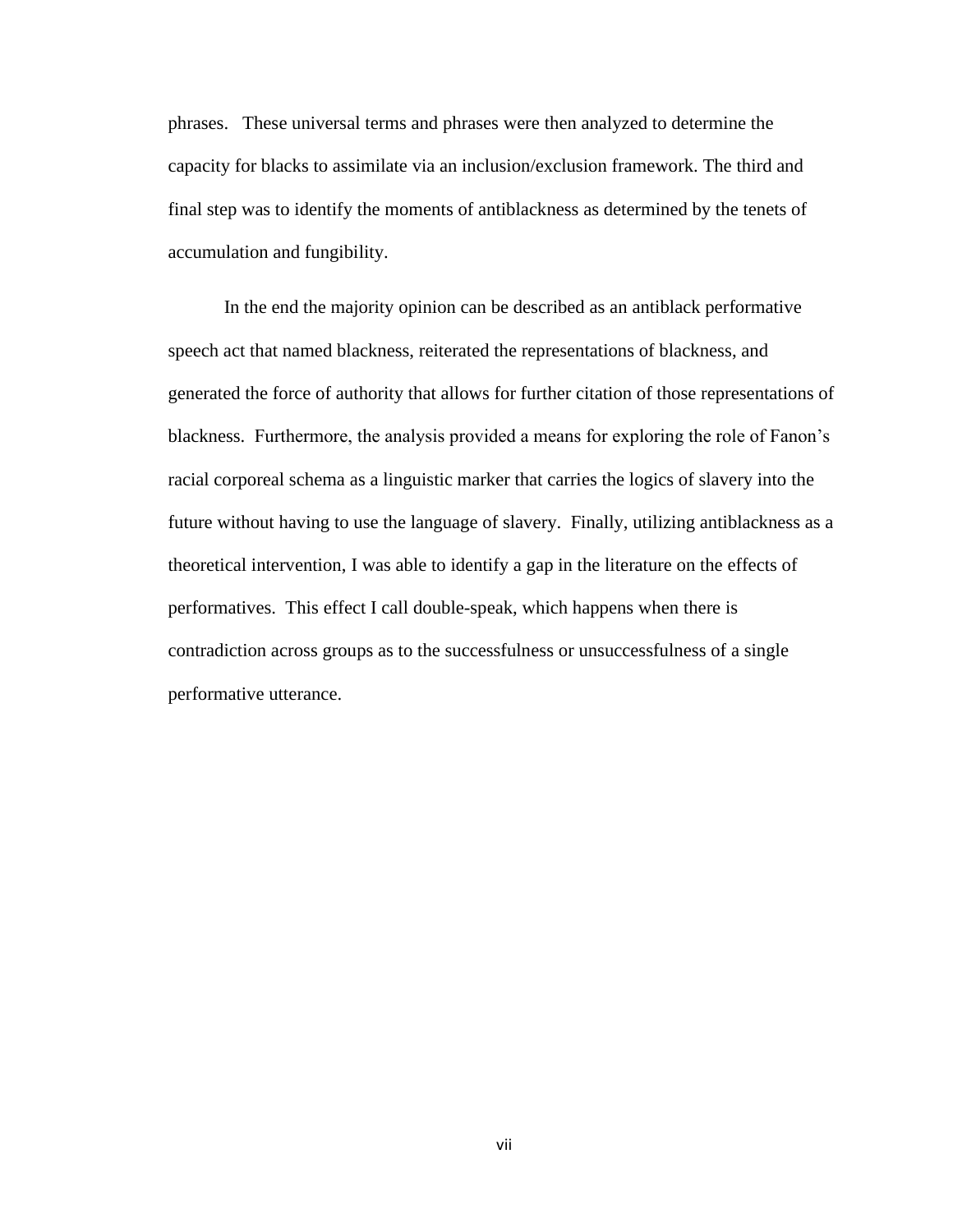## TABLE OF CONTENTS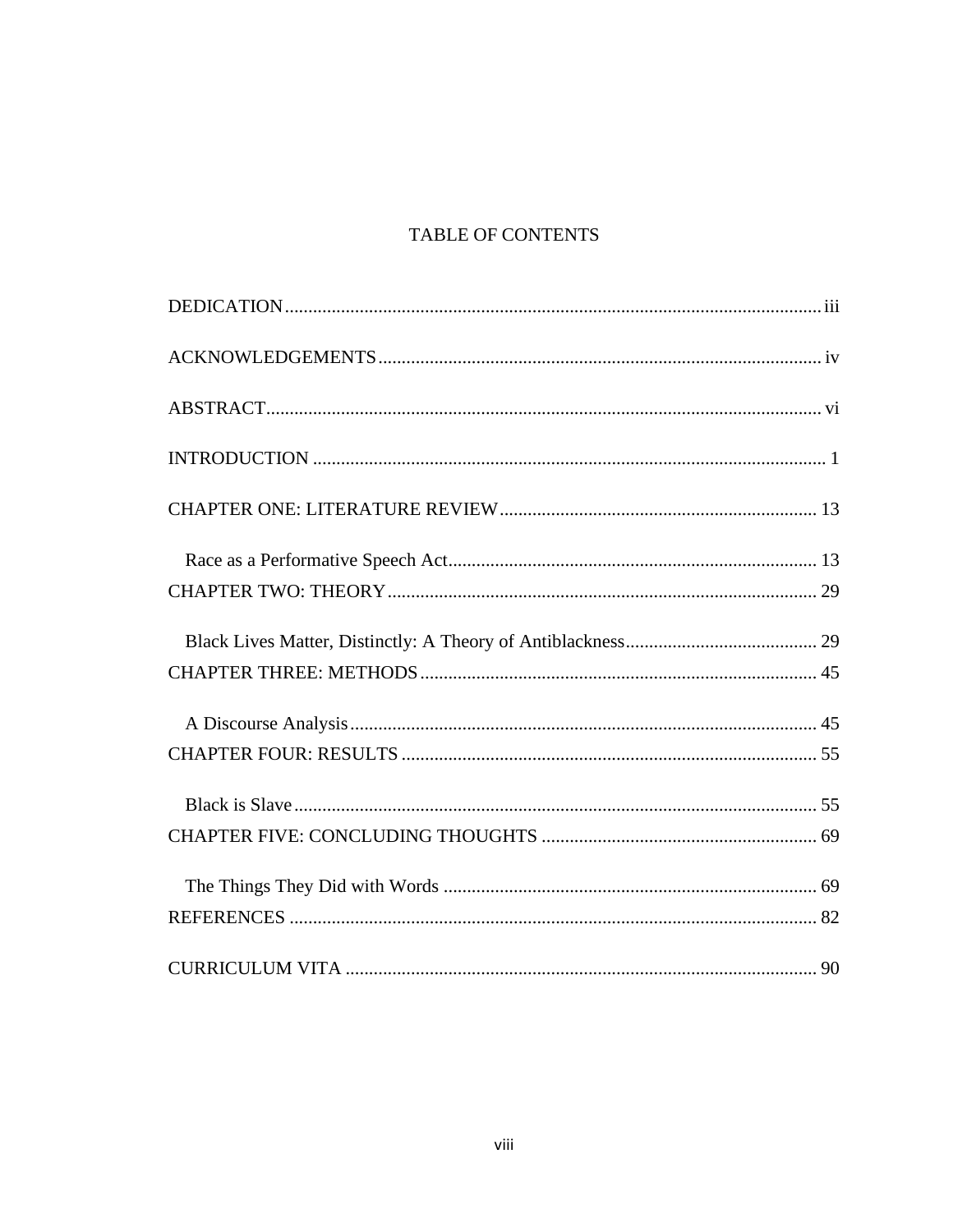#### INTRODUCTION

<span id="page-10-0"></span>As I write this dissertation, the United States is on fire. Protests have erupted all over the country during a global pandemic over a disease much greater than COVID-19. Antiblackness is the name of the infectious disease that has run rampant in this country for several centuries, with no vaccine in sight. Although there are many who would say that we have come a long way since slavery, the myriad of unarmed black men and women killed by the police state, with no justice served—too many to list here—over the last few decades have once again sparked a "long hot summer." This, however, is the exact result that one would/should expect when the history of the country is undergirded by a discourse of antiblack sentiment. The language of the country provides a roadmap of divisiveness and violence and the target is blackness.

On May 1, 2020, President Donald Trump tweeted, "The Governor of Michigan should give a little, and put out the fire. These are very good people, but they are angry. They want their lives back again, safely! See them, talk to them, make a deal." This was in reference to a group of armed white protestors who were rallying against the stay-athome orders issued by the Governor of Michigan, orders that were being issued all across the country—the world really—in order to control the spread of the deadly disease known as COVID-19.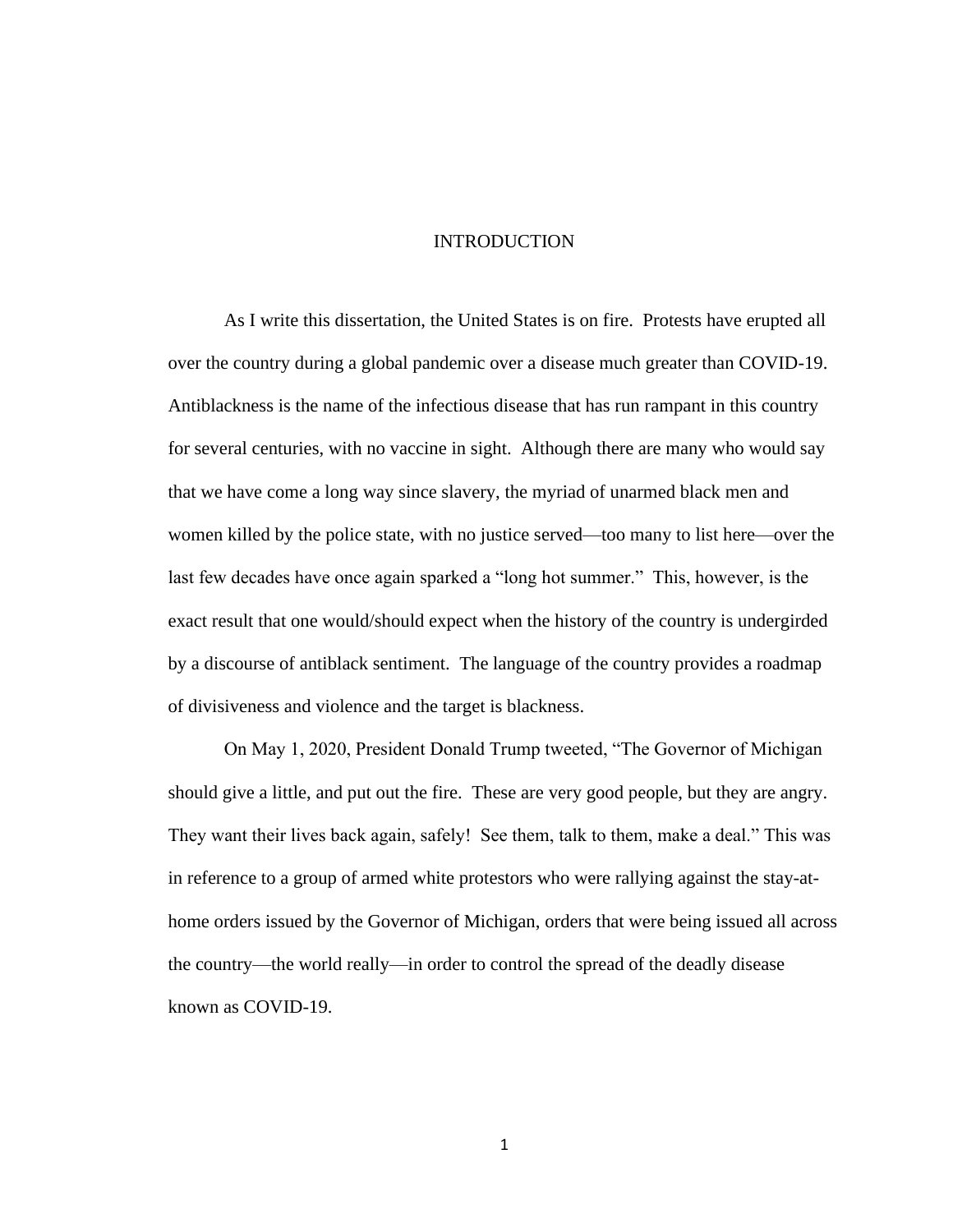Fast forward to the end of May 2020 when protests began erupting throughout the country over a series of killings of unarmed black men and a black woman—Ahmaud Arbery, George Floyd, and Breonna Taylor—at the hands of police and former police. In response to the protests in Minnesota the President tweeted, "…These THUGS are dishonoring the memory of George Floyd, and I won't let that happen. Just spoke to Governor Tim Walz and told him that the military is with him all the way. Any difficulty and we will assume control but, when the looting starts, the shooting starts. Thank you!"

The rhetorical difference between the two tweets is significant and important to the moment that we find ourselves in in this country. The contrast between the use of "very fine people" in one instance and "THUGS" in another colors the perception and responses to each act of protest and the people involved. These are not inconsequential descriptors. There are material implications, often fatal. Unfortunately, this is not new and President Trump is not the first.

While the above example highlights an obvious and overt distinction, most of the more recent racial rhetoric in the United States have been instances of covert divisiveness dating back to the 1960s. The advice of Republican campaign strategist, Lee Atwater when he said of the "Southern Strategy" (Lamis, 1990, 26) was,

[It's a matter of] how abstract you handle the race thing. In other words, you start out…Now y'all aren't quoting me on this…you start out in 1954 by saying, 'Nigger, nigger, nigger.' By 1968 you can't say nigger—that hurts you, backfires. So, you say stuff like, uh, forced busing, states' rights, and all that stuff. And you're getting so abstract now, you're talking about cutting taxes, and all these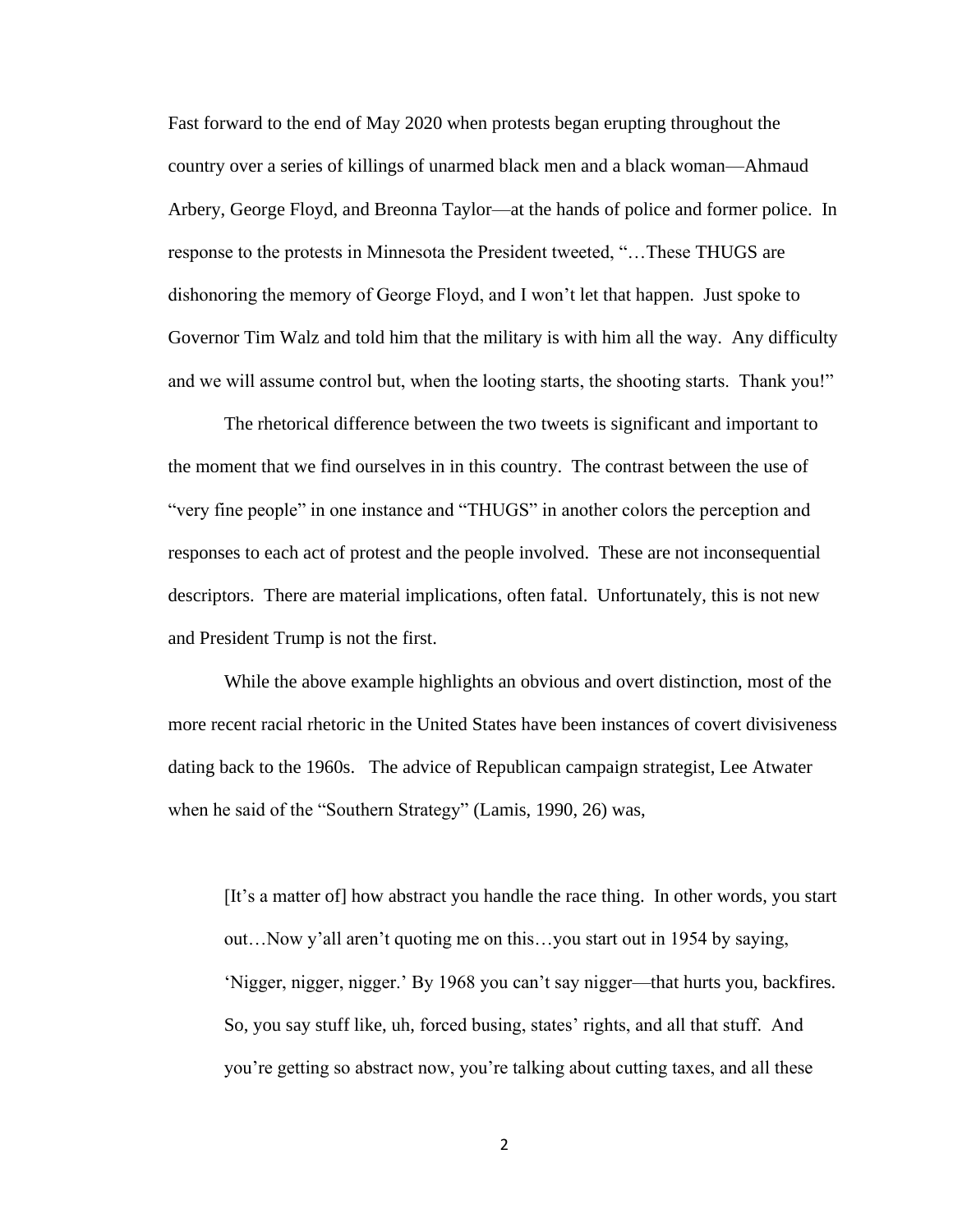things you're talking about are totally economic things and a byproduct of them is, blacks get hurt worse than whites… 'We want to cut this,' is much more abstract than even the busing thing, uh, and a hell of a lot more abstract than 'nigger, nigger'

Richard Nixon, in conjunction with Harry Dent and others, devised a rhetorical campaign that appealed to the racist sentiments of southern voters. Relying on the rhetoric of "law and order" following the urban riots—rebellions—of the late 1960s and appealing to the racial fears and antagonisms was central to the "Southern Strategy<sup>1</sup>." However, it had to be done surreptitiously. Nixon stated, "that you have to face the fact that the whole problem is really the Blacks. The key is to devise a system that recognized this while not appearing to (Alexander, 2010, 44)". According to Michelle Alexander (2010) in her book, *The New Jim Crow*, Nixon's campaign dedicated seventeen speeches solely to the topic of law and order, one of his television ads explicitly called on voters to reject the lawlessness of civil rights activists and embrace order in the United States (46).

Ronald Reagan continued with the law and order rhetoric and added the "War on Drugs." He made implicit racial appeals on crime, welfare, taxes, and states' rights. The colorblind frame of his rhetoric made the racial dimension of his language impossible to prove. He was afforded plausible deniability due to the coded nature of his racial appeals. Reagan made popular the terms "welfare queen," "crack whores," "crack

<sup>1</sup> Term used in Matthew Lassiter's book, "The Silent Majority: Suburban Politics in the Sunbelt South," to describe the political strategy used to realign the Republican party and usher in a new defacto segregation in the United States.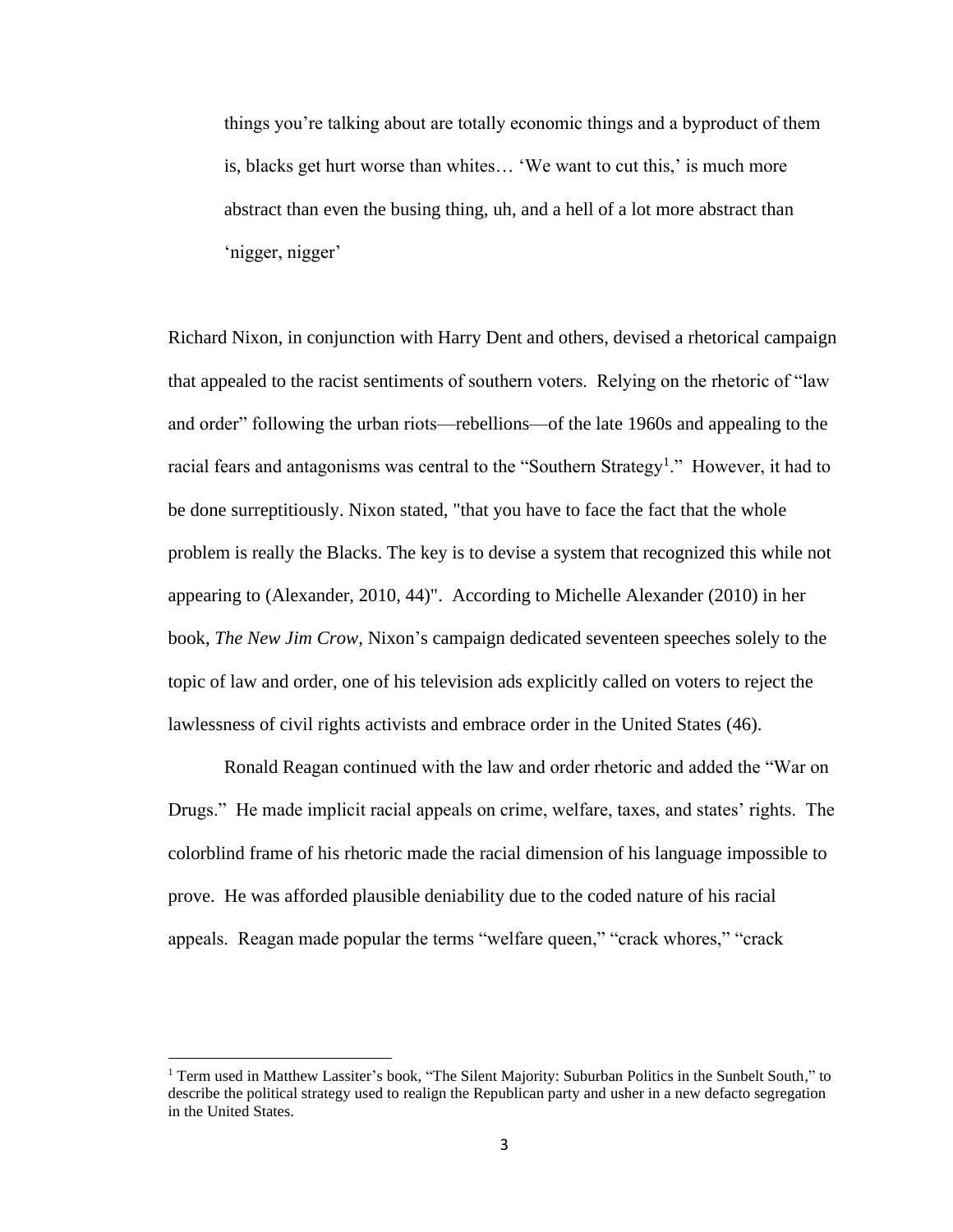babies," and "gangbangers" and did so in such a way that they automatically signified black.

George H. W. Bush's most famous racial appeal was the Willie Horton ad that featured a dark-skinned black man, a convicted murderer who escaped while on work furlough and allegedly raped and murdered a white woman in her home. It was used to depict the effects of politicians being "soft on crime." Once elected, Bush continued the drug war theme and even used it to militarize domestic drug law enforcement. The rhetorical strategy worked to influence public opinion so much so that actual drug statistics did not correlate with public concern of illegal drug activity (Alexander, 2010).

Bill Clinton deployed a "get tough on crime" rhetoric that matched the anti-black legislation that he passed. Having one of the most detrimental presidencies for blacks since Reconstruction, Clinton passed the three-strikes law, minimal sentencing, and signed into law the Personal Responsibility and Work Opportunity Reconciliation Act, which destroyed the effectiveness of previous welfare reform.

George W. Bush expanded the reach of the rhetorical strategy to include immigrants with his War on Terror rhetoric. According to Ryannon McLeod (2010), "George W. Bush was able to formulate a narrative in which the enemies of the United States were not merely dehumanized, but cast as monstrous, murderous entities whose sole purpose was to destroy the American way of life (1)." Although Bush never names this "enemy" of the State, the relationship between the War on Terror and 9/11 automatically creates the visual image of enemy.

The strategy of racial rhetoric came full circle with the campaign/presidency of Donald Trump. His widely known campaign slogan covers all of the strategies that came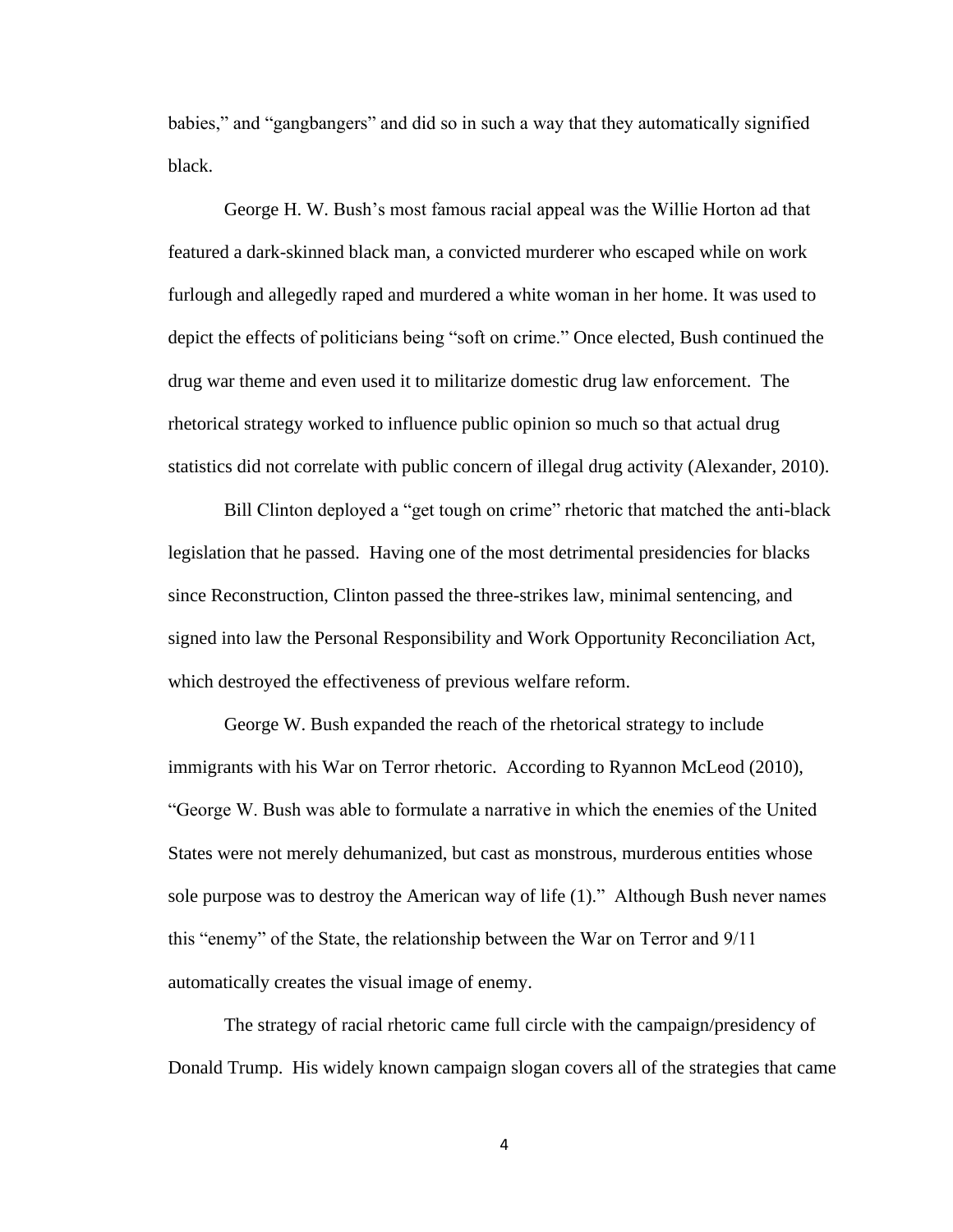before him, "Make America Great, Again." Included in that one simple phrase are messages of racism, sexism, homophobia, anti-immigration, conservatism, corporatism, and law and order politics.

However, this has not been just a strategy used to win races for political office, it has been used by the media to differentially describe whites and blacks engaging in similar acts. During media reports on Hurricane Katrina, photos of people perceived to be white taking items from stores were labeled "finding" items from a store while people perceived to be black were labeled as "looting" from a grocery store (Ralli, 2005).

Eduardo Bonilla-Silva (2014) offers one of the most comprehensive understandings of how colorblind rhetoric functions in the United States beyond politicians and media to produce *Racism without Racists*. Racism without racists means that the substance of racism that has historically defined America's past still exists, the difference is found in the covert, deniable nature that racism manifests in its contemporary formulations. Bonilla-Silva outlines four frames through which colorblind racism manifests: abstract liberalism, naturalization, cultural racism, and minimization of racism.

Abstract liberalism is found in the language of meritocracy. Those who believe that affirmative action programs are no longer needed and in fact justify instances of "reverse racism" fall into this particular category. An example of this would be the recent investigations by the Department of Justice into institutions of higher education such as, Harvard, over claims of discrimination regarding admissions. A recent article in the Harvard Crimson (Franklin and Zwickel, 2018) reported that the Justice Department's civil rights division sought to investigate instances of discrimination against Asian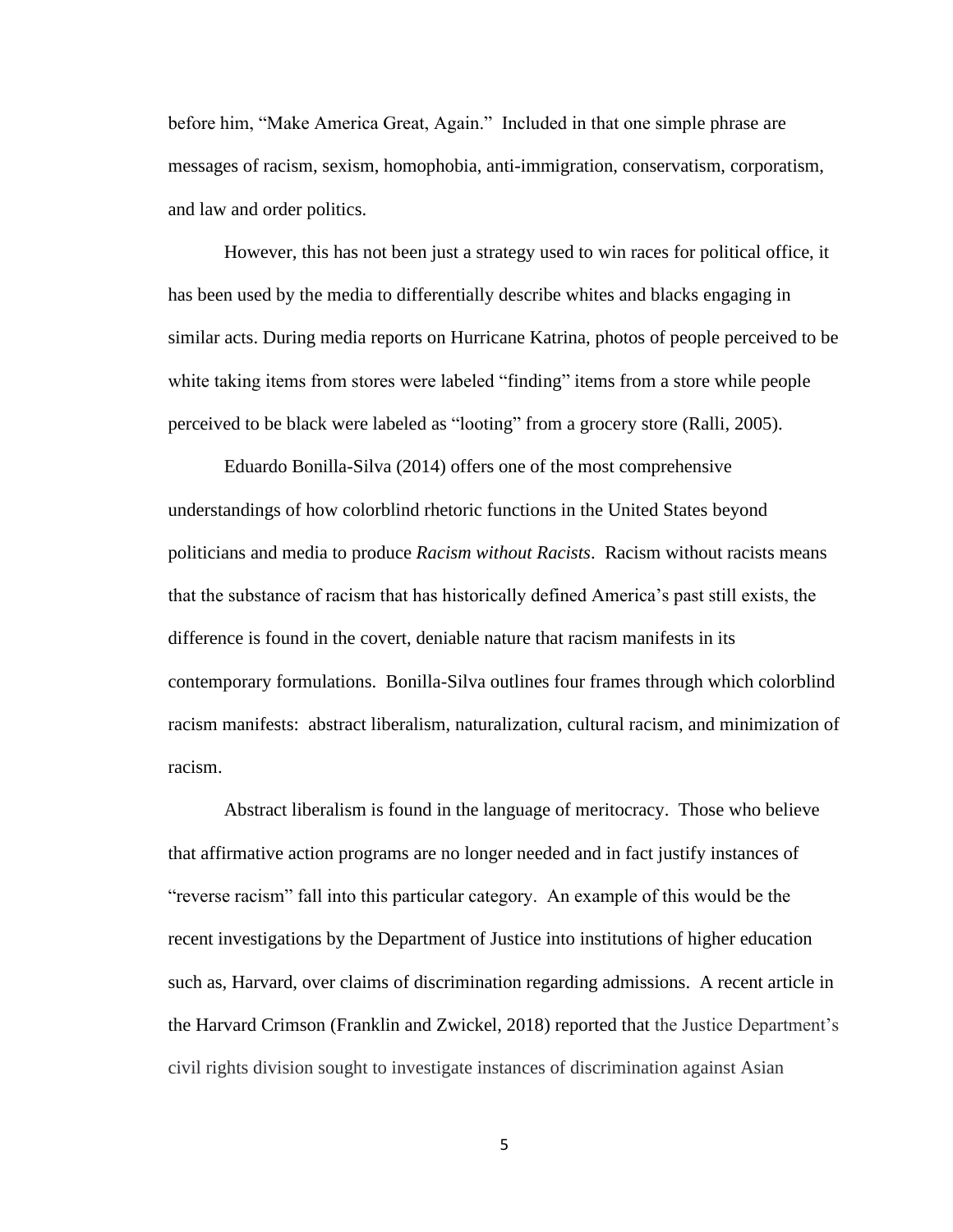American students and reverse discrimination against white students. At the same time, there is no active investigations looking into the discriminatory admission practices of legacy admits at these same institutions.

Naturalization is the idea that people naturally cluster into like groups. The language of naturalization is used to justify things such as residential segregation without ever considering the effects of housing discrimination. Residential segregation leads to the creation of myths such as "black on black" crime that is heavily circulated in the media when discussing intra-racial violence in black communities. Unfortunately, there is no similar phrase denoting "white on white crime".

Those who criticize the morality values, work ethic and other behaviors as justifications for inequality invoke notions of cultural racism. Cultural racism stems from the 1960s "culture of poverty<sup>2</sup>" theory, developed by Oscar Lewis in 1966, and rhetoric that leads to victim blaming. Arguments that justify police brutality by saying, "if they would have just obeyed the police officer, none of this would have happened". Yet, George Floyd was not resisting arrest when he was killed, Ahmuad Arbery was jogging when he was chased down and killed, and Breonna Taylor was asleep in her own home when she was gunned down and killed. Similar acts of victim blaming occur when discussing government assistance, "they need to get a job and work like the rest of us". The first example exhibits an underlying moral critique while the second is a judgment of work ethic. Neither of the two examples put things like police brutality and poverty into their proper historical context.

<sup>&</sup>lt;sup>2</sup> The culture of poverty theory argues that the values of people in poverty perpetuate their condition, sustaining a cycle of poverty across generations.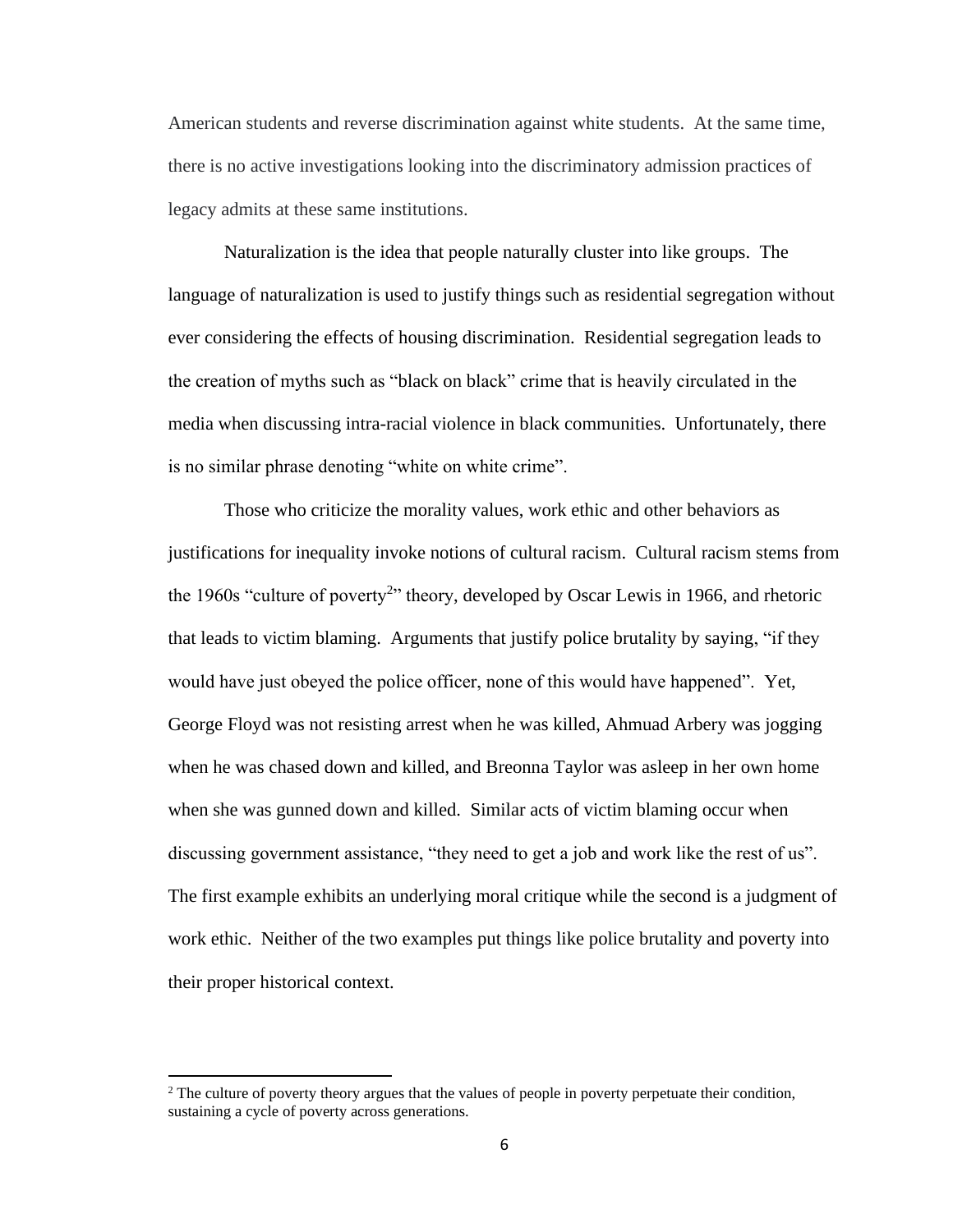Lastly, are those who believe that racism no longer exists and those who believe that we are "better off" than we were in the past. These arguments of a post-racial America invoke ideas that equality exists and that oppression was something that happened over a century ago. This was a comment made by former NFL player and coach, Mike Ditka (Schwab, 2017). Although that was the most extreme part of his rant, the rest of what he was quoted saying includes other frames of colorblind rhetoric (emphasis mine):

I don't know what social injustices [there] have been … *You have to look at a person for what he is and what he stands for and how he produces — not by the color of his skin*. That has never had anything to do with anything," Ditka said. "But, all of a sudden, it has become a big deal now — about oppression. **There has been no oppression in the last 100 years that I know of.** Now maybe I'm not watching it as carefully as other people. *I think the opportunity is there for everybody — race, religion, creed, color, nationality. If you want to work, if you want to try, if you want to put effort in, you can accomplish anything*. And we have watched that throughout our history of our country.

Unfortunately, not all "race talk" is color-blind or neutral. In fact, antiblack rhetoric is often targeted and intentional. This research will examine one such instance of targeted antiblack discourse that has laid the foundation for and intensified the oft fatal consequences of all other instances since, the majority opinion in the *Dred Scott v Sandford* case of 1857.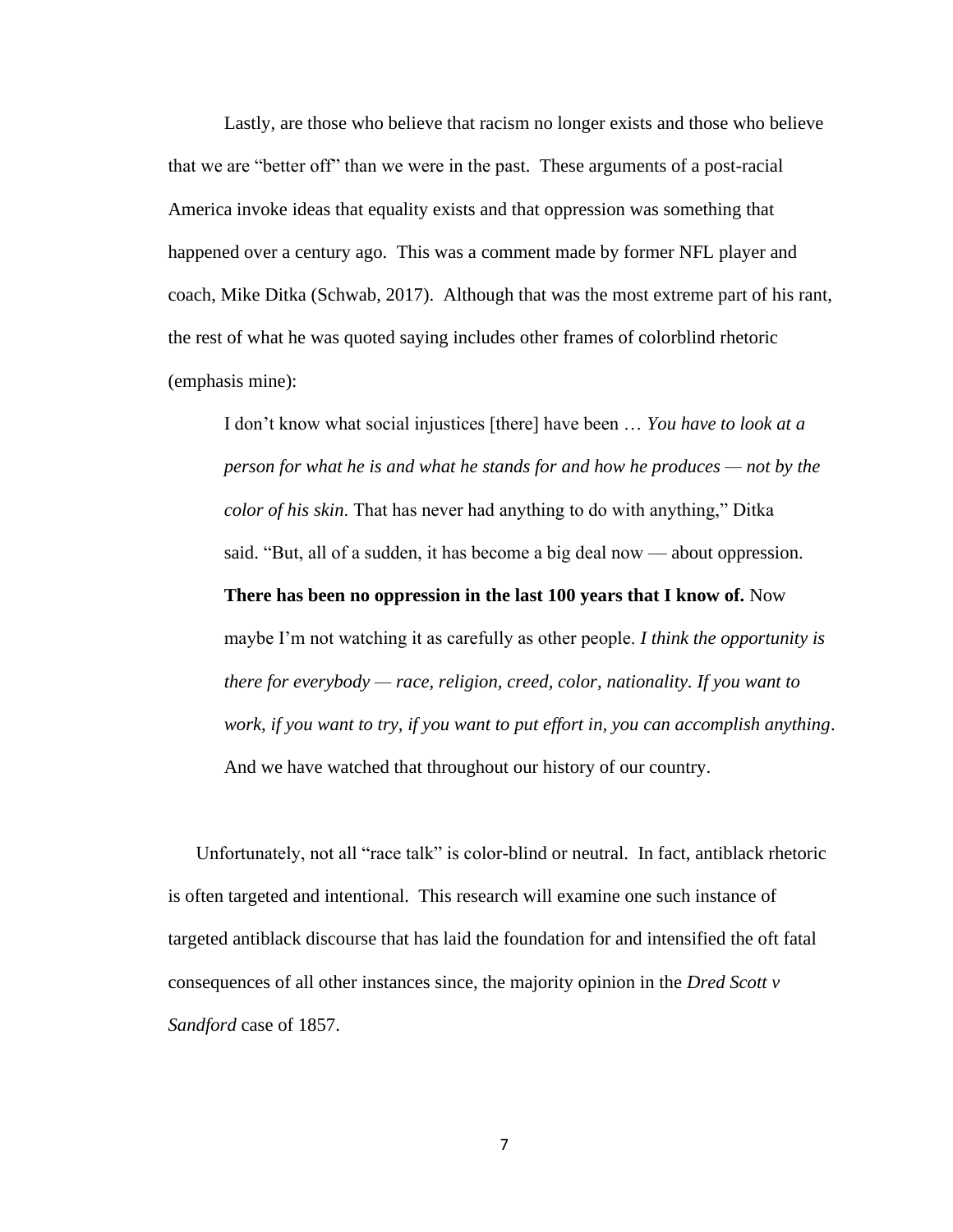Dred Scott was a Missouri slave. Sold to Army surgeon John Emerson in Saint Louis around 1833, Scott was taken to Illinois, a free State, and on to the free Wisconsin Territory before returning to Missouri. When Emerson died in 1843, Scott sued Emerson's widow for his freedom in the Missouri Supreme Court, claiming that his residence in the free soil of Illinois made him a free man. After defeat in State courts, Scott brought suit in a local federal court. Eleven years after Scott's initial suit, the case came before the U.S. Supreme Court.

The lawsuits submitted on behalf of Dred and Harriet Scott in the 1840s and 1850s were to determine the status of the Scotts as either free persons or slaves. By the final rendering of the U.S. Supreme Court in 1857, the courts had decided that Dred Scott and by proxy, Harriet Scott and their children, were slaves who never had the right to file a suit in the court of law. However, the majority opinion written by Judge Roger Taney did more than just render a decision regarding the status of the Scotts. Instead, Taney set a legal precedent for the status of all blacks in the United States, free and enslaved, by concluding that blacks were "so far inferior that they have no rights which the white man is bound to respect (U.S. Constitution: A Reader, 2012, 488)." This was the first time that the status of free blacks and slaves (read: black slaves) were legally determined to be the same, supplementing "blacks" for "slaves." As a result, free blacks were stripped of all access to citizenship, thus personhood within the law, a status that only black slaves previously occupied. The development of the Dred Scott case in tandem with the discourse used in writing the majority opinion of the U.S. Supreme Court decision is significant to understanding the manner by which blackness, not slaveness, was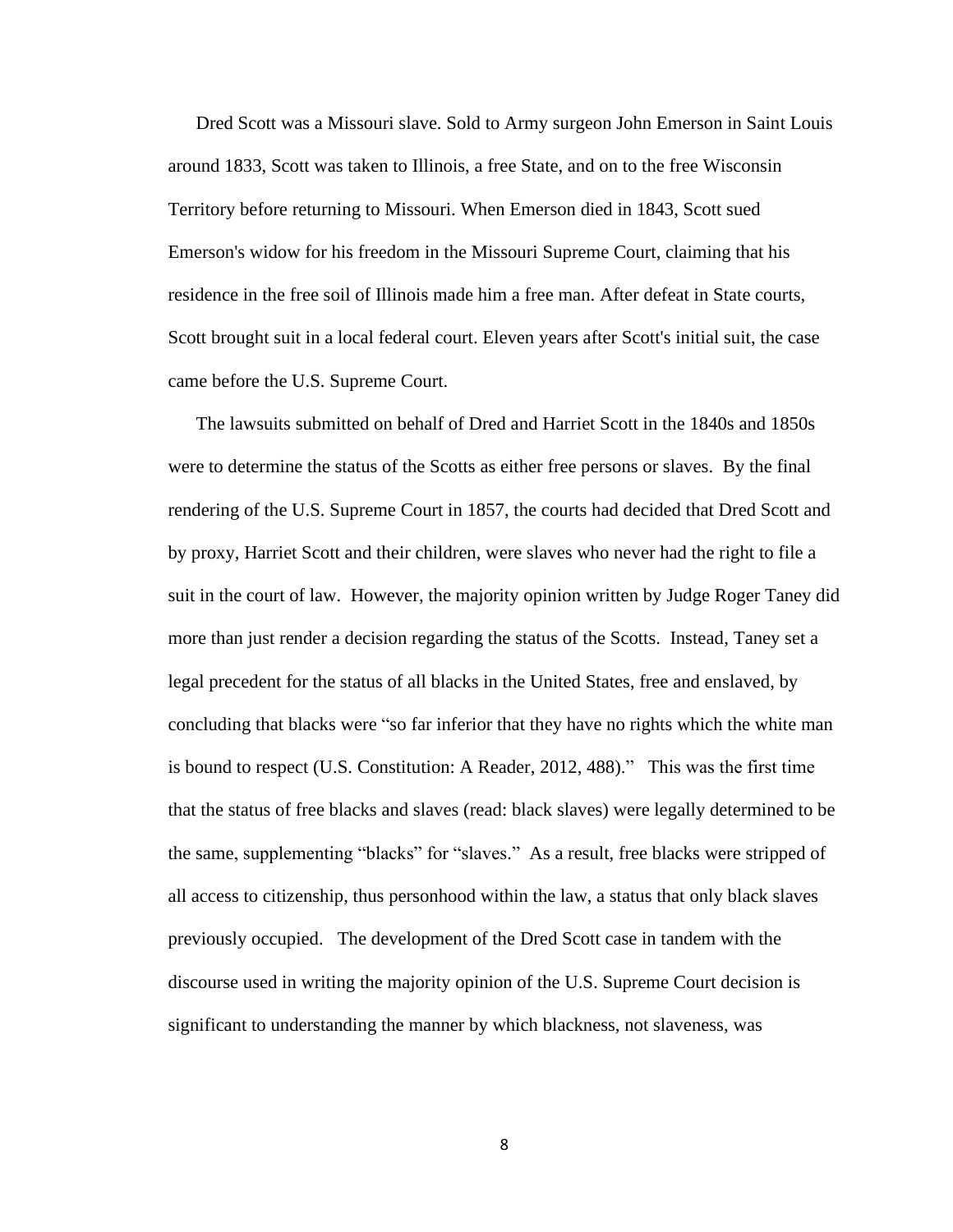discursively codified to be synonymous with property, or what Frank Wilderson (2010) calls "sentient objects".

This historical moment is significant because prior to this decision, free blacks occupied various degrees of differing statuses than black slaves in some parts of the United States. Post this decision they became one. This unification point created the foundation for the paradox from slavery to freedom that Saidiya Hartman (1997) describes in her text, *Scenes of Subjection: Terror, Slavery, and Self-Making in Nineteenth-Century America*. A paradox which she describes by explaining, "the transformation of black subjectivity effected by emancipation is described as nascent individualism not simply because blacks were considered less than human and a hybrid of property and person prior to emancipation but because the abolition of slavery conferred on them the inalienable rights of man and brought them into the fold of liberal individualism. Prior to this, legal precedents like *State v. Mann* and *Dred Scott v. Sandford* made the notions of blacks' rights and black citizenship untenable, if not impossible (117)."

In some ways human subjectivities are intimately tied to nationality, thus citizenship status. Therefore, any attempts to articulate black subjectivity must begin with the untangling of blackness and slaveness. Understanding the origin of the entanglement is the first step. I argue that the nexus of this entanglement can be found within the text of the Dred Scott decision. As an authoritative discursive text, the Dred Scott decision has the power to function as the mechanism that constitutes the subject position for blacks which then gets taken up by society and iterated in everyday speech. This process can be understood in terms of what linguistic scholars refer to as a performative speech act.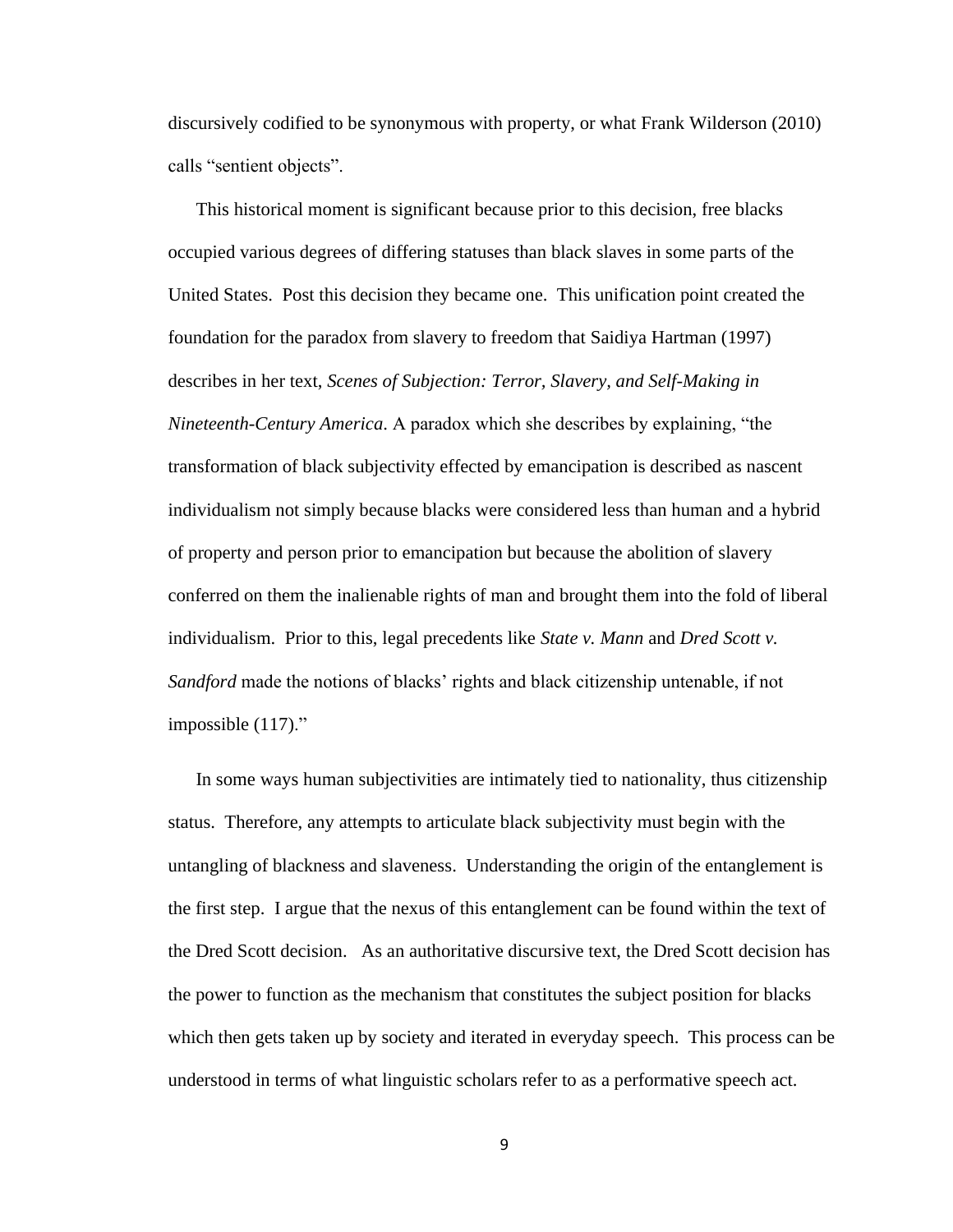Therefore, the goal of this dissertation is to analyze the Dred Scott decision, specifically the majority opinion given by Judge Roger Taney, to determine if it could be categorized as an antiblack performative speech act.

Chapter One will examine the manner in which discourse is used to constitute subject positions through the use of performative speech acts. Specifically, this chapter will explore the theoretical development of race as a performative speech act established by Louis Miron and Jonathan Xavier Inda (2000). The chapter explores naming, iteration and the force of authority as the three primary aspects of performatives that constitute and maintain particular subject positions. Performative speech act theory is a solid starting point for examining race, language and subject constitution. However, this chapter will challenge Miron and Inda's conclusion regarding the possibilities for the rearticulation of blackness within the gaps and fissures of discourse by arguing that blacks occupy a unique structural position that does not get captured in the theory of race as a performative speech act.

From there, chapter two will lay out the theoretical foundation for understanding the nature and extent of that unique structural position which is often obscured under the larger framework of race. This chapter begins by exploring George Yancey's African American Alienation Thesis in order to posit the black/nonblack binary as an alternative paradigmatic lens to the white/nonwhite binary so often used by race scholars. The next section will include a discussion of the difference between conflictual power relations and antagonistic power dynamics, while simultaneously situating blacks within the frame of the latter. It is from this understanding that the chapter moves into an exploration of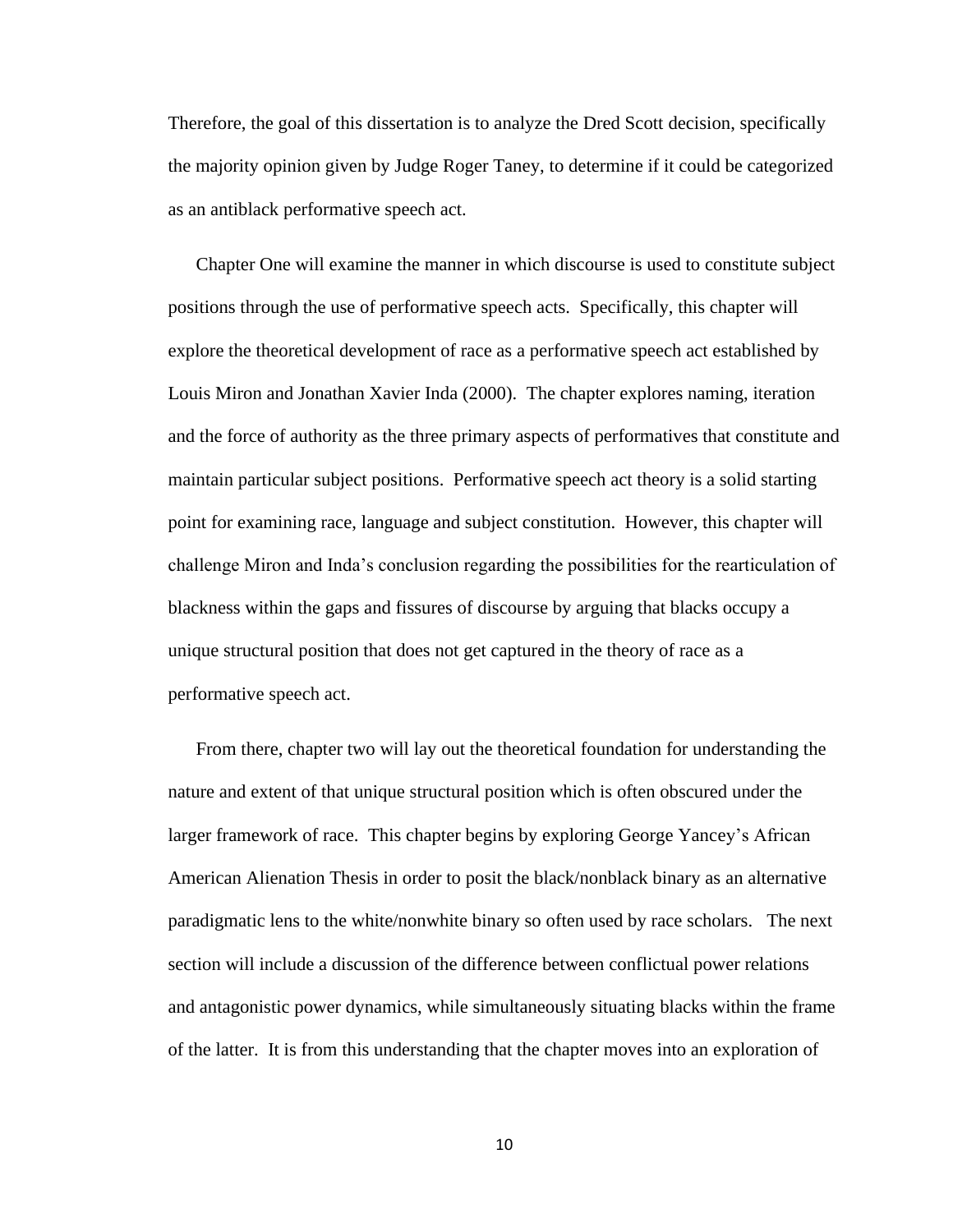the two primary tenets of what has been dubbed by Afropessimist scholars as antiblackness, accumulation and fungibility.

Chapter three lays out the methodological steps taken to conduct a discourse analysis of the majority opinion rendered in the *Dred Scott* decision of 1857. The discourse analysis seeks to answer the following question: Is the majority opinion in the Dred Scott decision an antiblack performative speech act? The analysis will consist of three major parts: identifying identity markers and the descriptors that complement those markers, examining the use of universal terms and phrases, and identifying the moments of accumulation and fungibility of blackness. The results will be presented in the following chapter.

The final chapter will posit a theory of antiblack performative speech acts. As I conceive it, antiblack performative speech acts are similar to Miron and Inda's theory of race as a performative speech act. However, the point of divergence between the two has significant implications on the function of performative speech acts in relation to blackness. The introduction of an alternative theory of power shifts the dynamics in such a way that produces an effect I call double-speak. The concept of double-speak offers a starting point for understanding the relationship between blackness and the world in new ways. The second implication is that the racial corporeal schema acts as a linguistic marker within the process of iteration. The racial corporeal schema blocks the possibility for rearticulation of blackness in ways that differ significantly from other subject positions. From there, the chapter will explore ideas around ontology, agency,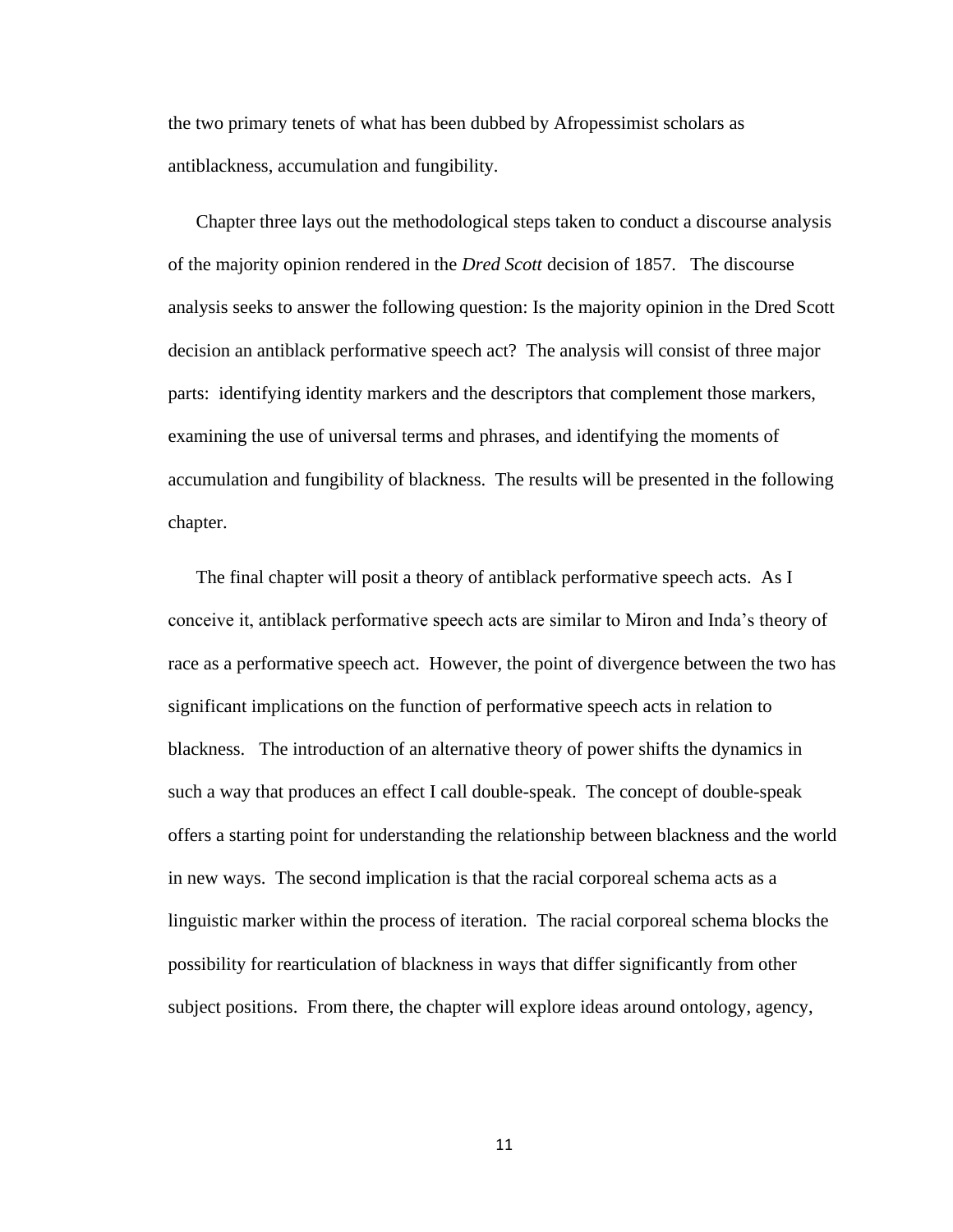relationality and subjectivities<sup>3</sup>. The chapter will conclude with suggestions for future research within the study of language and antiblackness that has the potential to transcend the current academic discourses surrounding language and race.

<sup>&</sup>lt;sup>3</sup> While there will not be an exhaustive discussion surrounding these topics within this dissertation, it is important to speak to these questions to some degree. Given the fact that I challenge Miron and Inda's conclusion about the possibilities of rearticulation for blacks, I find it necessary to clarify that I do not take the position that blacks are forever doomed to the fate of that which has named, described and positioned them. I am an optimistic-realist and believe that hope is necessary to sustain black life. However, we must be hyper-critical of the role that language plays in the maintenance of the structure of antiblackness. As such, antiblackness **as an analytic** is critically important to understanding black positionality while at the same time, should not be understood to represent all that black life is or is to become.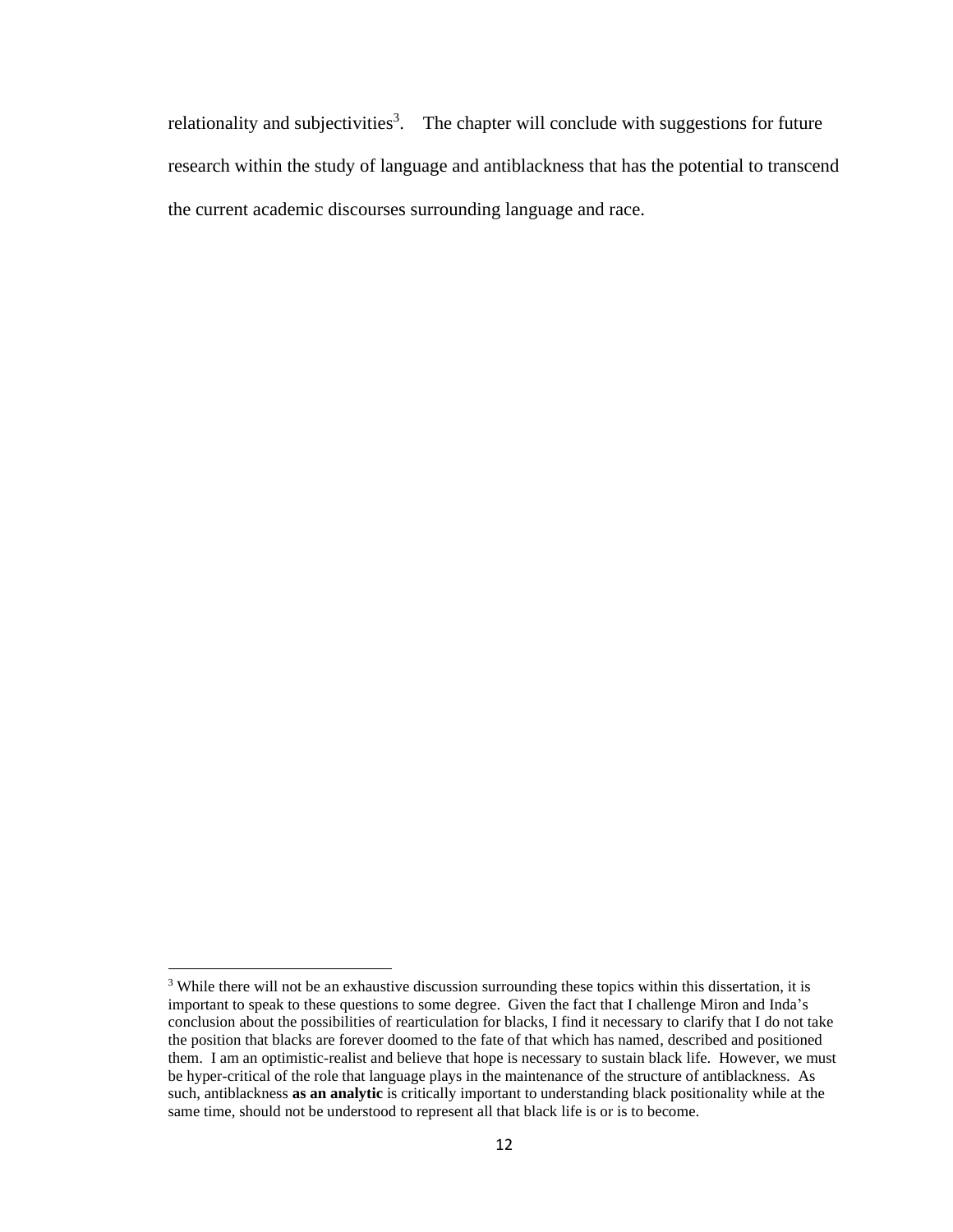#### CHAPTER ONE: LITERATURE REVIEW

Race as a Performative Speech Act

<span id="page-22-1"></span><span id="page-22-0"></span>Louis Miron and Jonathan Xavier Inda (2000) proposed a theory that articulated race as a kind of speech act whereby they argue that race is not a fact of nature, rather a reiterated enactment of norms that retroactively construct the appearance of race as a static essence. This process of reiteration occurs through discourse which they define according to Stuart Hall (1992) as being both language and practice. In other words, discourse is not purely a linguistic phenomenon but is embodied in institutions, rituals and so forth. As such, discourse operates to constitute racial subjects through its material embodiment within institutions. In order to understand how Miron and Inda arrived at such a theory it is important to provide some background knowledge of the history and development of performative speech act theory. Given the expansiveness of the literature on performativity and speech act theory, it is necessary to limit the review of the literature to just the scholarship that is critical to understanding race as a performative speech act as proposed by Miron and Inda. Their theoretical development is built on three fundamental elements of performative speech act theory; the process of naming (Foucault, 1979), the process of iteration (Derrida, 1972), and the force of authority (Butler, 1988). Prior to that, we must first understand what is a performative speech act at its most basic level.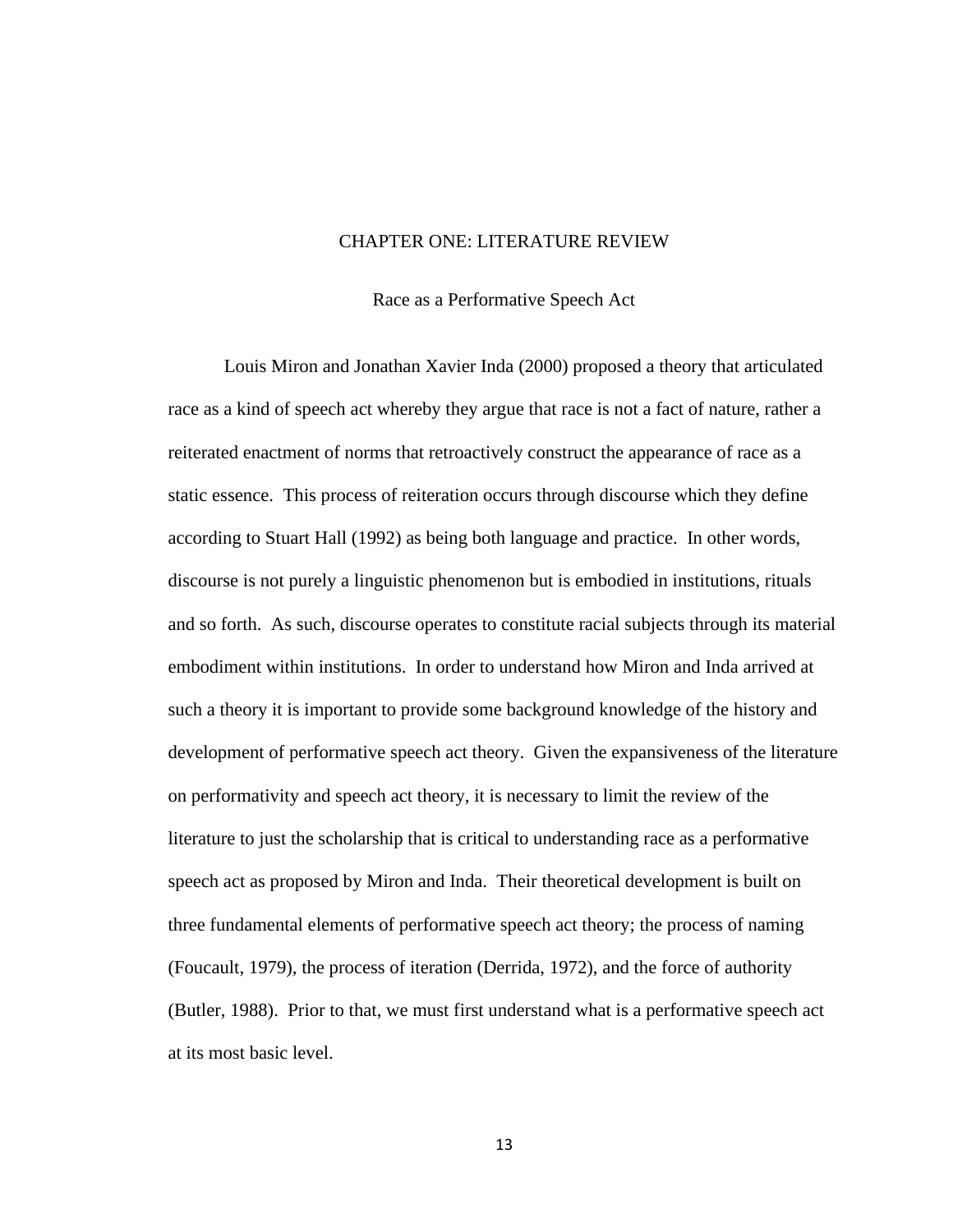Philosopher J.L. Austin delivered the 1955 William James Lectures from a series of ongoing notes that began as a part of his Oxford Lecture series, *Words and Deeds*. These notes were transcribed and published in the 1962 text, *How to do Things with Words*. It was this seminal text that initiated a scholarly discussion around what Austin called performative utterances, or simply put, performatives. He argued that, "it has come to be seen that many specially perplexing words embedded in apparently descriptive statements do not serve to indicate some specially odd additional feature in the reality reported, but to indicate (not to report) the circumstances in which the statement is made or reservations to which it is subject or the way in which it is to be taken and the like (3)." Austin challenged the prior philosophical assumption that utterances are solely descriptive (Saussure, 1916; Bloomfield, 1933), or that they are only used for the statement of falsifiable facts—which he calls constatives. He argued instead, that there is another category of statements, called performatives, which do not describe, report or constate anything at all but perform an act through the very process of uttering said statement. Put another way, to utter a sentence is to perform some action. An example would be to say 'I bet five dollars on horse three.' In saying the words 'I bet' one has not only made a statement about betting but also performed the bet, assuming the appropriate circumstances are met, such as the bet being received. When two people say 'I do' during a wedding ceremony, that too is considered a performative utterance.

As Austin further advanced his theory of performatives, he began to develop the conditions for successful and unsuccessful performatives. All of the conditions are not necessary to explore here, as there are many, but there are two things worth noting. First, Austin excluded cases that he identified as "nonserious" or "parasitic," instances in which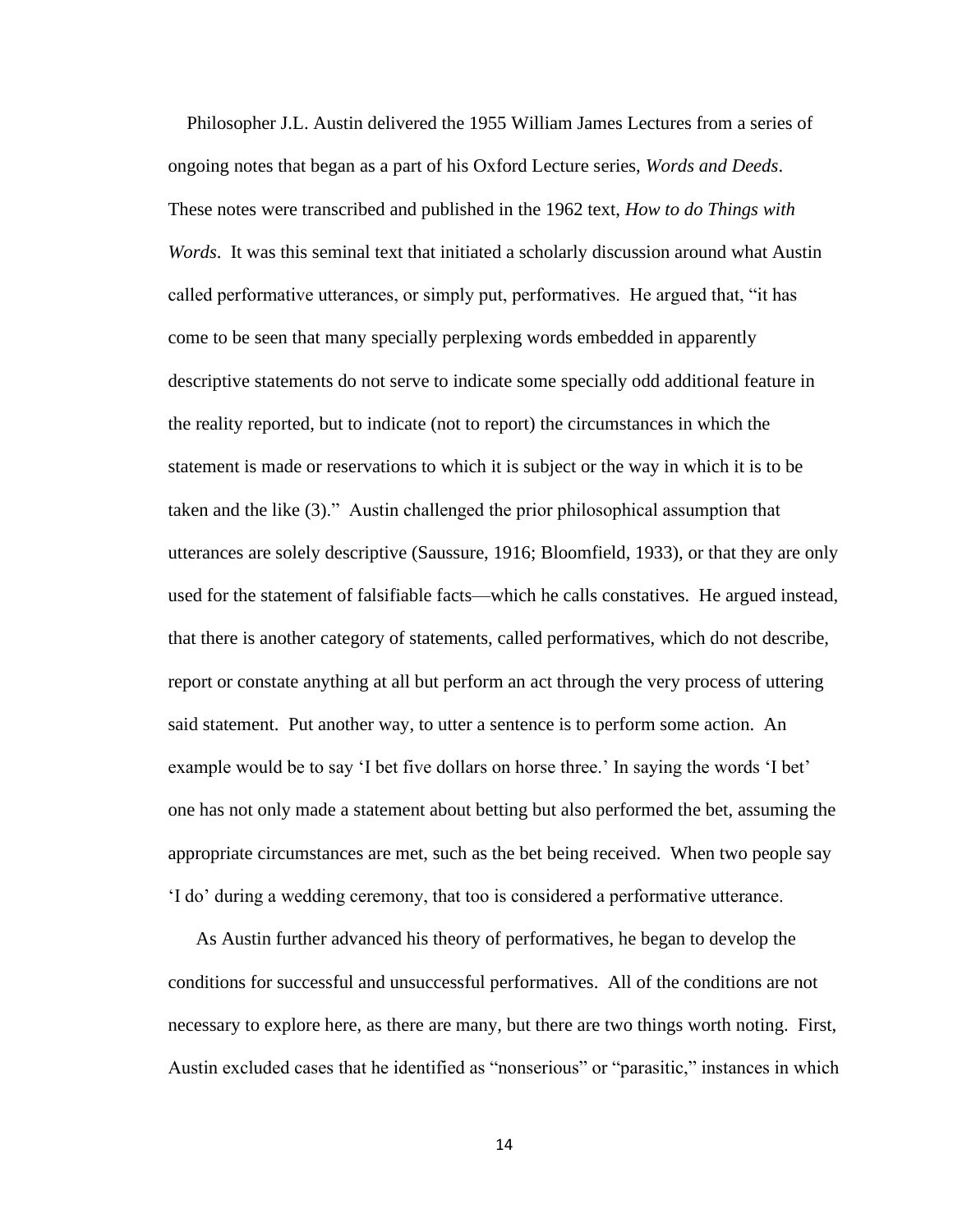the speech acts are used outside of their normal or proper contexts. Second, while Austin deals with instances of mutual exclusivity, he does not speak to the extremely important instances of contradiction, which will be discussed in more detail later<sup>4</sup>. For now, let's explore the significance of Austin's excluded cases and the first of the three fundamental elements of Miron and Inda's theory of racial performatives, iterability.

In Lecture II, Austin claimed that happy performatives require that six conditions<sup>5</sup> be met. If one or more of those conditions are not met, then the performative utterance is said to be unhappy, or infelicitous, whereas those infelicities are not a question of true/false but of successfulness. Austin recognized the myriad of ways that a performative utterance can go wrong but chose to exclude those instances as "nonserious," "parasitic," or "non-ordinary." In contrast, Philosopher Jacques Derrida (1972) argued that those excluded instances are integral to the successfulness of any class of performatives through his notion of iterability, defined by the capacity to be repeatable. Nonserious and parasitic speech, Derrida argues, is simply a citation of a serious speech act—a repetition of an accepted conventional procedure. Rather than serious and nonserious speech acts belonging to separate and opposing orders, Derrida concludes that an utterance can only take place if it is iterable, can be repeated, quoted or cited in a

(B. **2)** completely.

<sup>&</sup>lt;sup>4</sup> Instances of contradiction are important to understanding the concept of double-speak that is laid out in Chapter 5.

<sup>&</sup>lt;sup>5</sup> The six conditions are as follows:

<sup>(</sup>A. *2)* the particular persons and circumstances in a given case must be appropriate for the invocation of the particular procedure invoked.

<sup>(</sup>B. I) The procedure must be executed by all participants both correctly and

<sup>(</sup>T.1) Where, as often, the procedure is designed for use by persons having certain thoughts or feelings, or for the inauguration of certain consequential conduct on the part of any participant, then a person participating in and so invoking the procedure must in fact have those thoughts or feelings, and the participants must intend so to conduct themselves, and further

<sup>(</sup>T. 2) must actually so conduct themselves subsequently.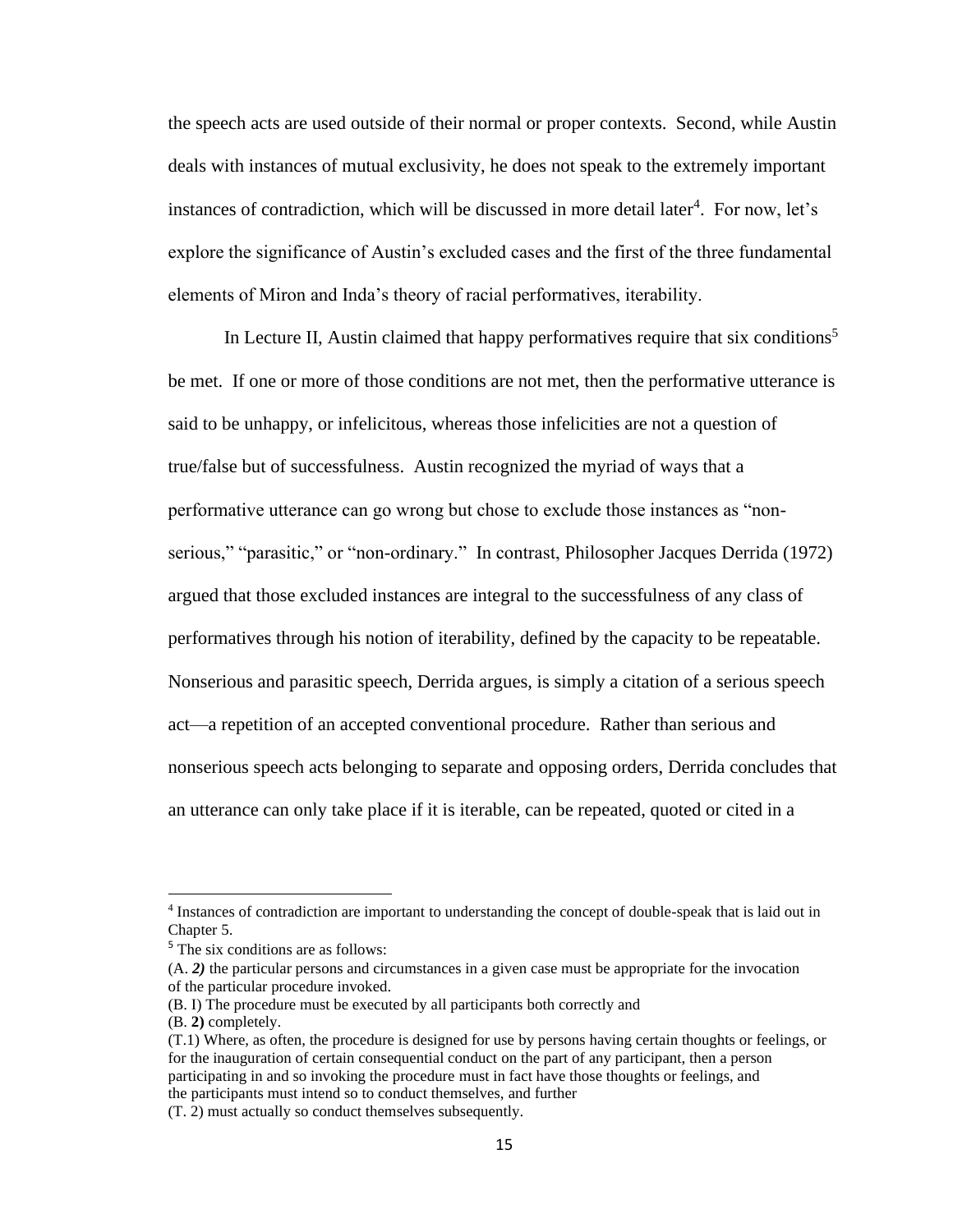variety of serious and nonserious contexts, making them different kinds of iteration within the category of general iterability.

Miron and Inda take up Derrida's theory of general iterability and apply it to race in order to contend that this process of iteration is used within discourse to "procure a naturalized effect through repeated reference" to the racialized subject (99). As such, racial performativity is not a singular act of racial subject constitution but a reiterative practice through which discourse brings about the effect that it names. They maintain that race itself is an empty category that alone has no connotative capacity but instead "retroactively constitutes and naturalizes the groupings to which it refers (99)." This is not to argue that race is static in meaning but as an empty category has the capacity to be defined and redefined over time. However, the process of iterability gives the term race its naturalized force. Over time there have been various iterations of race from biological to cultural but despite the differences in definition, the category of race itself has endured. Its endurance has come not as a result of a single act of racial subject constitution but as a reiterative practice effectuated through discourse. In this way, race is not a constative utterance—statement of fact—but a performative utterance.

Another significant aspect of Derrida's theory of iterability is the idea that performatives can successfully function despite the fact that certain utterances or aspects of utterances are not present, which he calls the structure of absence theory. He argued that supplementation and representation act as markers. Thus, the speaker, receiver, original context, or intention do not have to be present in order for a performative to function successfully. Instead, the speaker, receiver, context, and intention of the original utterance are presupposed as a result of its repetition. This is evidenced by a 2008 study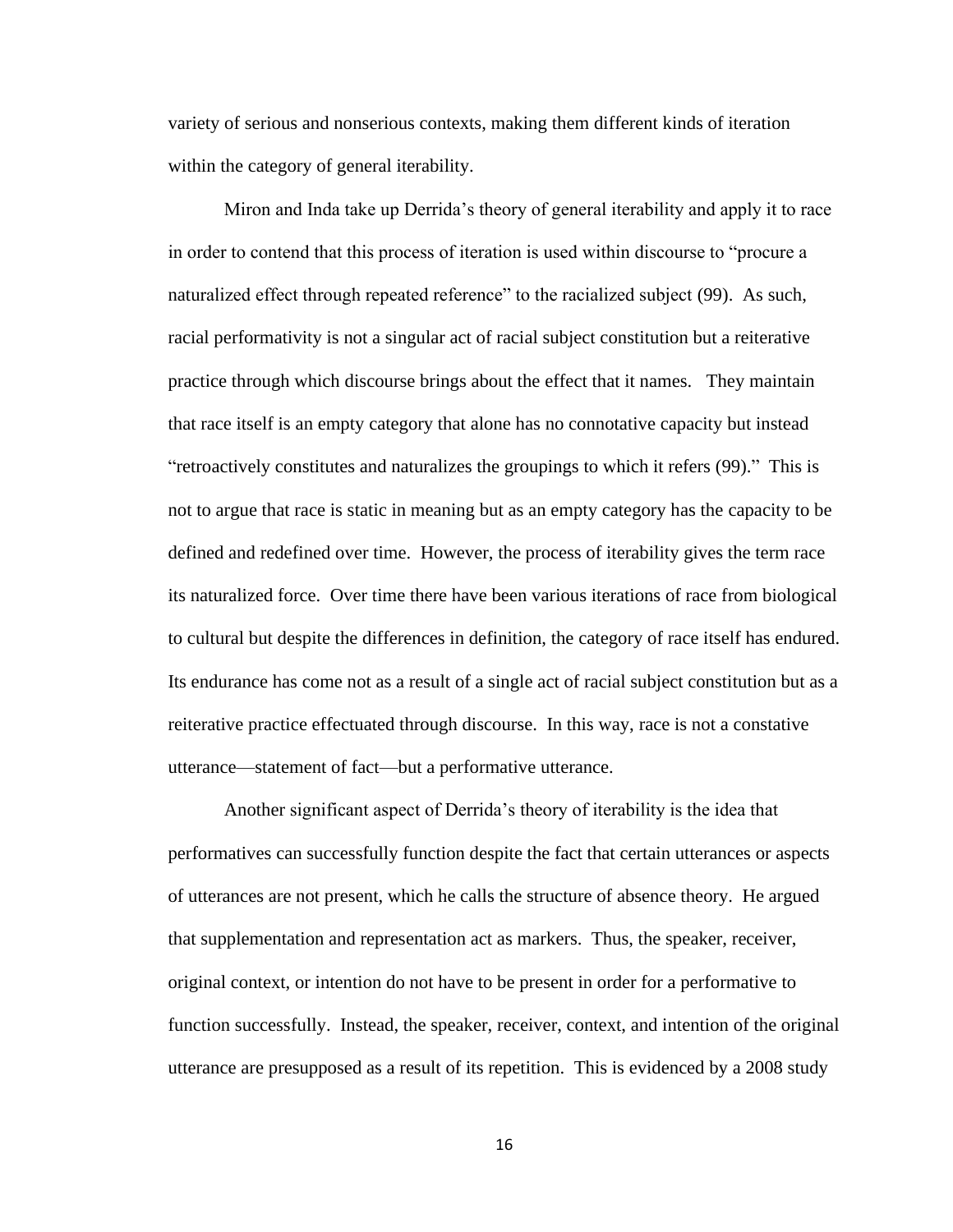conducted by Phillip Goff et. al which examined historical representations and how they create implicit contemporary associations. They found that while historical representations of blacks as ape-like have largely disappeared in the United States, a mental association between blacks and apes remains. This perduring association prompted Goff et al. to conduct six studies in order to assess the extent of the black-ape association. They found that the association does exist. Additionally, the association is not based on explicit knowledge of the historical representations. Next, they found that there is no longer an explicit association in the media to describe blacks as ape but there does exist metaphorically coded language. Finally, they found that these associations continue to justify violence against blacks and impact the judgement of jurors, even in life or death cases.

Miron and Inda highlight Michel Foucault's discursive approach to representation—naming—to explain how the process of presupposition becomes embedded into the fabric of society. Foucault believed that representation was based on relations of power instead of relations of meaning. Using war as the analytic frame to understand how subjects are constituted, Foucault situated his theory of representation within a paradigm of conflict in order to highlight the violence associated with the process of subject constitution through representation. Using this frame demystifies the neutrality by which we come to understand language. Rather than studying language itself, Foucault opted to examine discourse as a system of representation. Similar to Hall's definition of discourse, Foucault describes it as 'a group of statements which provide a language for talking about -a way of representing the knowledge about -a particular topic at a particular historical moment.... Discourse is about the production of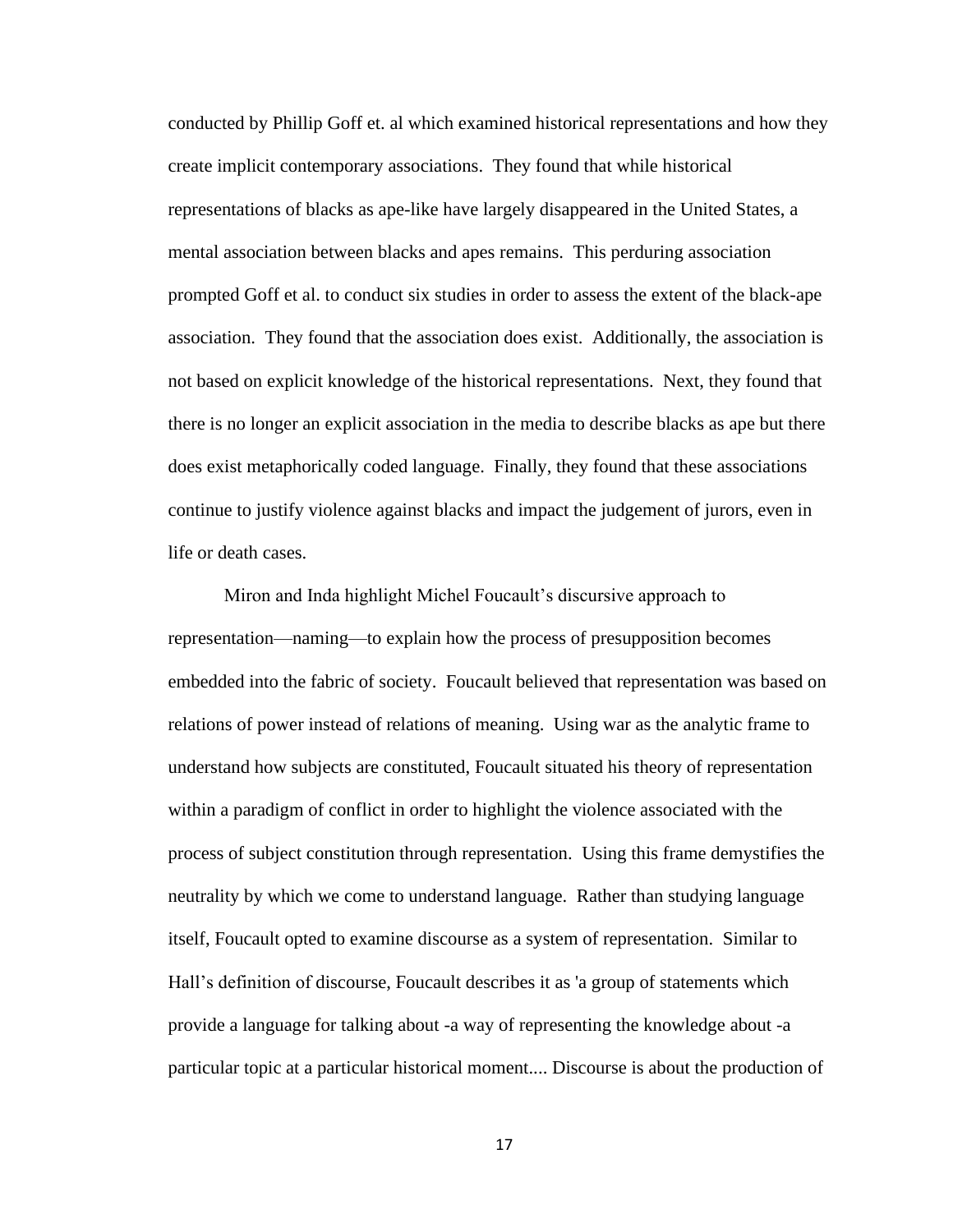knowledge through language. But ... since all social practices entail meaning. And meanings shape and influence what we do -our conduct -all practices have a discursive aspect' (Foucault, 1972). In other words, discourse is about language and practice and nothing acquires meaning outside of discourse.

Locating discourse within the context of historical development, Foucault moves away from an ahistorical examination of language. This is significant because rather than understanding subject positions as knowable facts, one can instead trace their naming and development through the discourse that produced them and attached to them particular meaning(s) over space and time. Put differently, subjects are 'constituted by all that was said, in all the statements that named it, divided it up, described it, explained it, traced its development, indicated its various correlations, judged it, and possibly gave it speech by articulating, in its name, discourses that were to be taken as its own' (Foucault, 1972). But how does a society determine which discourses get taken up and circulated as truth or fact?

Foucault argued that there is an inextricable link between knowledge and power. First, he argued that not only is knowledge always a form of power but power is implicated in the questions of whether and in what circumstances knowledge is to be applied or not. Knowledge is not an absolute Truth but becomes true through its application in society. What is believed to be known—knowledge—creates the context for when, how, and to whom power gets applied. Knowledge, once applied has real effects that allow that very knowledge to become true. In other words, knowledge presupposes and constitutes power relations. Second, Foucault proposes a new conception of power that rejects the notion that power is always top-down and negative.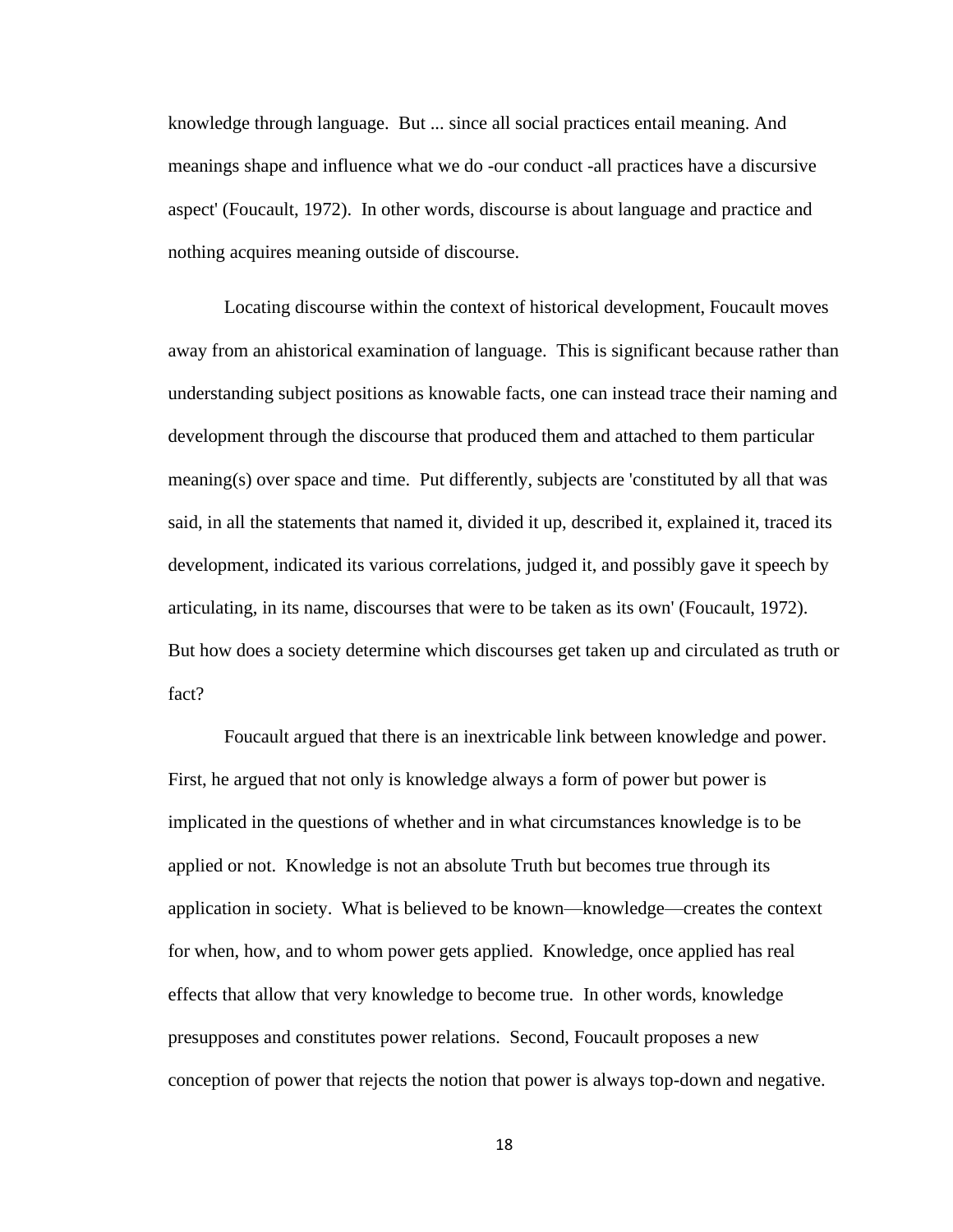Instead, he contends that power circulates and can be productive. While recognizing the dominance present within the state, Foucault argues that everyone in society is entangled within the circulation of power, it permeates every site of social existence. In this sense, power is a productive network that circulates through the whole social body.

Understanding knowledge and power in this manner provides a lens by which we come to understand subject constitution. The body, subject, is produced within discourse according to different discursive formations circulated through a network of power relations. Gender Studies scholar Judith Butler (1988) does similar analysis in her work on gender constitution. She situates her work in the context of the phenomenological distinction between the natural facts of the physical body and the active constitution of the bodily experience. In doing so, Butler reaffirms Foucault's description of the relation between knowledge, power and the body to be one of embodiment or "that through which meaning is performed or enacted (521)." She argues that power does not cease at the moment a subject is constituted but through embodied repetition, a subject is constituted and reconstituted time and time again gaining what she calls, the force of authority.

Much like Butler's contention on gender reconstitution, Miron and Inda argue for the possibility of reacrticulating particular racialized subjects. Recalling the three elements of Miron and Inda's theory—naming, iterability, and force of authority—they conclude that "no scheme of racial domination can be a systemic totality predestined to hold racialized subjects in subordinate positions (101)." They contend that there are gaps and fissures that open up during the process of iteration that allows for the performance of normalization to be subverted. Recognizing the possibility of subversion, I argue that the effects of such aberrations will be minimal for blacks. This point I take up in greater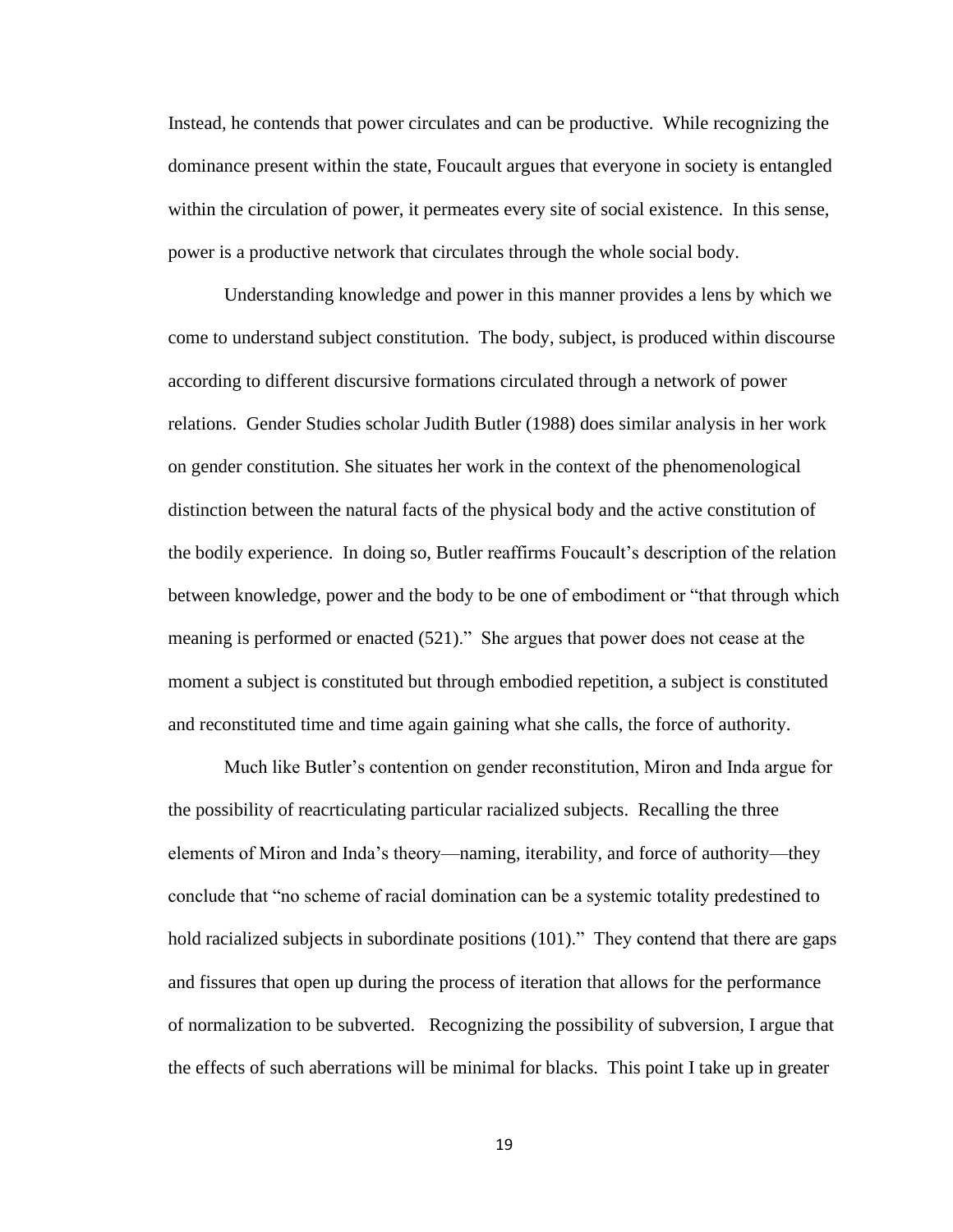detail later but for now let's look at the example that they follow up with to describe the rearticulatory process. They use the historicity of the term "black" as the example in which they describe and argue that,

"The term black, to the extent as it has historically been associated with pathology and insult has operated as a discursive practice whose effect has been to shame the subject it names. The performative acts through which such shaming interpellations have taken place and authorized varying sets of racial relations have been of necessity repetitions. The idea here is that a performative act of racial shaming and constitution succeeds only insofar as 'that action echoes prior actions, and accumulates the force of authority through the repetition or citation of a prior, set of authoritative practices' (Butler, 1993). This means that the term black has historically derived its force to constitute racial subjects through the repeated invocation by which it has become linked to degredation, pathologization, and scorn…One could argue, then, that the fact that this reiteration is necessary is a sign that the shaming of a subject is never complete, that the shaming of a racial subject is a never-ending process…it means that the racial subject is open to the possibility of resignification, that the term 'black' is open to the prospect of being rearticulated otherwise (101)."

In this example, they argue that the Black Power Movement took the term black from its attachment to a history that linked black with degradation and shame and reconstituted the term as a sign of pride.

While there is so much to unpack within this single example, such as the fact that the term "black" was simultaneously introduced with the word "power" and thus meant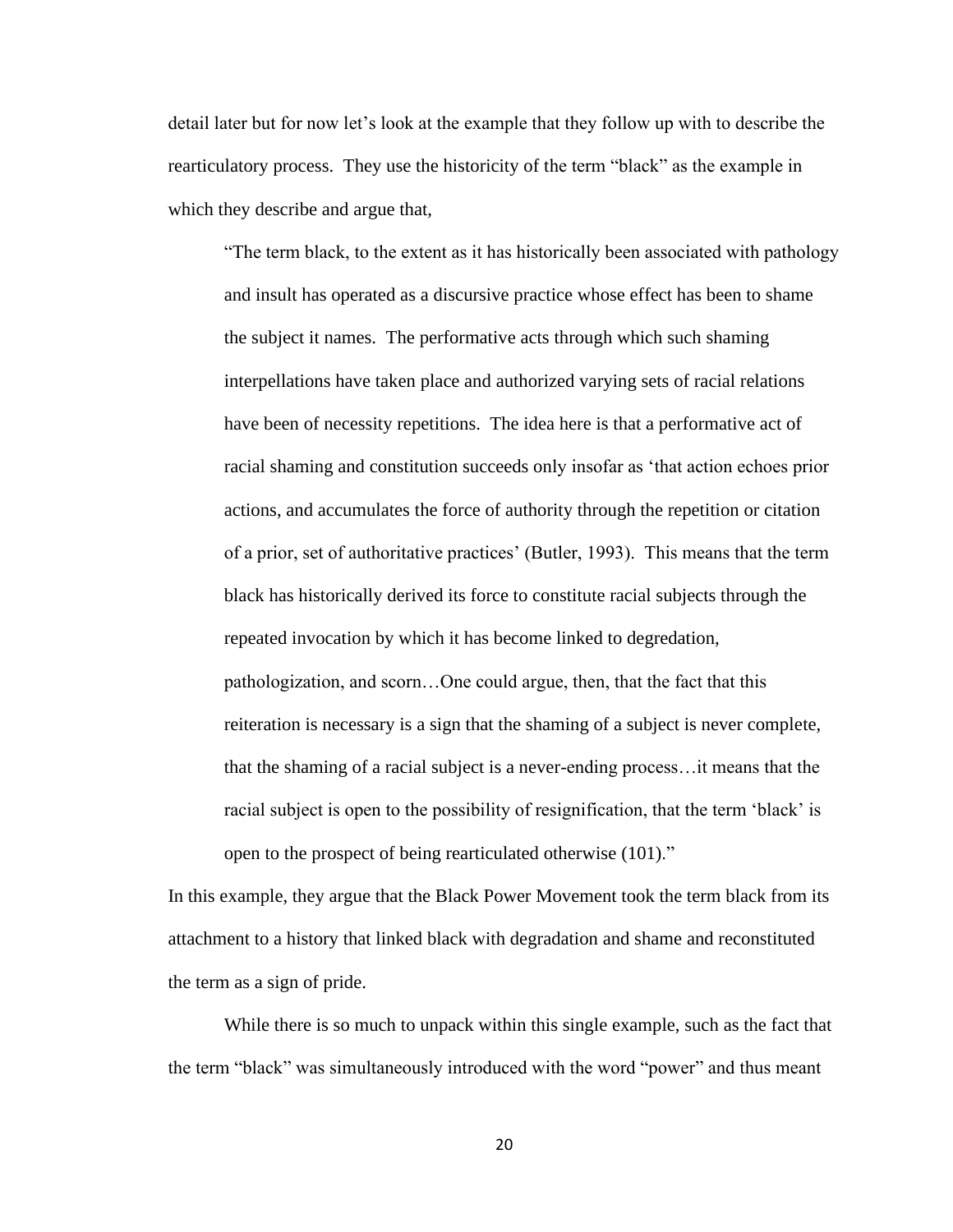more than just a symbol of pride, I choose here to discuss only the effects associated with the possibility for rearticulation. The ordering of the above example is backwards and results in an illusion of possibilities. The term "black" was used to signify pride in contrast to the other terms used at the time—negro and nigger—which were the commonly used terms that signified degradation and pathology. The goal of Stokley Carmichael and others was to create a new representation within the fissures of iteration by "radically redefining the relationship between blacks and American society (Joseph, 2006, 2)." Unfortunately, the term became appropriated by those in power and reattached to the initial meanings ascribed to the black racial subject.

Hortense Spillers (1987) offers some insight into the lack of impact that rearticulation has for blacks regarding the power to name. She argues in her seminal text, *Mama's Baby, Papa's Maybe: An American Grammar*, the right to name for those considered captives in the New World was stripped of them. Not only in terms of literal names, such as the scene in the film "Roots" where Kunta Kinte is forced to recognize his "new name" Toby, but descriptive naming as well. These new names carry with them a particular spacio-temporal context. For those being renamed, a part of them is being erased and potentially lost for generations to come. Even when Malcolm Little changed his name to Malcolm X he was not able to recover that which was lost. Erasure is only one such effect. Distortion is another. Naming provides the power of distortion—an example would be Reagan's use of the "welfare queen" trope to describe low-income women, particularly black women and women of color. This distortion occurs when the name given triggers particular associations that do not describe that which is named but intends to energize an alternative narrative.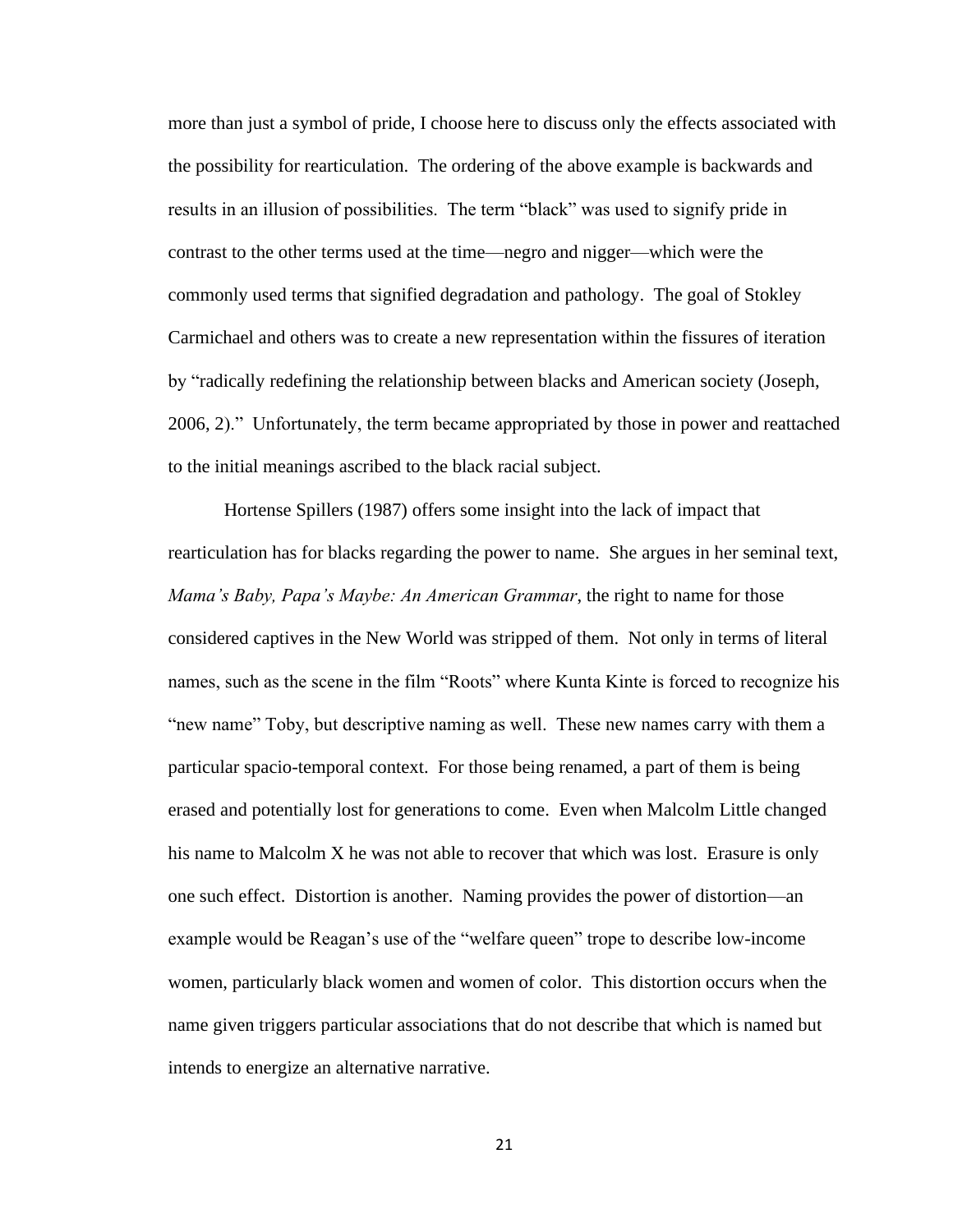Spillers continues, those names "embedded in bizarre axiological ground,

demonstrate a sort of telegraphic coding; they are markers so loaded with mythical prepossession that there is no easy way for the agents buried beneath them to come clean (65)." When these names become a part of the public register, they become signifiers that carry contextualized meanings with every use. The argument here is that those meanings carry with them a particular function. They are not benign but transfer the particular sociohistorical order that has been assigned to them across time. In essence, this meaning never changes tense. It is always considered in present tense. Take Dr. Martin Luther King, Jr. for example, he is currently known as "the dreamer." This name, this meaning was attached to him following his assassination. The rhetoric from his "I Have a Dream" speech was chosen as his memorialized persona, even though it was not the last speech he ever gave. It became the safe way to ascribe meaning to his life for the American social order. In his final address, King spoke of withdrawal of economic support to "redistribute the pain" and investment into black institutions<sup>6</sup>. Instead, "peace and dreams" was the chosen narrative. MLK, Jr. will forever be known as the dreamer, not the man who advocated a significant disruption to the capitalist system through wealth redistribution.

When naming is understood in tandem with the process of iteration, it becomes more evident that the process of rearticulation for blacks becomes harder to achieve. Using Daniel P. Moynihan's (1965) use of the phrase "Negro Family<sup>7</sup>," Spillers contends

<sup>6</sup> Dr. Martin Luther King, Jr delivered the speech "I've Been to the Mountaintop" in Memphis, TN in support of the striking sanitation workers at the Mason Temple on April 3, 1968. A transcript of the speech can be found at[: https://www.afscme.org/about/history/mlk/mountaintop.](https://www.afscme.org/about/history/mlk/mountaintop)

 $7$  Moynihan was appointed to a position within the U.S. Department of Labor and hired to develop policy for the Johnson administration for its "War on Poverty." The 1965 report on the status of the Negro Family was part of this work. As this report was highly critical of the "matriarchal structure of black culture", a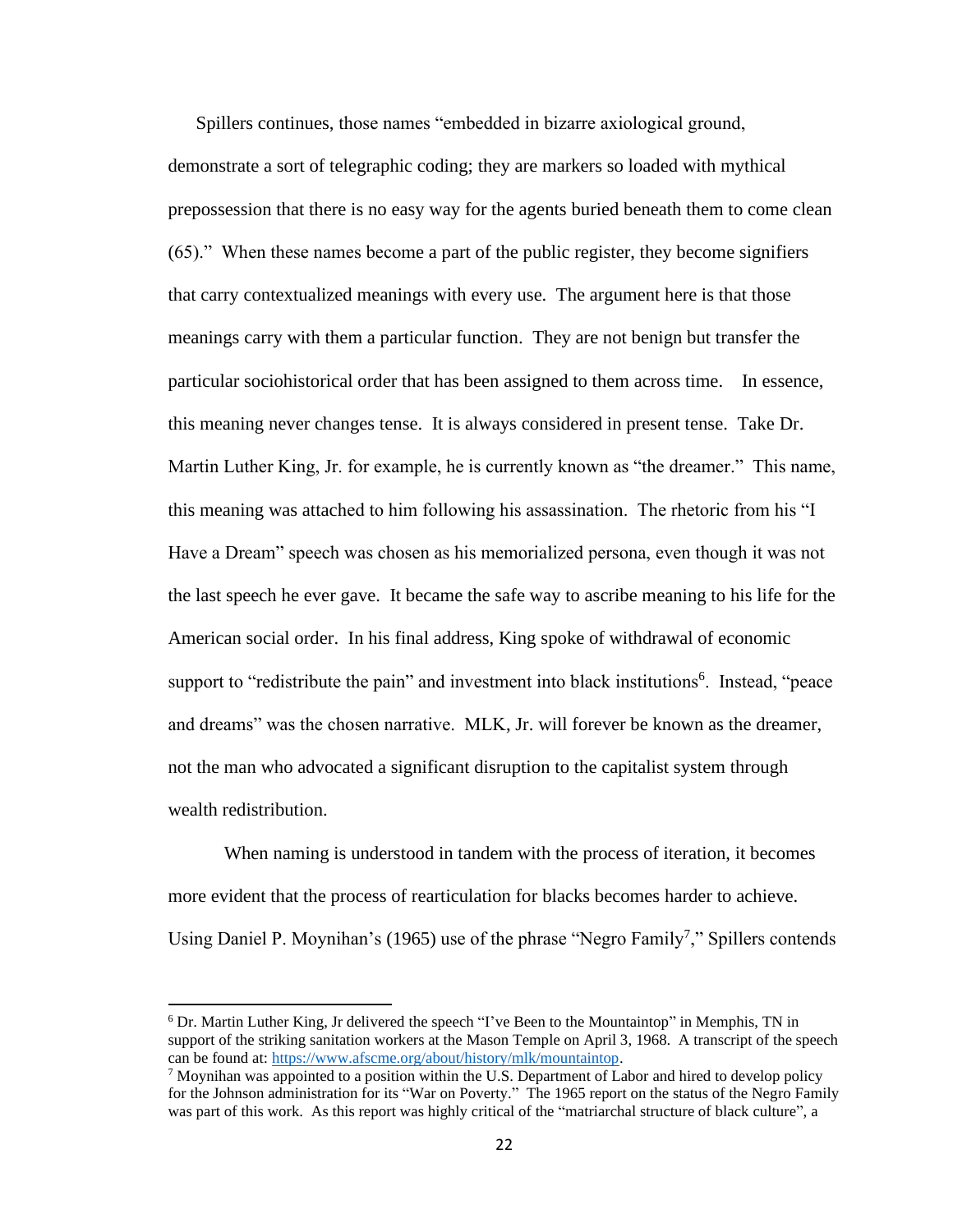that the phrase "borrows its narrative energies from the *grid of associations*, from the *semantic and iconic folds buried deep in the collective past*, that come to surround and signify the captive person (69)." Memory and rememory are two of those "iconic folds." What one remembers becomes part of their narrative, aspects of the stories passed down to future generations. Therefore, memory and rememory are an integral part of the naming and iteration processes, as well as, social configurations across time. Memories, however, do not belong simply to those who have experienced certain people, places, events, moments, etc. Memories become visuals of stories that are passed down from generation to generation. With each and every story that is told, the hearer creates a visual in their mind that allows them to better experience the story. Those visuals become codified, connected to that story, and the hearer then has the capacity to recall those visuals with every remembrance of the story which inspired them. In the passing down of these stories, indices are created in the form of what Saleh-Hanna (2015) calls rememory. The following excerpt from Toni Morrison's (1987) classic book *Beloved* provides a vivid understanding of the way that rememory creates indices across and through time:

*Oh, yes. Oh yes, yes, yes. Someday you be walking down the road and you hear something or see something going on. So clear. And you think it's you thinking it up. A thought picture. But no. It's when you bump into a rememory that belongs to somebody else. Where I was before I came here, that place is real. It's never going away. Even if the whole farm – every tree and grass blade dies. The picture is still there and what's more, if you go there – you who never was there – if you* 

discourse analysis of this report may offer insight into the role that language has played in constituting the contemporary subject position of black women.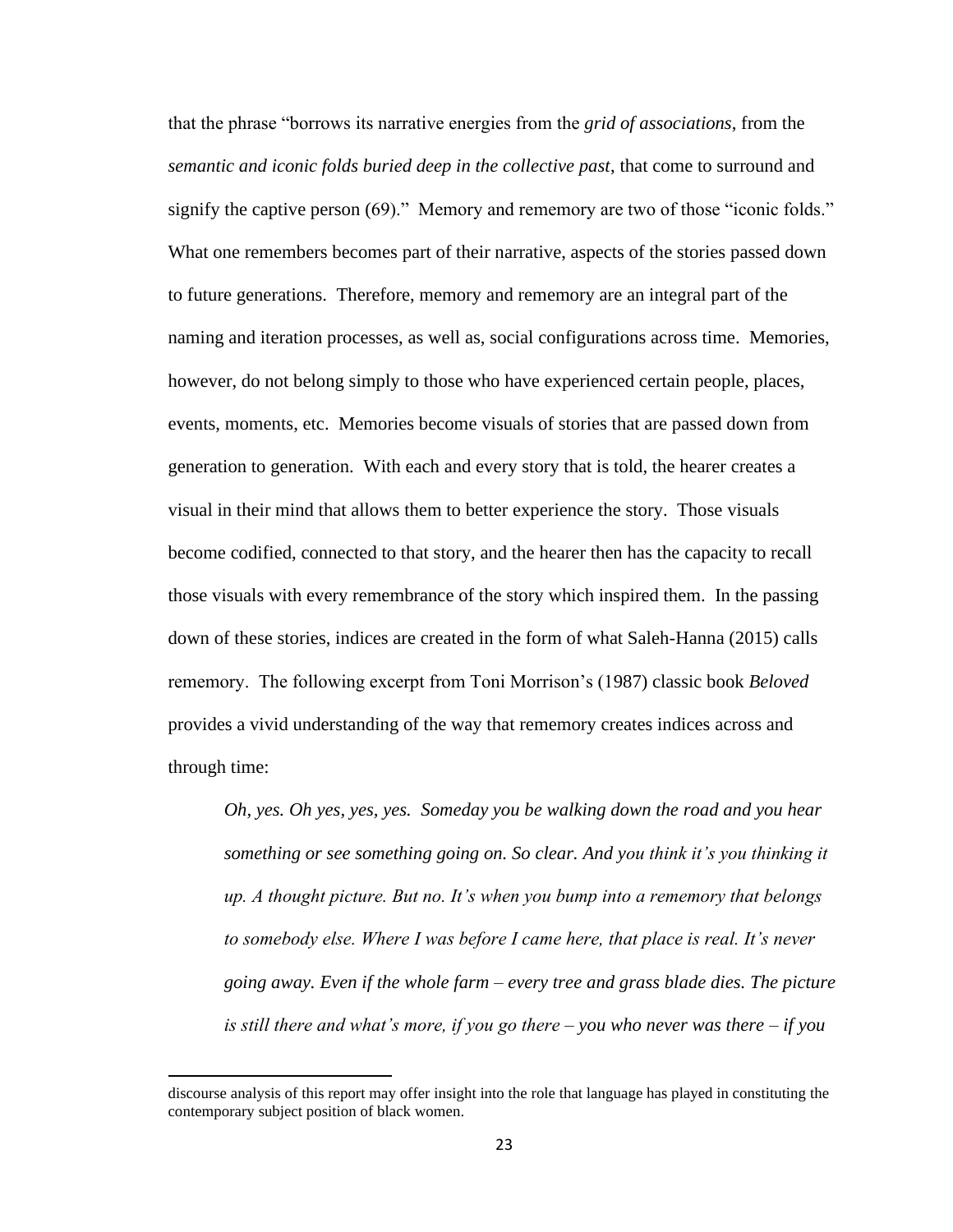*go there and stand in the place where it was, it will happen again; it will be there for you, waiting for you. So Denver, you can't never go there. Never. Because even though it's all over – over and done with – it's going to always be there waiting for you. That's how come I had to get all my children out. No matter what (36).*

In *Beloved*, Morrison presents 'rememory' as structural remembrance transcending individual or time-segregated acts of remembrance. Reflecting on her experiences of enslavement Sethe explains:

*It's so hard for me to believe in it* [time]. *Some things go. Pass on. Some things just stay. I used to think it was my rememory…But it's not… places are still there. If a house burns down, it's gone, but the place the picture of it – stays, and not just in my rememory*, *but out there, in the world (36)*.

In rewriting our conceptions of memory into rememory Morrison invokes the intergenerational nature of structural violence, speaking to institutional and intergenerational memory held within the bodies of enslaved Africans, European slaveholders, settler-colonists and their descendants. When Orlando Patterson (1982) declared racial thinking constructs race upon "the assumption of innate differences based on real or imagined physical or other characteristics" he inspired us to consider how constructions of difference between races produces a likeness necessitating homogeneity within racial categories, giving rise to the stereotyping of blackness imagined by white culture (176). That homogeneity of the stereotype is a repeating and ghosted process whereby white rememory articulates across time the violent constructions of blackness implanted by their slaveholding and colonizing ancestors. The power that naming has had over time to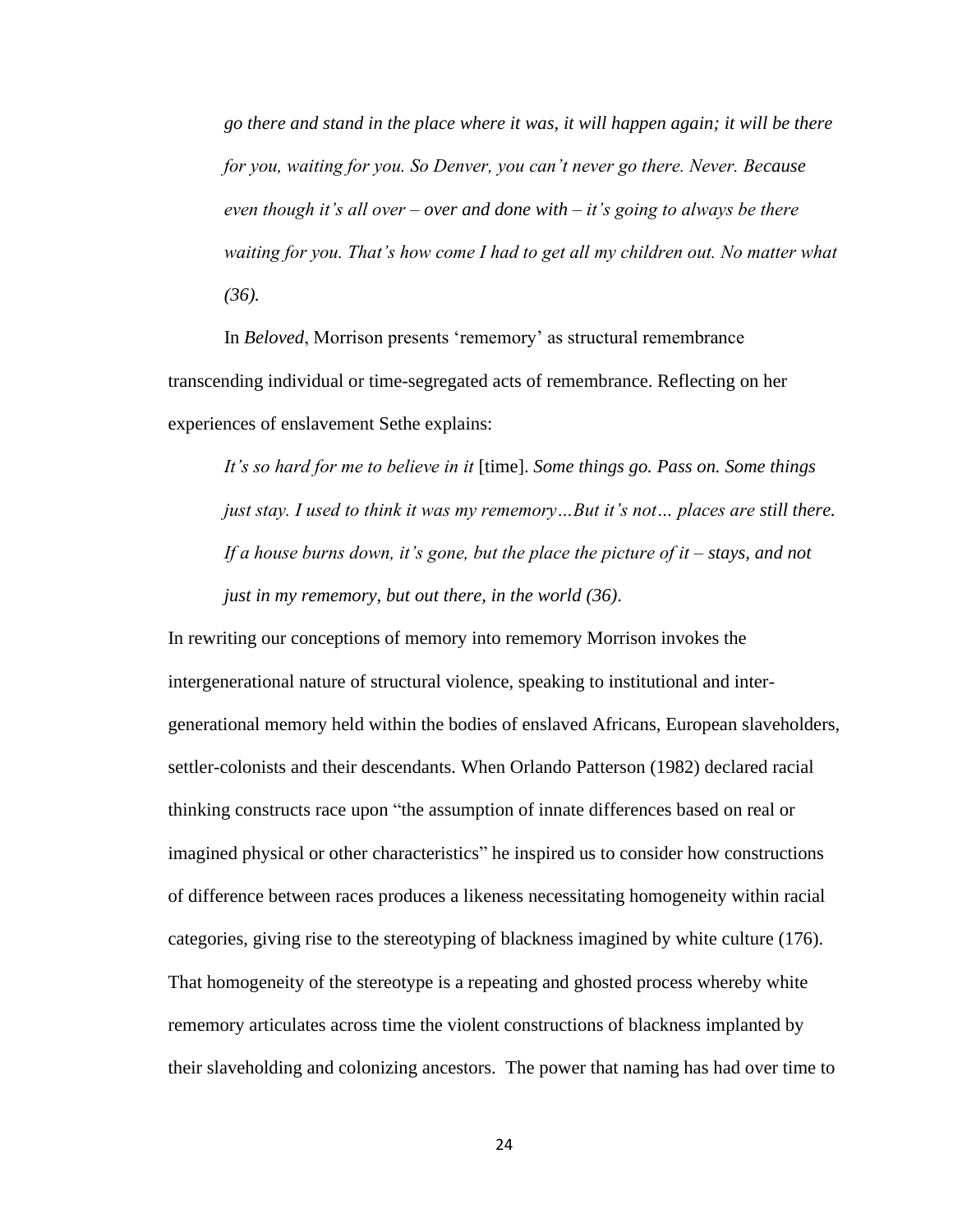produce and reiterate the violent constructions of blackness created during the antebellum and postbellum periods has overwhelmed attempts at rearticulation of black subjecthood.

While Miron and Inda recognize that the meanings created within the fissures can never fully be controlled and will always remain in tension with the dominant meanings that they contest, they still conclude that performativity leaves open the possibility for alternative modalities of power even if it is "the labor of forging a future from resources inevitably impure (Butler, 1993b, 241)." They argue, as a result of the reiterative process, that the racial subject is open to being constituted otherwise.

Unfortunately, the role that supplementation and representation plays in the reiterative process impacts the capacity for rearticulation of racialized performatives to have any significant effects. This is particularly true for blacks. Recalling Derrida's structure of absence theory<sup>8</sup>, supplementation and representation act as markers. For racialized performatives, these markers aren't linguistic markers but corporeal ones. At the site where discourse and embodiment meet, performative speech acts take on a corporeal dimension that alters the functionality of race as a performative speech act. In chapter five of his text, *Black Skin, White Masks* (1967), Frantz Fanon describes the racial corporeal schema as the process of epidermalization that makes blackness a marker, not just a signifier, of evil, bad, to be feared, less than, etc. It is this markedness that attaches meaning to black bodies as factual, not perceptual. These markers have become social inscriptions that undervalue, overdetermine, or make invisible those that are marked by the "fact of the black body."

<sup>8</sup> See page 16.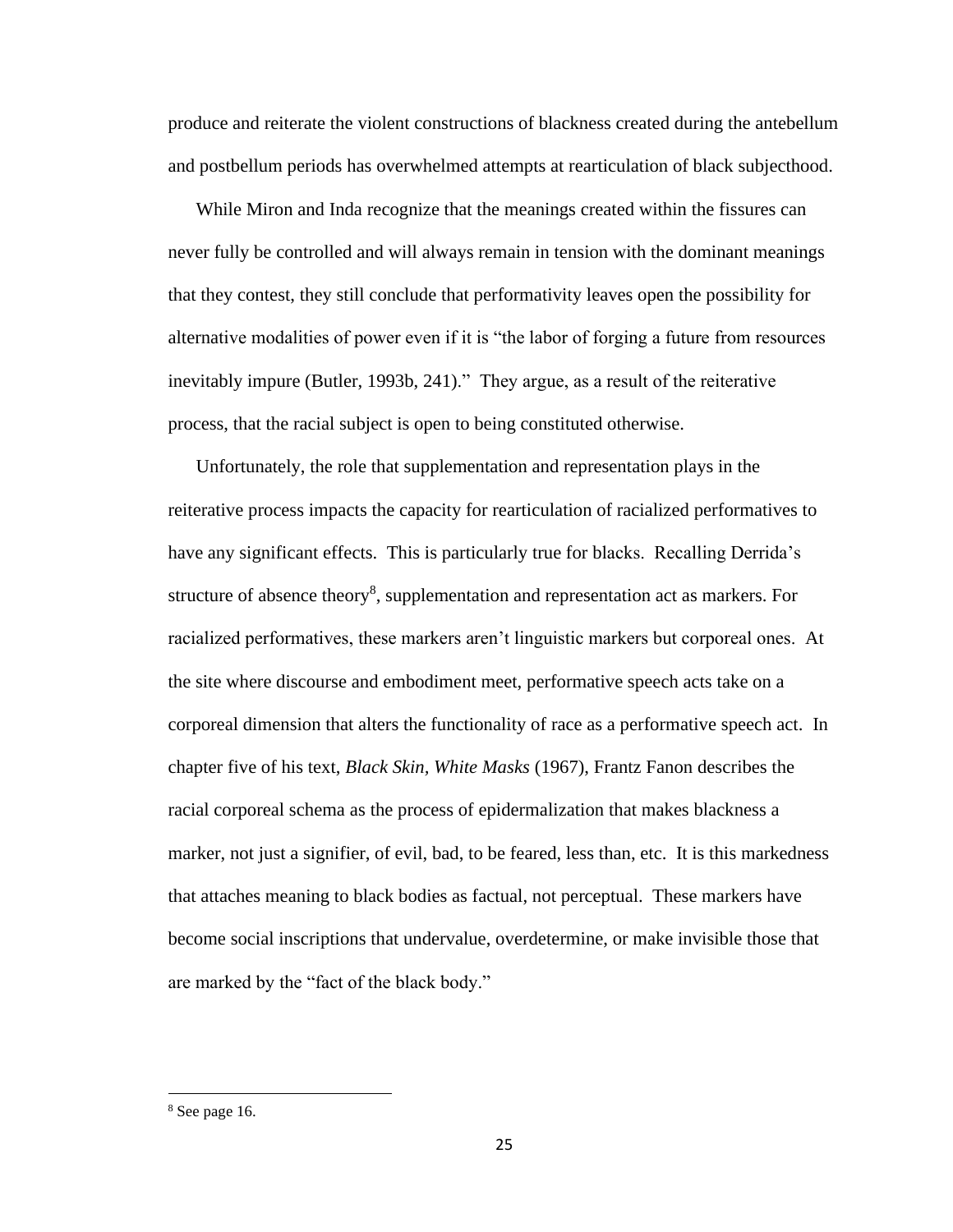Similarly, Jennifer Eberhardt et al. (2004) examined visual and conceptual coding and the influence of stereotypic associations. Their objective was to determine the extent of visual associations between blackness and crime. They found that black faces influence participants' ability to spontaneously detect degraded images of crime relevant objects such as guns. The study also revealed that abstract concepts, such as crime, induce attentional biases toward black male faces. Finally, the results showed that these processing biases may be related to the degree to which a social group member is physically representative of the social group. For example, when officers were given no information other than a face, race played a significant role in how judgments of criminality were made.

That "face of crime," according to Oliver et al. (2004) had a greater likelihood of having more Afrocentric features. Their study examined news readers' memories of race-related facial features of an individual pictured in the news. Participants were presented with a series of news stories, including one of four different versions of the news story of interest: nonstereotyped, stereotyped/noncrime, nonviolent crime, violent crime. Each of the four versions contained a photograph of an individual who was the focus of the story, with the same photograph appearing across news conditions. Results of the study showed that viewers' responses maintained if not reinforced stereotypes of blacks as criminal. This is partially due to the media's contribution to the prototype of the "black criminal" by providing viewers with a host of examples of crime and particularly salient, violent crime, in which blacks are more likely than whites to be portrayed as criminal (Dixon & Linz, 2000a, 2000b; Entman & Rojecki, 2000; Oliver 1994).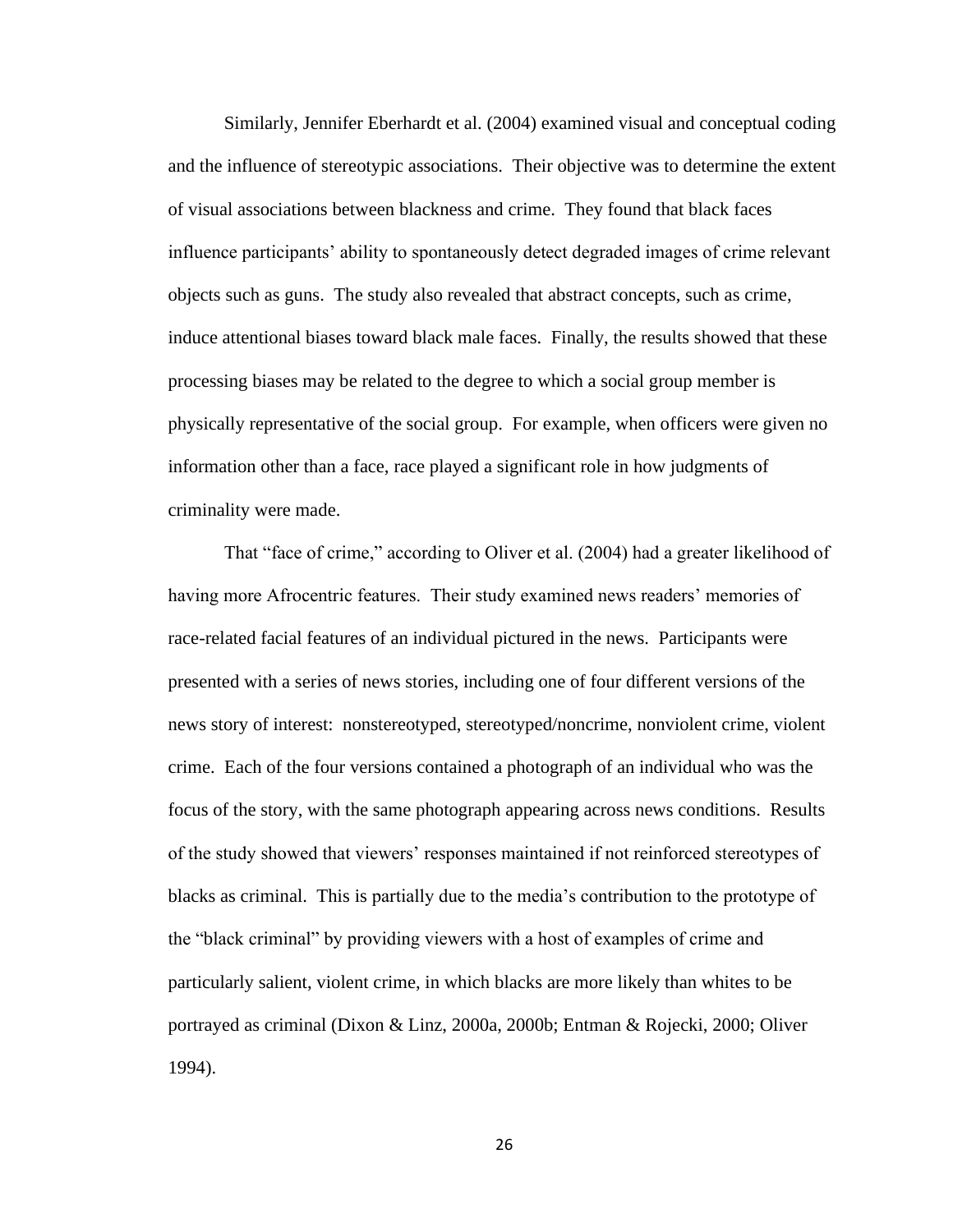Thus, the corporeal dimension is an important aspect to the functioning of racialized performatives that voids the possibility for alternative modalities of power for blacks, at least in the sense articulated by Miron and Inda. In fact, instead of the possibility of transformation being found within the gaps and fissures, I contend that the process of reiteration masks and obscures even further the constituting elements of antiblackness, as well as, represents an illusion of agency via racial rearticulation that has become dangerous for those identified as black via corporeality. Saidiya Hartman (1997) argued that, "representations of [slave] agency have intensified the effects of subjugation and dispossession in the guise of will and denied the abject and ambivalent personhood of the captive in the facile and spurious attempt to incorporate the slave into the ethereal realms of the normative subject through demonstrations of his content and/or autonomy (53)." It is this attempt at incorporation via the illusion of agency in contrast with the effects of the corporeal dimension that create what will later be discussed as the performative double-speak. However, in order to fully capture the notion of performative double-speak, there must first be a deeper dive into the history of blacks/blackness in the United States.

In their work on performative speech acts and queer theory, Eve Sedgwick (2003) concluded chapter two of *Touching Feeling* by stating, "Specifically, I have been supposing that during the time of slavery, and for an uncircumscribable time after its abolition probably extending beyond the present, the cluster of ostentatiously potent linguistic acts that have been grouped loosely, since J. L. Austin, under the rubric of ''performatives'' must be understood continuously in relation to the exemplary instance of [chattel] slavery." This period of history is a necessary starting point because it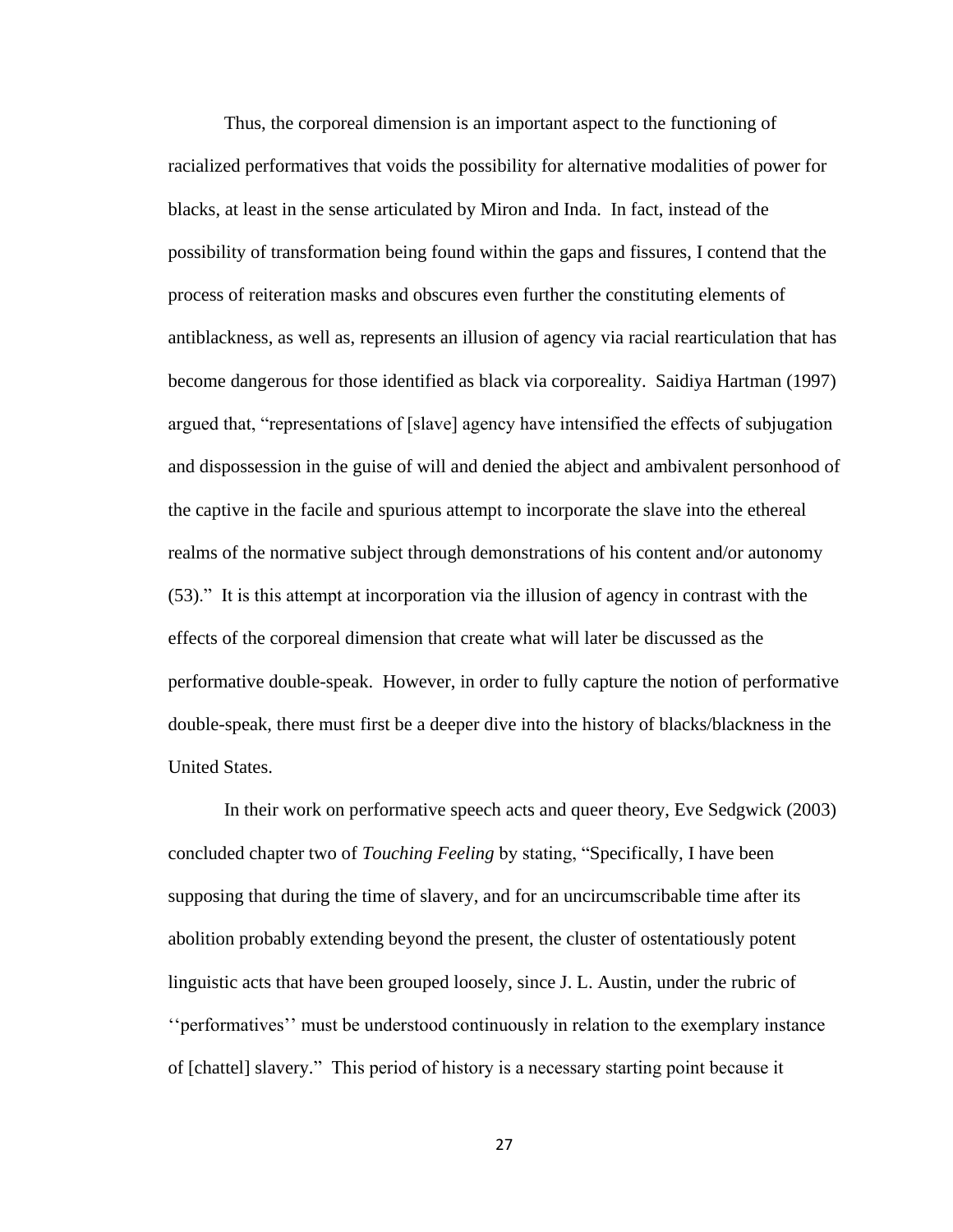provides the context for understanding the unique position that blacks occupy when examining the impact and potential for rearticulation across racialized subject positions.

The next chapter will provide a theoretical foundation that tethers slavery, not as a historical moment but an interpretive lens, to the following discourse analysis. Using antiblackness as the theoretical framework for the discourse analysis is a critical step in engaging contemporary strains of Black Studies, namely Afropessimism. This dissertation is not solely an exercise in linguistic analysis but is intended to expand the range of scholarship that attends to the role that language plays in the creation and maintenance of the structure of antiblackness.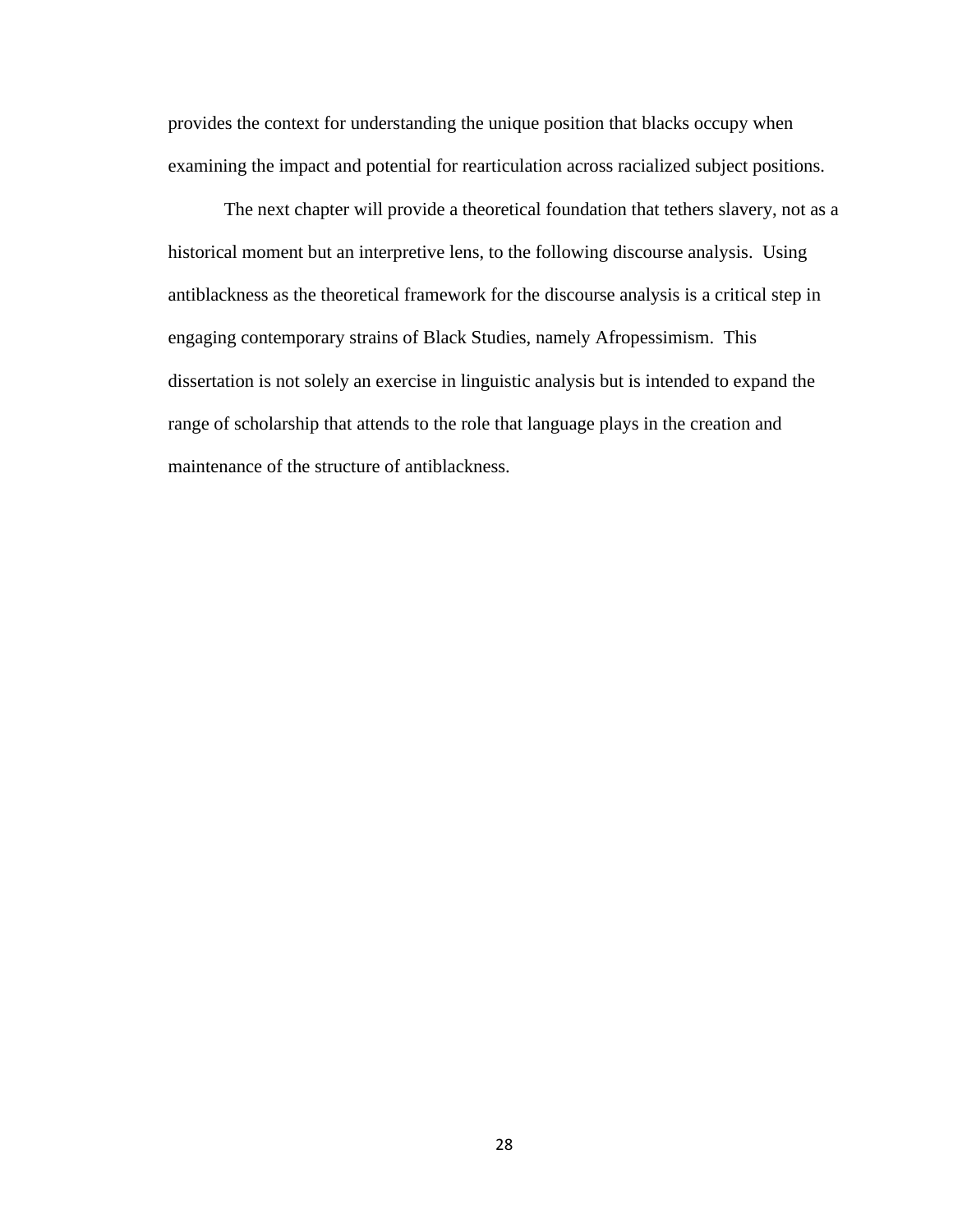## CHAPTER TWO: THEORY

Black Lives Matter, Distinctly: A Theory of Antiblackness

In George Yancey's 2003 text, *Who Is White?: Latinos, Asians, and the New Black/NonBlack Divide*, he provides justification for a significant paradigmatic shift from a white/nonwhite binary view of race in the United States to a black/nonblack binary. Through a historical examination of nonblack assimilation into the category of white and what Yancey calls the African American alienation thesis, he provides the foundation for understanding the uniqueness that befalls blacks in the U. S. Yancey begins by challenging the oft heard statement that in the near future, whites will become a numerical racial minority within the United States. The time frame of when this demographic shift is to take place is not at question, but instead he contends that the parameters surrounding who is considered "white" is in constant flux. The flip side of Yancey's argument, in many ways the most important to this project, is the contention that African Americans experience a degree of alienation unlike that of other racial groups.

The transformation of nonblack minorities into the mainstream is occurring via the capacity to assimilate and adopt the views of the dominant on issues of race including, perceptions, social attitudes, political issues, social experiences, and social interests. Yancey utilized Milton Gordon's 1964 definition of assimilation to include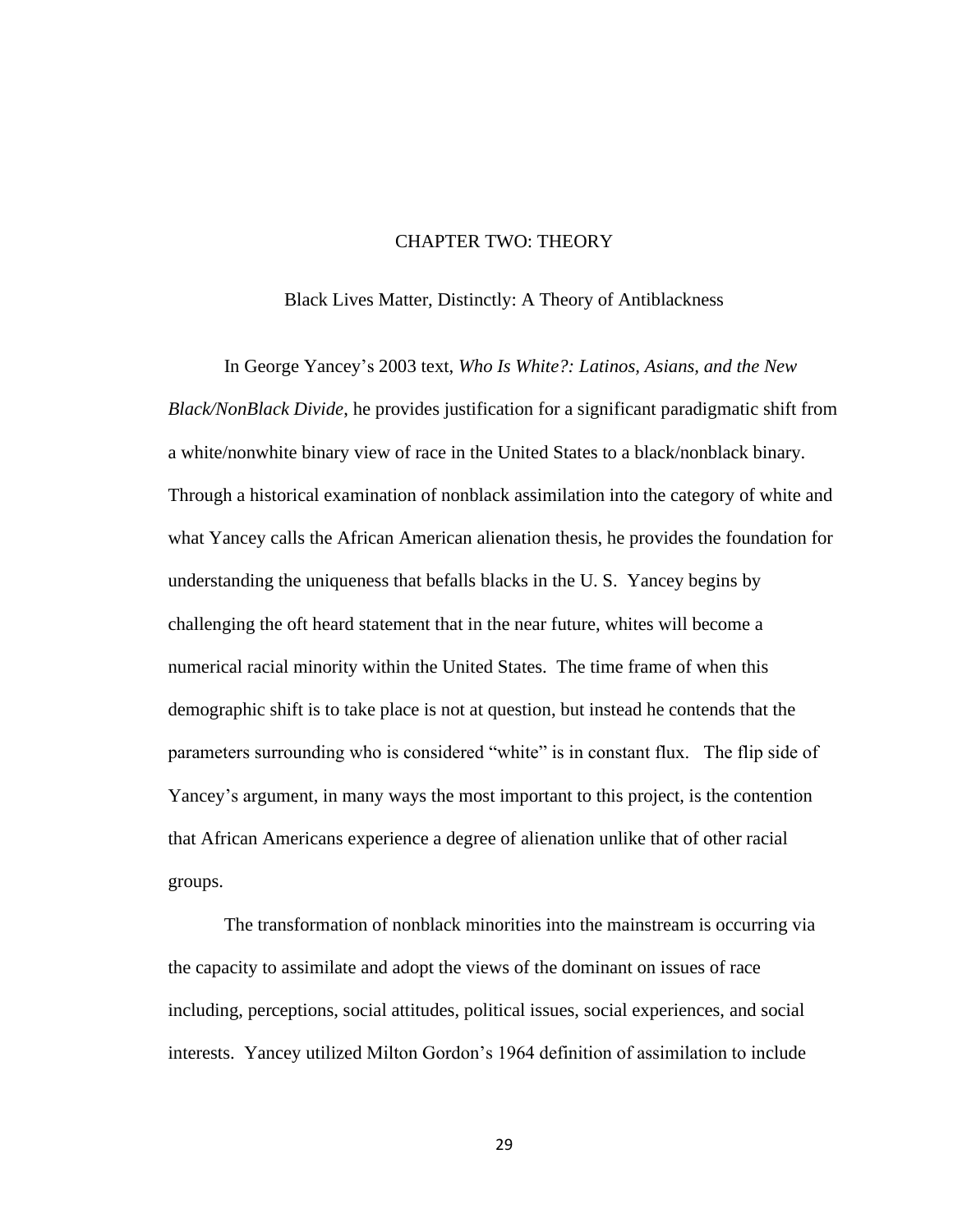structural, marital, civic and identificational. Simultaneously, Yancey posits an "alienation thesis" which asserts that African Americans suffered from a qualitatively different level of alienation than did the two other major racial minority groups in American society: Latino and Asian Americans. The goal of his study was to assess whether nonblack racial and ethnic groups can undergo the same type of assimilation as European groups. He did this by conducting an empirical investigation, using the 1999- 2000 Survey of American Attitudes and Friendships (LSAF), of the degree of structural, marital, and identificational assimilation experienced by Latino, Asian, and African Americans. While there are certainly more immigrant minority groups in the United States, Yancey has selected these groups because they have been in this country for more than 3 generations which provides a better analysis of assimilative practices.

On social attitudes of racialized issues, Yancey found that nonblack minorities are at least as likely to match the attitudes of European Americans, supporting the idea of identificational assimilation. Identificational assimilation is considered by Yancey to be the most significant of the 4 types of assimilation to break down nonblack racial minority identities. Additionally, the data provides evidence that there seems to be a consensus among American racial groups that African Americans occupy the bottom social position in society. Furthermore, the data regarding marital and residential segregation shows that the rejection of African Americans, rather than the acceptance of European Americans, is the best explanation of social distance in the United States. These findings provide support for Yancey's theory of nonblack assimilation, as well as, his "alienation thesis" the foundational justifications for the black/nonblack paradigmatic shift.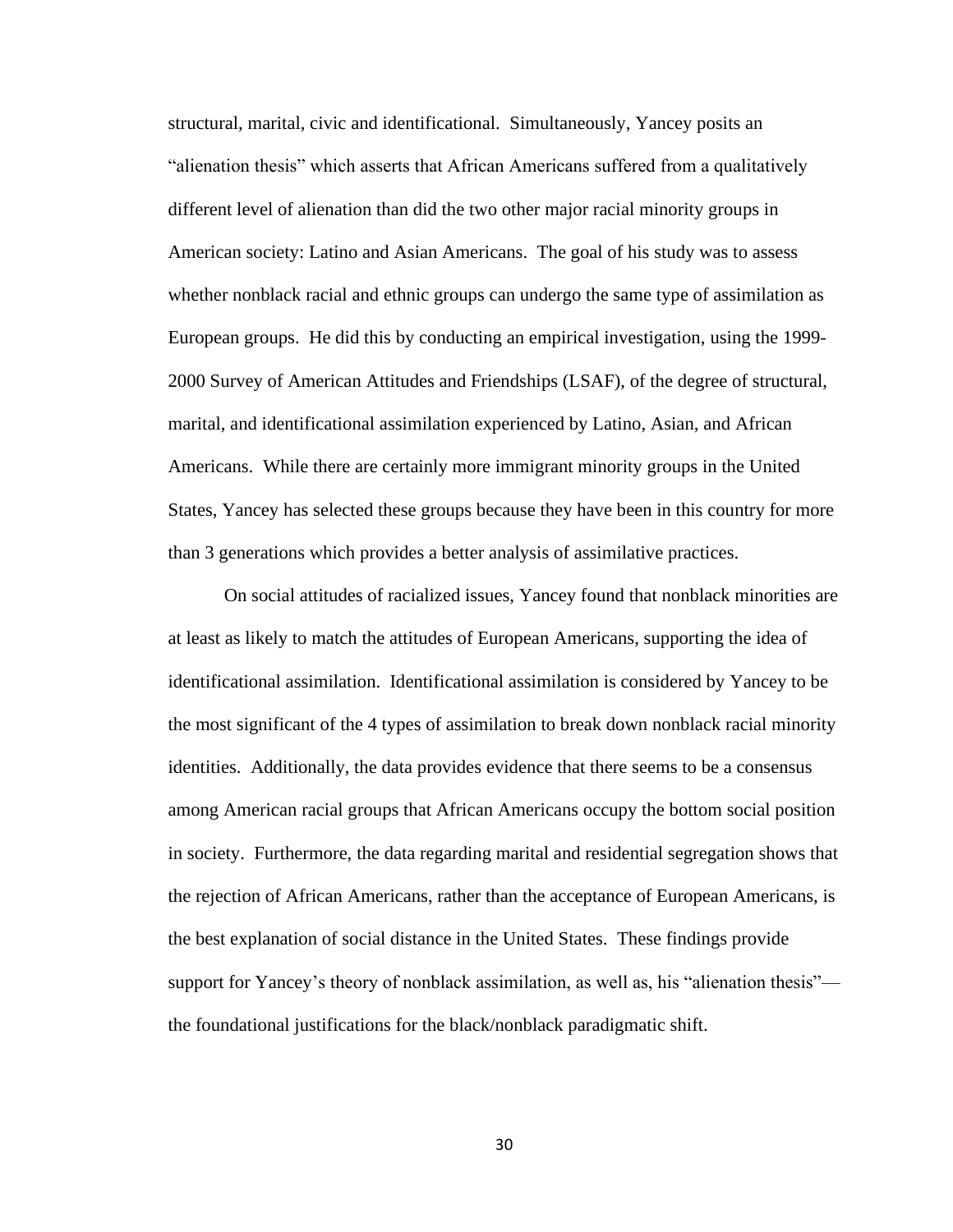Therefore, this paradigmatic binary shift to black/nonblack alters, in meaningful ways, the analytic lens by which we examine the positionality of blacks within U.S. racial dynamics. As Yancey stated, "these twin processes of nonblack assimilation and black separation will move the nonblack and black minorities in opposing directions reinforcing the racial divide in the United States (4)." Thus, it is imperative that antiblackness, rather than race, be used as the analytical lens by which the following discourse analysis is to be performed. Antiblackness is a theory developed by Afropessimists who are critical theorists that have studied philosophies like Marxism and Psychoanalysis but contend that, independent of all other isms, a negrophobic genesis structures all institutional and private life, domestically and globally. Negrophobia is characterized by a fear, hatred, or extreme aversion to black people and black culture worldwide (Brooks, 2012). Therefore, antiblackness will provide a more nuanced and distinct understanding of the relationship between racial performatives and blackness, as well as, offering a critical perspective necessary to determine the capacity for the rearticulation of blackness. The rest of this chapter will provide a detailed overview of some of the leading Afropessimist scholars and highlight their work on antiblackness in order to set the theoretical foundation for interpreting the discourse of the Dred Scott decision.

#### *Conflict vs. Antagonism: a theory of power*

The theory of antiblackness provides an in-depth analysis of the Master-Slave relationship, a relationship defined by antagonisms rather than conflict. Comparative analysis between the Jewish Holocaust, the Middle Passage, and Native Genocide explored by Afropessimists makes clear this distinction. In response to scholars'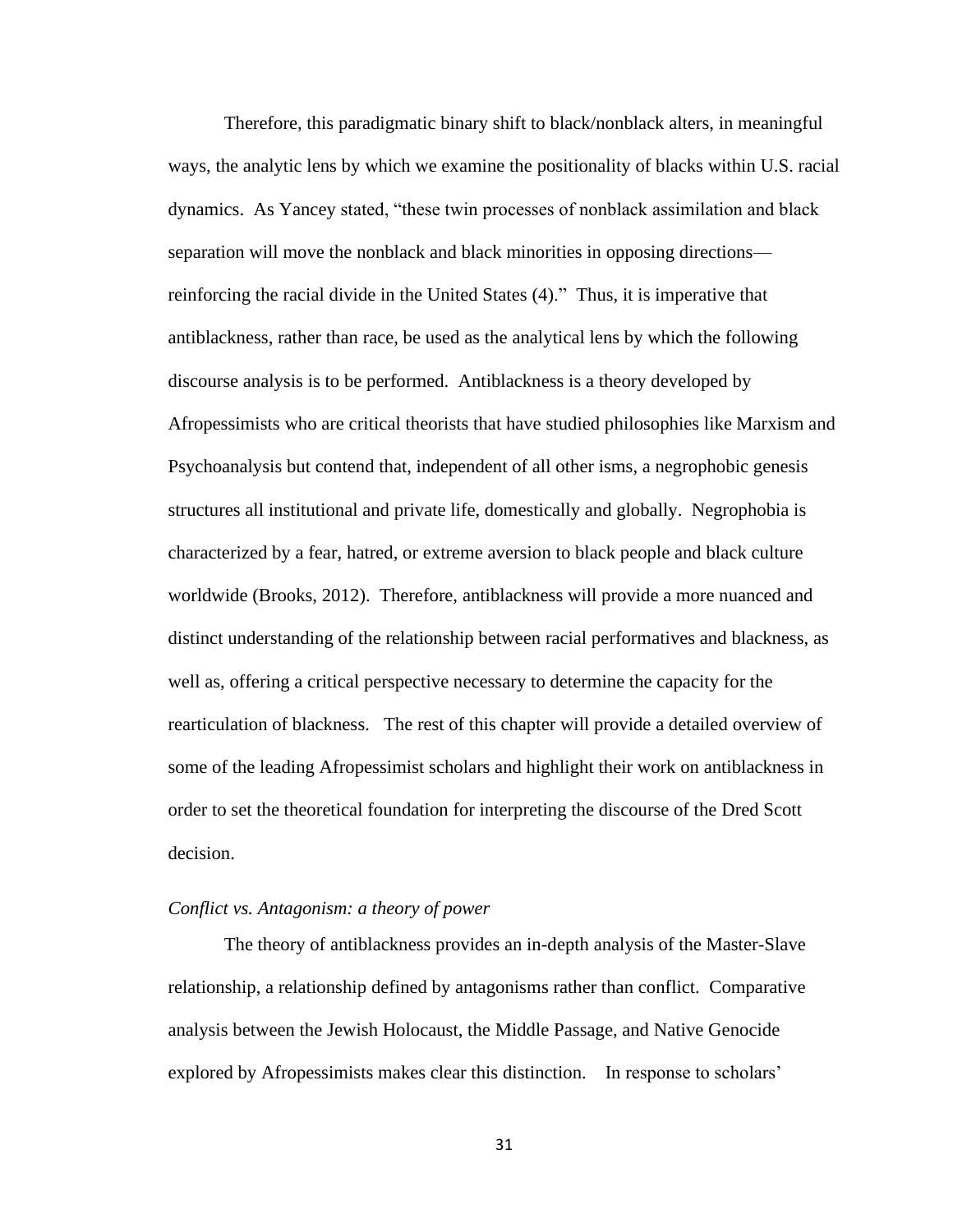attempts to articulate the Holocaust as "unprecendented," Frank Wilderson (2010) in his text, *Red, White and Black: Cinema and the Structure of U.S. Antagonisms*, reminds readers of the Middle Passage and Native American genocide as prior moments of a normal pattern of "unprecedented" suffering. He extends his argument further by contending that antiblackness is, in fact, not analogous to any other form of oppression. Wilderson challenges philosophers like Jean-Paul Sartre (1948) and Giorgio Agamben (1999), whose work positions the German/Jewish relation as the essential condition of structural antagonism, by following the work of Frantz Fanon (1967) who describes the Holocaust as "little family quarrels (115)." Fanon maintains that the difference between the position of the Jew and that of the Black is one of appearance, a racial corporeal schema. Being white prevents the position of the Jew from being overdetermined. Instead, "his actions, his behavior are the final determinant (115)." In this sense, the position of whiteness allows for the capacity of self-determination. In response to Sartre, Fanon makes clear that "the white man is not only The Other but also the master, whether real or imaginary (138)." The Middle Passage, on the other hand, functioned, as described by Wilderson, as a metaphysical holocaust that "wiped out [African] metaphysics, [African] customs and sources on which they are based (38)." Afropessimists argue that instead of power relations based on conflict—or little family quarrels—the power dynamics, as far as blackness is concerned, is one of an antagonistic nature where the relationship is defined through a relation of negation. Rinaldo Walcott  $(2021)$  describes this relationship through the use of the term black life-forms<sup>9</sup>. He argues

<sup>9</sup> Walcott sees black life forms as having two perspectives, however. He does not contend that black life forms exist solely in the space of social death as socially dead, but it is here that also becomes a site of lifemaking. He further elaborates that black life forms provide a means by which to see other ways of being human.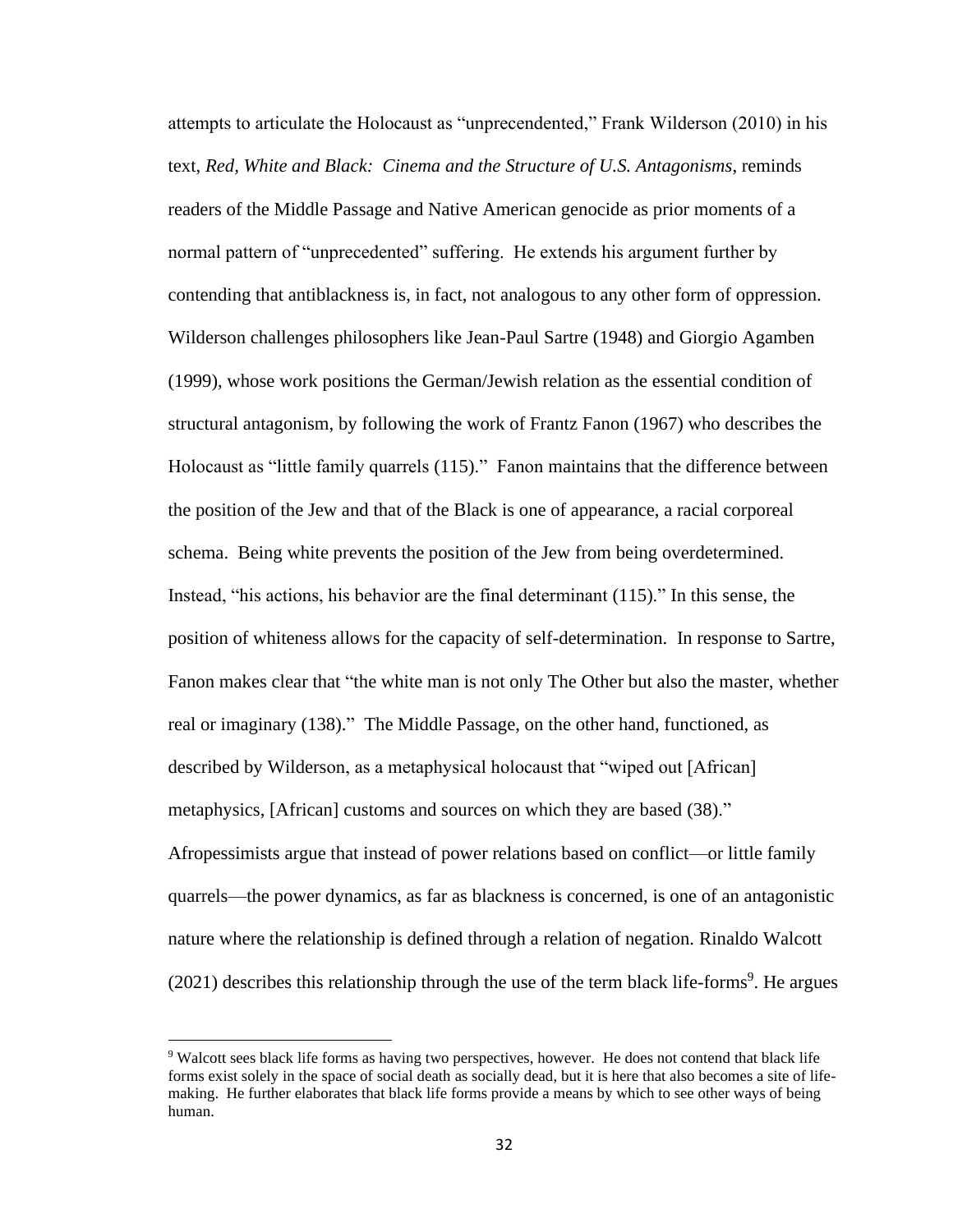that "Euro-American definitions and practices of the human offer black life no conceptual or actual space within the terrain of the human (9)." It is here that the black/nonblack paradigmatic shift becomes significant because the way in which we have come to know what is whiteness (the norm, humanity) is in contrast to what has been defined as blackness. Fanon makes a case for this in chapter five, *The Fact of Blackness*, when he writes, "The Jew belongs to the race of those who since the beginning of time have never known cannibalism. What an idea, to eat one's father! Simple enough one has only not to be a nigger (115)." It is this relation of negation that structures the world and creates an ontological uncertainty for blackness. This uncertainty is derived from the idea that the corporeal schema used to define blackness is not based on essential characteristics but due to the historico-racial schema sketched by the other. Black by itself signifies nothing. It is an empty category that has been overdetermined by the historicity of blackness, by a thousand details, anecdotes, stories created by forces external to blacks themselves. In this way, blacks have become fixed, trapped, unable to articulate themselves beyond that schema; prevented from accessing autonomy, agency; locked out of that which defines Humanness, at least to the rest of the world. Here, Fanon makes distinct social oppression and structural suffering where social oppression is defined by alienation and exploitation while structural suffering is defined by accumulation and fungibility. This is further articulated by Wilderson when he asserts that, "the violence that turns the African into a thing is without analog because it does not simply oppress the Black through tactile and empirical technologies of oppression, like the 'little family quarrels' (38)." Attempts to conflate traditional technologies of oppression with structural suffering is what Wilderson calls the "ruse of analogy," which he argues,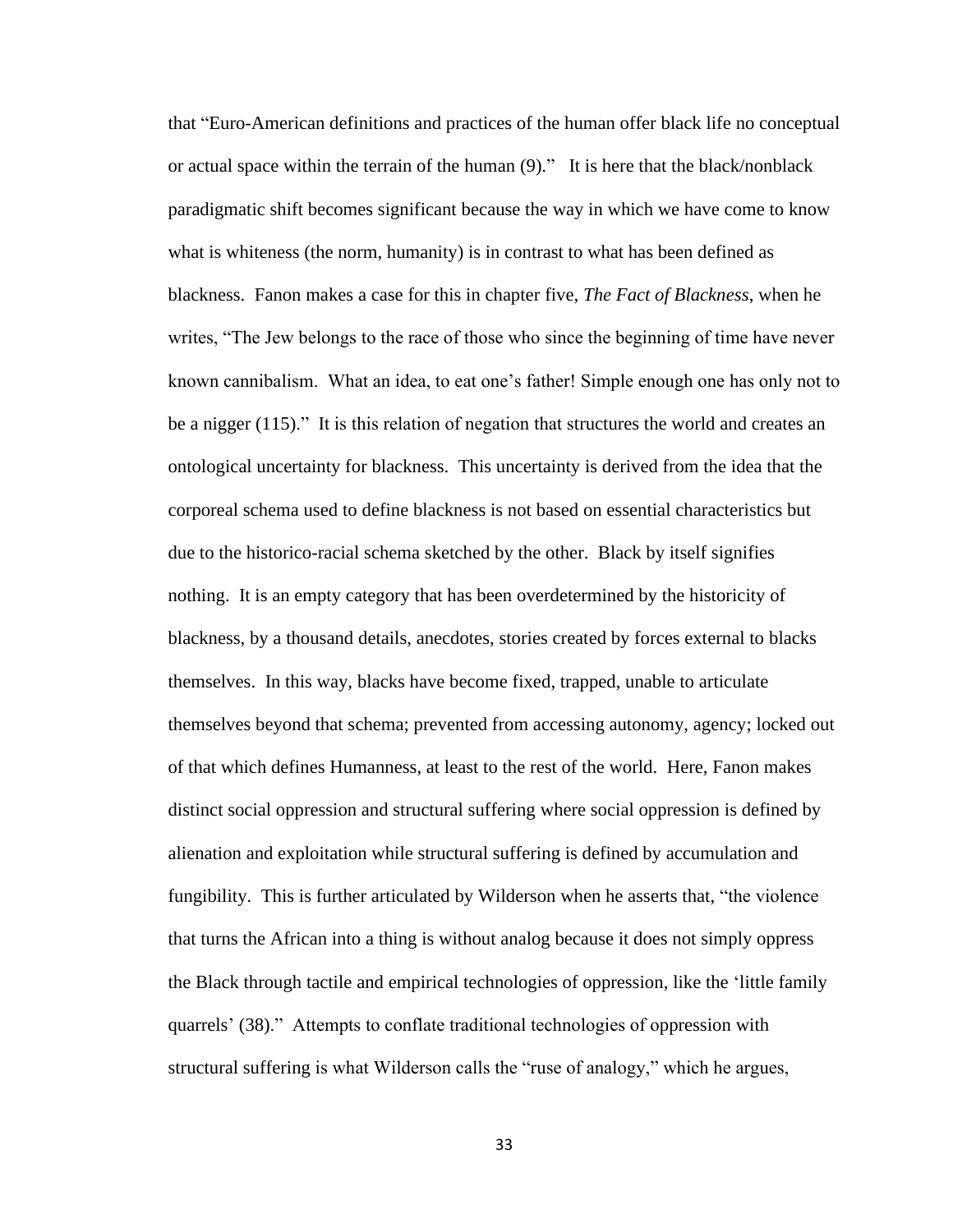erroneously locates blacks in the world and mystifies and erases blackness's grammar of suffering defined by accumulation and fungibility.

Fungibility is to be understood as the foundational logic of the presumed ontology of antiblackness rather than an examination of the lived experiences of blacks. Spillers (1987) and Saidiya Hartman (1997) have maintained that the catastrophe of the transatlantic slave trade is singular in the systemic reduction of human lives into commodities and capital. This systemic reduction occurred through mathematical calculations that transformed blacks into cargo. Spillers (2003) makes note of these transformational calculations via a Captain's ledger from a slave ship: "every man slave is to be allowed six feet by one foot four inches for room, every woman five feet ten by one foot four, every boy five feet by one foot two, and every girl four feet six by one foot (214)." Slaves were abstracted into the metrics of property and capital as measurable units of cargo. This notion of abstraction of the human body to serve the needs of the political and libidinal economy defines the fungibility of blackness. Economically, fungibility refers to those goods and products that are substitutable for one another. Shannon Winnubst (2020) reasons that "to be fungible, in both its economic and legal meanings, is to have all distinctive human characteristics and content hollowed out (104)." In other words, all that makes one a human, an individual, is no longer recognized. Instead, slaves were reduced to a space of objecthood and recognized solely as cargo. Winnubst elaborates further by contending that "applying this logic of fungibility to human bodies, expands the scope of economic ontology beyond the nonhuman and the inanimate as viable objects of exchange…Fungibility exerts an ontological force that…renders blackness uncompromisingly exterior to the category of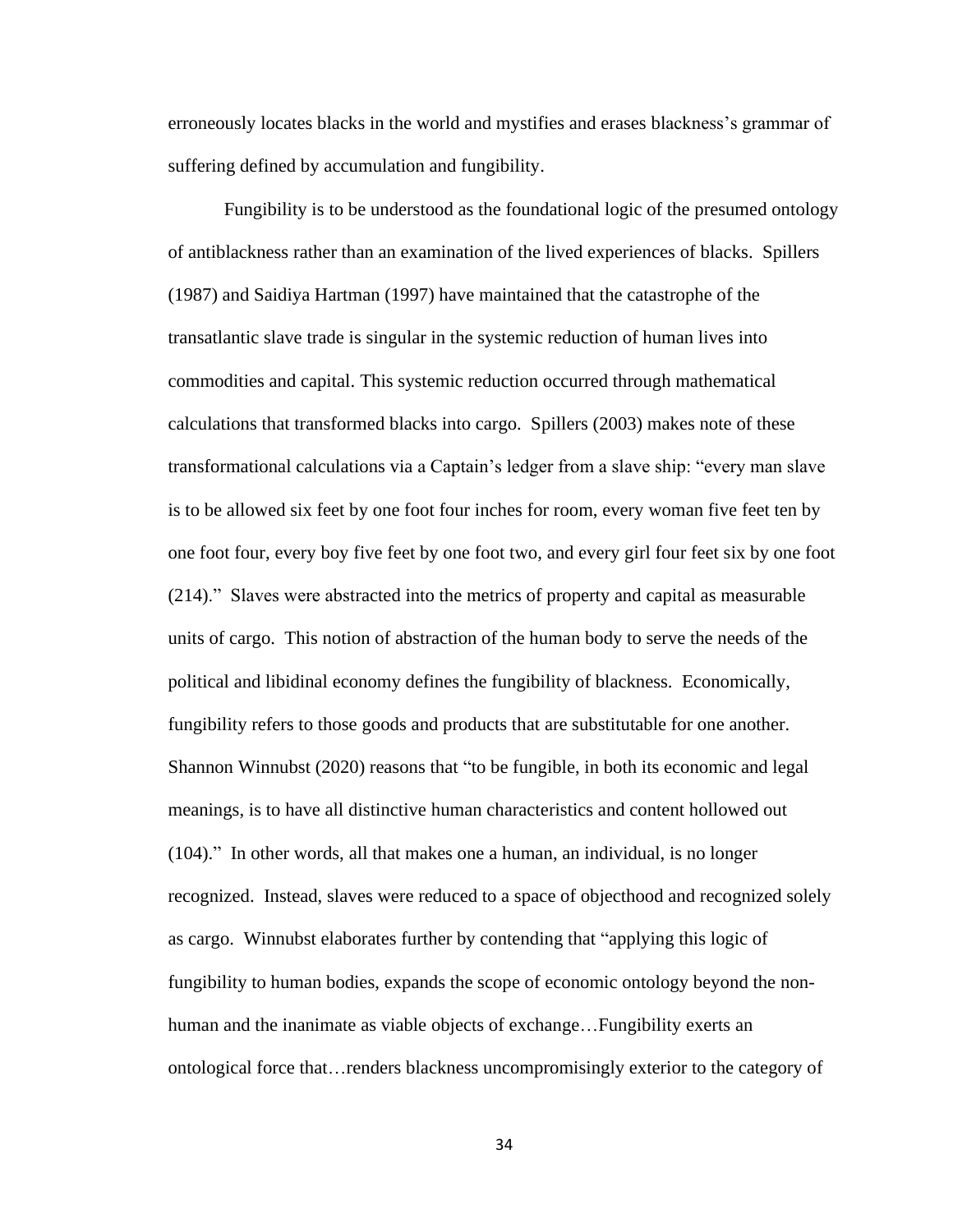the human (105)." This understanding of blackness frames the interpretation of the Dred Scott decision and how it functions as a performative speech act that names blacks as fungible (the speech) by identifying blacks as property via slaveness while simultaneously codifying this subject position within the law (the act). In this sense, blacks have become ontologically trapped in the space of the object unable to move, transform, be remedied or improved; unable to become human. As such, some Afropessimists contend that this ontology of object-hood incapacitates any possibility of black subjectivity, which would challenge Miron and Inda's notions of rearticulation for blacks (Wilderson, 2010; Sexton, 2008; and Warren, 2018).

The logic of fungibility meaningfully impacts how conflictual power relations and antagonistic power relations function and are to be understood. Implied in Miron and Inda's postulate of race as a performative speech act is a Foucauldian theory of power relations. While in agreeance with Foucault's notion of discursive formation, divergence arises in that Foucault assumes that all forms of power are normatively equivalent. He argues that, "There cannot be relations of power unless subjects are free. If one were completely at the disposition of the other and became his thing, an object on which he can exercise an infinite and unlimited violence, there would not be relations of power. In order to exercise relations of power, there must be on both sides at least a certain form of liberty (Bernauer and Rasmussen, 1994,  $12$ )<sup>10</sup>." However, what is obvious here is the lack of consideration of the position of the slave who, through the logic of fungibility, was reduced to the status of object and endured infinite and unlimited violence. According to Hartman (1997), "slavery is characterized by direct and simple forms of

 $10$  This is a quote from an interview with Foucault that was translated by J.D. Guathier, S.J. called "The Ethic of Care for the Self as a Practice of Freedom."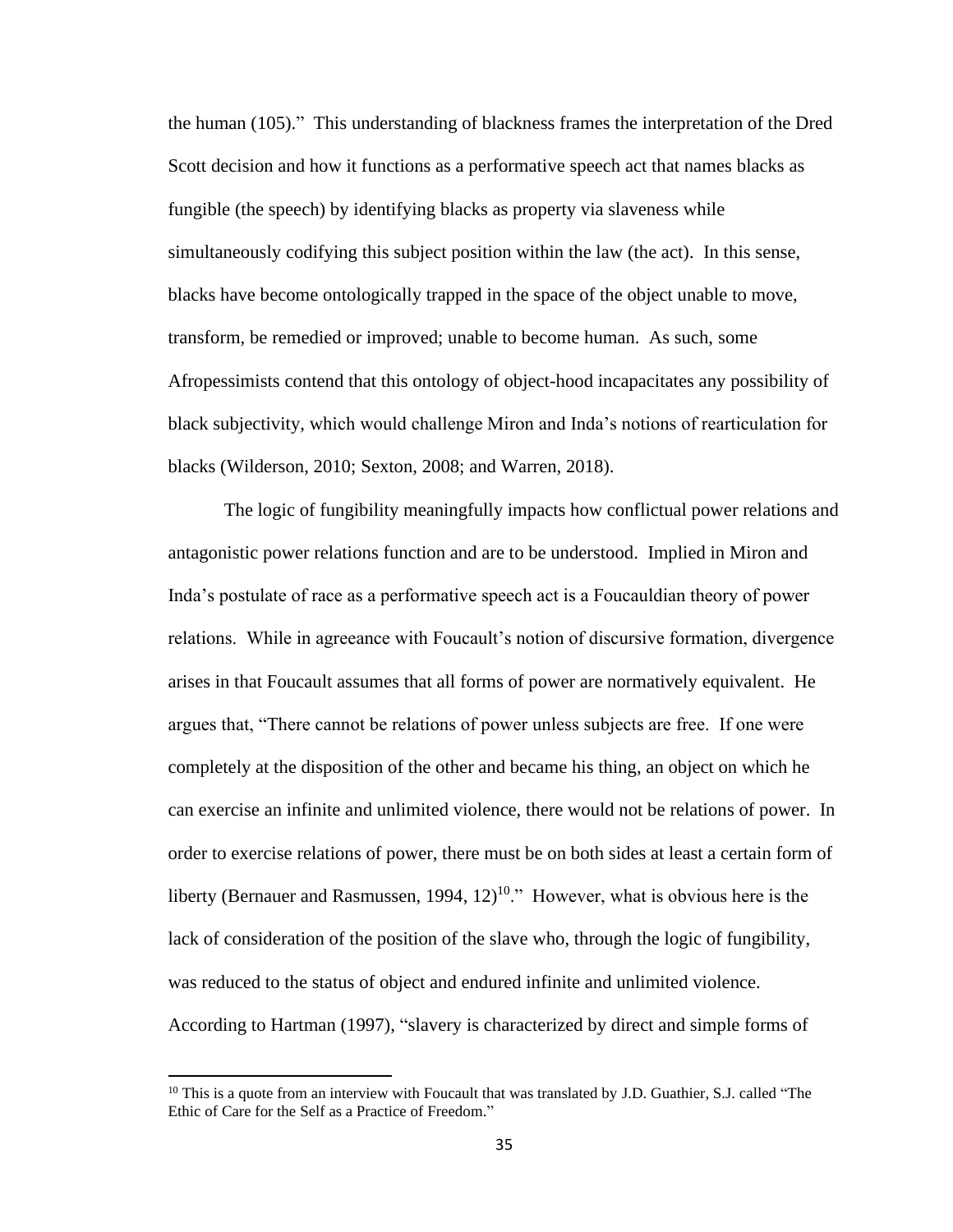domination, the brutal asymmetry of power, the regular exercise of violence, and the denial of liberty that make it difficult, if not impossible, to direct one's own conduct, let alone the conduct of others (55)." As such, the position of the Black, as slave/object, is presupposed by three constituent elements that undergird the particular grammar of suffering in which they experience: gratuitous violence, natal alienation, and general dishonor (Patterson, 1982). Gratuitous violence is characterized as violence that is not contingent—triggered by some event—but violence that is open-ended, without reason or constraint. Hartman (1997) describes gratuitous violence as an extension of the Master's prerogative. Natal alienation is the lack of relational capacity, where this lack is not the direct result of being detached from land, lineage and customs during the Middle Passage but is articulated as an essence of blackness. Natal alienation can best be understood by the idea that the "slave had no socially recognized existence outside of their master…alienated from all rights or claims of birth, he ceased to belong in their own right to any legitimate social order (Patterson, 1982, 5)." Finally, general dishonor is understood as being considered dishonorable prior to any transgression being committed, as "the slave had no power, no independent social existence, hence no public worth (Patterson, 1982, 10)."

Understanding the three constituent elements of blacks' grammar of suffering, Foucault doesn't just miss the mark, instead the Foucauldian theory of power contributes to the erasure of the type of racist violence that blacks endure. In *Discipline and Punishment*, Foucault ignores the corporeal schema that undergirds racist violence which results in him analyzing policing with a focus on behavior rather than the identification of criminality based on the fact of blackness itself. Joy James (1996) makes note of this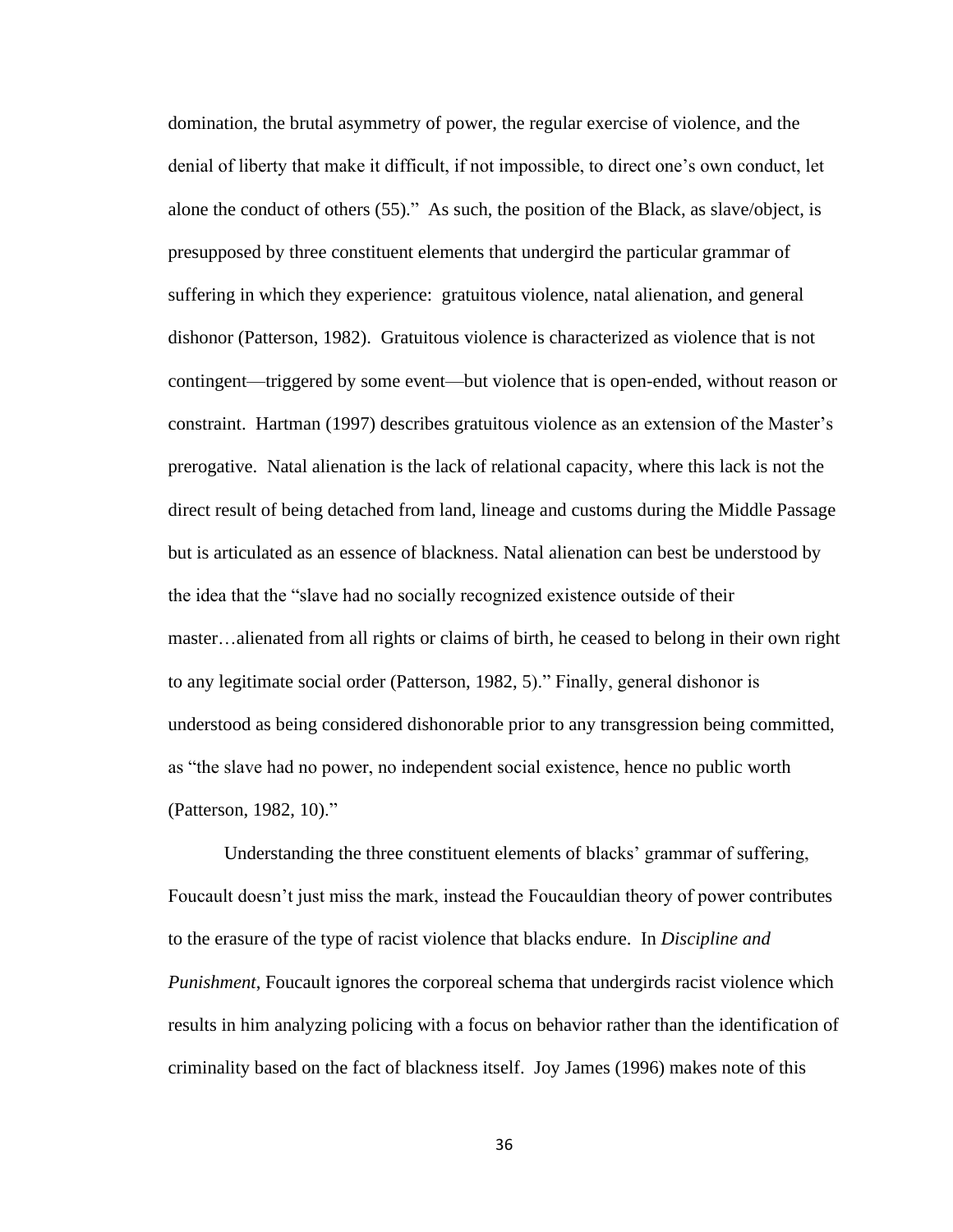when she argues, "Foucault writes of social fear and policing that are reflected in 'binary division and branding,' which produces the polarized social entities of the 'mad/sane; dangerous/harmless; normal/abnormal'; this 'coercive assignment' of labeling, categorizing, and identifying places the individual under 'constant surveillance.' Foucault, however, makes no mention of sexual and racial binary oppositions to designate social inferiority and deviancy as biologically inscribed on the bodies of nonmales or nonwhites. Therefore, when he reports in *Discipline and Punish* that 'the mechanisms of power' are organized 'around the abnormal individual, to brand him and to alter him,' racial and sexual issues are evaded  $(26)$ ." It is this notion of what James call the unspecified body that justifies and maintains the ruse of analogy while obscuring the specificity of violence borne by blacks.

#### *Hartman's Paradox: From Slavery to Freedom*

The question remains, how do we get from the position of the slave to contemporary understandings of antiblack violence? What makes Dred Scott relevant given all of the constitutional and legislative changes that have occurred since the era of slavery? The ruse of analogy between conflict and antagonism conceals the paradox between slavery and freedom. In her chapter, "Burdened Individuality of Freedom" in *Scenes of Subjection*, Hartman begins her analysis of this paradox by examining the relationship between slavery and freedom. Freedom, she argues, gained authority in relation to slavery and slavery extended itself in the limitations and subjection of freedom (115). The entanglement of slavery and freedom led to an illusion of a definitive temporal separation of the two marked by what Hartman calls the "nonevent of emancipation (116)." Even more than an illusion, Emancipation marked the paradox between slavery and freedom which ultimately confounded autonomy with property. She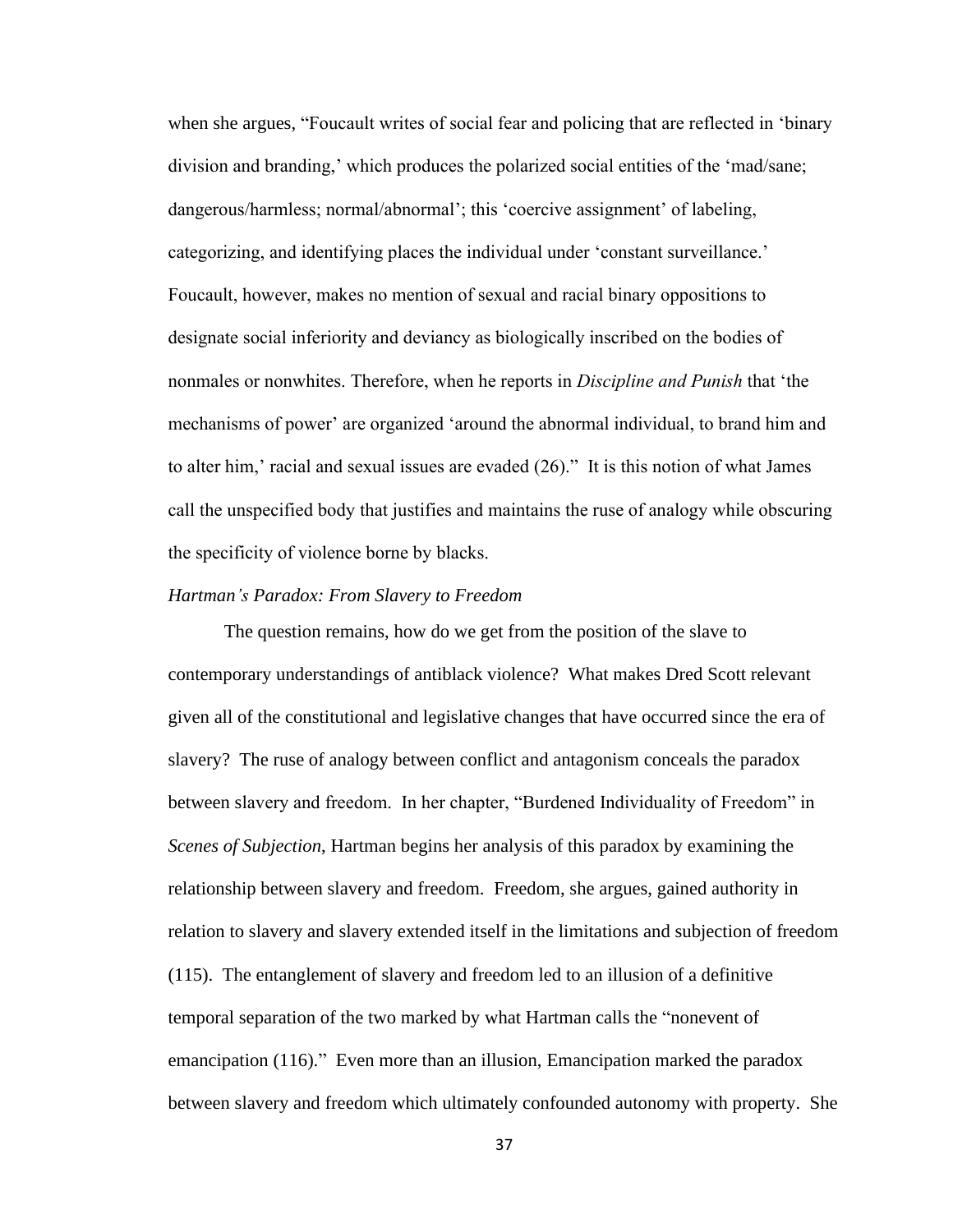continues by maintaining that questions of sovereignty, right and power were inevitably framed via the relation of negation because dominion and domination of slavery were fundamentally defined by black subjection. As such "emancipatory discourses of rights, liberty and equality instigate, transmit and effect forms of racial domination while liberal narratives of individuality idealized mechanisms of domination and discipline (116)."

Hartman's goal was to grapple with the changes wrought in the social fabric after the abolition of slavery. In doing so, she examined pedagogical handbooks designed to aid freed people in the transition from slavery to freedom, the itineracy of the freed and other "exorbitant" practices, agricultural reports concerned with the productivity of free labor, political debate on the Reconstruction Amendments, and legal cases—which included narratives of slavery and freedom. Hartman's position was that the discrepant bestowal of emancipation can be found in the discourses of historical documents that deliberate the origins of slavery and the birth of the republic, the place of slavery in the Constitution, the substance of citizenship and the lineaments of black freedom (116).

This is significant because it highlights the importance of examining such an old text—the Dred Scott decision—by exposing the interconnectedness of historical discourses on contemporary manifestations of black positionality within society. While the Dred Scott decision happened pre-Emancipation, the paradox between slavery and freedom hinges on, what I have identified as, the process of naming that occurred within that document. Hartman describes the nascent individualism of emancipation as the burdened individuality that consumes black subjectivity because legal precedents prior to emancipation, such as Dred Scott, made blacks' rights and black citizenship untenable, if not impossible (117). This ultimately produced a double-speak of freedom for nonblacks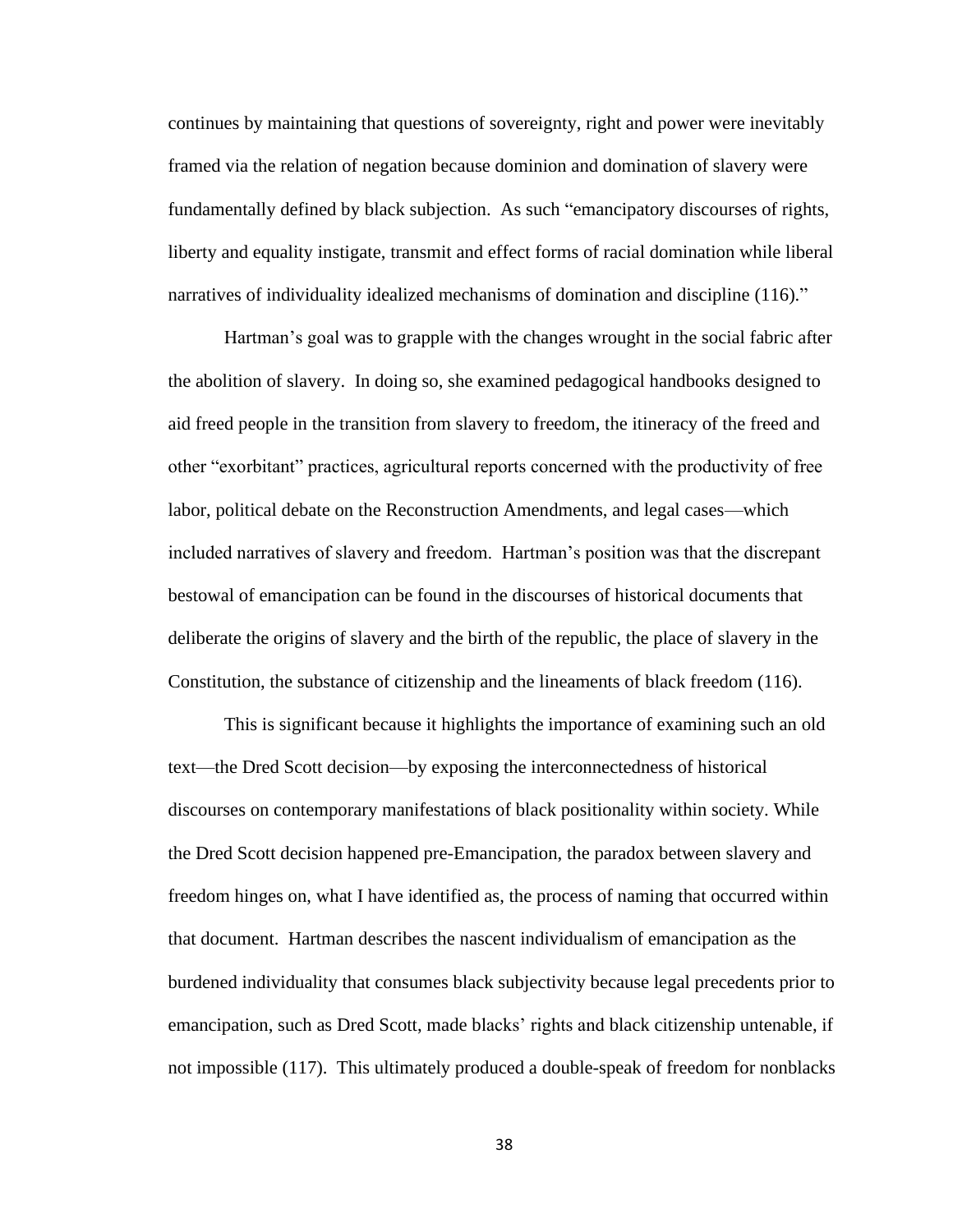simultaneously securing the incoherence of blackness post-Emancipation. The doublespeak framed black subjectivity via contradictory positionalities such as: free from slavery and free of resources, emancipated and subordinated, self-possessed and indebted, equal and inferior, liberated and encumbered, sovereign and dominated, citizen and subject.

As mentioned above, Hartman (1997) describes the abolition of slavery as the "nonevent of emancipation." This research takes a step back to ask the question, how did emancipation become a nonevent? Hartman contends that "slavery undergirded the rhetoric of the republic and equality defined so as to sanction subordination and segregation (116)." I argue that one of the pivotal moments in that discursive history came with the decision—more specifically, the majority opinion—given in the Dred Scott case. This case discursively made blackness synonymous with slaveness, thus property and co-constitutive with personhood. While there were certainly significant legal ramifications of this decision, the focus here is the discursive implications on blackness. Therefore, the theory of antiblackness will be used to interpret the discursive formation of Judge Taney's majority opinion.

The significance of using antiblackness as a theoretical intervention is to provide a lens through which to understand the following analysis. This analysis is not just another example of applied research concerning performative speech acts relative to race. Instead, it provides a reconceptualization of the manner in which performatives are interpreted across race. Put another way, performative speech acts can have double meaning that on the one hand enables white innocence while simultaneously performing antiblack violence. It is at the level of doubl-speak where gratuitous violence becomes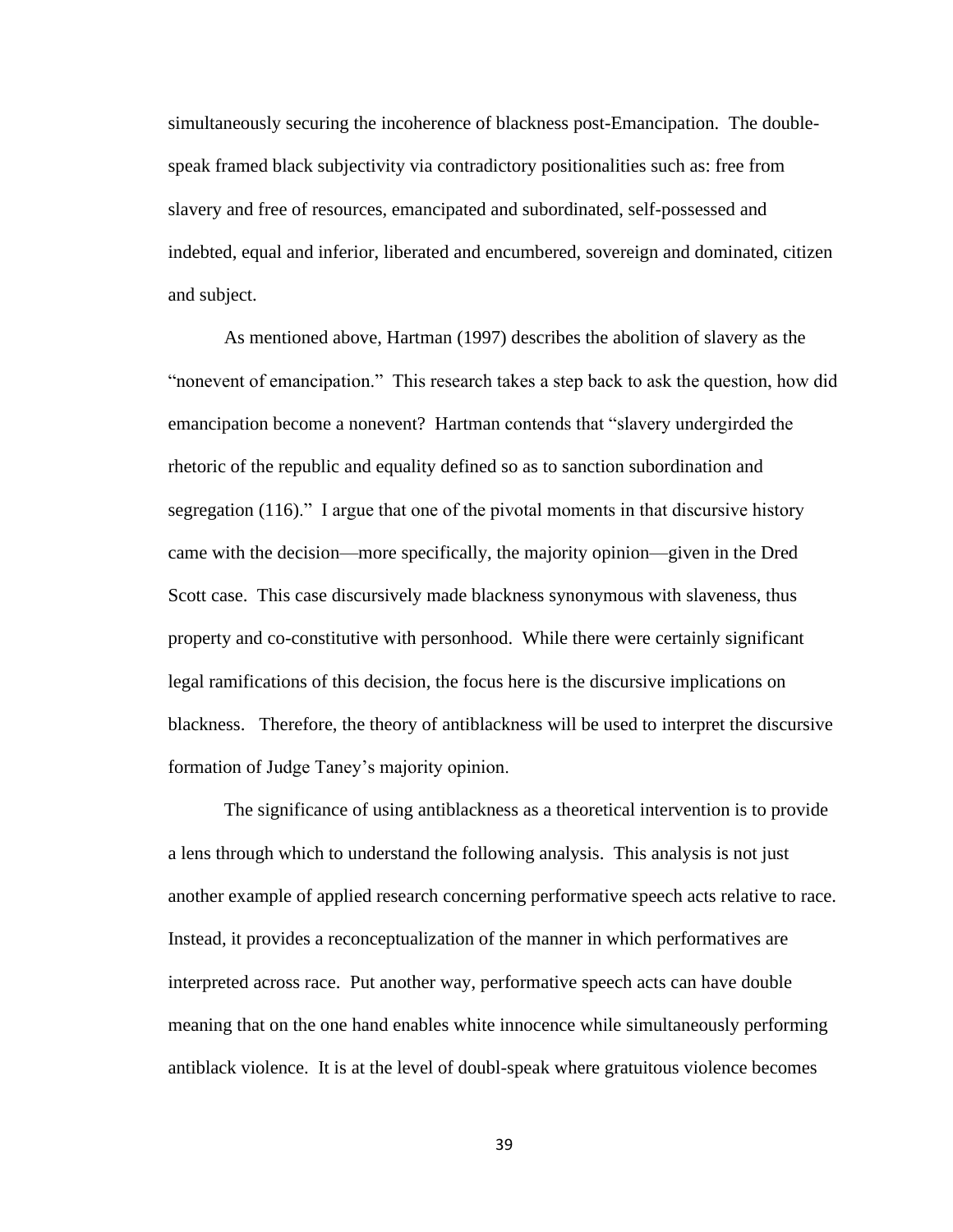obscured. A discourse analysis set within the proper historical context can expose the discursive structures used to constitute and maintain that violence.

Examples of this form of double speak can be found in various places throughout history. One of the most prominent examples of this would be the United States Constitution. As constitutional rights are generally understood as performative utterances, for blacks, this is not necessarily the case because the *conditions* under which the original utterances were written were not *appropriate*. The constitution was written at a time where "man/men" was universally assumed to mean land owning white men. As such, "the promise" of protected rights was granted only to the class of "men" it was intended to serve. Thus, under the guise of this colonial history it becomes difficult to assess the "appropriate conditions" of performative utterances universally. As such, one of the biggest conundrums across racially designated categories in regards to performative language is modality. There is a resulting disconnect between how something happens versus how it is experienced, interpreted, or understood across differential groups. The universal assumption among whites, in the contemporary, of sameness with regards to American citizenship creates conflicting assessments of what constitutes "appropriate conditions." This disconnect results in a "felicitous performative" for some and an "infelicitous performative" for others. Another example would be for a police officer to vow to serve and protect citizens of the United States. This performative speech act, the vow, is complicated by the latter portion "citizens of the United States" in cases where said police officer assumes that blacks are not humans,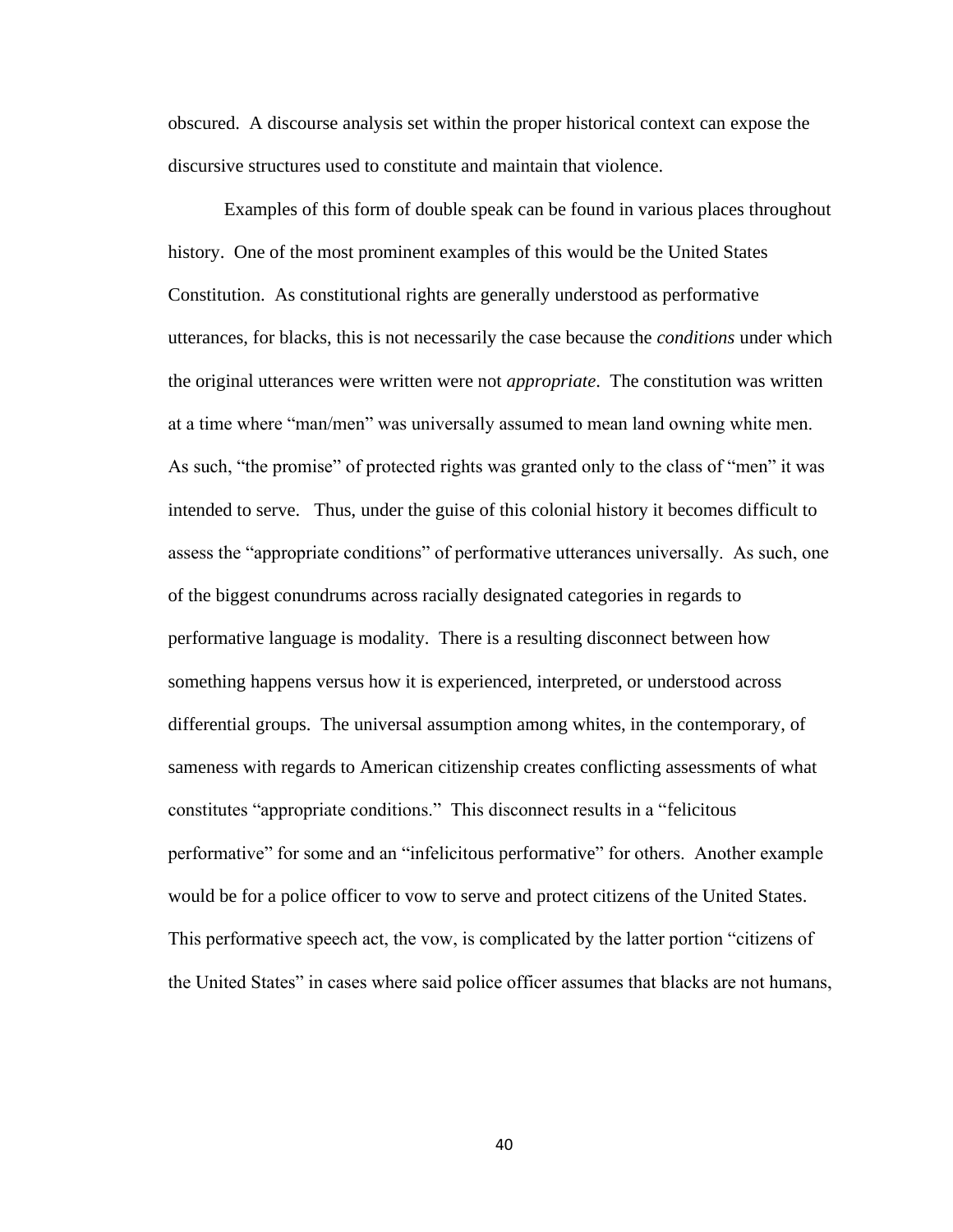thus citizens (Wynter,  $2015<sup>11</sup>$ ). Unfortunately, citizenship—and humanness for that matter—is universally assumed, not questioned. Therefore, the vow is also assumed to be a happy functioning performative to all who assume the universality of United States citizenship. While J.L. Austin deals with instances of mutual exclusivity in Lecture II, he does not speak to the extremely important instances of contradiction that produce the effect of double-speak and are inevitable outcomes within structurally antagonistic relationships. These outcomes are inevitable because antagonistic relationships dictate that the opposing positions are inherently in contradiction to one another. Situating this analysis within the particular frame of antiblackness opens the possibility to further explore the contradictory effects of performatives via double-speak, effects that are significant to understanding black social and political life.

Additionally, it is at the level of double-speak where blackness maintains its incoherence. It becomes impossible for nonblacks to conceive of the meaning derived from particular discursive moments for blacks because they are differentially situated in opposition to one another through the entanglements of discourse and history. For blacks, double-speak makes illusory the power to choose. Double-speak creates the situation where refusal to "reiterate" or (re)produce the Master's text reaffirms the pathological representations of blackness, thus producing a damned if you do, damned if you don't non-choice for black action. In other words, you either assimilate, without success, or you refuse assimilation and become the example of black pathology/deviance. Think of all the instances where blacks were killed by police while not resisting, while in

<sup>&</sup>lt;sup>11</sup> Wynter wrote a piece called, No Human Involved, in which she identifies the use of the acronym N.H.I. by the Los Angeles Police Department. The acronym was routinely used in any case involving the breach of the rights of young black males who belonged to the jobless category of the inner city ghettos.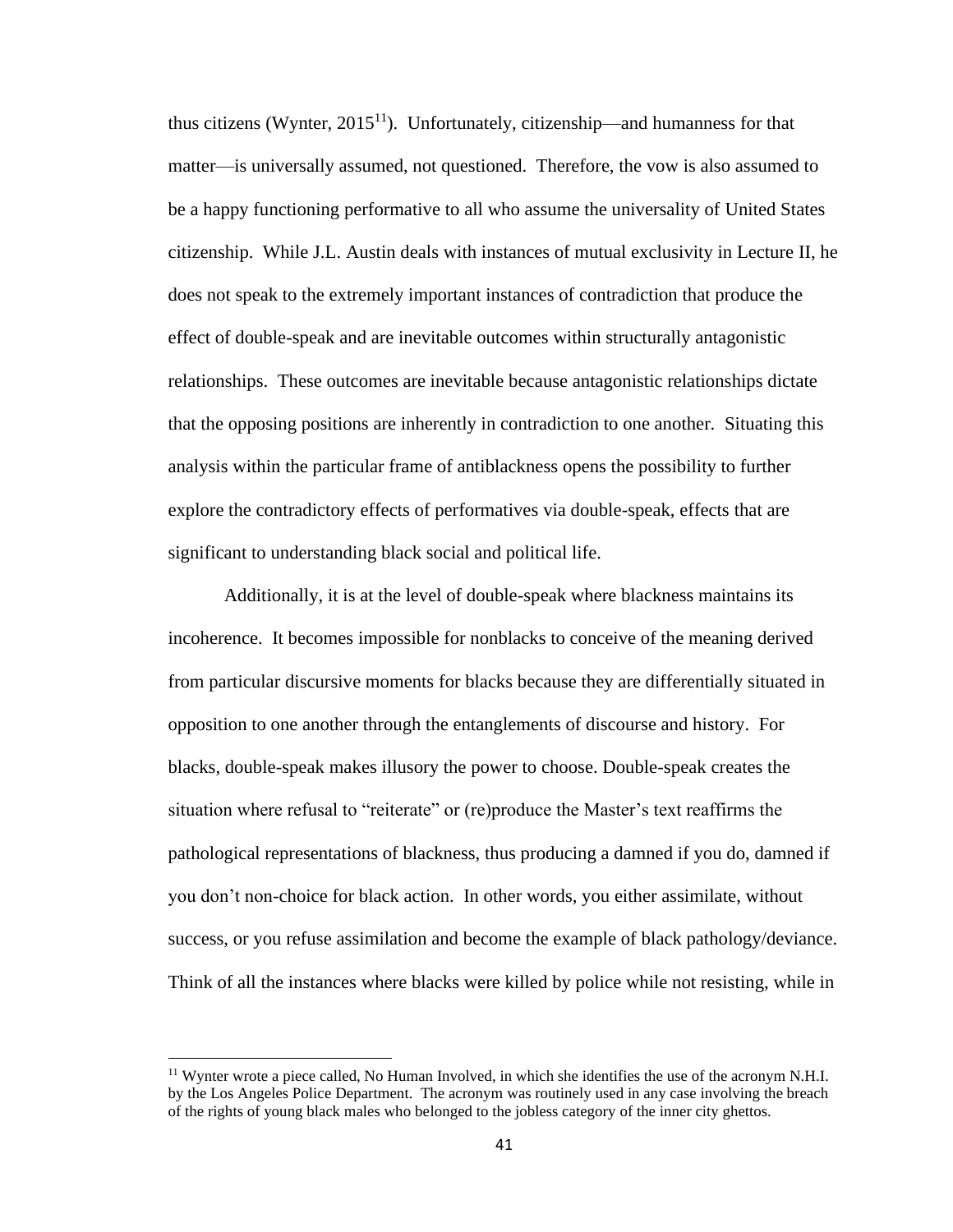compliance. These are unsuccessful attempts to assimilate, to follow the moral order. Now think of all of the instances where blacks justifiably questioned the authority of police and were killed. The narratives following those incidents were "if they would have just complied with the police, they would not have been killed." These examples are the results of the entanglements of discourse and history that must be unpacked in order to mitigate further reiteration of those violent constructions and to highlight the hidden functionality of discursive associations that have traversed slavery and freedom.

There are obvious drawbacks to using this theory. As noted by black feminist scholar, Tiffany King (2016), "there has been debate within Black Studies about whether or not theories of black fungibility are too chained to the hold of the (slave) ship and too death bound to do any good for theorizing and more importantly living black life (1024)." This debate is largely described by Stephen Marshall (2012) as tensions between theorists of "social death" (Wilderson, 2010 and Sexton, 2010) versus those who theorize "social life" (Moten, 2003  $\&$  2008). This tension that exists between social death and social life can partially be explained by the difficult position that black race scholars find themselves in within academia. Ronald Judy (1993) explains, "the effect of delineating a peculiar African American historiography seems menacing and unbearable to the lone black scholar; and so, the black scholar labors to adjust the structure of his or her own nonrecuperable negativity in order to tell a story of an emerging subjectivity's triumphant struggle to discover its identity and thereby ascend from the abject muteness of objectivity into productive subjectivity." Having found myself often struggle with the tension created by the nihilistic feelings I have as a race scholar with the hope that I must maintain in order to survive, I have concluded that it is not necessary in this instance to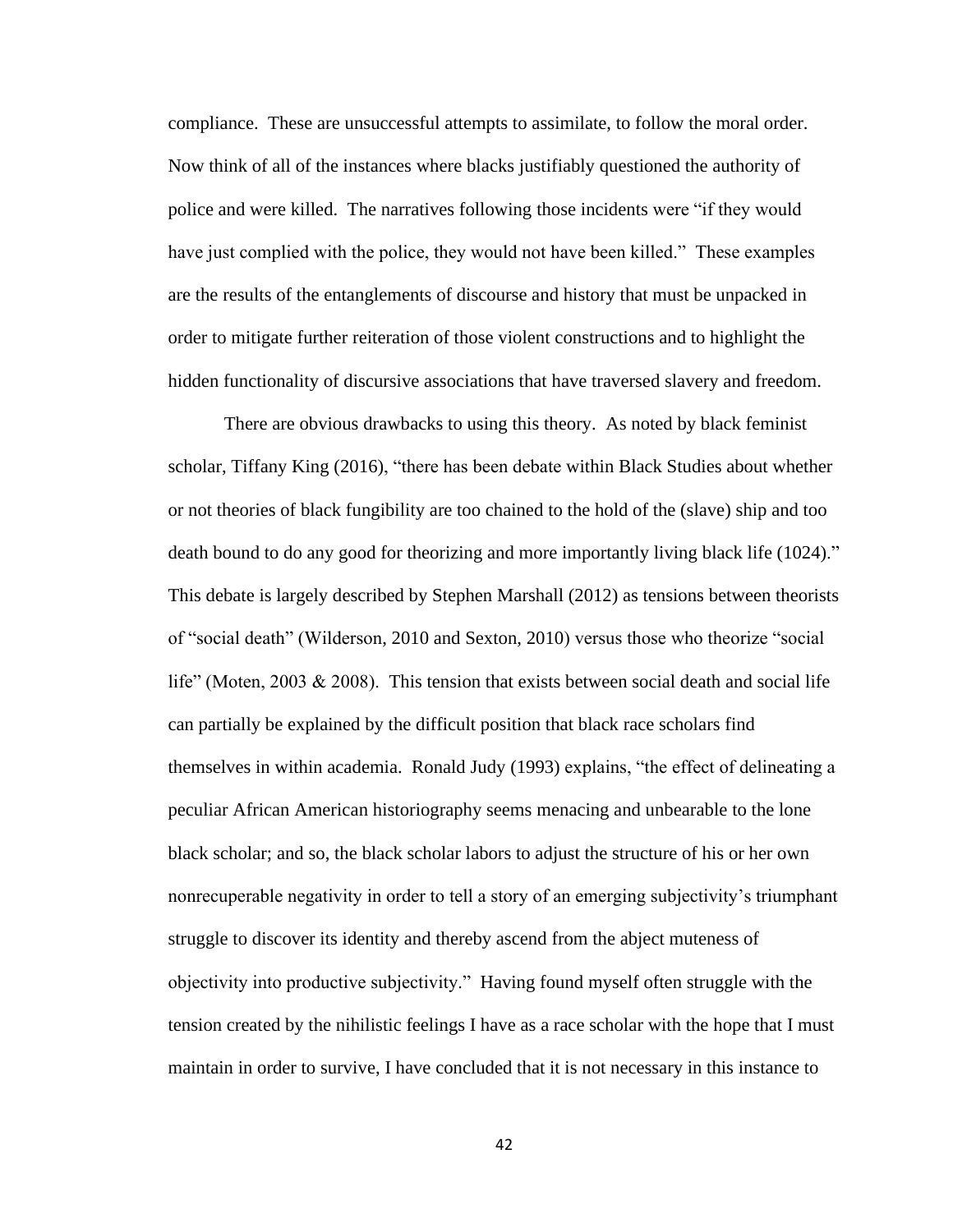resolve that tension but to work within it<sup>12</sup>. Ultimately, I find using antiblackness as an analytic necessary to reveal the manner in which particular discursive formations produce this precarious position for black race scholars.

Furthermore, there are limitations to how this theory gets applied in this instance. While there is significant and important work from Afropessimist theorists on the role that gender and sexuality (Spillers, 1987; Hartman, 1997; King, 2016; Jackson, 2018; Warren, 2018) play within antiblackness, the specificity of that work extends beyond the scope of this particular project. This is also true of the relationship between antiblackness and ability studies (Bruce, 2021). It is not the intent here to ignore their theoretical contributions<sup>13</sup> but instead, this work seeks to lay the framework for how to situate those discussions in an examination of historical discourse as it relates to antiblackness, gender, sexuality, different abilities and performative speech acts. For example, a specific analysis of the discourse used in the Missouri v Celia, 1855 case

 $12$  While I don't intend to resolve this tension here. I believe it is important to make clear how I understand social life and social death. It would appear in this chapter that I take a stance in favor of social death but that would be an inaccurate assumption. Here, I highlight antiblackness as a structural analytic only. As a structural analytic, antiblackness is understood as the mechanism that structures black life externally. Antiblackness becomes the mechanism by which the world relates to blackness. This however, does not completely and fully explain how black life exists within the world. As such, I would caution scholars from using antiblackness beyond its use as a structural analytic. I would argue that social life and social death operate on different registers, different conceptual planes, if you will. On the one hand, antiblackness positions and repositions blackness into a position void of historical movement. Repositions is the key word here, because on the other hand, blackness is forever moving. Blackness finds alternate conceptual spaces to move into in order to produce and reproduce social life. One would have to think of the relationship between social life and social death beyond the traditional confines of linear progression in order to understand the value in social life as it relates to social death. Therefore, working within the tension between social life and social death means that I find energy in the spaces of social life in order to continue the work of exposing the mechanics that produce the zones of social death.

 $<sup>13</sup>$  The theoretical importance of the work on antiblackness, gender, sexuality and ability studies is critically</sup> important because it becomes easy to flatten blackness and to conclude that all people that exist as part of the category of blackness are impacted in the same way, which often leads to intracommunal violence. The tendency towards the flattening of blackness misses the important textures that exist within blackness and lead to the reification of antiblack structural positions. Sexism, homophobia, transphobia and ableism within black communities occur because we so often take up the narratives of antiblackness in our attempts reiterate a "clean and pure" version of blackness, a version that is not real nor is it a possibility.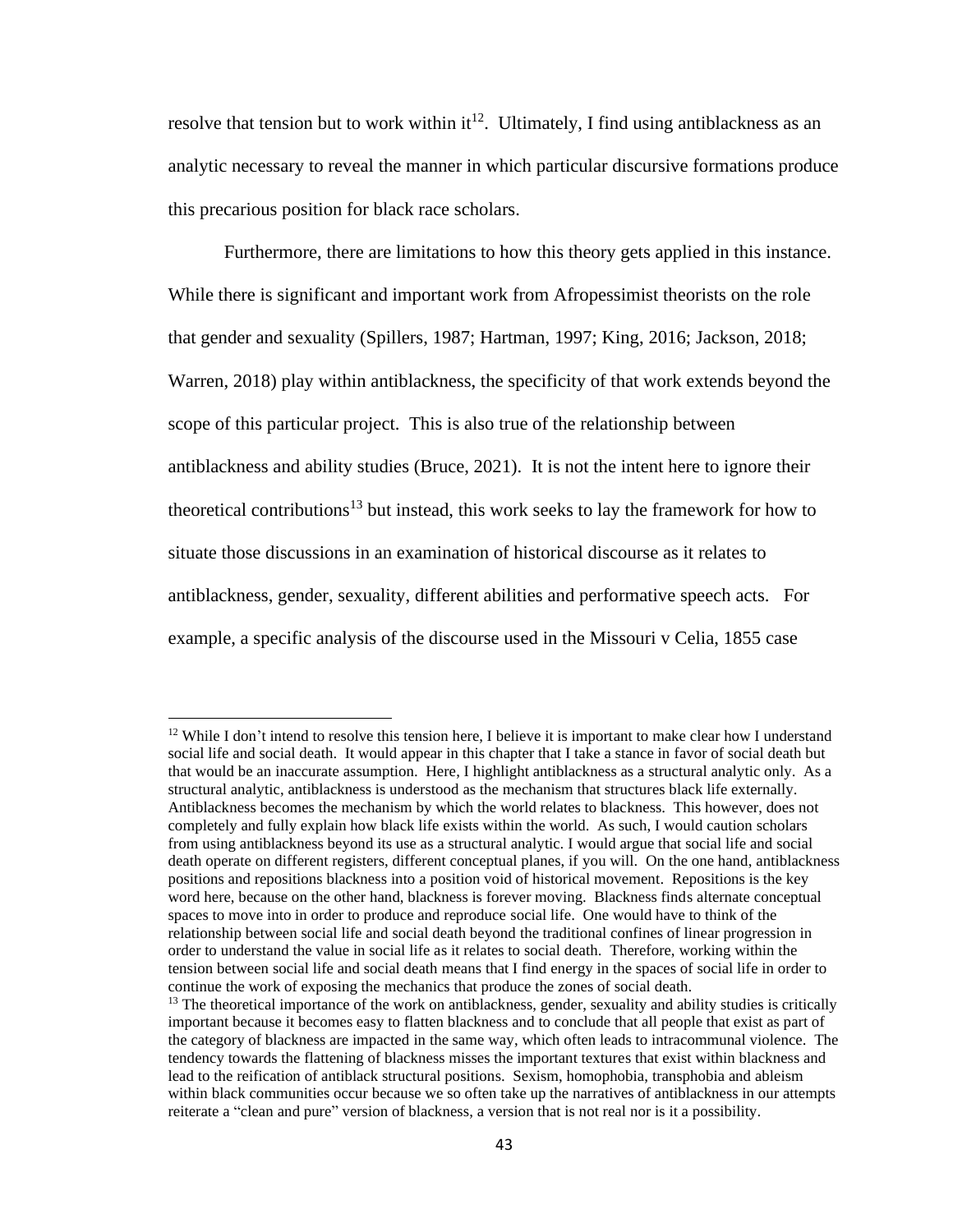could provide meaningful contributions to the scholarship on gender, discourse, and antiblackness. Additionally, there exists an interplay between antiblackness and settler colonialism that is not explored in great depth in this work $^{14}$ .

One of the difficulties in operationalizing this theory is the leap from the discursive analysis of a historical text to the implications that it has on the contemporary moment. However, it is the presumed temporal and spacial distance that conceals the structural cohesion from slavery to now<sup>15</sup>. It is imperative that we, as academics, find all of the ways to connect those dots if we ever hope to alter structural antiblackness in any significant way. This dissertation attempts to bridge the gap between Linguistic Studies and Black Studies, particularly Afropessimism, in order to uncover a rhetorical moment in discursive history that coheres slavery to the modern world.

Finally, there is the inability to universalize the conclusions of this analysis across racial categories. However, this is the point. The attempts to universalize often obscure vital findings within the particular. It is not the goal of this research to provide a framework for "people of color" as it relates to the discussion of race and performative speech acts. Instead, this research seeks to unearth discursive practices that continuously allows violence to position and reposition blacks, preventing historical movement.

<sup>14</sup> Wilderson (2010) explores this relationship in greater detail in *Red, White & Black*. Also see Tiffany King's (2016) work on *Plantation Landscapes*.

<sup>15</sup> See the work by John Murillo III (2016) *Quantum Blackanics: Untimely Blackness and Black Literature out of Nowhere* for a more thorough reading on the relationship between antiblackness, time and space from the perspective of theoretical physics.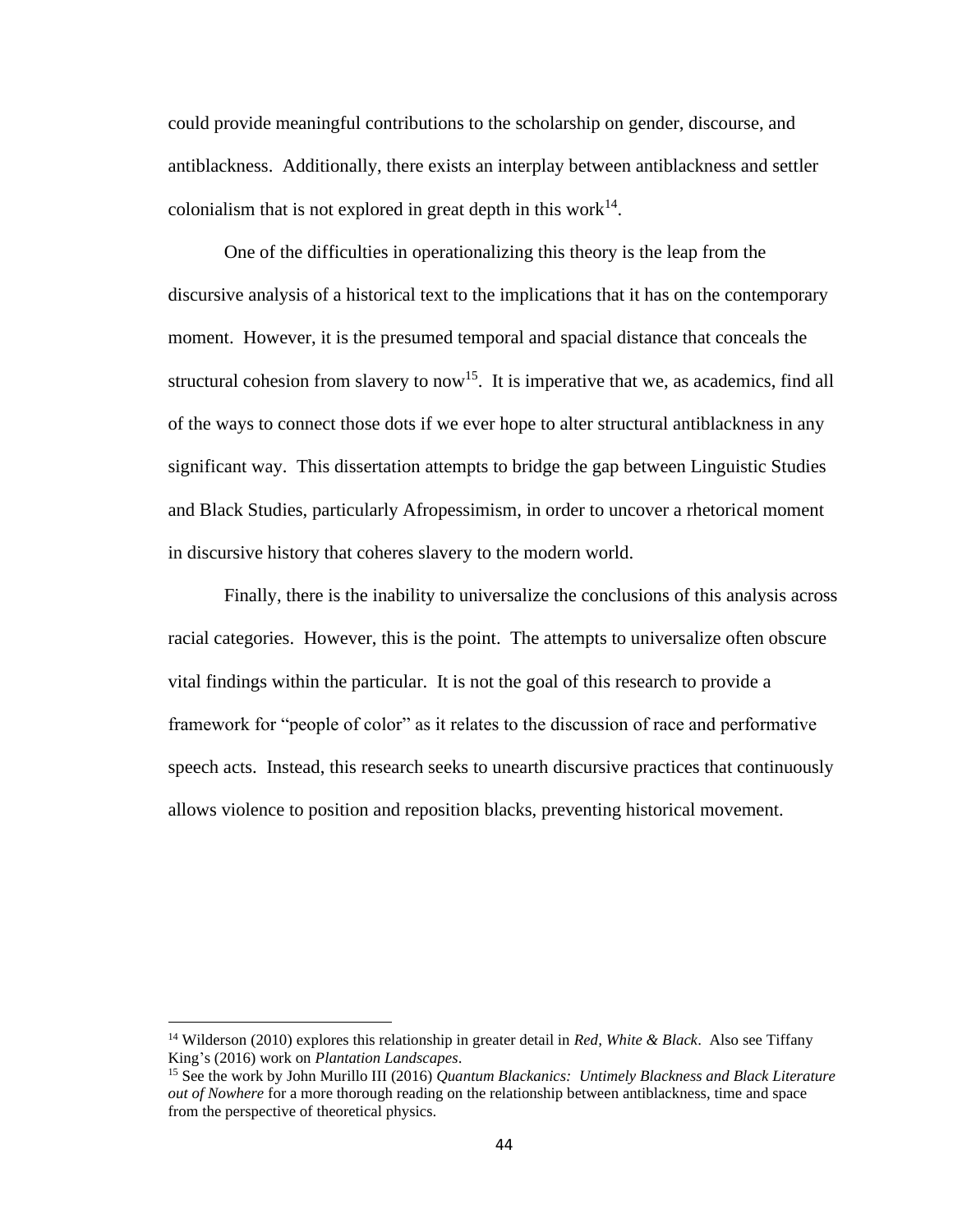## CHAPTER THREE: METHODS

A Discourse Analysis

#### *Scott v. Emerson (1852)*

Prior to explaining the methodological steps taken in order to conduct the discourse analysis, it is important to provide a synopsis of the Dred Scott case itself. The initial petition to request permission to bring suit against Irene Emerson in order to establish the right to freedom for Scott and his wife Harriett was filed on April 6, 1846 in the circuit court of St. Louis. This petition summarized the circumstances of their residence on free soil. The petition was granted and on the same day the Scott's filed separate declarations initiating actions of trespass for assault and false imprisonment. However, prior to determining the outcome of the suits filed by the Scotts, the validity of their claims of free personhood had to be determined. If it was decided that they were slaves, the alleged actions of the defendant would be considered legal rights of the slaveowner. If they were indeed free persons, then the alleged actions would be considered a crime.

On June 30, 1847, the jury decided in favor of the defendant, Mrs. Emerson. However, the courts granted the Scott's motion for a new trial which did not begin until January 12, 1850. This time, the court ruled in favor of the Scotts<sup>16</sup>, making them

<sup>&</sup>lt;sup>16</sup> The precedent for this decision was Rachel v Walker, 1836.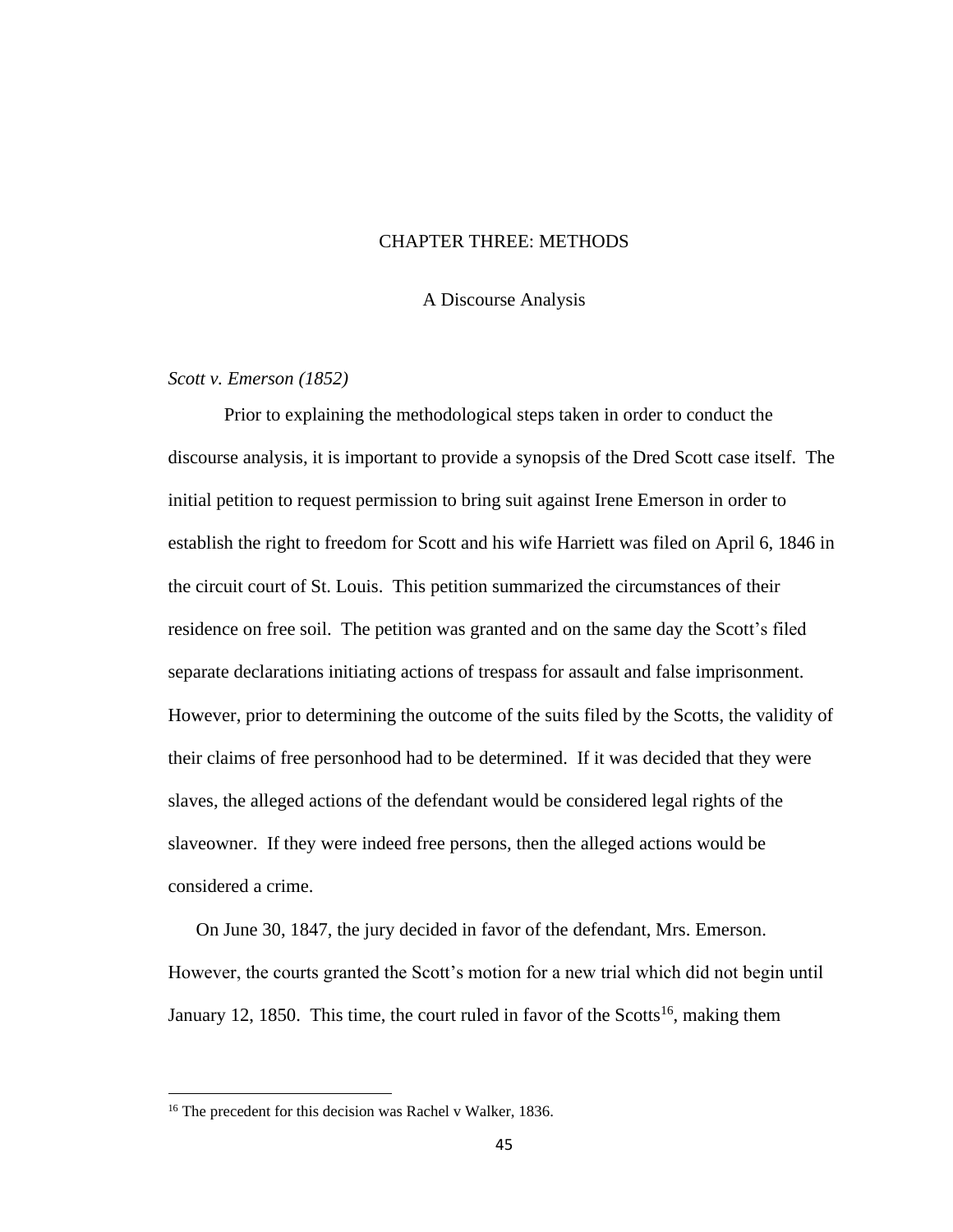nominally free. Mrs. Emerson was then granted a new trial at the state supreme court and briefs were filed in March of 1850. Unfortunately, on March 22, 1852 amidst the sectional tension over the institution of slavery, the Missouri Supreme Court reversed the decision of the lower courts determining that the Scott's were still legal slaves and that they should have sued for their freedom while they lived in the free state.

In 1853, Dred Scott acquired new legal counsel and began a new suit for freedom in a federal circuit court after allegedly being sold to Emerson's brother, John Sandford. The new suit was filed under the diverse citizenship clause. Sandford sought dismissal of the case on the grounds of legal ownership of the Scotts. A judge upheld that Scott was indeed a citizen of Missouri as defined based on residence and legal capacity to own property. The judge did not, however, rule on the question of whether or not free blacks were considered citizens (Fehrenbacher,  $1981$ )<sup>17</sup>. On May 15, 1854 the case went to trial and the jury returned a verdict in favor of Sandford. Scott's attorney filed an appeal to the Supreme Court and the record for *Scott v. Sandford* reached the Supreme Court on December 30, 1854.

### *Scott v. Sandford (1857)*

Argument before the U.S. Supreme Court in *Scott v. Sandford* began on February 11, 1856. Scott's attorney, Montgomery Blair, filed a brief that argued for Scott's freedom and defended Negroes' right to sue in court on the grounds of citizenship. The defense put forth a case that argued that Negroes were, in fact, not citizens and forwarded an attack on the constitutionality of the Missouri Compromise restriction. The Court was divided on the question of the Negro right to sue and whether or not the court had the

<sup>&</sup>lt;sup>17</sup> Judge Robert Wells chose only to interpret the diverse-citizenship clause in Article Three, Section Two of the Constitution.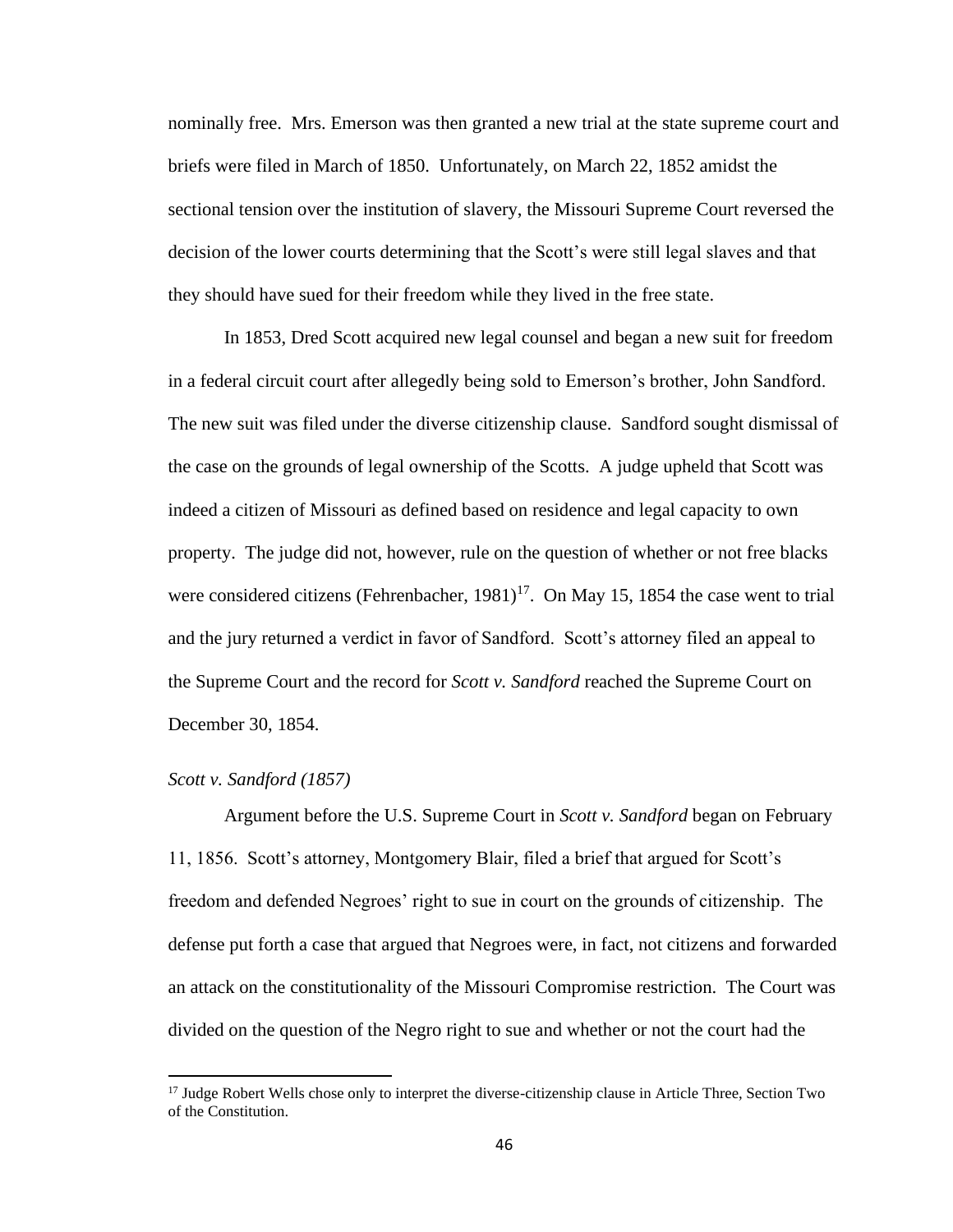authority to review such an issue. As such, the Court ordered the case to be reargued in order to address these two questions. Re-argument began on December 15, 1856 following the highly controversial election of Democratic President James Buchanan. Blair focused his arguments on the question of citizenship while the defense focused their arguments on the question of jurisdiction. This line of argumentation made it the first time that the constitutionality of the Missouri Compromise came before the Supreme Court. The decision handed down by the Supreme Court of the United States in the Dred Scott v. Sandford case on March 6, 1857 ultimately concluded that: the Supreme Court had jurisdiction to review the case, Negroes were not citizens of the United States, Scott was a slave, the Missouri Compromise was unconstitutional, Missouri had the authority under the doctrine of reversion to uphold Scott's status as a slave upon his return to Missouri from Illinois, and the circuit court of Missouri must dismiss the case on the grounds of jurisdiction.

Each of these decisions was not arrived at in a vacuum. There were significant political debates that were occurring that influenced the progression of the Dred Scott case over time. Additionally, the people involved in the case such as lawyers, judges, political appointees, etc. were in constant flux. All of this mattered in determining what was deemed central to the case and important factors in how the case would proceed. According to Don Fehrenbacher (1981), there were three principal issues that Judge Roger Taney dealt with in his final written opinion: 1) the black race generally and free blacks in particular (citizenship); 2) the institution of slavery; and 3) the territorial system. Therefore, it is imperative to put the text of the majority opinion in conversation with archival documents that explore these three particular issues. The specific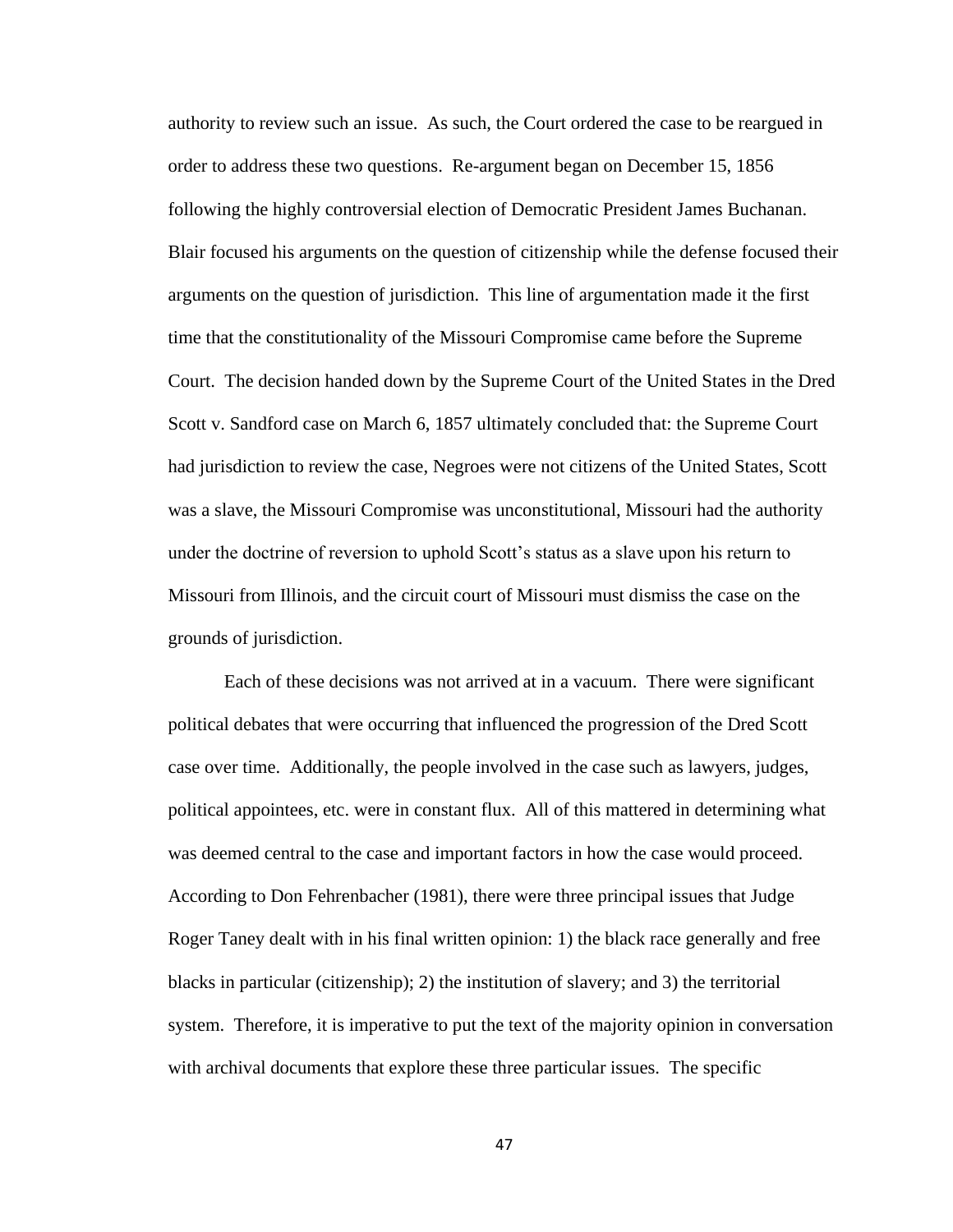documents referenced in the majority opinion include: the slave trade clause, the commerce clause, the privileges and immunities clause, the fugitive slave clause (thus the Fugitive Slave Act), the property/territory clause and the provision for admission of new states<sup>18</sup>. Additionally, and perhaps the most significant influence in the Dred Scott decision was the dispute over the constitutionality of the Missouri Compromise. Each of these texts and their supporting historical documents provide context for some of the significant constitutional debates that informed the Court's decision in the Scott case.

## *The Significance*

In order to investigate the hypothesis that the majority opinion in the Dred Scott v Sandford case is an antiblack performative speech act, it is important to recall the three foundational elements of a performative speech act theorized by Miron and Inda. The first is the process of naming. Analyzing the United States Supreme Court majority opinion written by Chief Justice Roger B. Taney in the case of *Dred Scott v. Sandford, 1857* as the primary text requires the identification of the descriptive names used to define blackness, in general, and the Scotts in particular. As Foucault (1972) argued, in order to understand a particular subject position, their naming and the meanings attached to those names must be traced back through history.

The second and third elements of a performative speech act are the process of iteration and the force of authority. Both of these elements are inherently present via the nature and role of the United States Supreme Court. The Supreme Court website articulates the role of the Court as "the final arbiter of the law, charged with ensuring the American people the promise of equal justice under the law and, thereby, also functions

<sup>18</sup> Articles I and IV of the Constitution.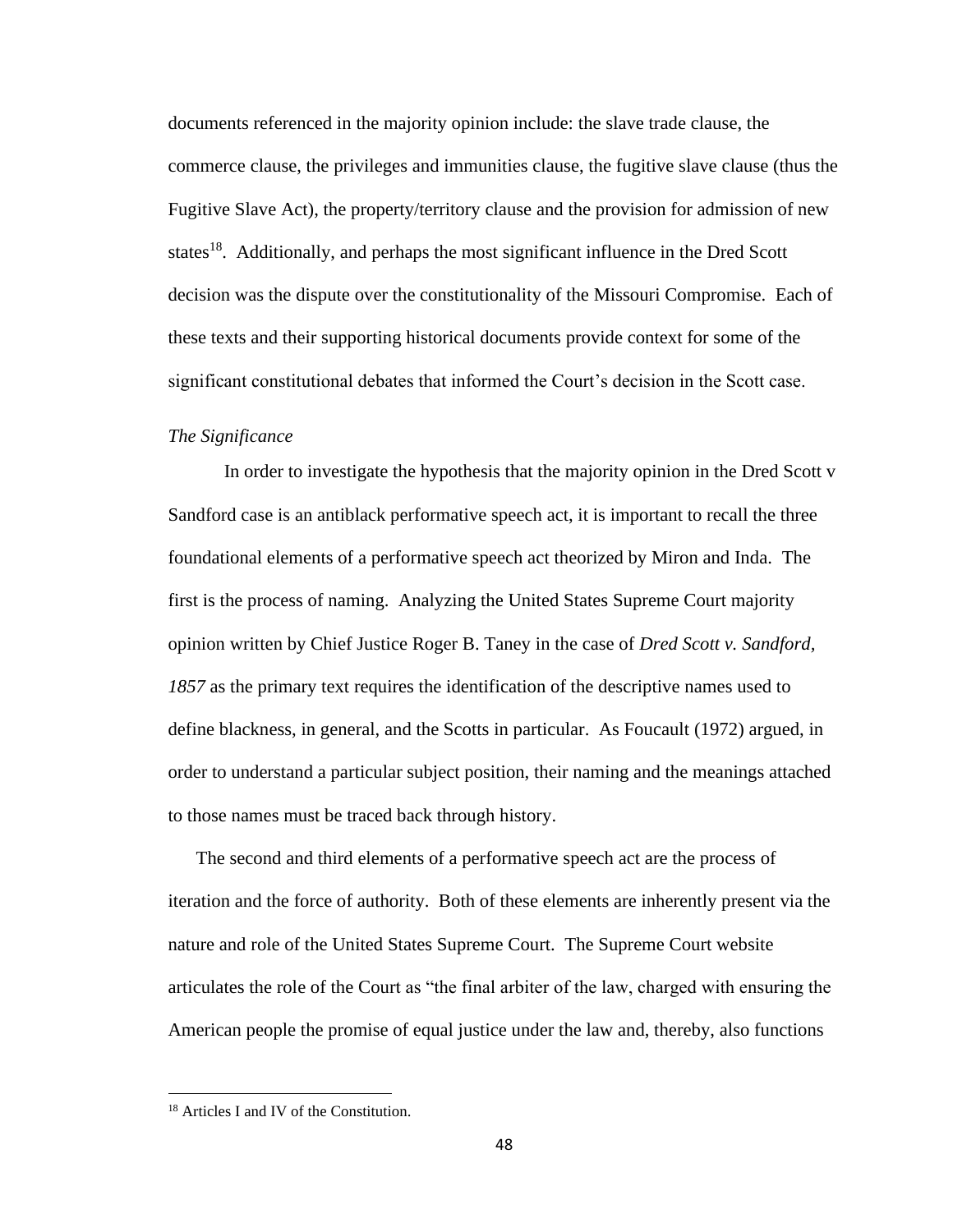as *guardian* and *interpreter* of the Constitution (supremecourt.gov, 2021)." Linguistic scrutiny is intrinsic to the process of interpretation. The legal determinations, or opinions, of the Supreme Court rely on arguments presented, definitions presented within those arguments, and several layers of interpretation of the language of the laws and procedures. The very nature of the term "opinion" indicates the force of authority that language holds within the law. As such, a discourse analysis that examines the language of the Dred Scott decision is important to understanding the long-term implications set by the decision. The subjective nature of interpretation and the force of authority granted the Supreme Court renders an analysis of this kind significant. Understanding the implications of the precedents set, particularly regarding blacks in the United States, by the Supreme Court is important to provide clarity to the contemporary moment that we find ourselves in. The Dred Scott decision was one of the last precedents set regarding the status of blacks in the United States prior to the abolition of slavery, making it integral to the paradox between slavery and freedom that Hartman (1997) describes in *Scenes of Subjection*.

Additionally, these precedents set by the opinion of the Supreme Court provide the basis for iteration to occur over time. Cornell Law (2020) defines precedent as, referring to a court decision that is considered as authority for deciding subsequent cases involving identical or similar facts, or similar legal issues. Precedent is incorporated into the doctrine of stare decisis<sup>19</sup> and requires courts to apply the law in the same manner to cases with the same facts, creating an on-going point of iteration over time. Furthermore, given the force of authority of the Supreme court, precedent extends beyond the legal

<sup>&</sup>lt;sup>19</sup> Stare decisis is Latin for "to stand by things decided."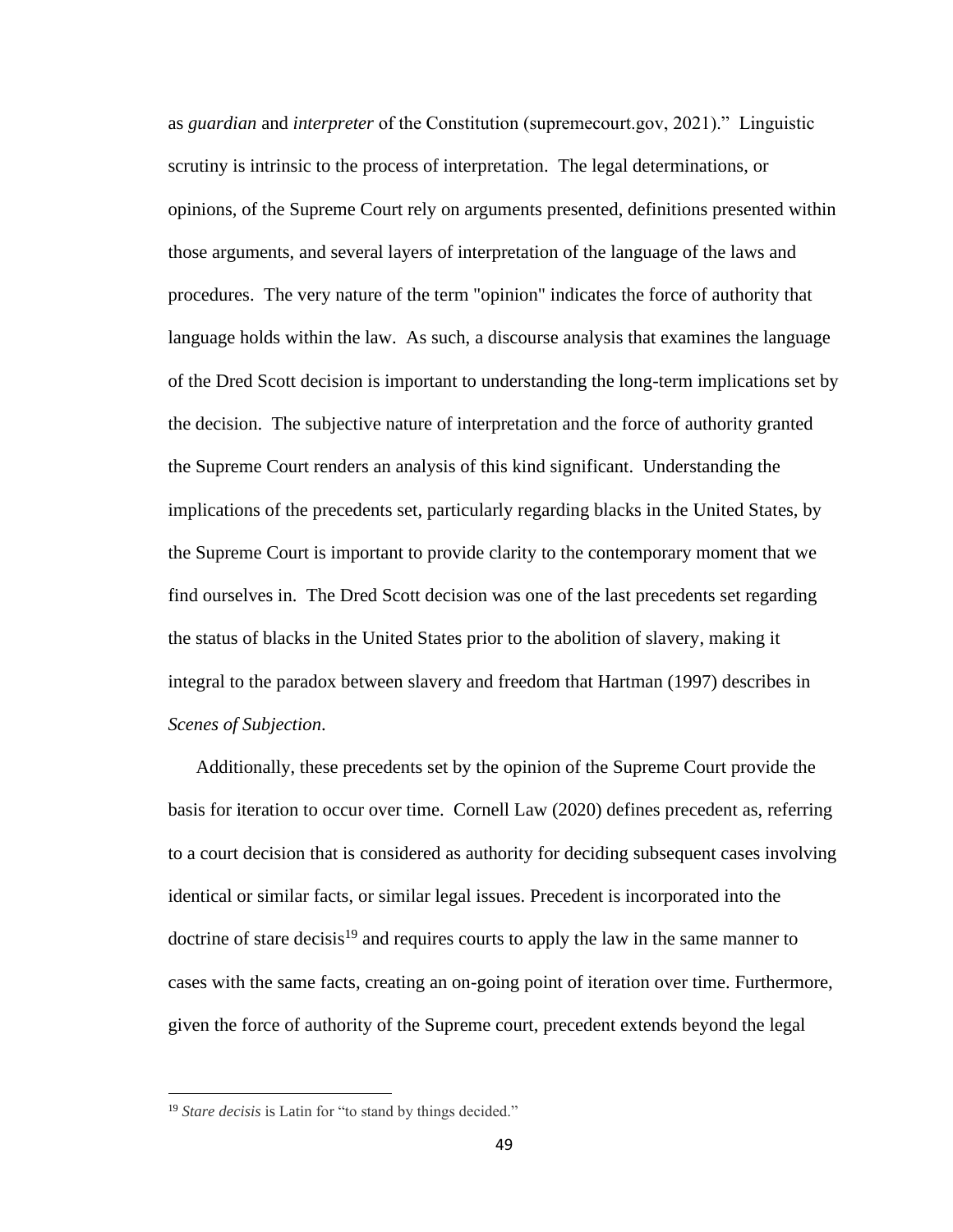frame of reference and often gets taken up by society in everyday debate and discussion. It is the extralegal ramifications of Supreme Court decisions that endure long after those decisions have been overturned. Thus, in spite of the Civil Rights Act of 1866 and the  $13<sup>th</sup>$ ,  $14<sup>th</sup>$ , and  $15<sup>th</sup>$  Amendments, Judge Taney's words still have the possibility of carrying the force of authority well into the  $21<sup>st</sup>$  century via the process of iteration as taken up by society. Although words and definitions may change over time, the function of the majority opinion has the power to sustain itself through discursive iteration.

The significance in identifying the Dredd Scott decision as a performative speech act is tied to the theory of antiblackness via black accumulation and fungibility. Unfortunately, instances of black fungibility become obscured through what Wilderson (2010) argues is the ruse of analogy. He argues that, the manner in which blacks become accumulated within antiblackness is through "the erroneous location of blacks in the world while mystifying and erasing black suffering (37)." Therefore, the analysis will attempt to unmask that ruse by identifying the specific occurrences within the Dred Scott decision by which the Scotts are humanized versus occurrences by which the Scotts are reduced to objecthood in steps one and three of the analysis.

However, categorizing the Scotts into human and object are only the first steps towards understanding the nature of fungibility within the Dred Scott decision. Chapter three identified three premises for identifying black fungibility. The first is the systematic reduction of human lives into commodities/capital, reducing blacks to an object of exchange (Spillers, 1987; Hartman, 1997). The second is the use of abstraction to serve the needs of the political economy (Spillers, 1987). Winnubst (2020) offered the third and final premise as, having all distinctive characteristics and content hollowed out,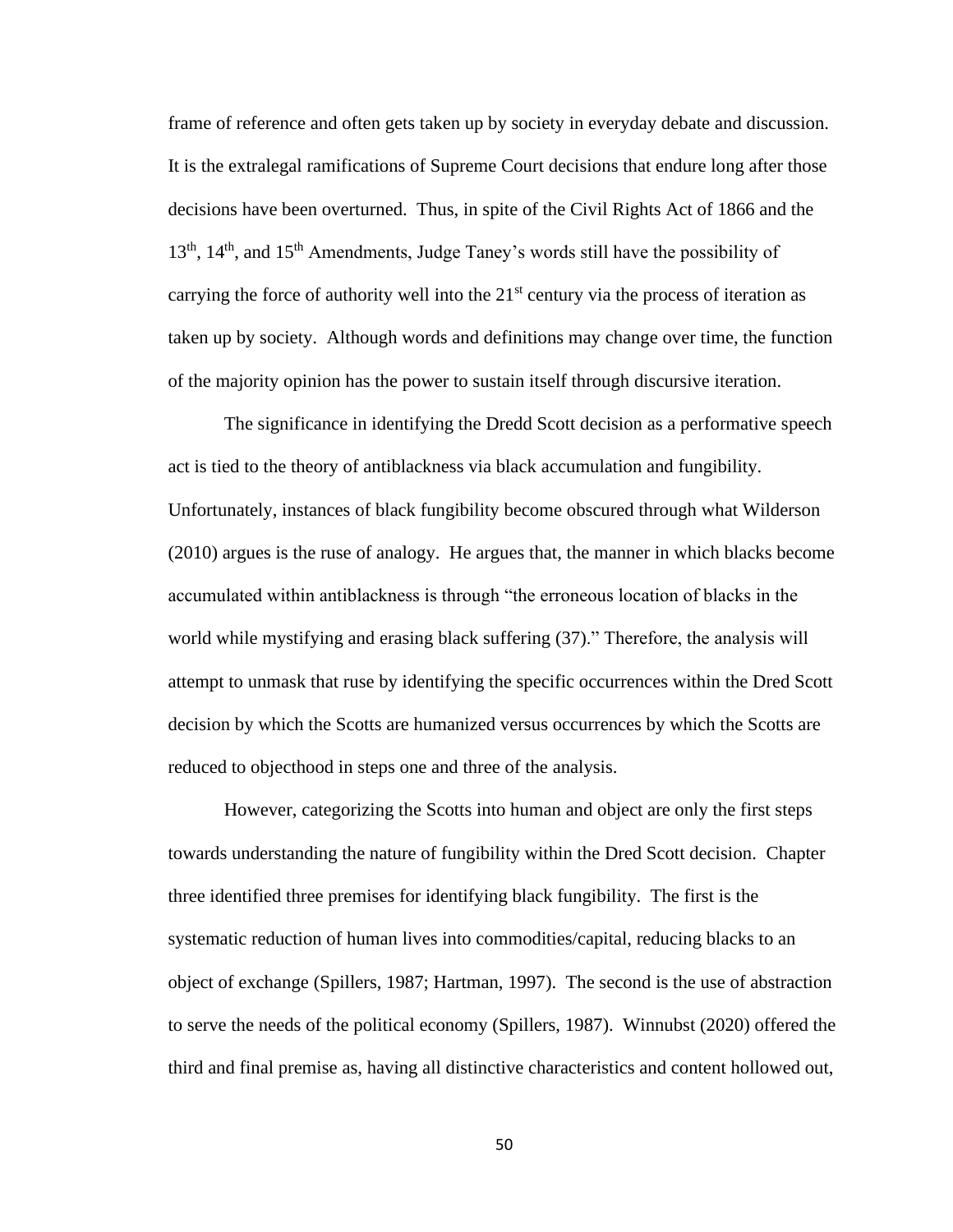shifting an individual's status to one that is categorically nonhuman. In order to accomplish this, it is necessary to explore the ways that language as a political tool has the power to constitute particular subject positions for political gain. Therefore, the third step of the analysis will interpret the interaction of black subject constitution in conversation with the political context that surrounded the case.

James Paul Gee (2014) states that, "in language, there are important connections among saying (informing), doing (action), and being (identity) (2)."—A large portion of the literature on race and language articulate "being" as identity based, even while recognizing that is not all that there is to being. Pulling identity out and using it as the variable of study misses a lot of nuanced analysis that is important to understanding why particular identity choices are made at any given moment. For example, blacks don't just choose to code switch because identity shifts are inevitable and necessary. Often times (more times than not) code switching for blacks can be the difference between life and death. Therefore, my research seeks to expand the scope of being to include the impact of structural positioning on the manner in which blacks choose to move through the world via their perceived ontological relationship(s) to the world. There are two major reasons for this expansion of scope. First, perceived ontologies<sup>20</sup> underscores how people think about themselves during the process of identity construction. Second, perceived ontologies—specifically perceived black ontologies—has a complex history that has real material implications on how blacks understand and navigate their position in the United

<sup>&</sup>lt;sup>20</sup> I use "perceived ontologies" because first, there is no singular ontology (see my discussion on ontology in the *Concluding Thoughts* chapter of this dissertation). Additionally, I say perceived because there is what we think our relationship is to the world based on our experiences and interactions and there is how the world sees us. Reality exists somewhere in between, a combination of those two forces. Lastly, there is often a disconnect between our conscious and subconscious thoughts about who we are and who we project ourselves to be.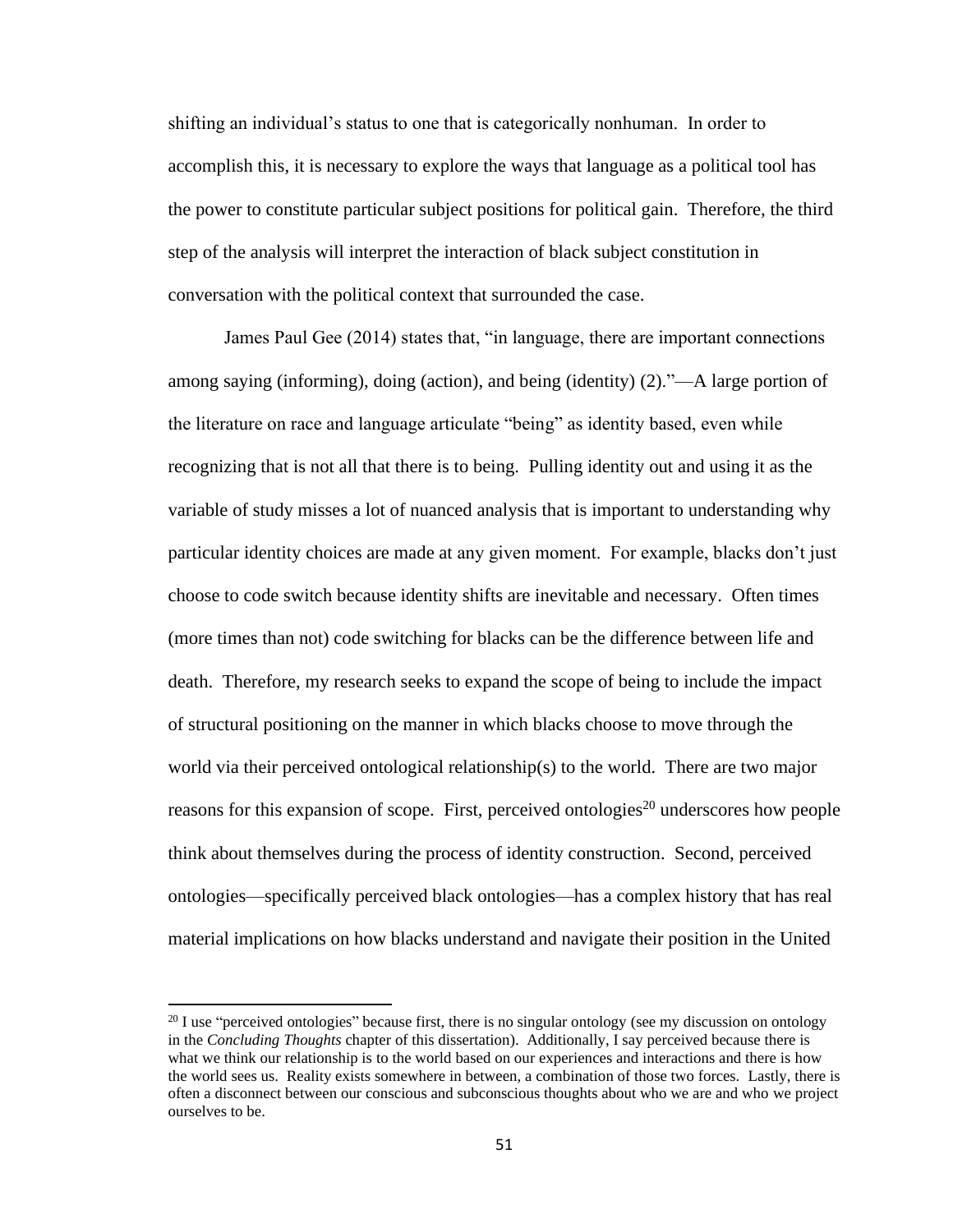States that is not limited to identity alone, be it political or social. Equally important is that using identity as a determining variable in research obscures the manner and extent to which subject positions are created externally and the implications this has on determining one's being. This makes the third step of the analysis crucial to coming to terms with the long-term impact of the Dred Scott decision. More specifically, this portion of the analysis may help to clarify the complexities inherent within the structural antagonism that undergirds our current political system.

#### *The Method*

There were three steps in conducting the following discourse analysis. The first step of the analysis was to identify the use of identity markers and their corresponding descriptors. These identity markers were compared/contrasted and analyzed to get a better sense of how these various identities were enacted within the text and how they were depicted independently, as well as, in relation to one another.

The second step identified the use of universal terms and phrases within the text of the majority opinion. These universal terms and phrases were then analyzed to determine the capacity for blacks to assimilate via an inclusion/exclusion framework. This step was integral to assessing the efficacy of the black/nonblack paradigm posited within Yancey's African American Alienation Thesis. The black/nonblack paradigm shifts the analytic lens by which we examine the positionality of blacks within U.S. racial dynamics and undergirds the theory of antiblackness that provided the foundation for step three.

The third and final step was to identify the moments of antiblackness as determined by the tenets of accumulation and fungibility. To accumulate, according to Merriam-Webster Dictionary (2021) means, to gather or pile up especially little by little.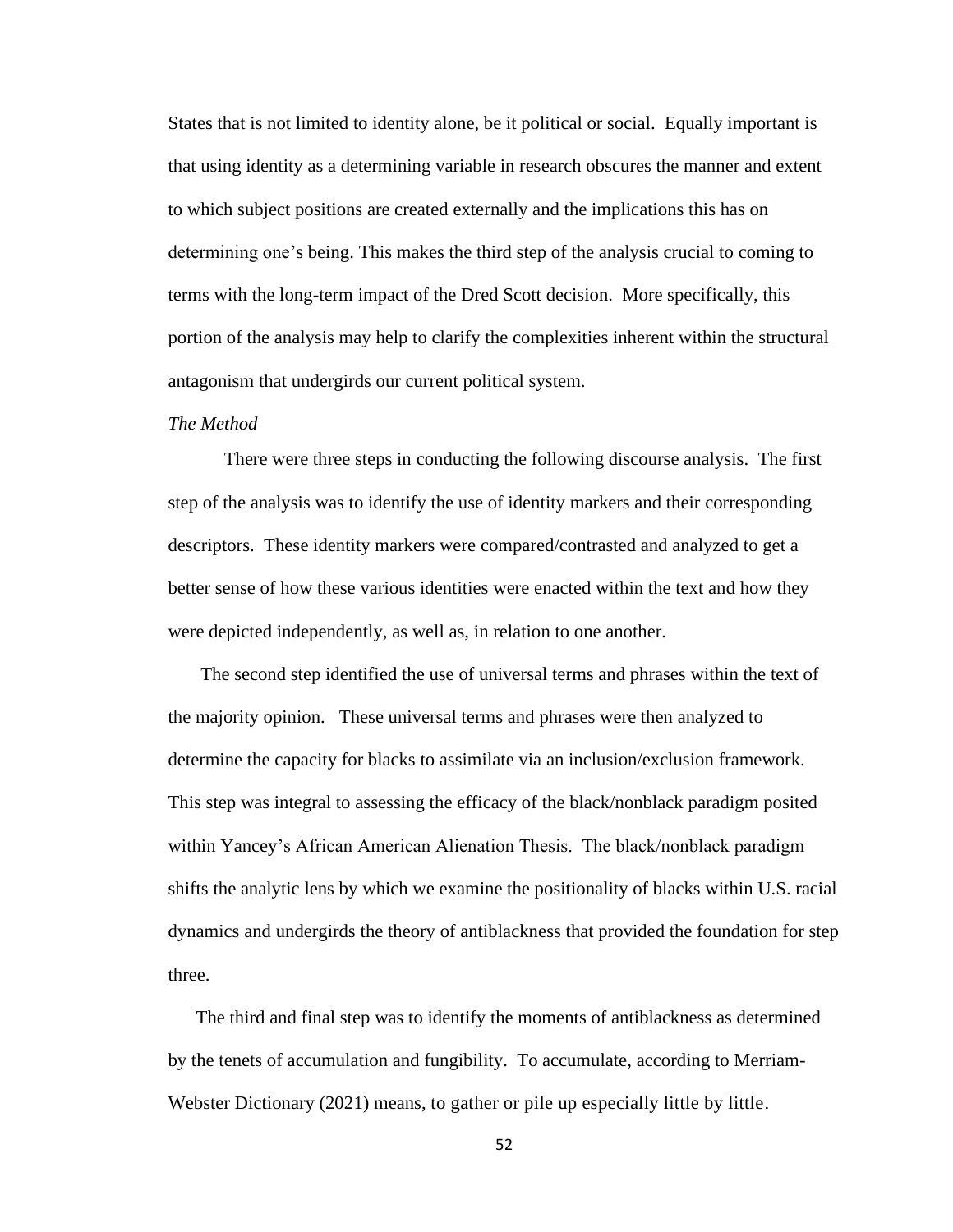Therefore, this section of the analysis will look for portions of the text that collapse blackness into a singular category. Additionally, the examination of fungibility was guided by the three premises for identifying acts of fungibility as a means for analyzing and assessing the relationship of blacks to the issues of citizenship, the institution of slavery and the territorial system. The first premise, the systematic reduction of human lives into commodities, was measured in two ways: 1) the instances where blacks were identified explicitly as property and 2) the instances where blacks or the Scotts were discussed in any way related to ownership. The second premise, the use of abstraction to serve the needs of the political economy, was interpreted by examining the cases where blacks or the Scotts were discussed in relation to the financial economy, in general, and the Missouri Compromise, specifically. The third premise, having all distinctive human characteristics hollowed out, was interpreted by identifying all of the cases where blacks or the Scotts were categorically denied human characteristics, directly or indirectly. *The Limitations*

Despite the desire to be as thorough as possible, limitations in research are inevitable. The very nature of conducting an analysis on a decision from 1857 comes with unavoidable constraints such as the fact that some of the court records in the Dred Scott case have been destroyed or have disappeared. As such, certain context surrounding the case remains obscure. This however, does not diminish the significance of the analysis as the performative speech act can be assessed using the official written decision which has been done here. Additionally, features of discourse extend beyond the scope of what the written word can capture. Therefore, the analysis of static text excludes important extralinguistic features that could prove or disprove some of the conclusions derived at during the analysis. Examples of the extralinguistic features could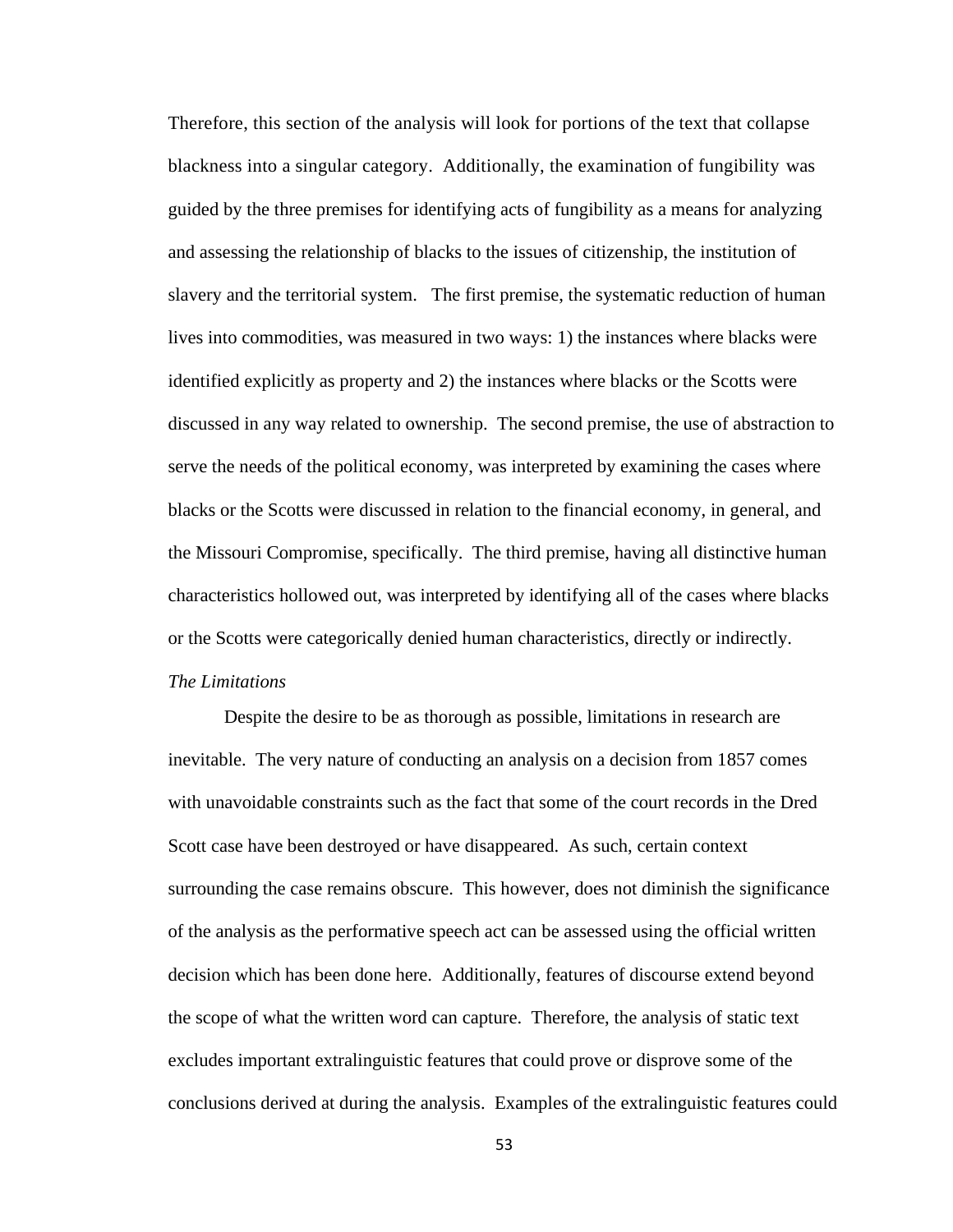include emphasis on words or phrases, expressions, gestures, movements, etc. Next, comparison between the official written decision and the oral decision could provide more context for interpretation. The literature has indicated that there could have been substantial changes to the majority opinion from the time of its oral delivery to the submission of the official written opinion (Fehrenbacher, 1981). Unfortunately, there is no transcript of the oral opinion by which to engage a comparative analysis. The last limitation mentioned above concerns potential questions that could arise regarding the potential effects that the Civil Rights Act of 1866 and the 13<sup>th</sup>-15<sup>th</sup> Amendments have had on the long-term implications of the Dred Scott decision. Admittedly, it is difficult to attribute Judge Taney's speech act to instances of antiblackness in the contemporary without doing a comparative analysis across each of these texts. While it has been argued that Congress ignored Taney's ruling on the power of Congress to regulate slavery in the territories, a comparative analysis could offer insight into the legal force of authority granted to Taney's words over time. However, this level of analysis is beyond the scope of this particular project. What remains important, however, is the significance of the role that naming plays in the Dred Scott decision and that is within the scope of this particular analysis. Recalling Derrida's theory of iteration, performatives only have to have the capacity to be iterable. In that regard, even if legislative acts overturned the Court's decision in Dred Scott, the majority opinion maintains discursive power that exceeds the legal ramifications.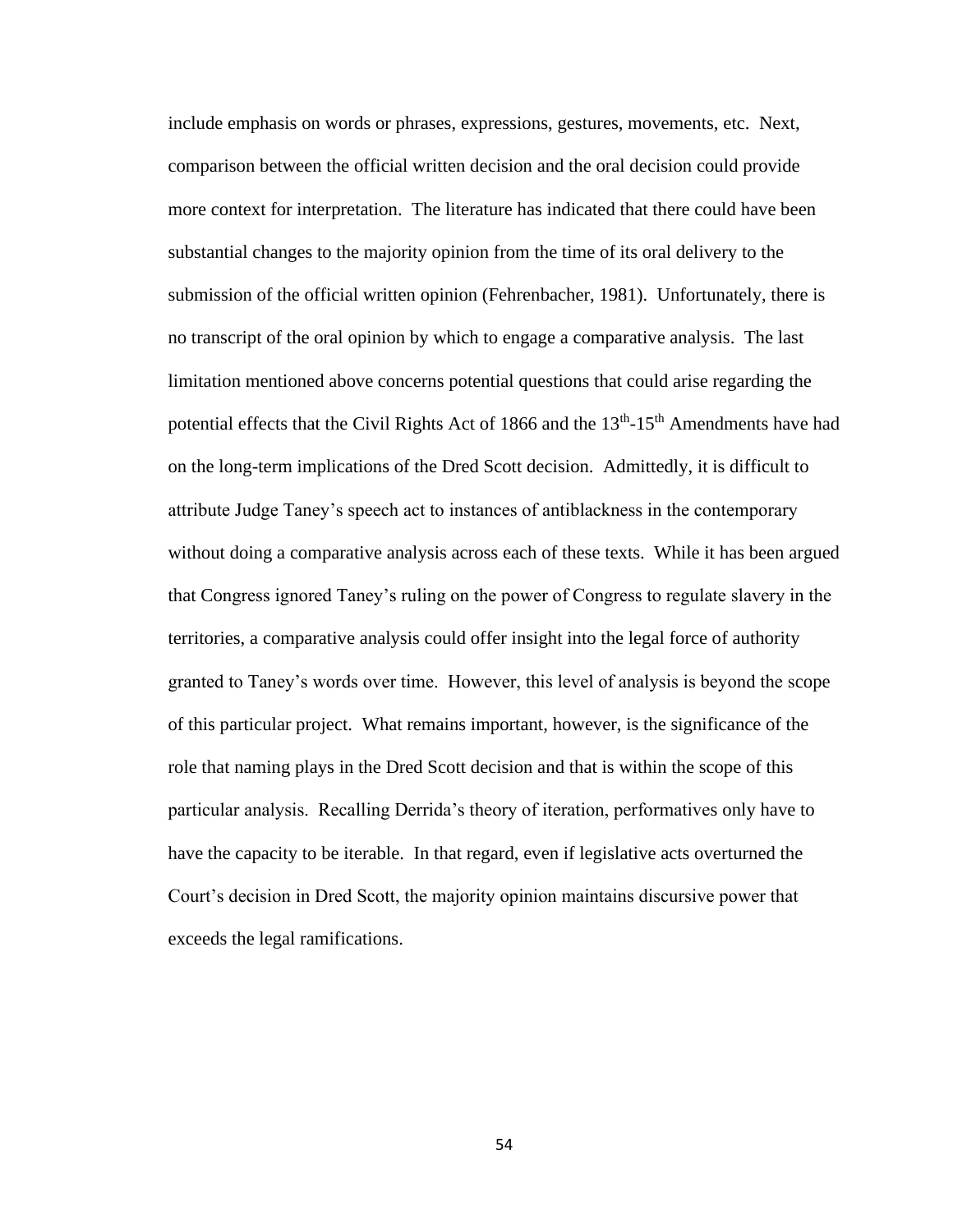# CHAPTER FOUR: RESULTS Black is Slave

The analysis in this dissertation was conducted in three major parts. The first objective was to determine if the majority opinion text could be described as a performative speech act through the process of naming. This was achieved by identifying the identity markers and descriptors within the text. Secondly, an examination of the use of universal terms and phrases was conducted to establish whether the text provided any data in support of or counter to George Yancey's African American alienation thesis. Universal terms and phrases were used as a measure for the assimilative capacity of blacks via an inclusion/exclusion framework. The last aim was to determine if the language within the majority opinion could be interpreted as acts of antiblackness by identifying moments of accumulation and fungibility as defined in the previous theory chapter, as well as determining if the power relations were conflictual—"little family quarrels"—or antagonistic via a relation of negation.

#### *Discursive Representation and the Process of Naming*

Given the Constitution said very little about the content of citizenship (Chambers, 2011), the manner in which citizenship was defined in the Dred Scott case makes this case a defining moment in history for black subject constitution, at least in the United States. Citizenship was defined through the discursive use of identity markers in the first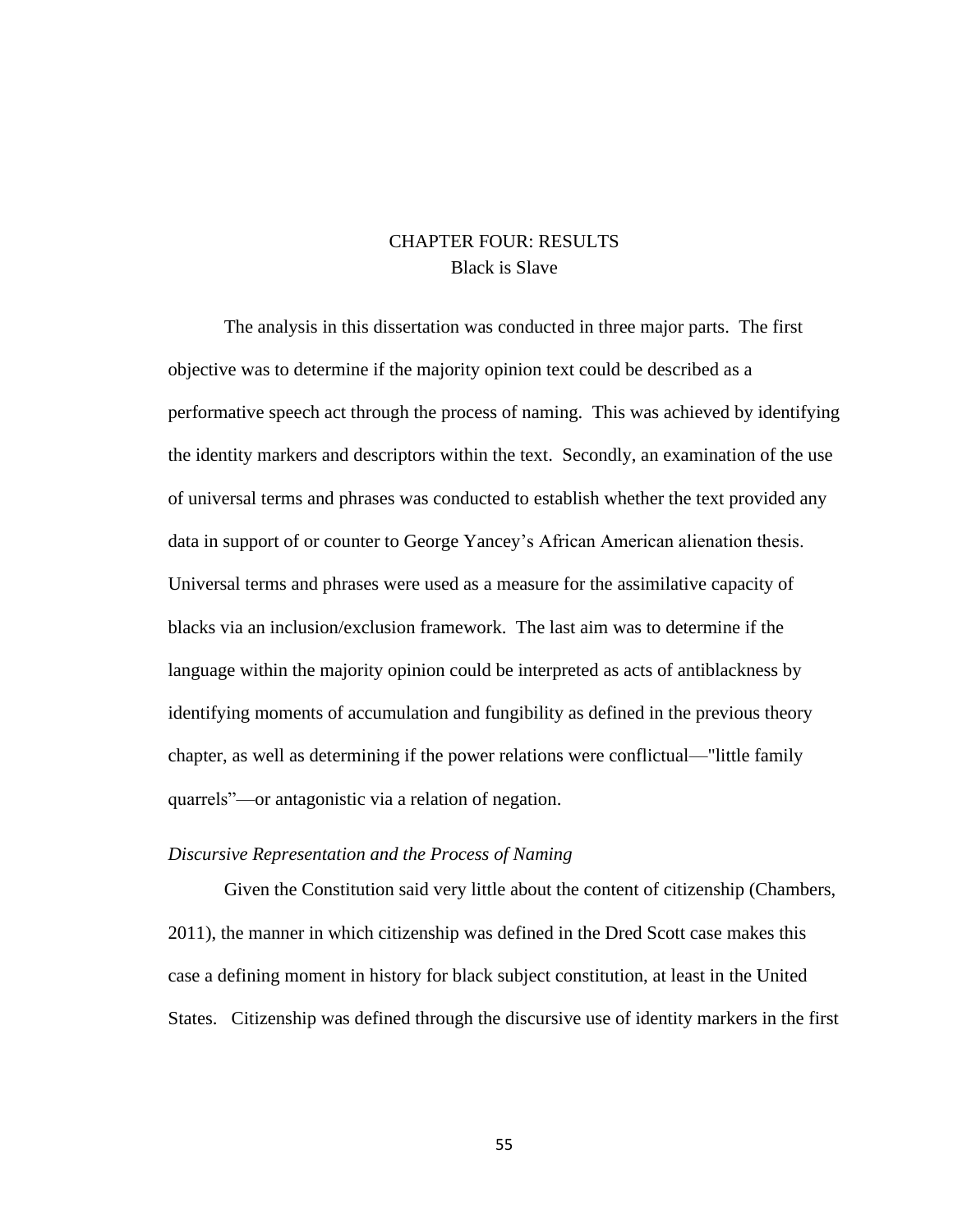section of the majority opinion. Therefore, it is necessary to identify those identity

markers and analyze the context of their use. Figure 1 provides a list of each identity

marker along with the descriptors associated with each identity.

*Figure 1: Identity Markers and Descriptors*

| <b>Identity Marker</b> | <b>Descriptors</b>                                                     |  |  |
|------------------------|------------------------------------------------------------------------|--|--|
| African                | Class of persons, an unfortunate race, imported, subordinate, inferior |  |  |
|                        | class of beings, subjugated, emancipated or not, unfit, article of     |  |  |
|                        | property, enslaved, non-citizens                                       |  |  |
| Slave                  | African, negro, Black, laborers, article of property, property of the  |  |  |
|                        | master, non-citizens                                                   |  |  |
| Citizen                | Member of the political community, people of the United States,        |  |  |
|                        | political body, sovereign, power holders, conductors of government,    |  |  |
|                        | constituents, political family, members of the several state           |  |  |
|                        | communities upon adoption of the Constitution, distinguished, great    |  |  |
|                        | men, high in literary acquirements, high in their sense of honor,      |  |  |
|                        | incapable of inconsistency between word and action,                    |  |  |
| Negro/Black            | African, ordinary article of merchandise and traffic, article of       |  |  |
|                        | property, excluded from civilized government and the family of         |  |  |
|                        | nations, doomed to slavery, unhappy, separated from white race by      |  |  |
|                        | indelible marks, a separate class of persons, not "the people," non-   |  |  |
|                        | citizens                                                               |  |  |
| Alien                  | Non-citizen yet specifically undefined                                 |  |  |
| European/English       | Civilized, enlightened, human, equal, endowed by God                   |  |  |
| White                  | A race, European, part of the civilized/enlightened portions of the    |  |  |
|                        | world, men                                                             |  |  |
| Master                 | Owner, trader, citizen                                                 |  |  |
| Inhabitant             | Non-citizens in the territories yet specifically undefined             |  |  |

Within the text, nine<sup>21</sup> identity markers were found. Of those nine, four are racial or ethnic identifiers. The other five indicate status identity markers, where status is defined as a position or rank in relation to others (Merriam-Webster Dictionary Online, 2021). There are two unique outliers regarding identity markers that are not specifically

<sup>&</sup>lt;sup>21</sup> Black was only used once and it was used interchangeably with negro. Therefore, they are counted together as one of the nine total identity markers. The same is true for European/English.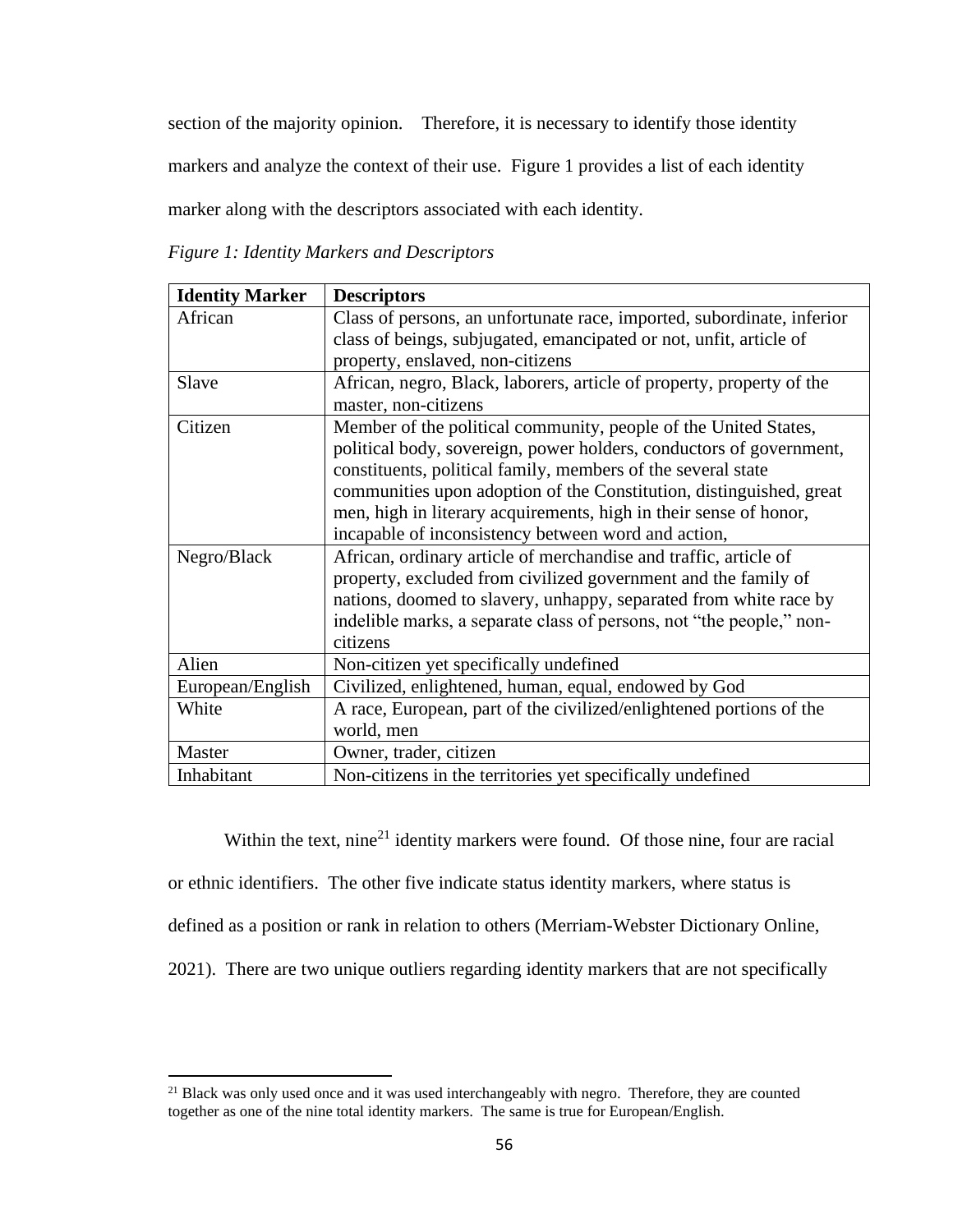defined as part of the other seven categories. The first is the identity marker "alien." Alien was used twice:

*Each State may still confer them upon an alien, or any one it thinks proper, or upon any class or description of persons; yet he would not be a citizen in the sense in which that word is used in the Constitution of the United States, nor entitled to sue as such in one of its courts, nor to the privileges and immunities of a citizen in the other States (U.S. Constitution: A Reader, 2012*, *p. 486-487).*

*Consequently, no State, since the adoption of the Constitution, can, by naturalizing an alien, invest him with the rights and privileges secured to a citizen of a State under the federal government, although, so far as the State alone was concerned, he would undoubtedly be entitled to the rights of a citizen, and clothed with all the rights and immunities which the Constitution and laws of the State attached to that character (U.S. Constitution: A Reader, 2012*, *p.487).*

The second outlier is "inhabitants" which appeared four times within the text, all in reference to the governance of territories:

*But until that time arrives, it is undoubtedly necessary that some government should be established, in order to organize society, and to protect the inhabitants in their persons and property…(U.S. Constitution: A Reader, 2012, p. 497) It was their duty to establish the one that would be best suited for the protection and security of the citizens of the United States and other inhabitants who might be authorized to take up their abode there, and that must always depend upon the existing condition of the Territory, as to the number and character of*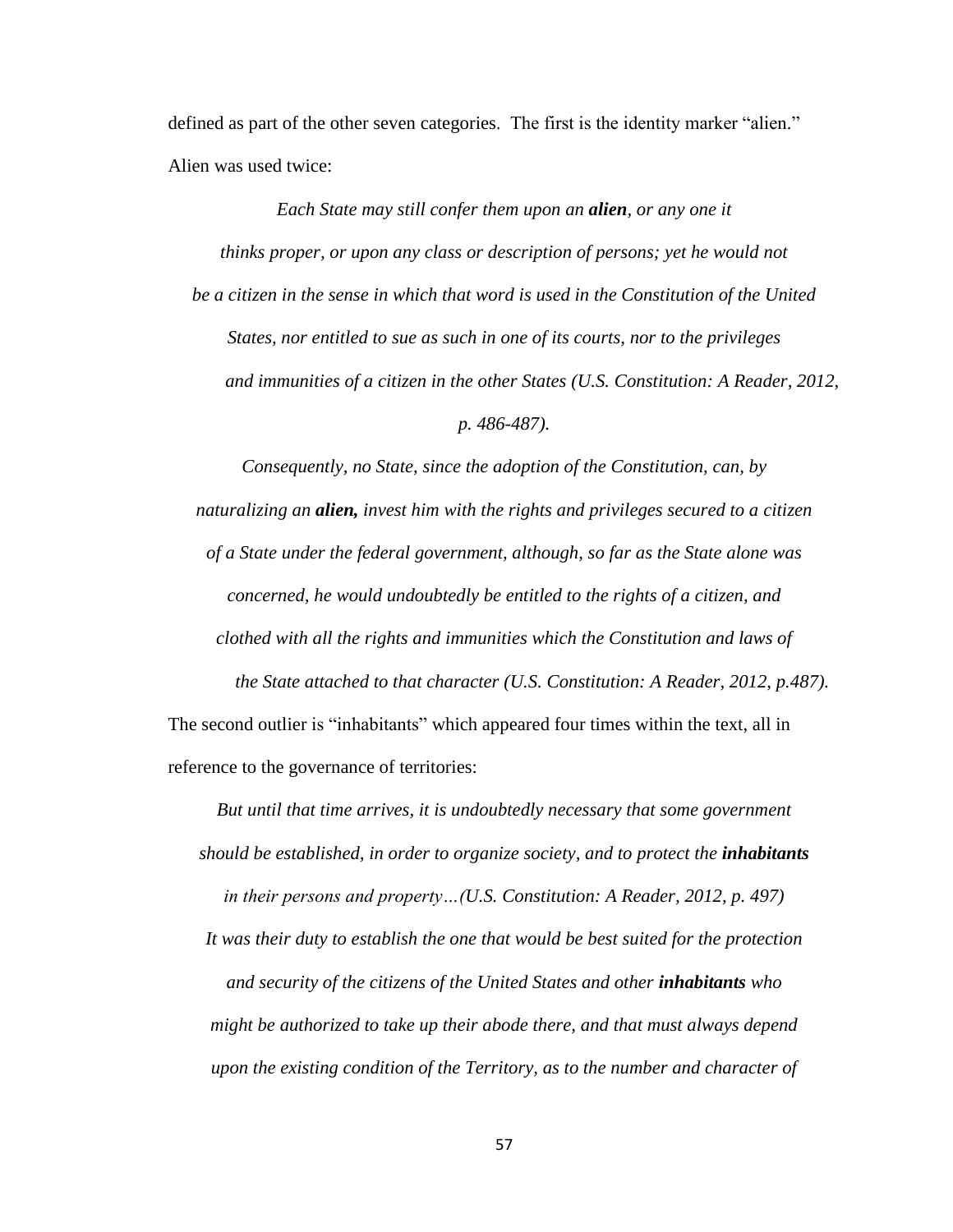*its inhabitants, and the situation in the Territory. In some cases a government, consisting of persons appointed by the Federal Government, would best subserve the interests of the Territory, when the inhabitants were few and scattered, and new to one another (p. 497).*

Recalling Foucault's (1972) discussion of representation, he argued that subjects are "constituted by all that was said, in all the statements that named it, divided it up, described it, explained it, traced its development, indicated its various correlations, judged it, and possibly gave it speech by articulating, in its name, discourses that were to be taken as its own (32)." Therefore, it is important to note the use of slave(s) in contrast to enslaved. *Slave(s),* as a noun, was used a total of 29 times, while enslaved was only used once. As a noun, slave(s) represent an identity category—the naming of a subject rather than the description of a subject's circumstance, as written to describe the condition of the African race:

*"But it is too clear for dispute, that the enslaved African race were not intended to be included, and formed no part of the people who framed and adopted this Declaration; (U.S. Constitution: A Reader, 2012*, *p.489)"*

Representation can also occur via presupposition according to Derrida's Structure of Absence theory as is the case for the use of the phrase "indelible marks." Chief Justice Taney used this phrase to position blacks external to the human family. In his use of the phrase, I expected to see actual descriptors of the "indelible marks" that separated the "unhappy black race" from "the white" but that doesn't happen within the text. Nevertheless, based on Derrida's (1972) Structure of Absence Theory which states that performatives can successfully function despite the fact that certain utterances or aspects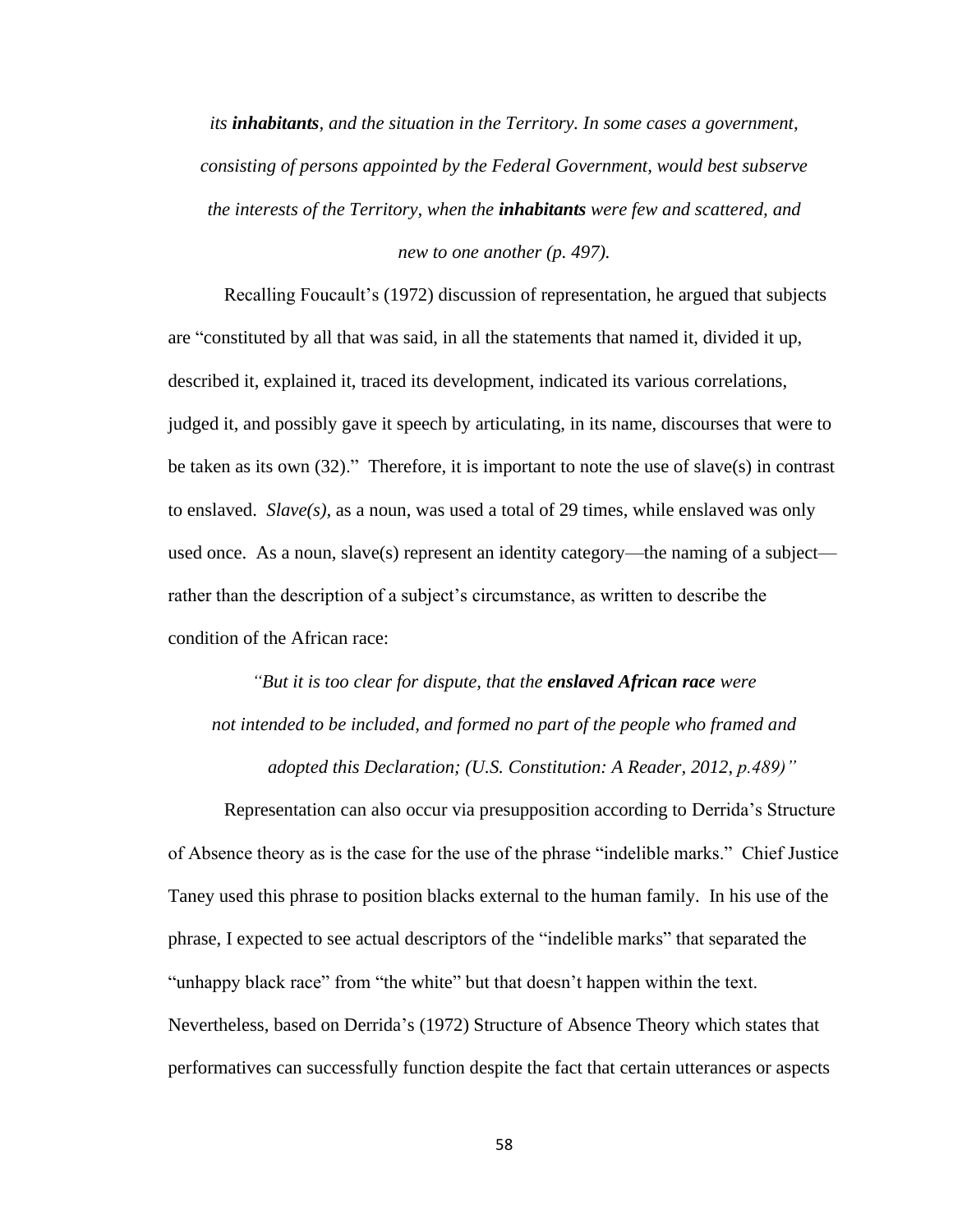of utterances are not present, it is still possible for the majority opinion to successfully function as a performative speech act without those specific descriptors being present. The descriptors of the indelible marks referenced are presumed as common knowledge based on the racial corporeal schema that had been previously developed, described, defined and attached to slaveness.

Lastly, discourse operates to constitute racial subjects through its material embodiment within institutions (Miron and Inda, 2000). Chief Justice Taney led one of the most authoritative institutions within the United States. The act of presenting the majority opinion can be understood as a material embodiment of the decision arrived at in the Dred Scott case. The discursive choices Taney made to appeal to universals would further cement the idea that the majority opinion was an institutional representation, not the individual choices of each Supreme Court Justice. Taney's use of "we" to refer to the Justices would imply that the entire court was in agreement despite the 7-2 vote. There was no mention of the two dissenters, McClean and Curtis, nor their arguments in opposition to the majority opinion. It is this force of authority that codified the position of blackness within the law. Even though the Constitution granted Congress the authority to decide who can become a citizen of the United States, the federal courts have jurisdiction when citizen-parties are from different states. Therefore, the force of authority laid solely in the hands of the Taney Court on matters of citizenship, slavery and ultimately black subject constitution.

The question remains, does the use of identity markers alone constitute a performative speech act? The answer is no. However, situating the use of those identity markers within the larger discursive framework provides the context of use that would be necessary for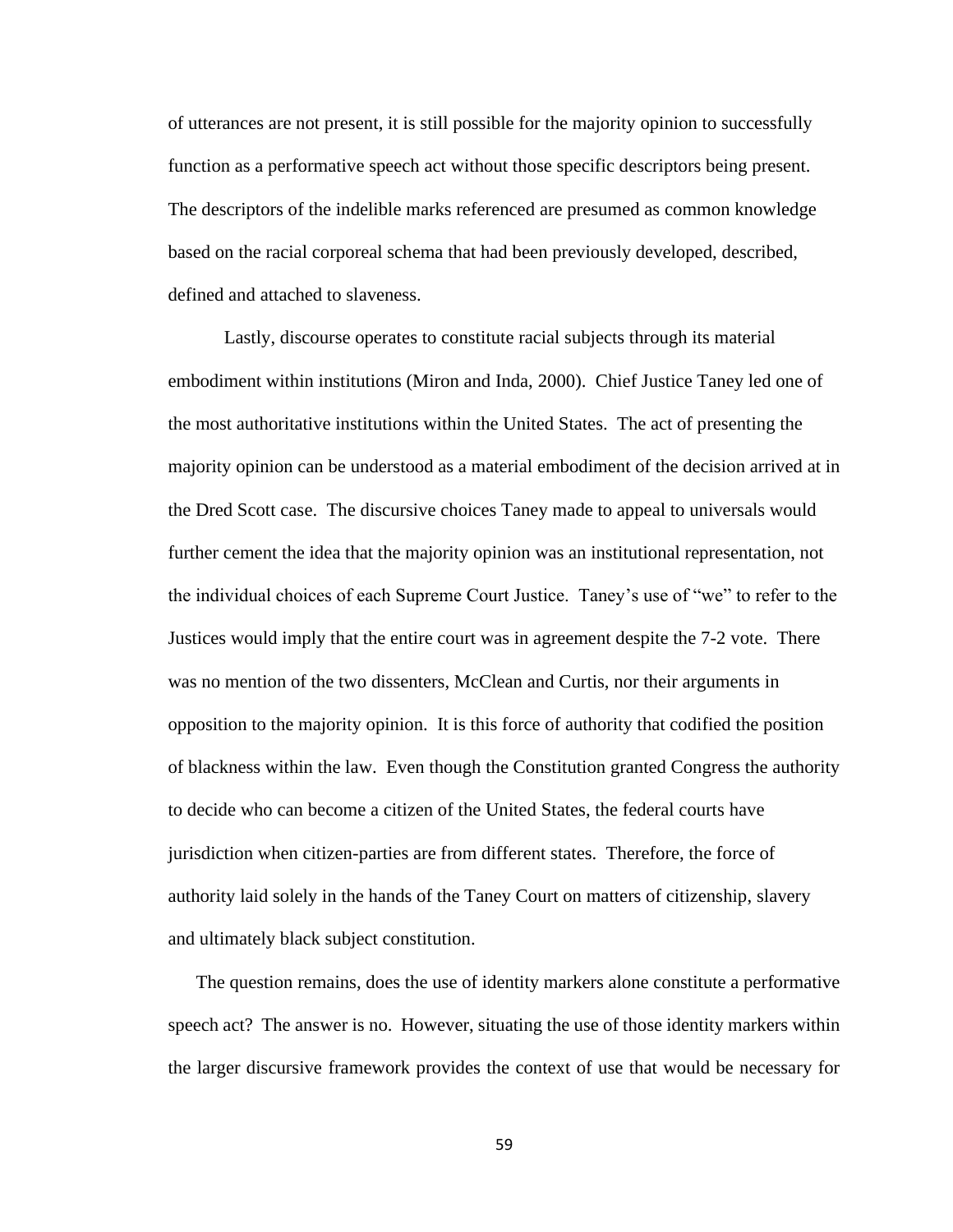interpreting the particular action performed through the use of identity markers. When examined in the context of a theory of antiblackness, the enactment of these identity markers can be understood anew. The next two sections will break down the language in use as a means of interpreting the nature and extent of black alienation, accumulation and fungibility.

## *African American Alienation Thesis*

There are three major universal terms and phrases that are specifically defined in the section of the majority opinion where citizenship is discussed. Those terms/phrases are then presumed throughout the rest of the text using the we/they dichotomy. Those three terms/phrases are: we/they, the people, and public (opinion). Figure 2 situates each term/phrase with the corresponding groupings extracted from the text. One grouping represents those included in the majority, while the other grouping represents those excluded from the majority. While the we/they dichotomy flips who represents the "we" and who represents the "they" at any given point, the contrast between the categories remains the same throughout where blackness is excluded from the majority.

| <b>Universal Terms</b><br>and Phrases | <b>Included Group(s)</b>                                                                                                                                                                | <b>Excluded Group(s)</b>                                                                                                                                                     |
|---------------------------------------|-----------------------------------------------------------------------------------------------------------------------------------------------------------------------------------------|------------------------------------------------------------------------------------------------------------------------------------------------------------------------------|
| We/They                               | Framers of the<br>Constitution, citizens at the<br>time the Constitution was<br>adopted, members of the<br>several state communities,<br>political communities, and<br>political family | That class of persons<br>only whose ancestors<br>were negroes of the<br>African race, imported<br>into this country, and<br>sold and held as slaves<br>and their descendants |
| We/They                               | white race                                                                                                                                                                              | beings of an inferior<br>order                                                                                                                                               |
| We/They                               | English people                                                                                                                                                                          | Africans                                                                                                                                                                     |

| Figure 2: Universal Terms and Phrases used by Justice Taney |  |  |  |
|-------------------------------------------------------------|--|--|--|
|-------------------------------------------------------------|--|--|--|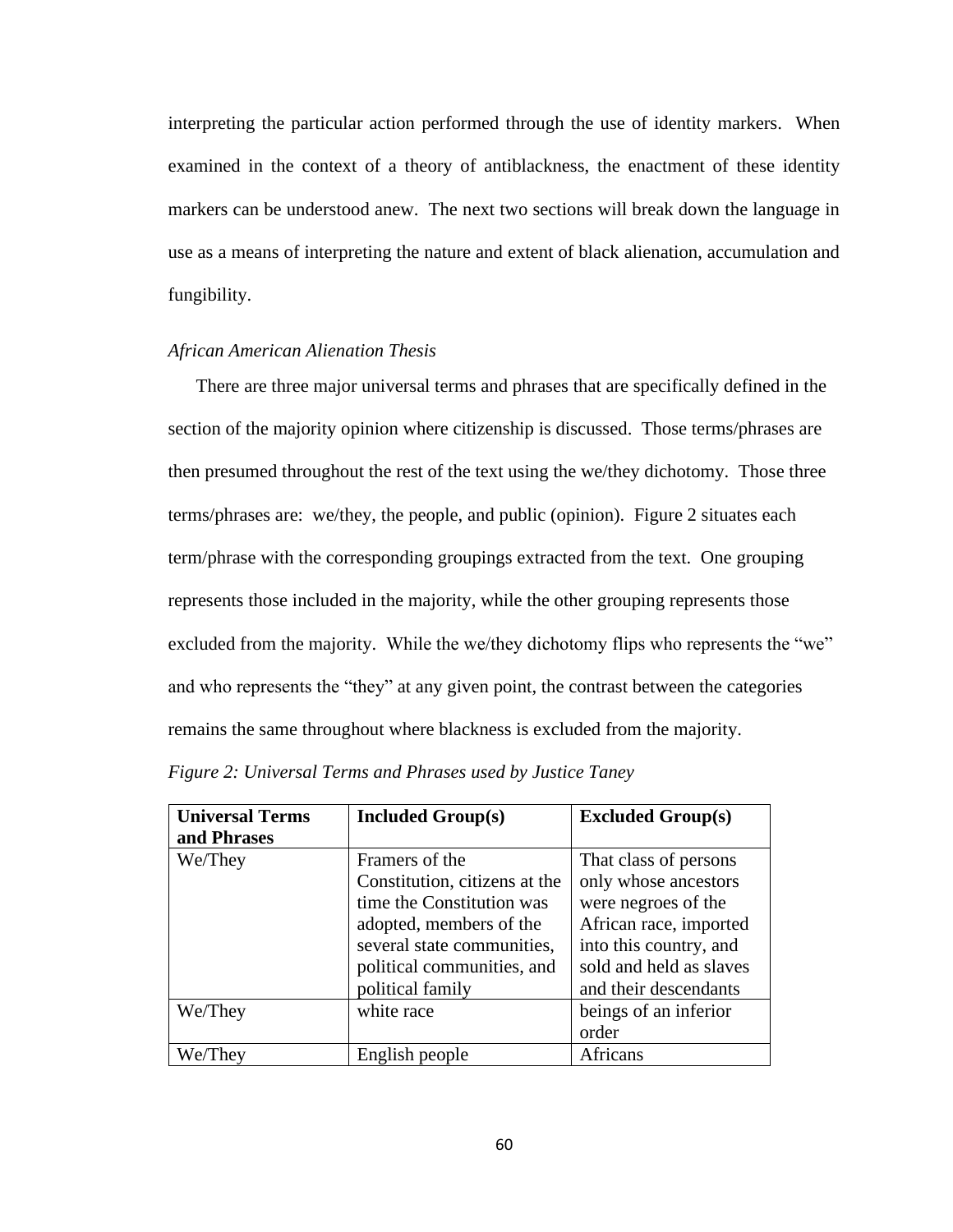| We/They          | Human                  | unhappy black race      |  |
|------------------|------------------------|-------------------------|--|
|                  |                        | separated by indelible  |  |
|                  |                        | marks                   |  |
| The People       | Citizens               | slaves, their           |  |
|                  |                        | descendants-free or not |  |
| Public (opinion) | Civilized, enlightened | "that unfortunate race" |  |
|                  | portions of the world  |                         |  |

The phrase "public (opinion)" is specifically used only twice but is presumed in five other instances:

- 1. "…that the negro might justly and lawfully be reduced to slavery for his benefit…This *opinion* was at the time *fixed and universal* in the civilized portion of the white race. It was regarded as an axiom in morals as well as in politics, which *no one* thought of disputing…(U.S. Constitution: A Reader, 2012, p. 488-489)."
- 2. "The *opinion* thus entertained and acted upon in England was *naturally* impressed upon the colonies they founded on this side of the Atlantic (p. 489)."
- 3. "But *no one* seems to have doubted the correctness of the prevailing *opinion* of the time (p. 489)."
- 4. "But it is *too clear for dispute*, that the enslaved African race were not intended to be included [in the whole human family]…(U.S. Constitution: A Reader, 2012, p. 489)."
- 5. "They [framers of the Declaration of Independence] spoke and acted according to the then established doctrines and principles, and in the ordinary language of the day, and *no one* misunderstood them (U.S. Constitution: A Reader, 2012, p.490)."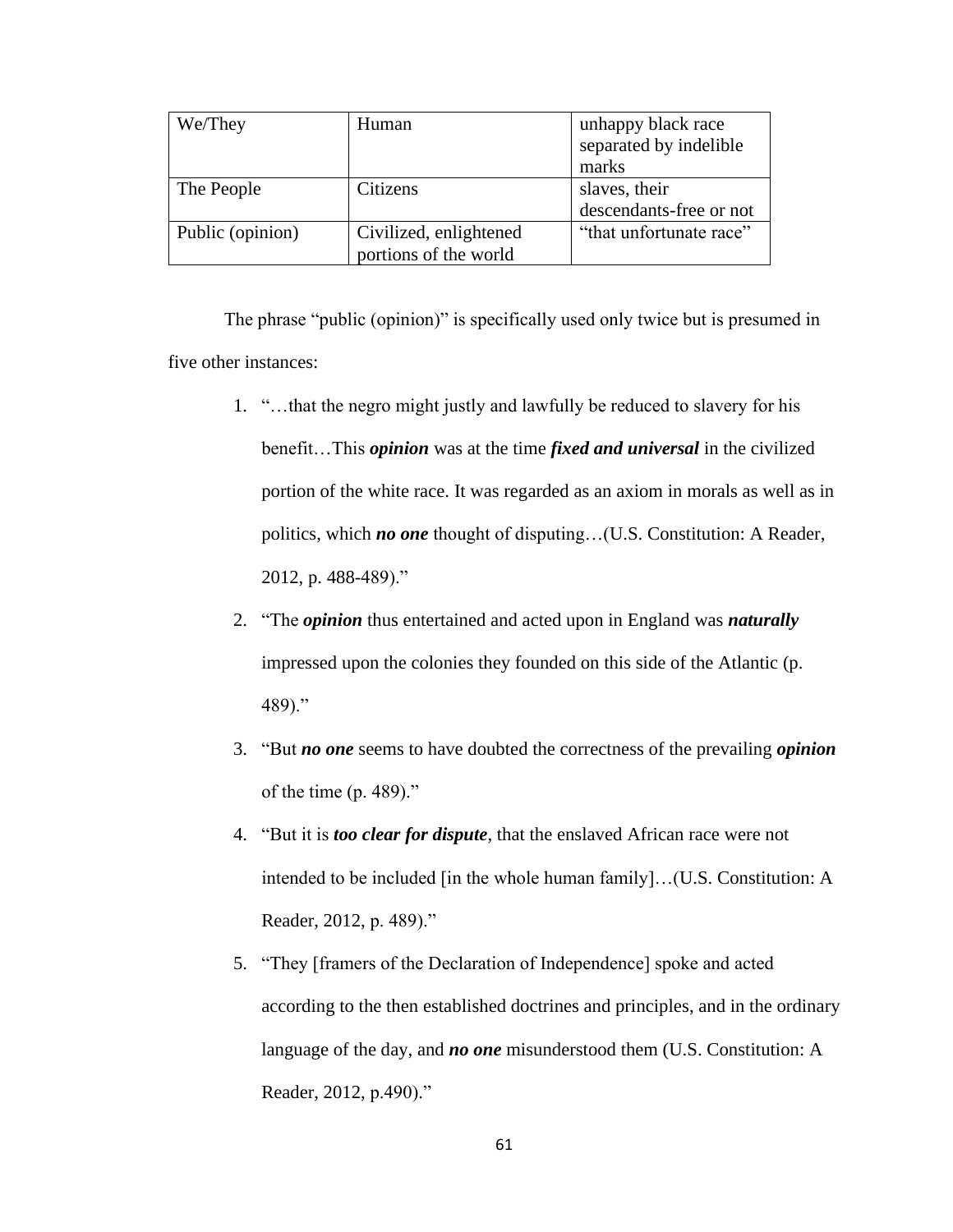Additionally, Justice Taney uses universal terms and phrases such as, "common consent" and "naturalization" to ensure that people understand these words to be not of his own but the socially agreed upon understandings and essential (natural) way things are. This use of discourse to procure a naturalized effect (Derrida, 1972) is necessary for the iteration process but also is integral to explain away things like residential segregation as an effect of blacks just naturally grouping together (Bonilla-Silva, 2014). Common consent also constitutes and maintains societal norms. Blacks are excluded from the category of those whose consent is considered when setting those societal norms. This is, at least, partially indicated by the use of "indelible marks" as an indicator of black exclusion from "God's human family," as mentioned in the previous section.

Lastly, other nonwhite racially designated groups were not grouped with blacks/slaves indicated by the explicit statement that "the court must be understood as speaking in this opinion of *that class only* [whose ancestors were negroes of the African race]." Instead, the space for future inclusion remained a possibility for them to be considered citizens beyond the scope of this decision while simultaneously closing off that possibility for ALL blacks.

The discursive use of universal terms and phrases used throughout the text indicate an exclusion of blacks from citizenship. The wording of the text makes explicit black exclusion while simultaneously leaving open the possibility for inclusion of other groups. As Fanon (1967) noted, in order to be considered for citizenship "one has only not to be a nigger (115)." Secondarily, the majority of the identity markers used are in the section discussing citizenship status. However, once it had been determined that The Scotts and ultimately all blacks—where not considered citizens, black was thus reduced to the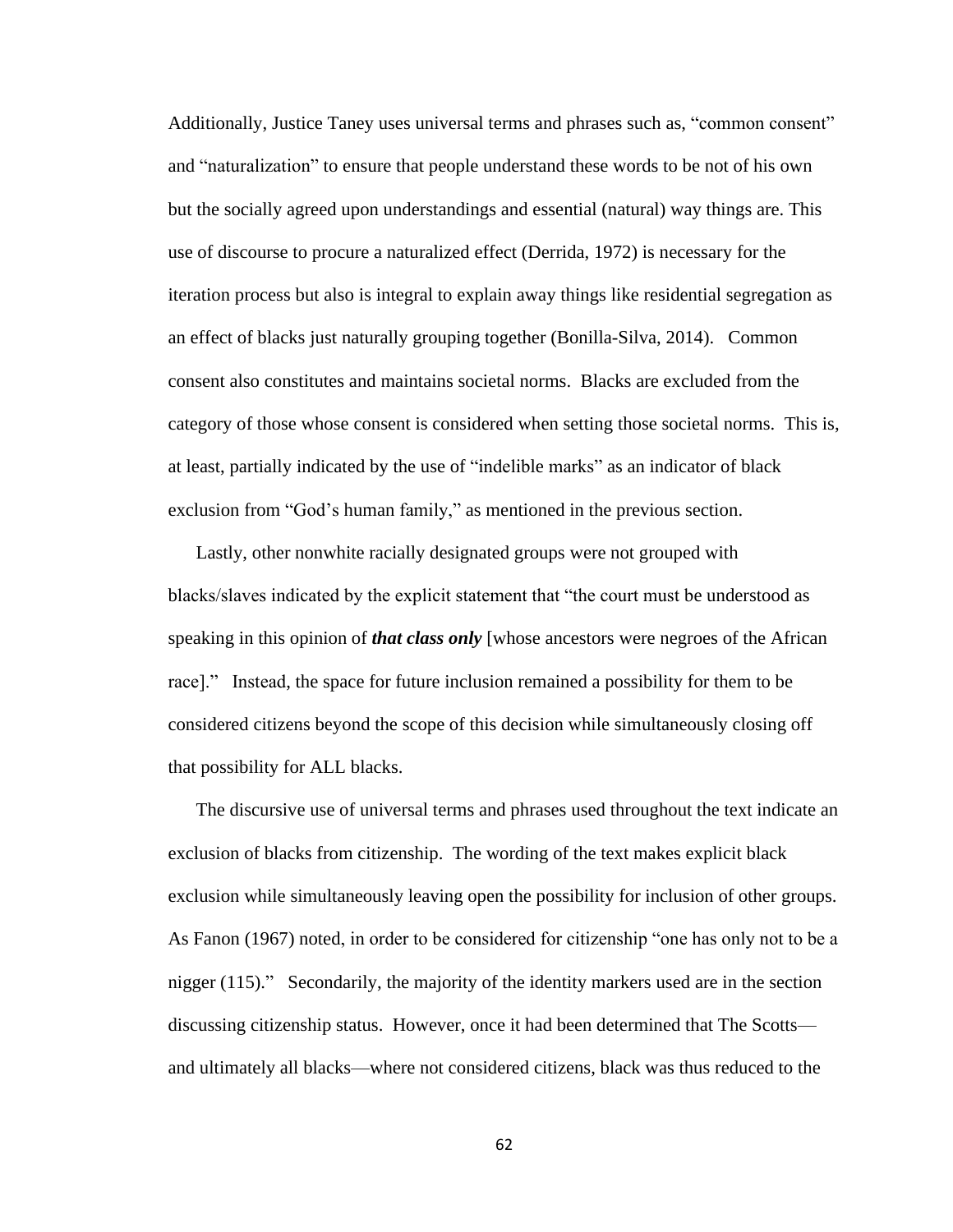identity category of property throughout the remaining two-thirds of the text. From that point forward, unless otherwise specifically defined, property/citizen become implied categories synonymous to black/nonblack. In combination, these two discursive moves lay the foundation for the African American Alienation thesis to become operationalized.

### *Antiblackness via Accumulation and Fungibility*

The African American Alienation thesis has been operationalized through the relation of negation. The relation of negation can be interpreted through an examination of the section of the text that lays out the boundaries for one to be considered a citizen of the United States. A portion of this section describes the history surrounding the writing of the Declaration of Independence in which blacks where rhetorically separated from the rest of the world in a couple of ways. The first was the distinction between the civilized and enlightened world in contrast to the "unfortunate race" of blacks. The second was the exclusion—via their indelible marks—of blacks from "the whole human family," who were naturally endowed by God to assume "the powers of the earth." Since the marks where only defined as characteristic of the black race, that set the standard by which the relation of negation should be understood.

As such, the power relations established within the text cannot be considered conflictual. In chapter 3, conflictual power relations are described by Fanon as "little family quarrels." However, the text makes clear in multiple instances (see Figure 3) that blacks do not belong to the "family" that constituted the United States citizenry. Figure 3 shows that there were seven total references to the word "family." Two of those uses were in reference to Dred Scott's family but the other five instances speak to the exclusion of blacks from the political, national, and human family. Conversely, the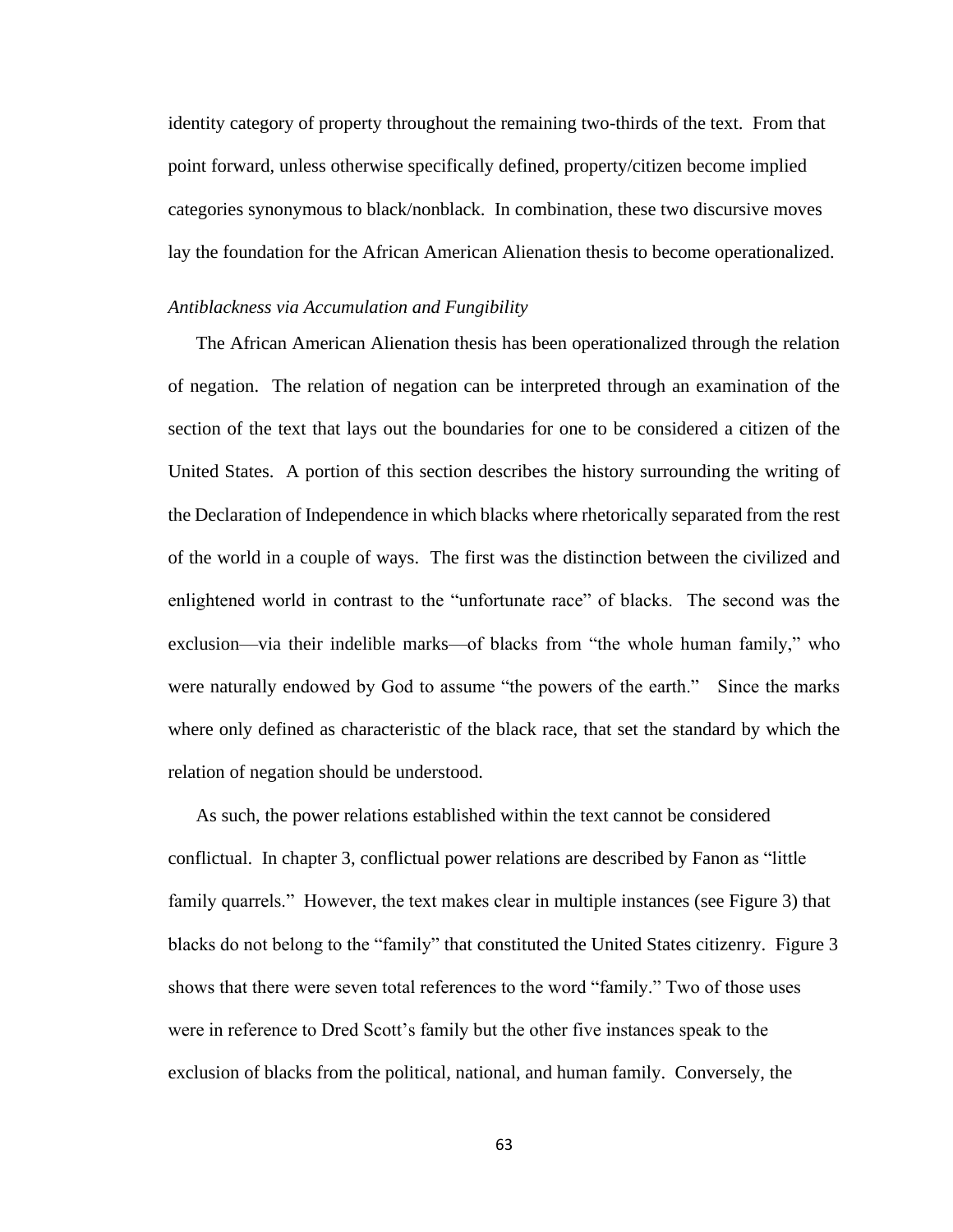standard created via the relation of negation formed an antagonistic power dynamic between blacks and the United States government and its citizenship. This power dynamic was constituted by the Master-Slave relationship, as slave was the position that all blacks were reduced to within the text through acts of accumulation and fungibility, which will be examined next.

| <b>Family Reference</b>       | Source Location     | <b>Exclusion Reference</b>      |
|-------------------------------|---------------------|---------------------------------|
| Political family              | p. 487, para. 15    | It (any State) cannot make      |
|                               |                     | him a member of this            |
|                               |                     | community by making him         |
|                               |                     | a member of its ownit           |
|                               |                     | cannot introduce any            |
|                               |                     | person, or description of       |
|                               |                     | persons, who were not           |
|                               |                     | intended to be embraced in      |
|                               |                     | this new <i>political</i>       |
|                               |                     | <i>family</i> but were intended |
|                               |                     | to be excluded from it.         |
| Political family              | p. 487-88, para. 5  | And the personal rights and     |
|                               |                     | privileges guaranteed to        |
|                               |                     | citizens of this new            |
|                               |                     | sovereignty were intended       |
|                               |                     | to embrace those only who       |
|                               |                     | were members of the             |
|                               |                     | several state communities,      |
|                               |                     | or who should afterwards,       |
|                               |                     | by birthright or otherwise,     |
|                               |                     | become members                  |
|                               |                     | according to the provisions     |
|                               |                     | of the ConstitutionIt was       |
|                               |                     | the union of those who          |
|                               |                     | were at the time members        |
|                               |                     | of distinct and separate        |
|                               |                     | political communities into      |
|                               |                     | one <i>political family</i>     |
| Family of independent nations | p. 488, para. 15-20 | It becomes necessary,           |
|                               |                     | therefore, to determine who     |
|                               |                     | were citizens of the several    |
|                               |                     | States when the                 |
|                               |                     | Constitution was adopted.       |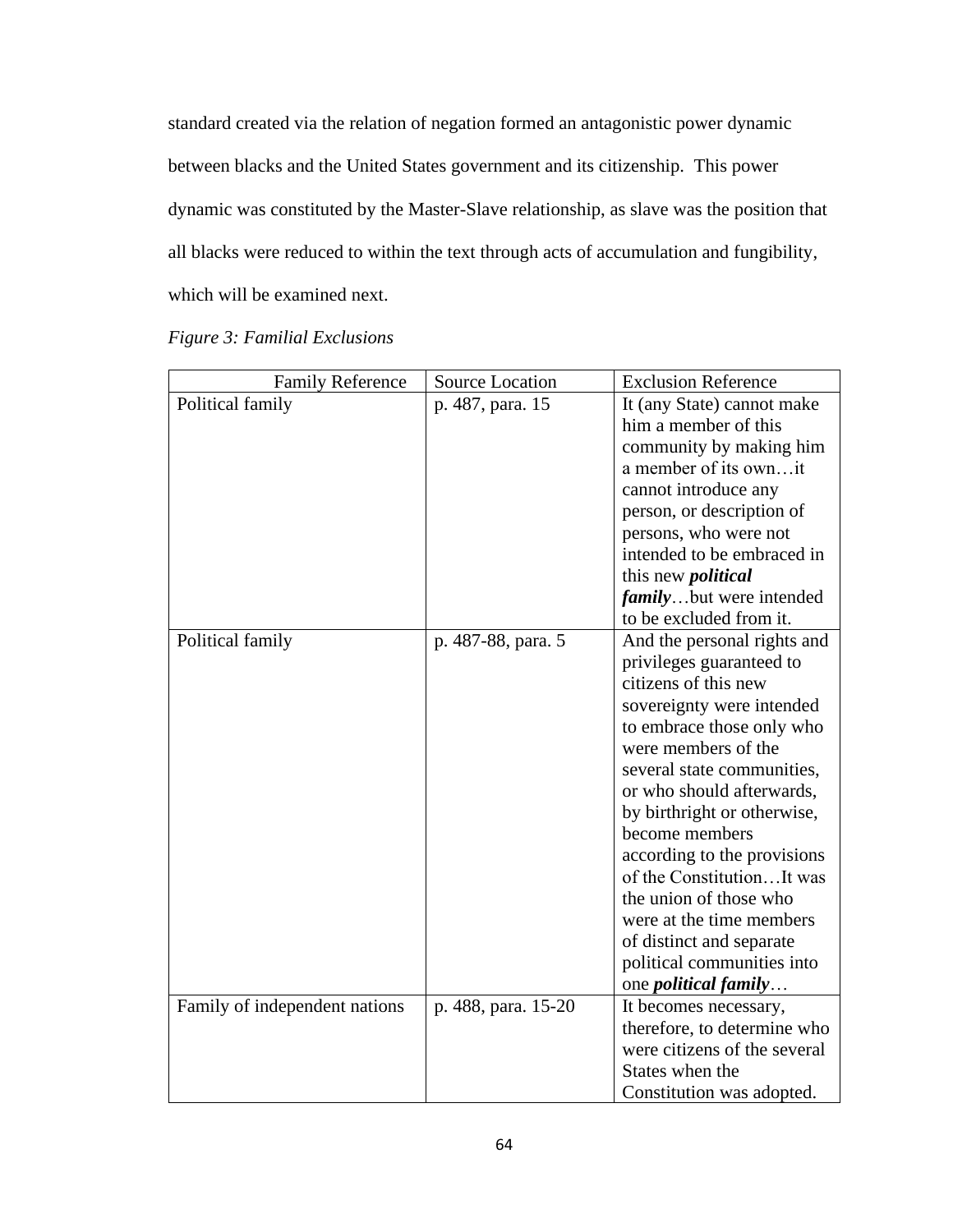|                        |                      | And in order to do this, we          |
|------------------------|----------------------|--------------------------------------|
|                        |                      | must recur to the                    |
|                        |                      | governments and                      |
|                        |                      | institutions of the thirteen         |
|                        |                      | Colonies, when they                  |
|                        |                      | separated from Great                 |
|                        |                      | Britain and formed new               |
|                        |                      | sovereignties, and took              |
|                        |                      | their places in the <i>family of</i> |
|                        |                      | independent                          |
|                        |                      | <i>nations</i> neither the class     |
|                        |                      | of persons who had been              |
|                        |                      | imported as slaves, nor              |
|                        |                      | their descendants, whether           |
|                        |                      | they had become free or not          |
|                        |                      | were then acknowledged as            |
|                        |                      | a part of the people, nor            |
|                        |                      | intended to be included              |
| The whole human family | p. 489, para. 35     | The general words above              |
|                        |                      | quoted would seem to                 |
|                        |                      | embrace <i>the whole human</i>       |
|                        |                      | <i>family</i> , and if they were     |
|                        |                      | used in a similar instrument         |
|                        |                      | at this day, would be so             |
|                        |                      | understood. But it is too            |
|                        |                      | clear for dispute that the           |
|                        |                      | enslaved African race were           |
|                        |                      | not intended to be included,         |
|                        |                      | and formed no part of the            |
|                        |                      | people who framed and                |
|                        |                      | adopted this Declaration             |
| Family of nations      | p. 490, paras. 10-15 | They (framers of the                 |
|                        |                      | Declaration of                       |
|                        |                      | Independence) perfectly              |
|                        |                      | understood the meaning of            |
|                        |                      | the language they used, and          |
|                        |                      | how it would be understood           |
|                        |                      | by others; and they knew             |
|                        |                      | that it would not, in any            |
|                        |                      | part of the civilized world,         |
|                        |                      | be supposed to embrace the           |
|                        |                      | negro race, which, by                |
|                        |                      | common consent, had been             |
|                        |                      | excluded from civilized              |
|                        |                      | governments and the <i>family</i>    |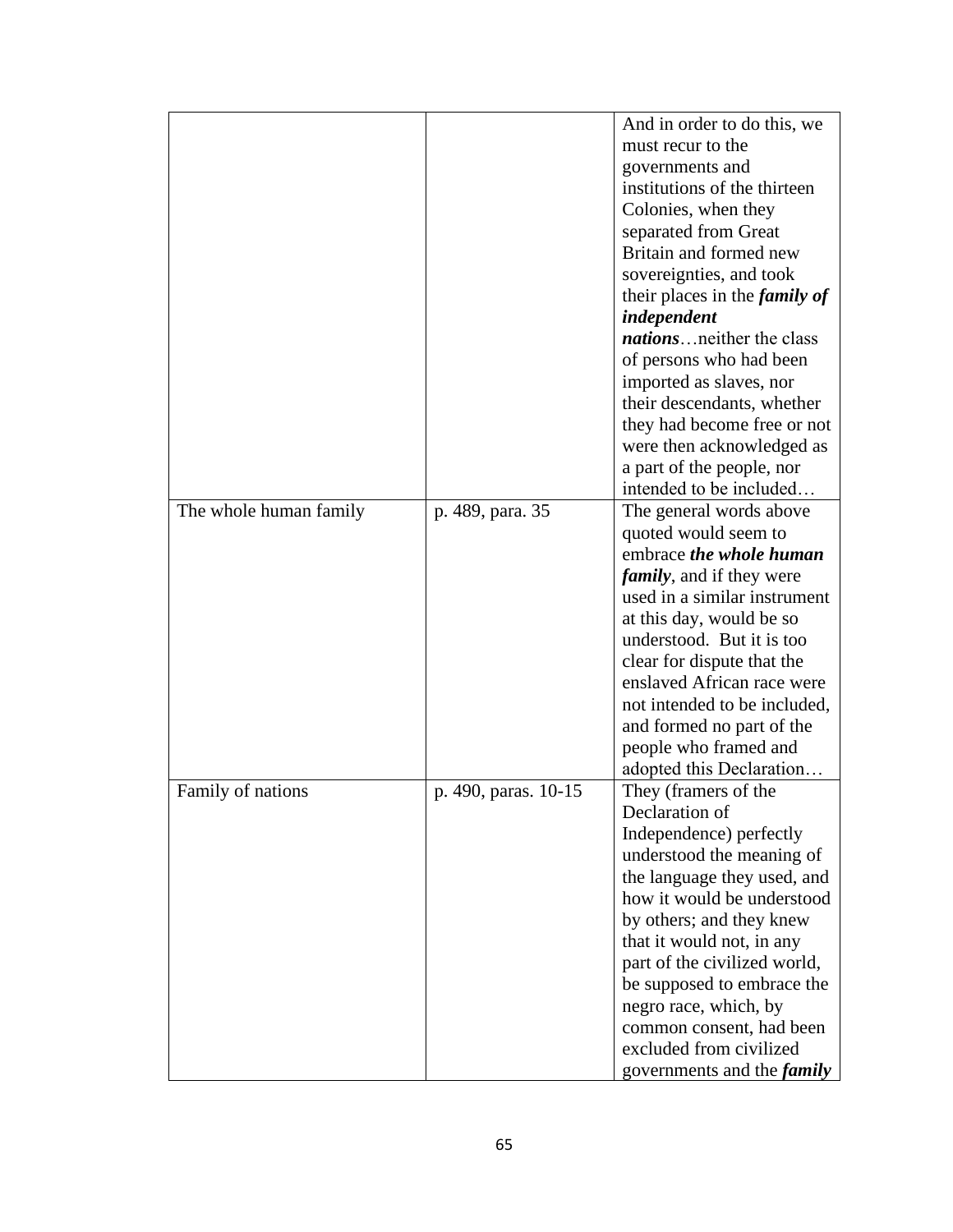|        |                  | of nations, and doomed to   |
|--------|------------------|-----------------------------|
|        |                  | slavery.                    |
| Family | p.492, para. 15  | Was he (Dred Scott)         |
|        |                  | together with his $family$  |
| Family | p. 500, para. 25 | And that neither Dred Scott |
|        |                  | himself, nor any of his     |
|        |                  | family                      |

In order for blackness to become the static standard of demarcation for the relation of negation, all forms of blackness must be understood to be the same. This continual repositioning of blackness into a universal static category occurs through the process of accumulation. Throughout the text of the majority opinion, blackness is accumulated in a number of ways. First, the use of "class of persons" collapsed blackness into a singular category. Second, is the collapsing of the distinct categories of black, negro and African; as well as, emancipated and slave into one singular category slave. Third, is the inclusion of descendants with the simultaneous exclusion of birthrights. This rhetorical act prevented blacks from accessing a loophole into the human family by permanently attaching all blacks to the status of slave.

As slaves, blacks became commodities of exchange—property—rendered fungible. In chapter two, fungibility was defined in three ways; the hollowing out of human characteristics (Winnubst); the systemic reduction of human lives into commodities and capital (Hartman); and the abstraction of the human body to serve the needs of the political economy (Spillers). There are instances of each of these within the text. On page 489, the Scotts were explicitly excluded from the "whole human family." In essence, the Scotts' human characteristics were voided. They were also referred to as being "an inferior class of beings (U.S. Constitution: A Reader, 2012, p. 486), article of property (U.S. Constitution: A Reader, 2012, p.489), and article of merchandise (U.S.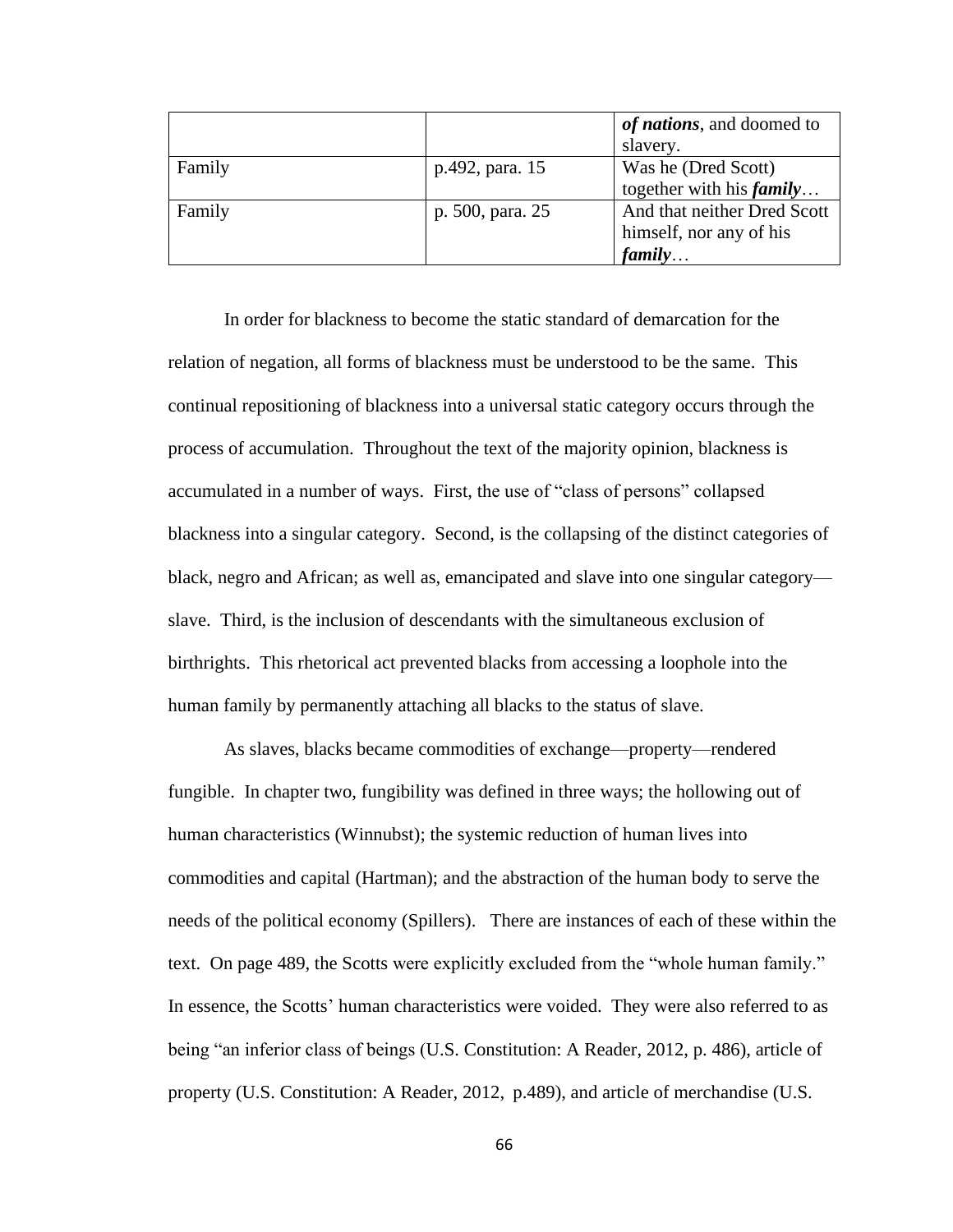Constitution: A Reader, 2012, p. 488, p. 500)." There is fluctuation in the use of people, persons, and slaves to describe blacks in the beginning of the text. However, the point at which it is determined that the Scotts are solely to be understood as slaves, thus property; people and persons were not used to refer to blacks for the remainder of the text. This makes clear the relationship between citizens and human which distinctly excludes slaves and property.

Lastly, the first section of the majority opinion written by Taney sets out to answer the question of whether "a negro whose ancestors were imported into this country and sold as slaves, [can] become a member of the political community formed and brought into existence by the Constitution of the United States, and as such become entitled to all the rights, and privileges, and immunities, guaranteed by that instrument to the citizen?" Taney goes on to state, "…that the plea applies to that class of persons only whose ancestors were negroes of the African race, and imported into this country, and sold and held as slaves (485)." The combination of this linguistic maneuver serves to expand the scope of the decision from only evaluating the status of the Scotts to determining the status of the entire "class of persons" defined above, ultimately rendering the Scotts as fungible place-holders for all blacks, to be read as slaves, thus property. Viewed in this manner, it becomes easier to understand the relationship between the outcome of this case about freedom and the constitutionality of the Missouri Compromise. Positioning the Scotts as property made this case a precedent-setting case on interstate commerce and property rights. Additionally, in order to justify the application of property rights in this case, the Scotts had to first be determined to not count as persons. Otherwise, there would have been irreconcilable conflict between the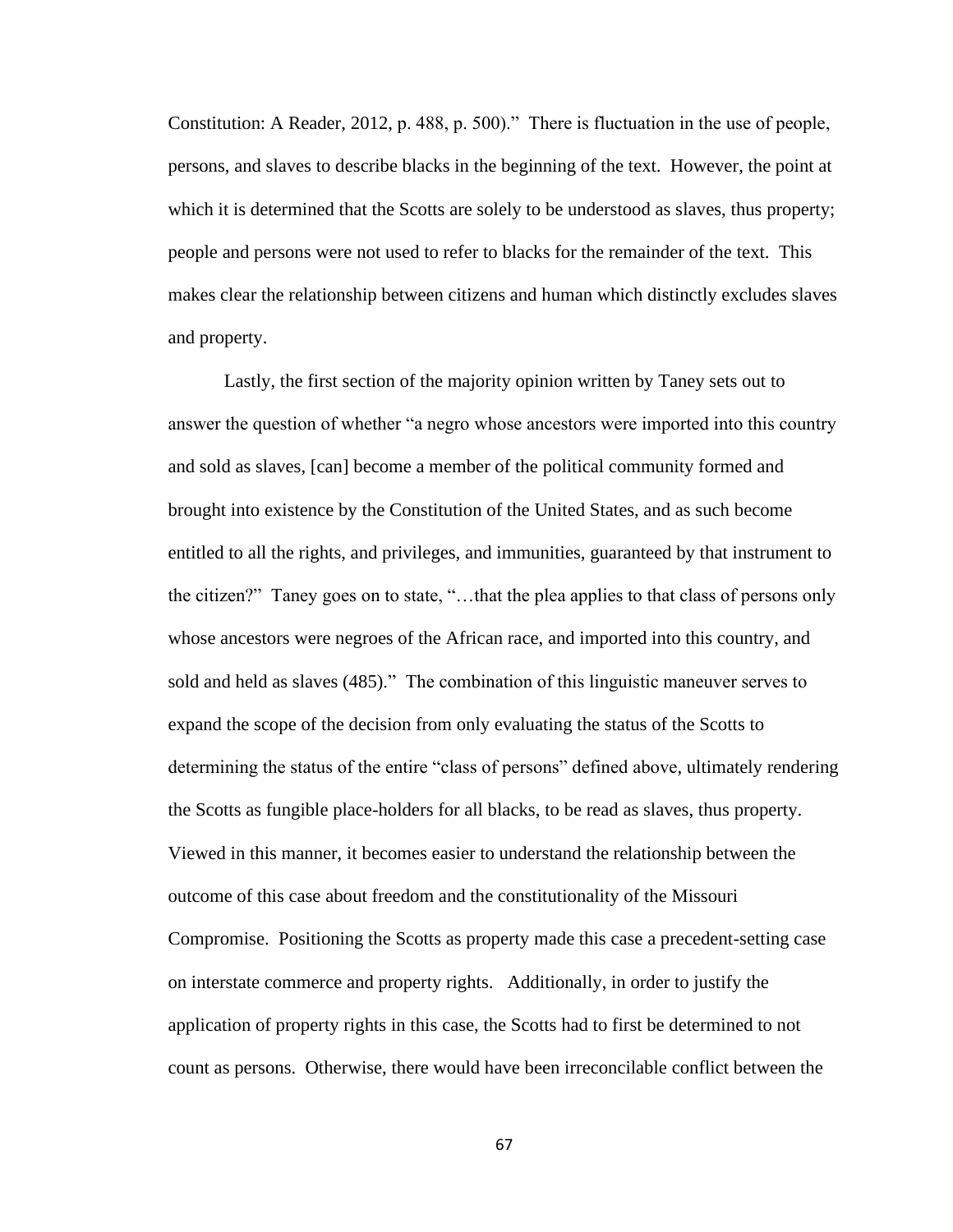rights of property and the rights of persons. As such, the Scotts had to be rendered fungible objects in order to obscure the tautological nature of the Court's decision.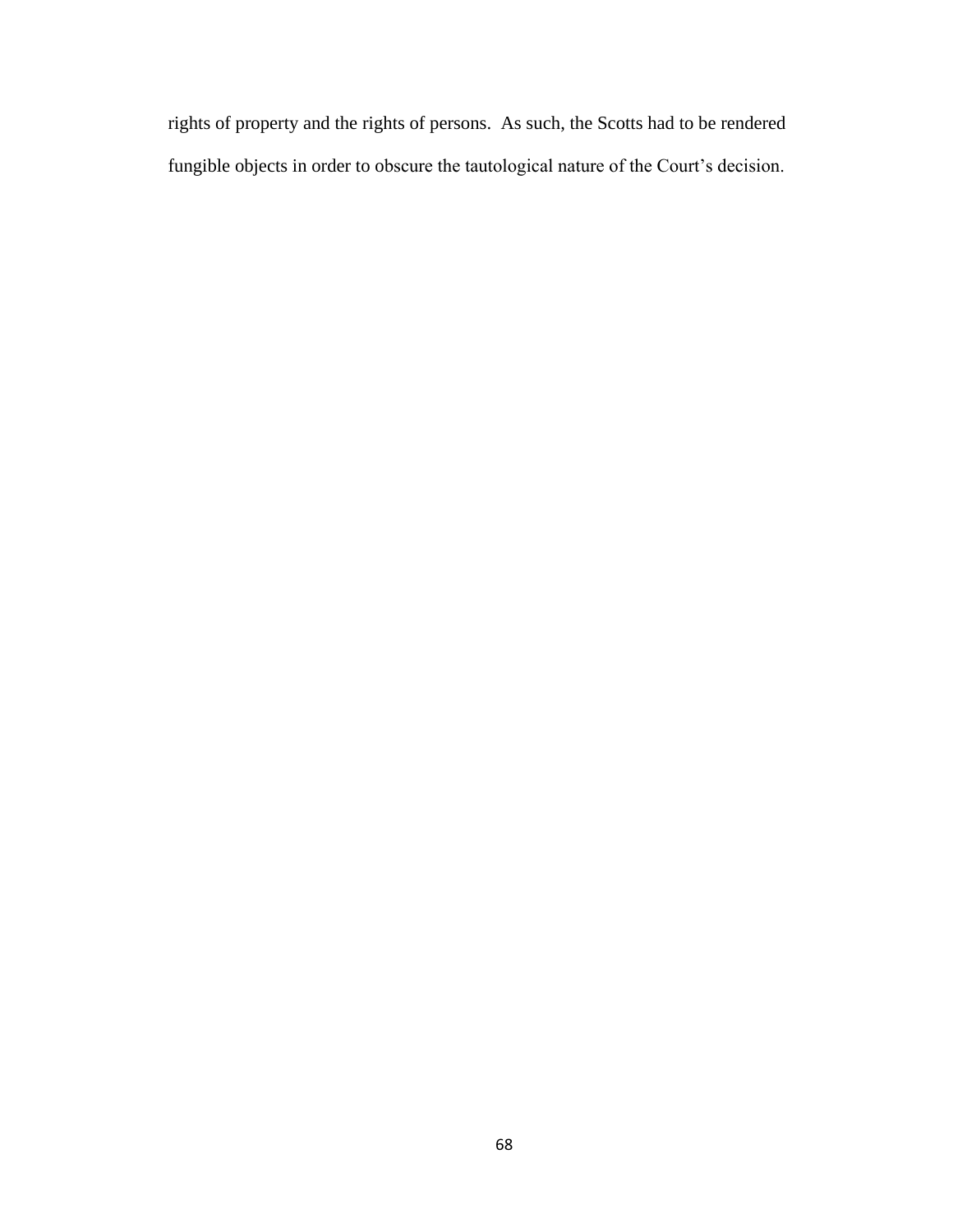### CHAPTER FIVE: CONCLUDING THOUGHTS

### The Things They Did with Words

Often people focus on the line of the Dred Scott decision that states, "…they (the class of persons imported as slaves and their descendants) had no rights to which the white man was bound to respect<sup>22</sup> as one of the most important aspects of Justice Taney's majority opinion. While this is certainly another indicator of the stripping of black humanity, Taney's written opinion did much more. This decision, in fact, laid the foundation for what blacks would become moving beyond emancipation. The Scott decision set in motion the *Paradox* of which Hartman speaks. By flattening blackness through language, Taney created an easy standard for the relation of negation. No longer were there free blacks, slaves, emancipated blacks, etc. There were just blacks. The collapsing of the categories of blackness into one made clear the line of demarcation for the black/nonblack binary. This binary has since been used to structurally position the world based on proximity to blackness; whereas, one has only not to be black.

It is important to acknowledge that the inner workings of the Dred Scott decision and its relationship to slavery is a complicated one. However, it should be made clear that whatever complexities exist, they cannot be used to ignore the role that slavery had in

 $22$  The past tense is used here because Taney is interpreting the Declaration of Independence via his articulation of the historical context that existed within the "civilized and enlightened" parts of the world. An opinion which he argued was fixed, universal, and in line with the opinion of the founding fathers who drafted the Declaration of Independence on the question of whether slaves/their descendants were ever intended to be included in the citizenry of the United States.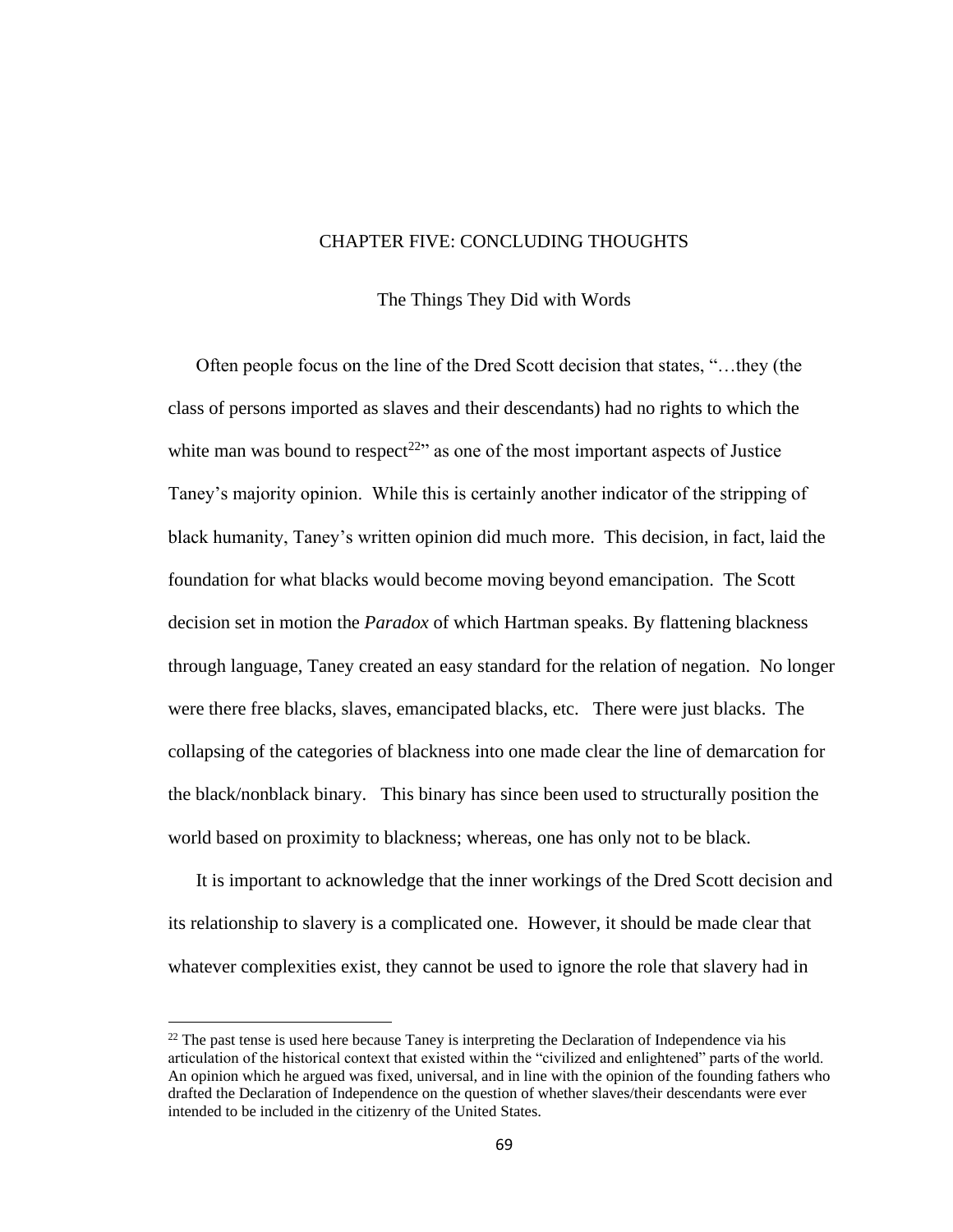each of the considerations within the case itself—from the question of citizenship to the constitutionality of the Missouri Compromise. Furthermore, the intent of the arguments made in justifying the decision are not the point here. What is significant is the paradox which was created that has perduring implications. The paradox has created a loophole that has been used to prevent real substantive change, through policy, for over a century. It has created a permanent space for antiblackness to thrive obscurely. A space in which the most well-intentioned people continue to justify the most intentional acts of oppression and violence only because they are mystified by that very paradox that was created so many years ago.

Now this paradox is ravaging this country across lines of demarcation regarding the COVID pandemic. The paradox created the illusion of meritocracy, individualism and choice, for white people and justified distrust of the government for black people and both of those foundational logics have created a moment that the decision to get the vaccine, for a lot of people, is understood in these terms—rightly or wrongly. The paradox made the Southern Strategy used by President Nixon effective and cemented its use over time. It created an ethics that allowed for armed white protestors to be described as "very good people" whose anger was justified while condemning black anger as "thug" behavior. The paradox created the world of "racists without racism" through the use of colorblind rhetoric that produces the illusion of neutrality while structurally damning the black masses to the effects of the afterlife of slavery. The paradox laid the foundation for the language of pathology that over codes black neighborhoods as lacking morals and ethics, ultimately justifying the continual killing of unarmed black people.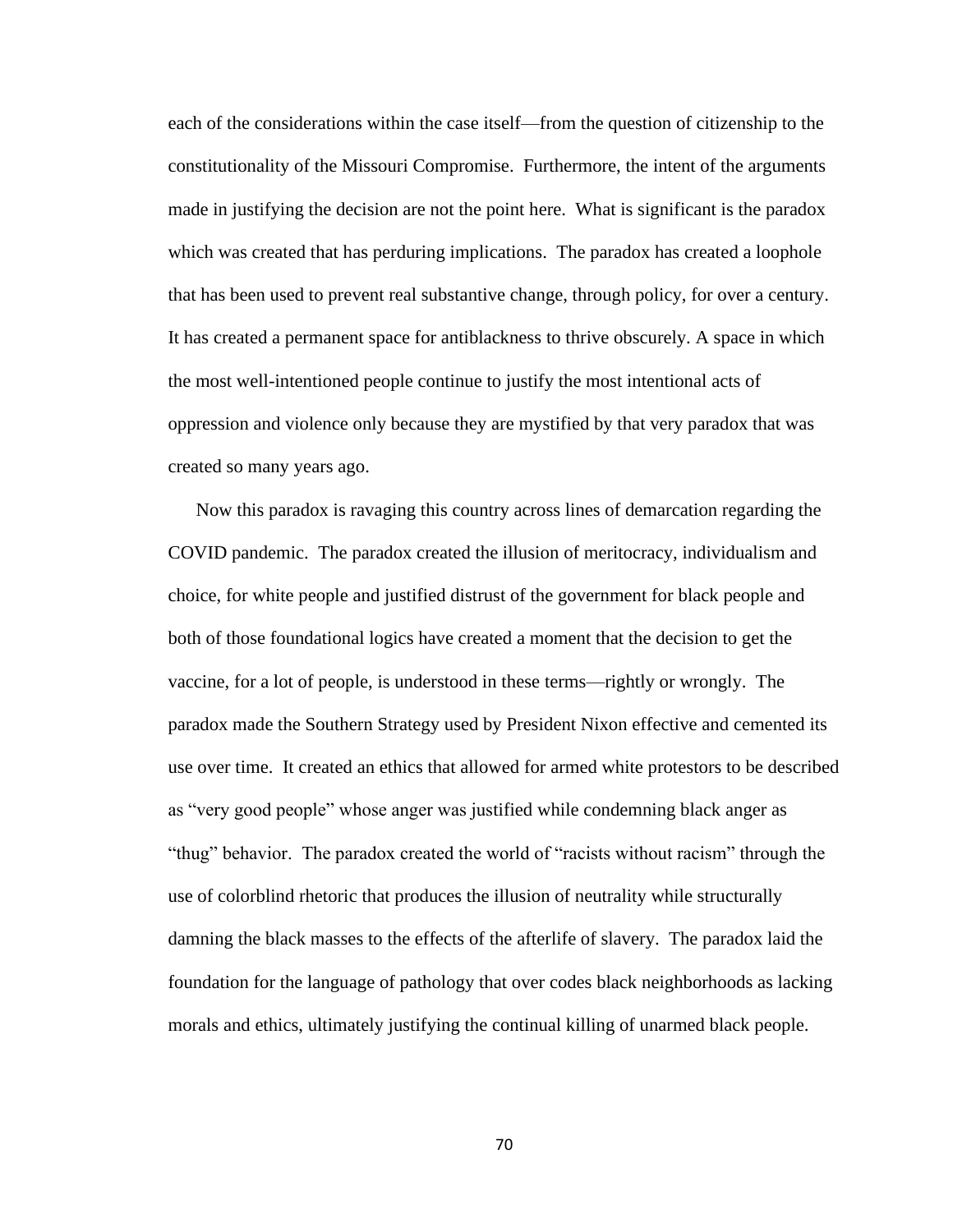Unfortunately, it is difficult to untangle this complex web because everyone has become structurally positioned through the violence of language. It is imperative that future research endeavors seek to study the relationship between language and structural violence, more specifically the relationship between language and antiblackness. The latter is the mechanism used to create and maintain the ruse of analogy which hides the nexus point of structural violence across categories of difference. I agree with Taney when he stated, "Yet the men who framed this Declaration were…high in literary acquirements…They perfectly understood the meaning of the language they used, and how it would be understood by others; and they knew that it would not, in any part of the civilizing world, be supposed to embrace the negro race…(490)" So, is the majority opinion in the case of Dred Scott v. Sandford, 1857 an antiblack performative speech act? I would argue yes because, while identity markers are typically read by most as constatives that describe what is, they in fact function as performatives that enact what is to become when put into the context of the larger historical discourse on blackness.

### *Dred Scott Decision as an Antiblack Performative Speech Act*

Miron and Inda argue that race becomes a kind of speech act, a performative that in the act of uttering brings into being that which it names. Justice Taney uses several identity markers throughout the writing of the majority opinion. These identity markers serve to name blackness in all of its various forms; African, slaves, negro/black. This act of naming, through iteration, becomes a naturalizing effect that attempts to permanently fix what blackness is and is to become. Stuart Hall (1997a) argued that popular representations of everyday life under slavery clustered around two principles; subordinate status and primitivism. Both of these principles can be found within the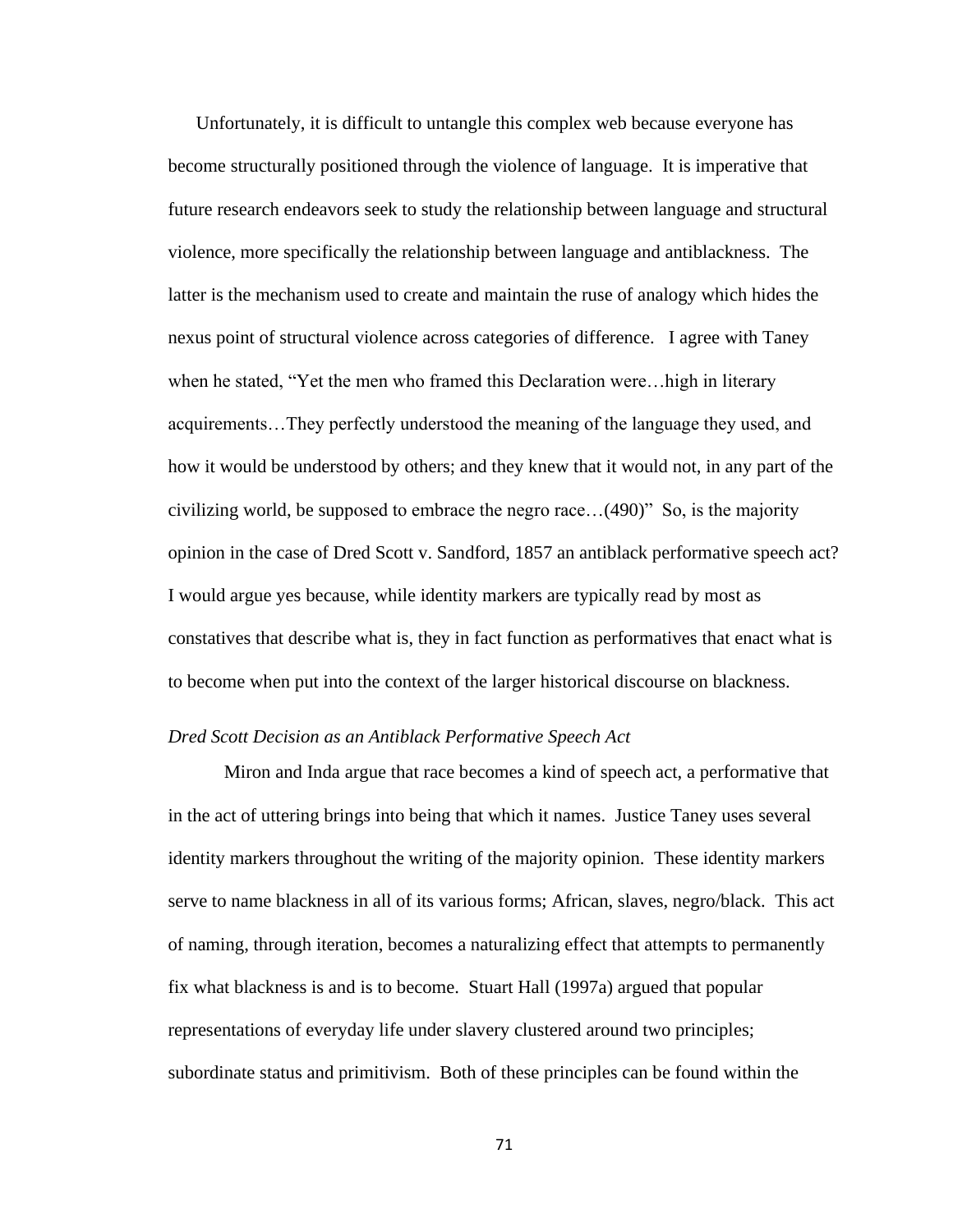descriptions of blacks in the text. Taney explicitly describes Africans as "subordinate (486)" and an "inferior class of beings (486)." Throughout the discussion on citizenship, Taney continuously contrasts blackness with the more "civilized" parts of the world, in essence, marking blackness as primitive. Butler (1993a) argued that discourse gains "authority to bring about what it names through citing the conventions of authority (13)." The capacity for the United States Supreme Court to set precedents inherently instills the majority opinion with the force of authority needed for these naming conventions to be cited, thus reiterated, over time. Understood in this manner, blackness, through discourse, becomes a socially constructed category of knowledge that is historically contingent. In other words, the majority opinion can be described as a kind of performative speech act that named blackness, reiterated the representations of blackness, and generated the force of authority that allows for further citation of those representations of blackness.

Given the fact that Taney does not name in the first instance and that the text represents citations from earlier descriptors, what makes this particular instance significant? In order to understand the full effect and extent of the discourse used within the text, the theory of antiblackness was used as an intervention into Miron and Inda's theory of race as a performative speech act. This intervention serves to explain the type of unequal power relations, as articulated by Foucault, as it applies specifically and uniquely to blackness. Hall (1997b) argued that Foucault "saw knowledge as always inextricably enmeshed in relations of power because it was always being applied to the regulation of social conduct in practice (47)." Foucault had the opportunity to put this theoretical understanding in conversation with other theorists such as Karl Marx and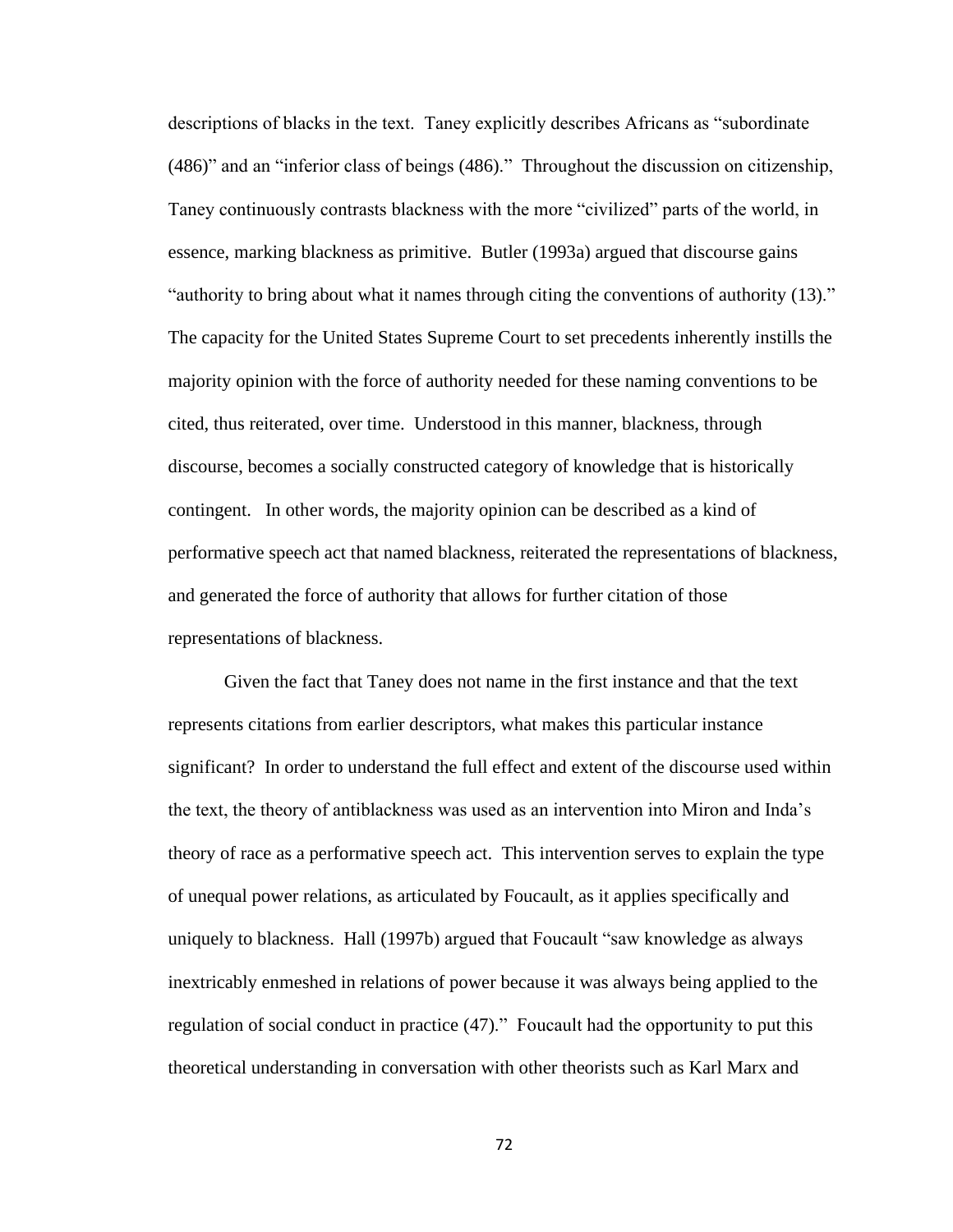Antonio Gramsci regarding class and ideology. However, it is equally important to examine the concepts of discourse, knowledge and power in the context of newer theorizations on antiblackness. Therefore, steps two and three of the analysis sought to uncover the dynamics of antiblackness at play within the discursive formations of the majority opinion.

Situating the analysis in the context of a theory of antiblackness allowed for the use of a black/nonblack interpretive lens to explore the effects of power through discourse on the socially constructed category of blackness. Foucault argued that power does not function from the top down but instead circulates throughout society. However, using the black/nonblack paradigmatic lens shows how the text mitigates this circulation of power by situating blacks in an antagonistic relationship to the network. Within the text blacks were situated outside the confines of "the people," while the discourse within the text remained just vague enough to allow for the inclusion of other racial and ethnic groups.

Furthermore, revealing the instances of accumulation and fungibility in the text offers new insights into the effects of power, discourse and historically contingent, socially constructed knowledge. First, in the process of naming the black subject, Taney went a step further and collapsed the various categories of blackness into one singular category. The collapsing of the distinction between free and enslaved blacks resulted in the descriptors used to describe the slaves, becoming exemplars for the category of black, regardless of previously recognized statuses. These exemplars became an aspect of antiblackness in the aftermath of slavery, via the racial corporeal schema. Once blackness became synonymous with slaveness, the discourse of slave no longer needed to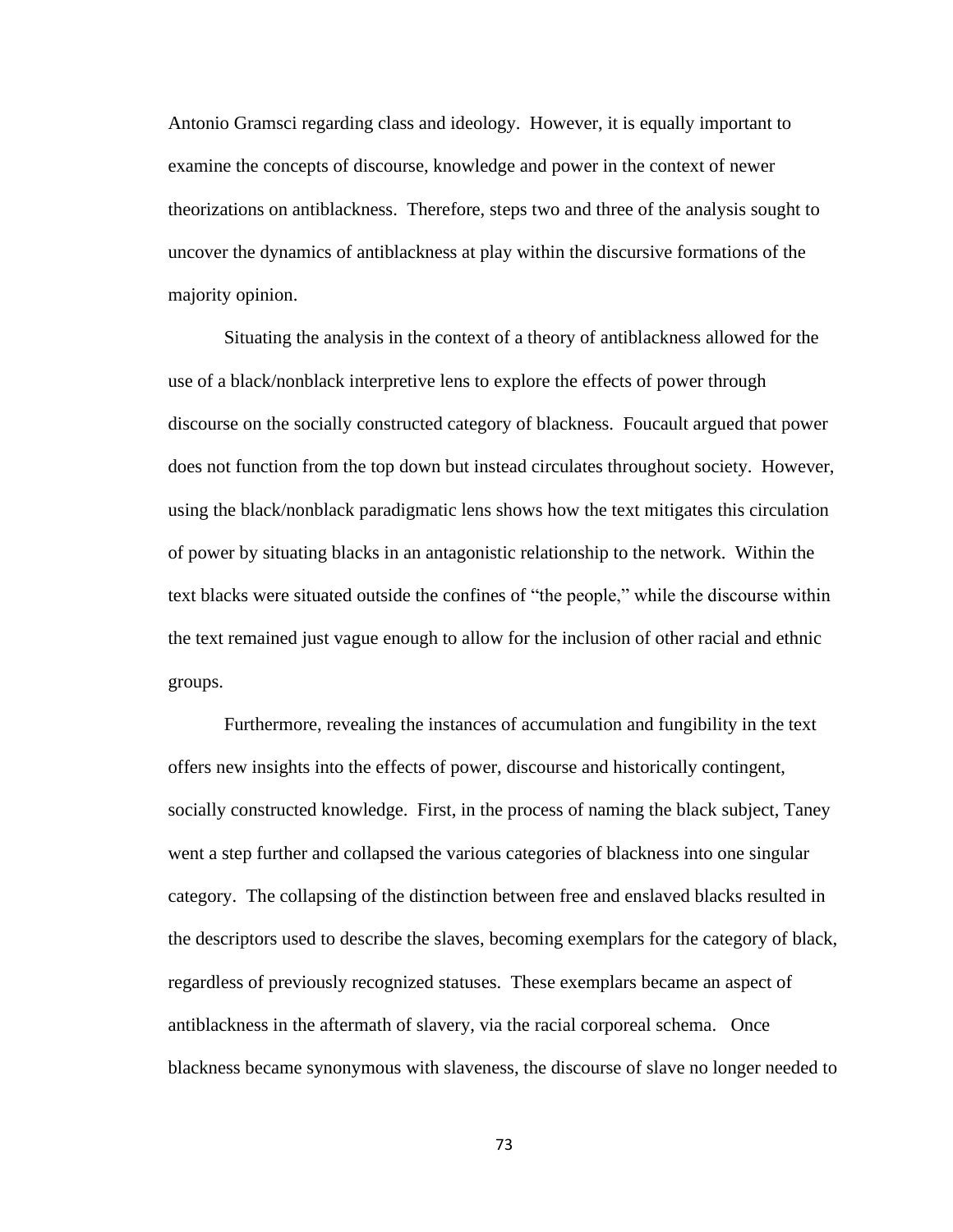be present in order for the antiblack performative speech act to function successfully. This is what Derrida was referring to when he developed the structure of absence theory discussed on page 16 chapter one. Supplementation and representation act as markers that carry the presupposed meaning inherent in such speech acts from its original utterance into future discursive events.

Representation within antiblack performatives often functions via the corporeal dimension, whereas the epidermalization of blackness functions as a linguistic marker that signifies all that blackness has been described as and named. As a linguistic marker, the racial corporeal schema attempts to void blackness of movement and repositions blackness towards structural violence. One effect of the racial corporeal schema is the idea of discursive capture, where epidermalization prevents a break from the cycle of interpellation and marks the point of (re)capture. As blacks were reduced to one singular category and tethered to the racial corporeal schema, the possibilities for rearticulating what blackness is has been over coded by epidermal attachments to the sociohistorical order. Looking back at the Black Power Movement example in chapter one, black was introduced as a rearticulation of what it meant to be black as opposed to the common terms nigger and negro that had been previously defined by the power structure. The collapsing of blackness into one singular category provided the basis by which the attempt at rearticulation could be captured and redeployed as synonymous with nigger and negro. In other words, the power associated with the new term "black" was over coded by the pathological associations that were attached to the previous names<sup>23</sup>. As

<sup>&</sup>lt;sup>23</sup> Discursive capture is one of the dangers of flattening blackness. Increasing the infinite textures that articulate what blackness is becomes a potential strategy for avoiding discursive capture. That would require that blacks find value in various differences that unfold within the category of blackness.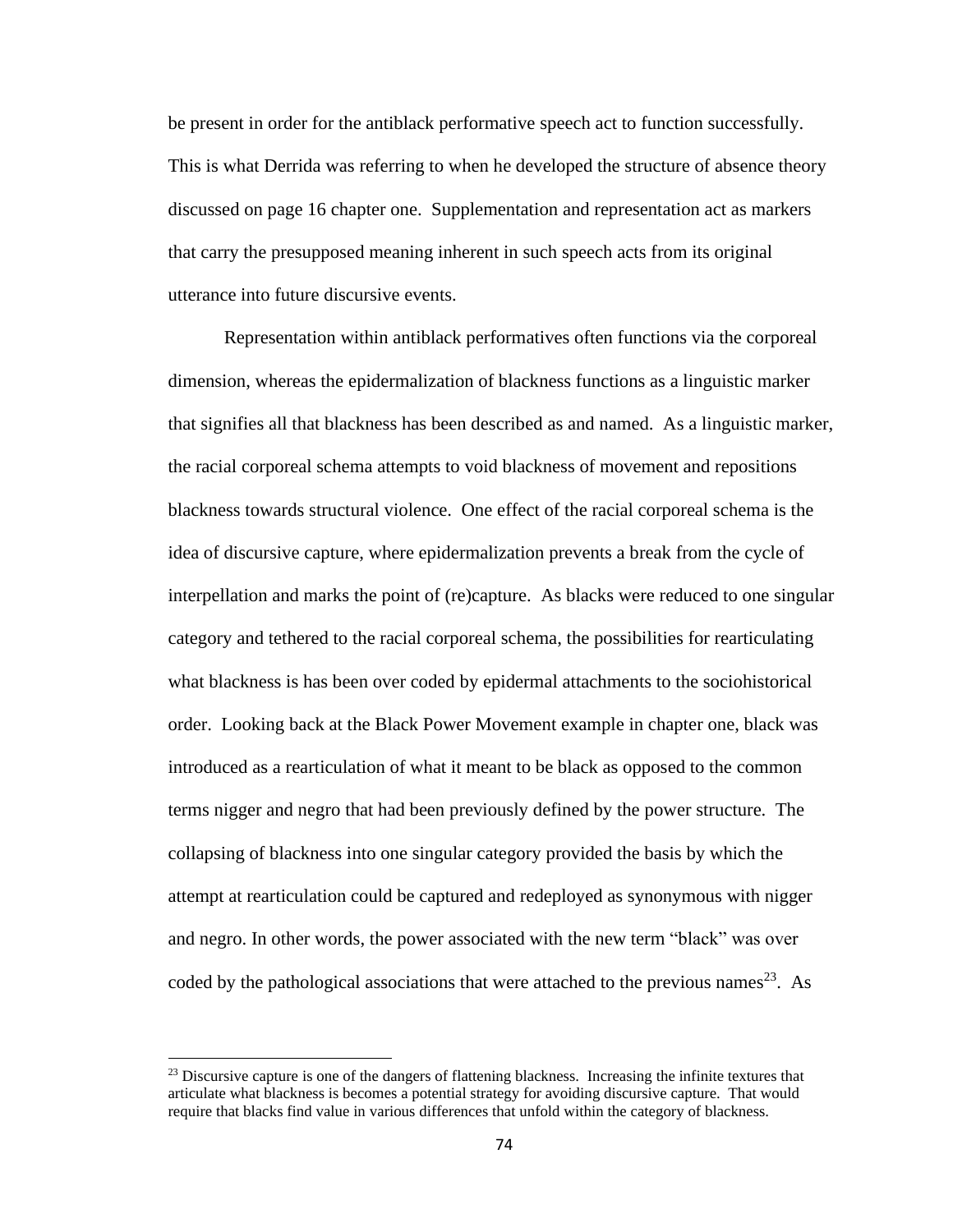one cannot hide their skin tone, the corporeal dimension provides an additive effect of performative speech acts in relation to black subject constitution. Furthermore, the corporeal dimension provides a means by which to assess other groups' proximity to blackness. For example, during the "War on Terror," the racial corporeal schema served as a linguistic marker to define who were considered "terrorists" without ever having to say things like "the darker skinned-Muslims."

Second, the instances of fungibility removes the essence of humanity from the category of black. Recalling Winnubst's definition of fungibility as the hollowing out of human characteristics, provides the basis for the gratuitous violence that blacks have and continue to experience and produced the effect introduced in chapter two, called doublespeak. Austin argued that a performative utterance can only be judged on the basis of its success or failure, in which he identified the conditions for success. However, Austin did not consider the possibility of contradiction in that a performative could meet all of the conditions and be considered successful for one group while simultaneously not meeting one or more of the conditions for another group. Within a single utterance, there can be multiple meanings perceived. However, when there is a common sense meaning and a meaning that exists in contradiction to that common sense meaning where one's subject position determines which meaning is perceived from that single utterance. That is what is described here as double-speak. Double-speak reconceptualizes of the manner in which performatives are interpreted across race. Put another way, performative speech acts can have double meaning that on the one hand enables white innocence while simultaneously performing antiblack violence. It is at the level of double-speak where gratuitous violence becomes obscured. For example, as long as blacks are stripped of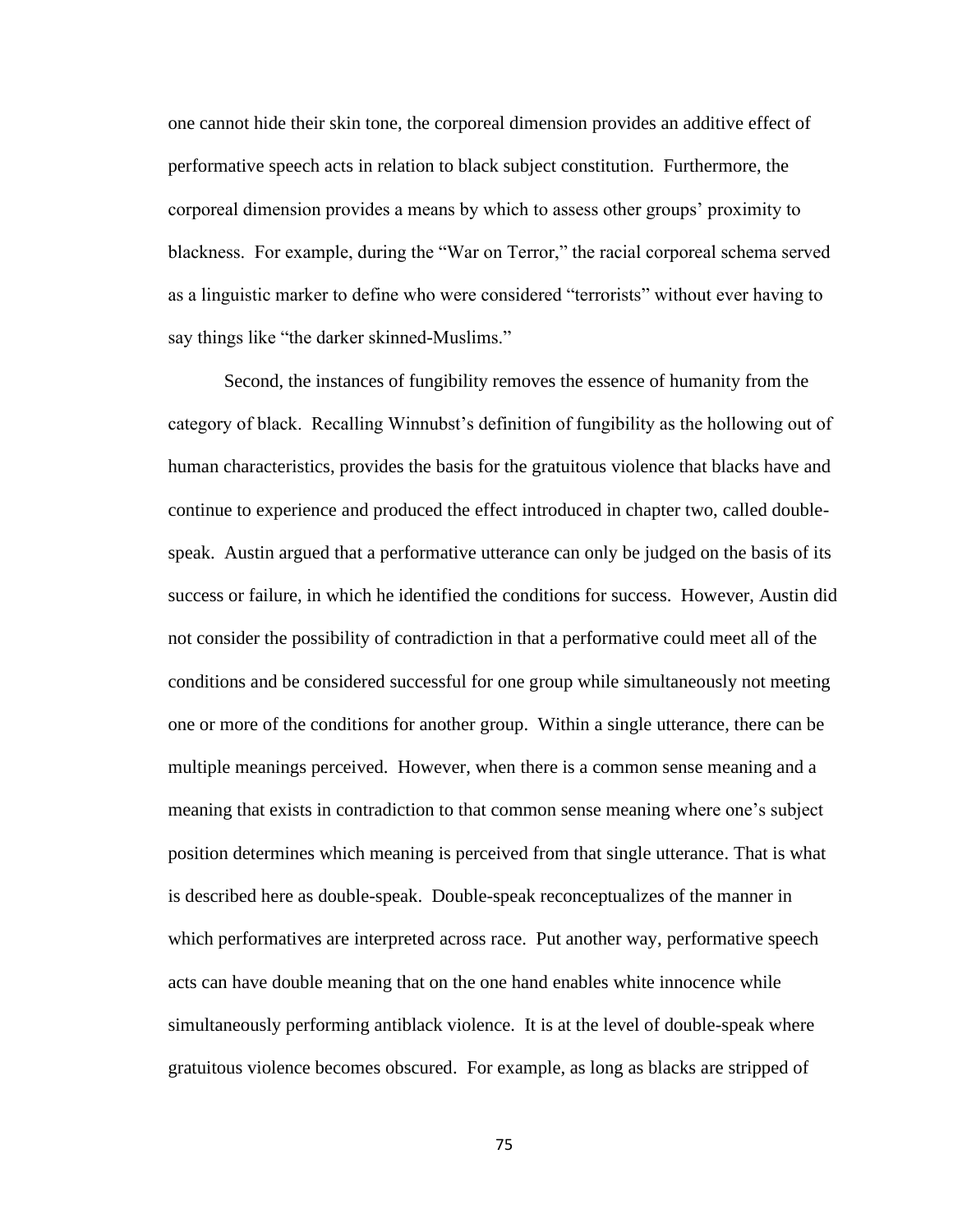their human characteristics, it becomes easier to justify white police killings of unarmed blacks despite the vow to serve and protect. In this example, the white killer is further humanized because of their fear of the black victim, a nonhuman member of an "inferior class of beings." As a result, the successfulness of the vow remains intact for everyone other than those who are deemed black or are structurally positioned in close proximity to blackness. In essence, double-speak as an effect of antiblack performatives is partially made possible through the fungibility of blackness and extends to other groups through the relation of negation. As explained above, the discourse within the text of the majority opinion laid the foundation for the paradox that allows for the contradiction found within antiblack performatives.

Given the fact that for performatives it is not a question of true/false but of successfulness, the burden of proof for evaluating the majority opinion as an antiblack performative does not require proving truthfulness. Rather, the analysis should show that the effects of the text as a speech act successfully performed an antiblackness. The results from the analysis show several instances of accumulation and fungibility, thus signaling the Dred Scott decision as an antiblack performative speech act.

### *Significant Contributions*

All in all, this project is significant in two major ways. First, this work expands the emerging genre of raciolinguistics by exploring an underdeveloped aspect of race and language. Although sociolinguistics has a rich history of research surrounding race and language, the more recent development of theories of Afropessimism provide an avenue for exploring the impact of language on blacks beyond the use of African American Vernacular English or as an identity category. Having a theoretical framework for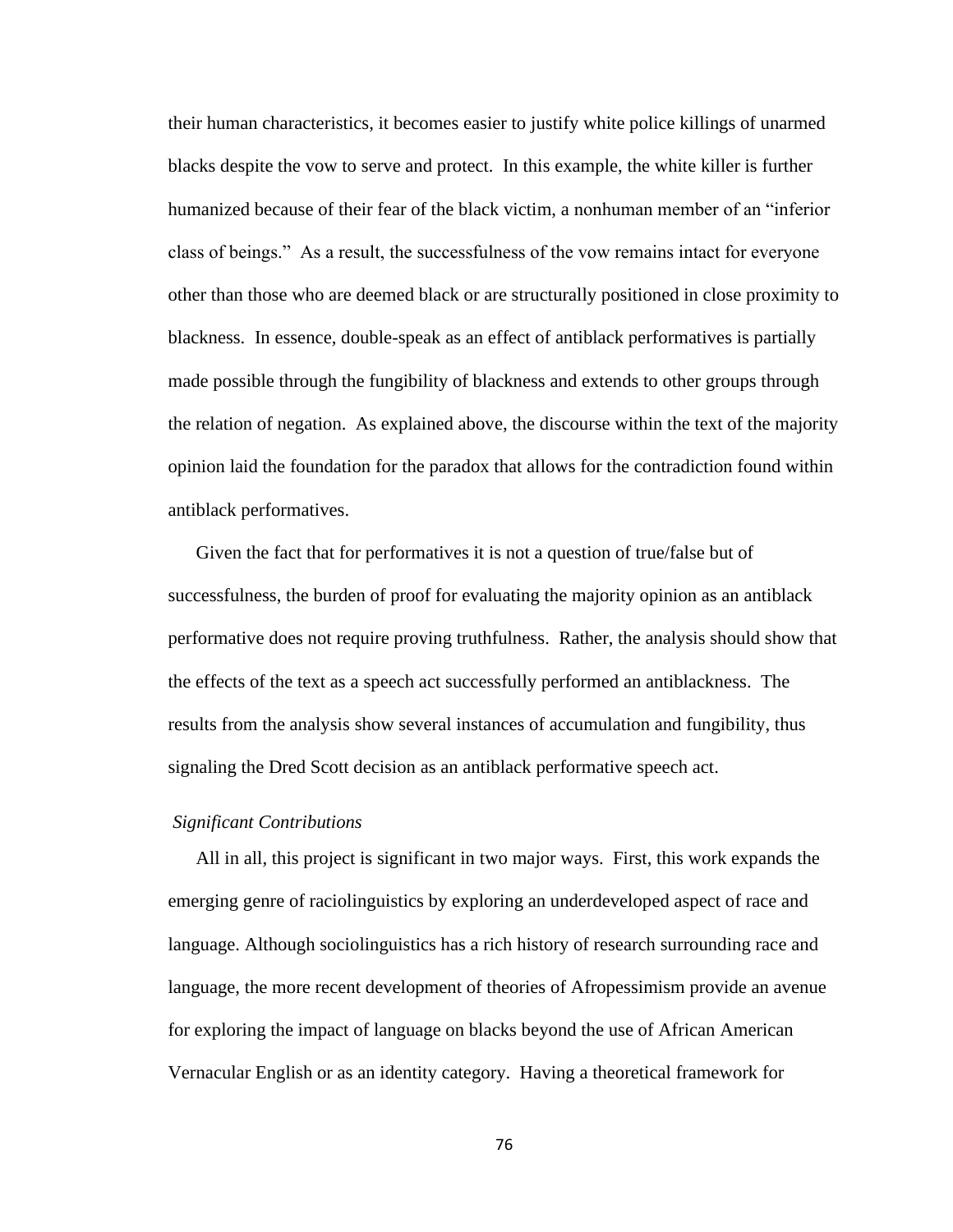conceptualizing blackness as an antagonistic structural position has the potential to offer new insights into the role that language plays within contemporary discussions of antiracism.

Second, by putting theories of antiblackness in conversation with scholarly discussions surrounding performative speech acts, this project has laid the foundation for uncovering more aspects related to the functionality of performative speech acts. Here I have identified two new aspects, double-speak and the impact of the racial corporeal schema on performatives. Where double-speak is an effect of antiblack performative speech acts, the racial corporeal schema is a contributing factor to its functionality.

### *Future Research*

Saidiya Hartman (2007) describes a heightened incidence of "premature death" as a perennial feature and function of the "afterlife of slavery." Hartman writes, "If slavery persists as an issue in the political life of black America, it is not because of an antiquarian obsession with bygone days or the burden of a too-long memory, but because black lives are still imperiled and devalued by a racial calculus and a political arithmetic that were entrenched centuries ago. This is the afterlife of slavery — skewed life chances, limited access to health and education, premature death, incarceration, and impoverishment (6)." Language is one of the pinnacle tools used in the maintenance of that afterlife. Yet, the relationship between language and structural antiblackness remains understudied. So much of the scholarship surrounding language and blackness tends to focus on the use of African American Vernacular English or identity studies. Very little research has examined the nature and extent to which antiblackness over codes much of the language used to shape black life and the world's understanding of it. As a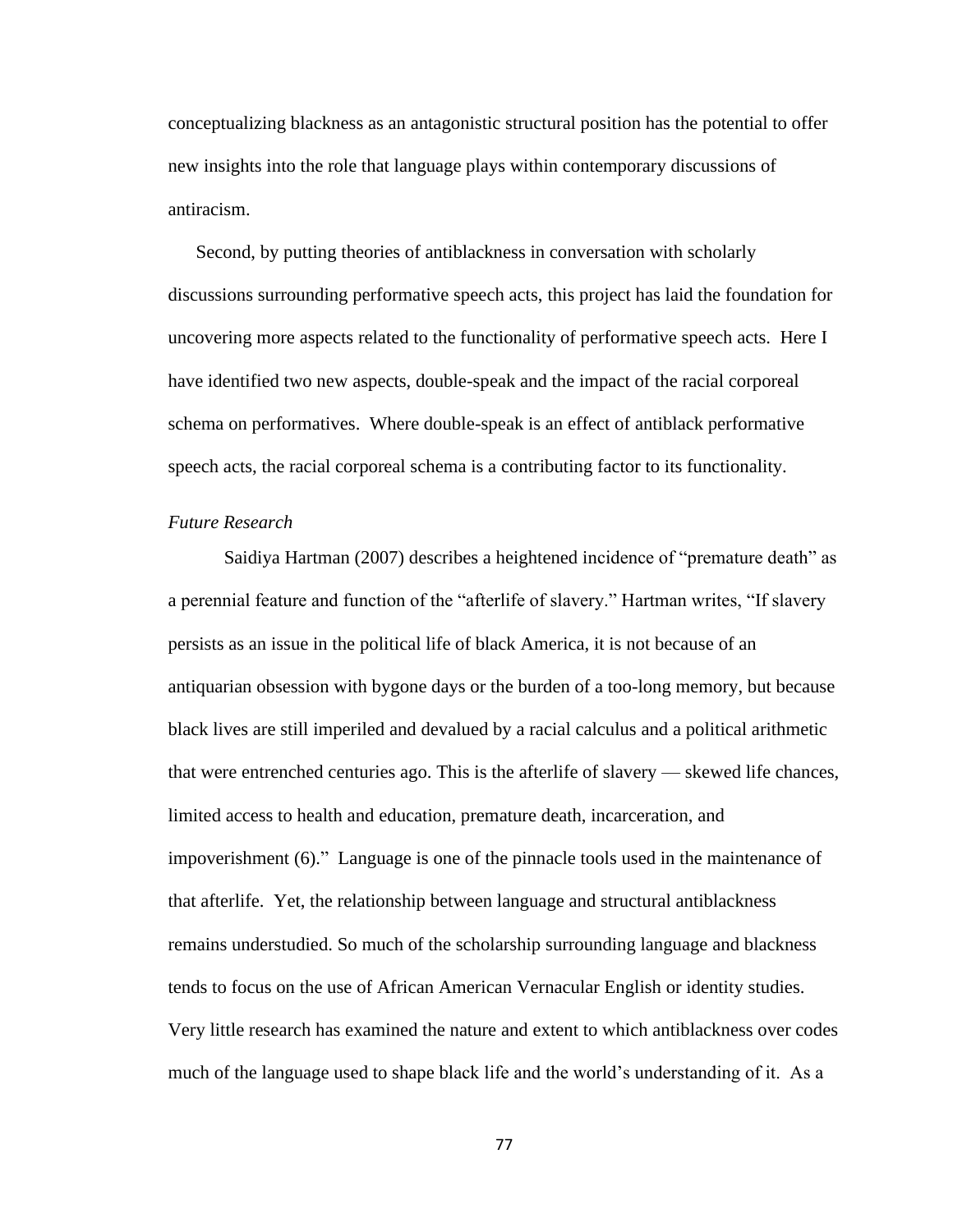structural phenomenon, antiblackness implicates every institution in this country. Therefore, discursive examination of the ways that language, directly or indirectly, has been used to maintain the structure of antiblackness within these institutions must become a priority if we ever want exit the period that Walcott calls, "the long emancipation—defined as the continuation of the juridical and legislative status of Black nonbeing (3)." Walcott contends that the long emancipation is held together by the legacies of a juridical emancipated black status that remains tied to the social relations and former conditions of enslavement. I take this a step further and maintain that the antiblack performative speech acts uttered during slavery and their iteration throughout the afterlife of slavery continues to underpin and structure those social relations.

As such, it is imperative that scholars do the work of exposing antiblack performative speech acts and their origins within every institution in this country. Examples of this work could include exploring the historical relationship between language and the over policing of black neighborhoods, language and the disproportionate application of punishment of black students in schools, language and black maternal health disparities, and the list could go on. The point is that language drives perceptions and perceptions shape realities. As long as the logics of antiblackness persist through language, blacks will never achieve full citizenship, belonging, thus emancipation.

### *Shortcomings*

Although this work provides a framework for studying antiblack performative speech acts, the long history of antiblackness makes finding origins difficult if not impossible. However, referring back to the discussion of performativity, Butler (1988) reminds us that there is no reference to a pure subject. Confirmed by Miron and Inda's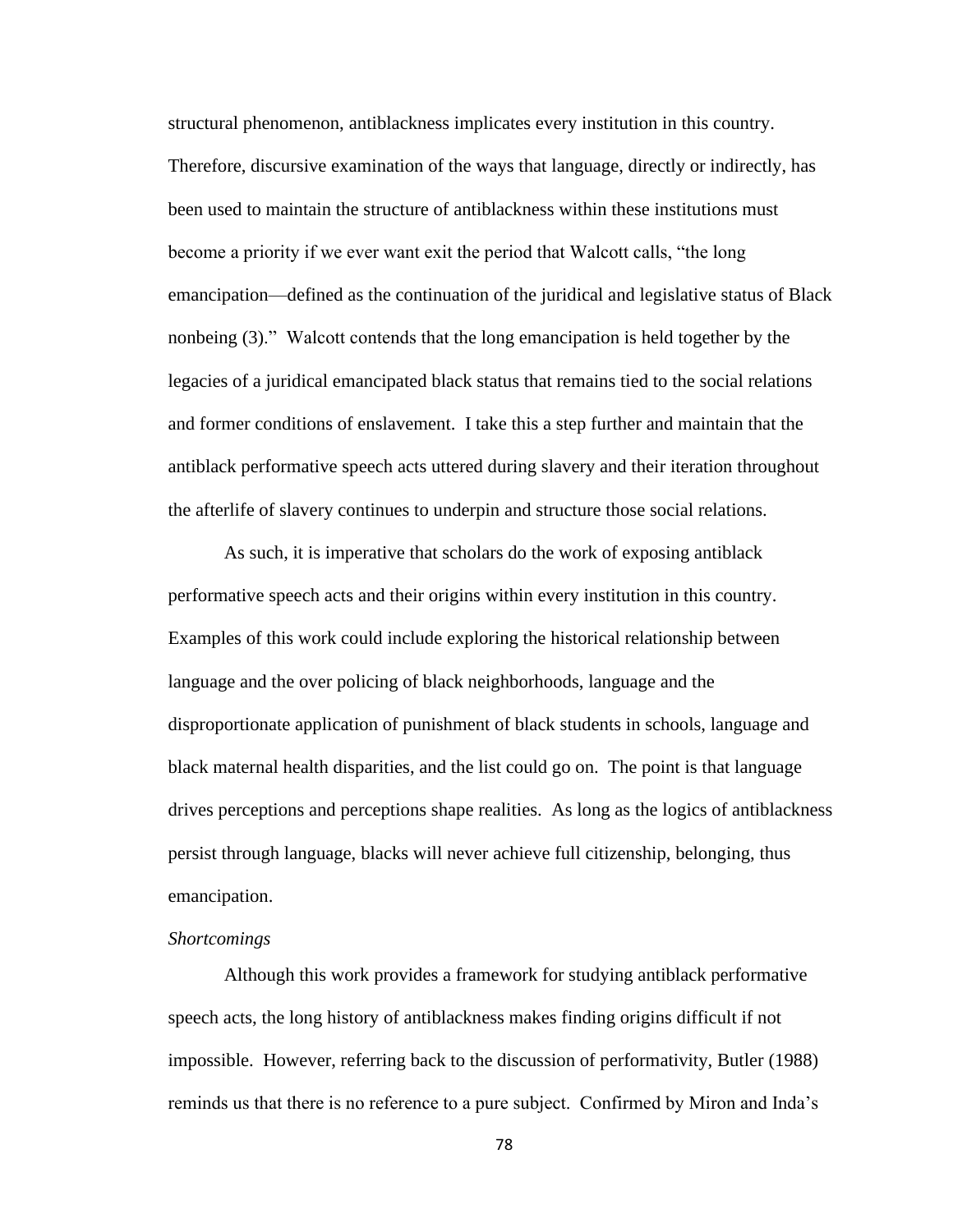contention that race, thus blackness, is an empty category. Therefore, through discourse, subjects are continuously being enacted. Taken up any instance in time or space where blackness is being constituted through discourse makes for a worthwhile scholarly endeavor.

I also acknowledge that it is highly unusual to posit a theory of antiblack performative speech acts while also having that as part of the research question. Even still, while the conclusion articulates the theory as a whole, the parts of the theory were built into the chapters leading up to the methodology. This could be made clear if one were to think of the theory chapter as an intervention into the previous literature on performative speech acts. The results should be understood as the evidence used to validate the significance of that intervention. By no means do I contend that this theory of antiblack performative speech acts is complete but it lays the foundation for further development. Additionally, the concept of double-speak that was developed from this project is an important one that should be taken up in future research surrounding the social and material implications of antiblack discourse. Lastly, understanding Fanon's concept of the racial corporeal schema in the context of the literature on linguistic markers is novel and worthy of acknowledgement and exploration.

### *Final Thoughts: Ontologies*

These results represent how the world understands and structures blackness. However, it does not represent the "ontology" of blackness because black is always *becoming*. Ontology, metaphysical or otherwise, seems to be the focus of discussions of *being,* rather than becoming, within philosophical circles. Unfortunately, ontology only describes the what, not the how or the why. This particular exercise in discursive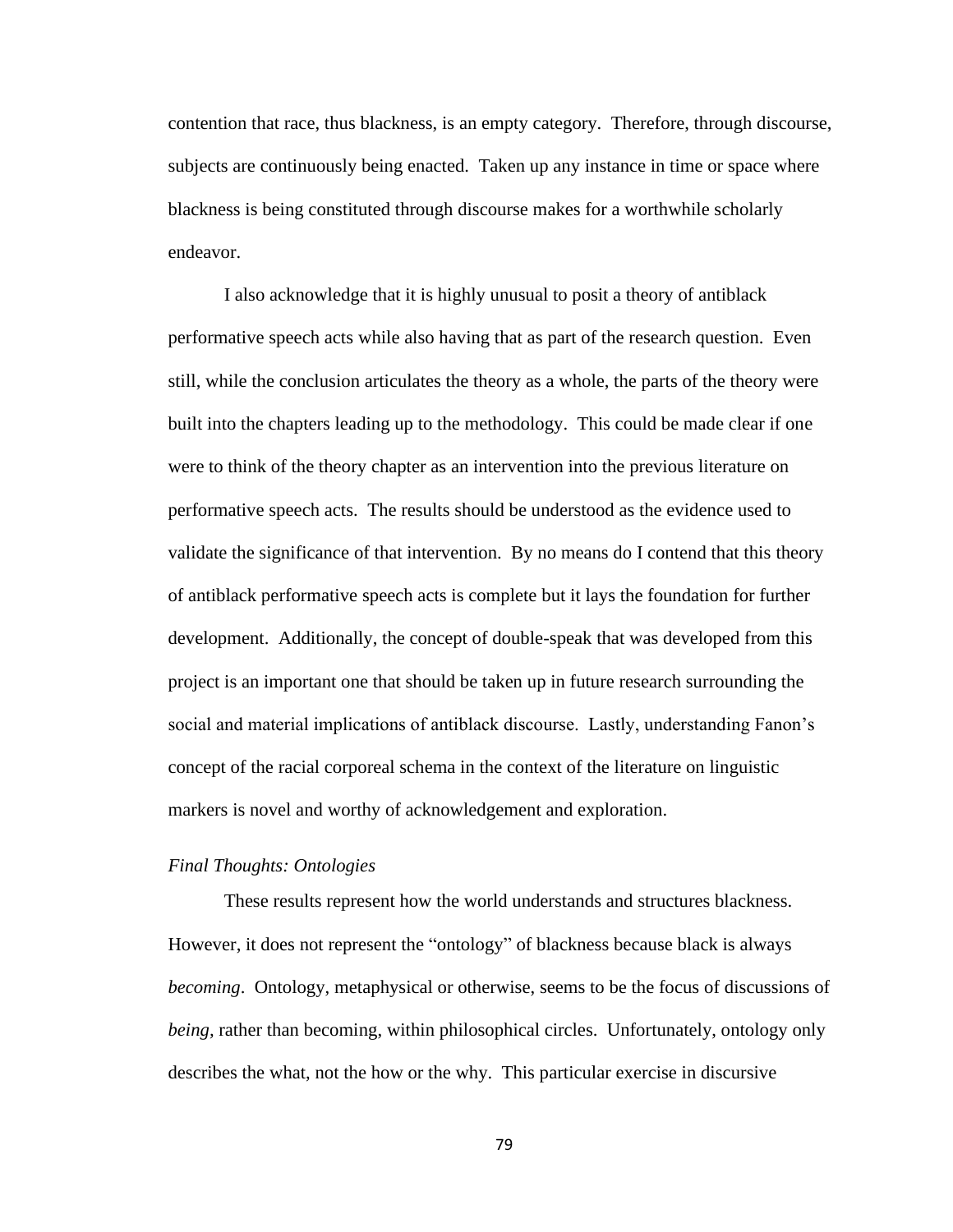analysis has exposed two things regarding the dangers of prioritizing metaphysical ontology as descriptive of being. First, is that ontology is only a perception of the what from the outside looking in, not the reality of what. Second, is that ontology, when attached to group descriptors such as racial categories, push us towards universal understandings of ontology for those particular groups, flattening and distorting their individual relationship to the world. Furthermore, becoming gets blocked for blacks by the rhetorical contradictions of double-speak that allows for individuality for some but creates the burden of blackness for others. Instead, we should liken our understanding of ontology to the word truth(s) in that there are multiple ontologies, individual ontologies that develop through relationality. It is through this notion of relationality that blacks are individually becoming and not tethered to the perceptions of the name that the world gave them. Relationality is the point where agency is activated. However, it is not relationality that is built from the identity that was defined for them but relationality based on that which they seek to create for themselves. Desires must transcend the space of negation, tap into the space of the unthought as a possibility, in order to produce futures that redefine what it means to be human. In order to do this, we must fully understand that which has been thought, then move into the space of the unknown. It is my hope here, that I have contributed to a deeper understanding of the previously thought in order to move us towards the unthought where "us" is still yet to be defined. In fact, I contend that resignification should not be the goal because resignification happens from the point of the created subject. Instead, we should strive for non-articulation. We should seek to break the tether to that which has defined blackness for so long. I do not suggest here that we dismiss the history that has brought us to this contemporary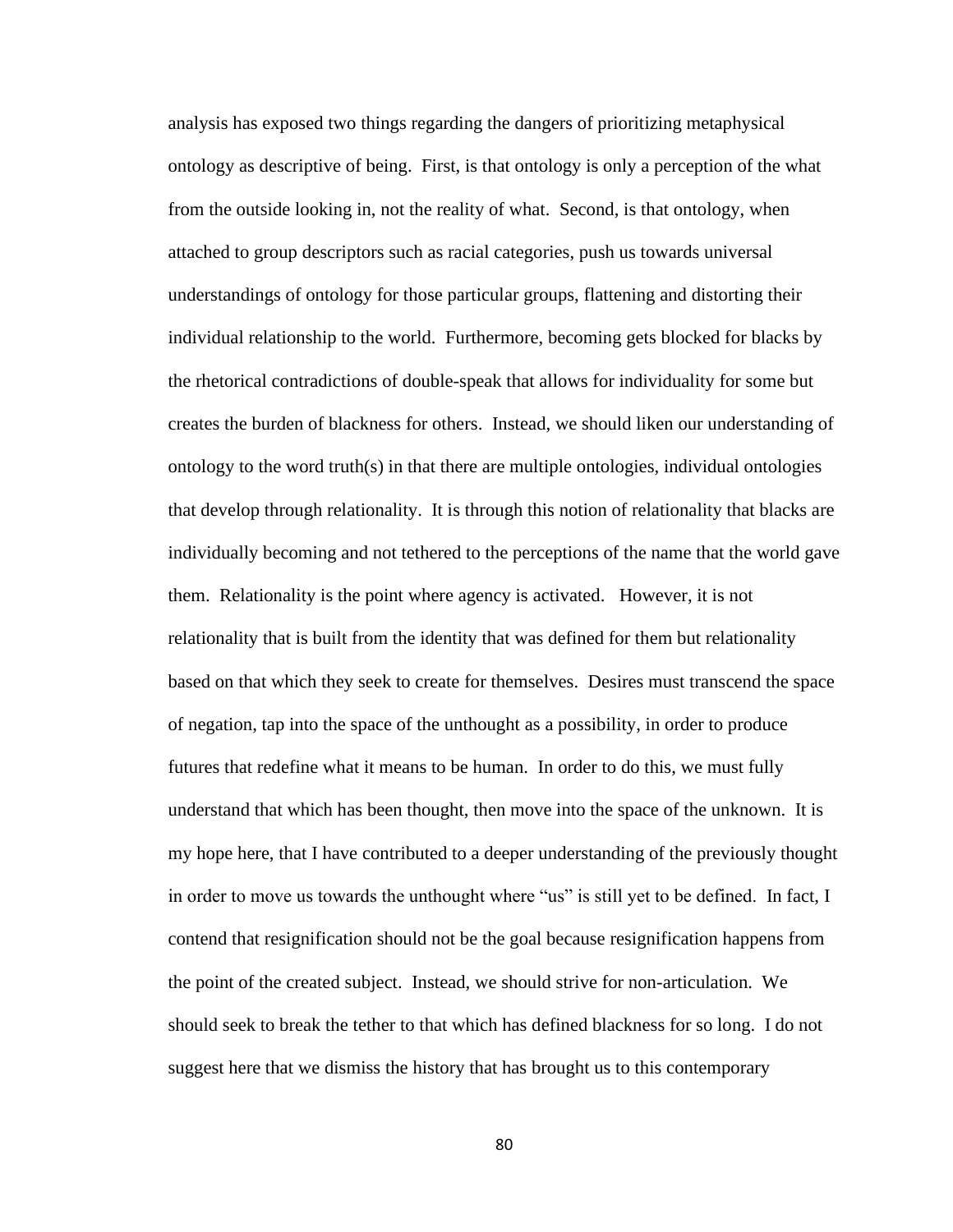moment, rather we should be hyper aware, in our studies, of the intricacies of language that sustain the sociohistorical order in an effort to forge a different future, in our language, thoughts and desires, that transcend that which defines blackness. We must look for the excess to blackness and begin to build communities from there. Hartman (1997) speaks to something similar in her discussion of building community through sociality where the networks we build "are not reducible to race but are understood in terms of the possibilities of resistance conditioned by relations of power and the very purposeful and self-conscious effort to build community (59)." Whereas, Hartman focuses on the manner in which we build, I contend that there must also be special attention paid to how we talk about building community.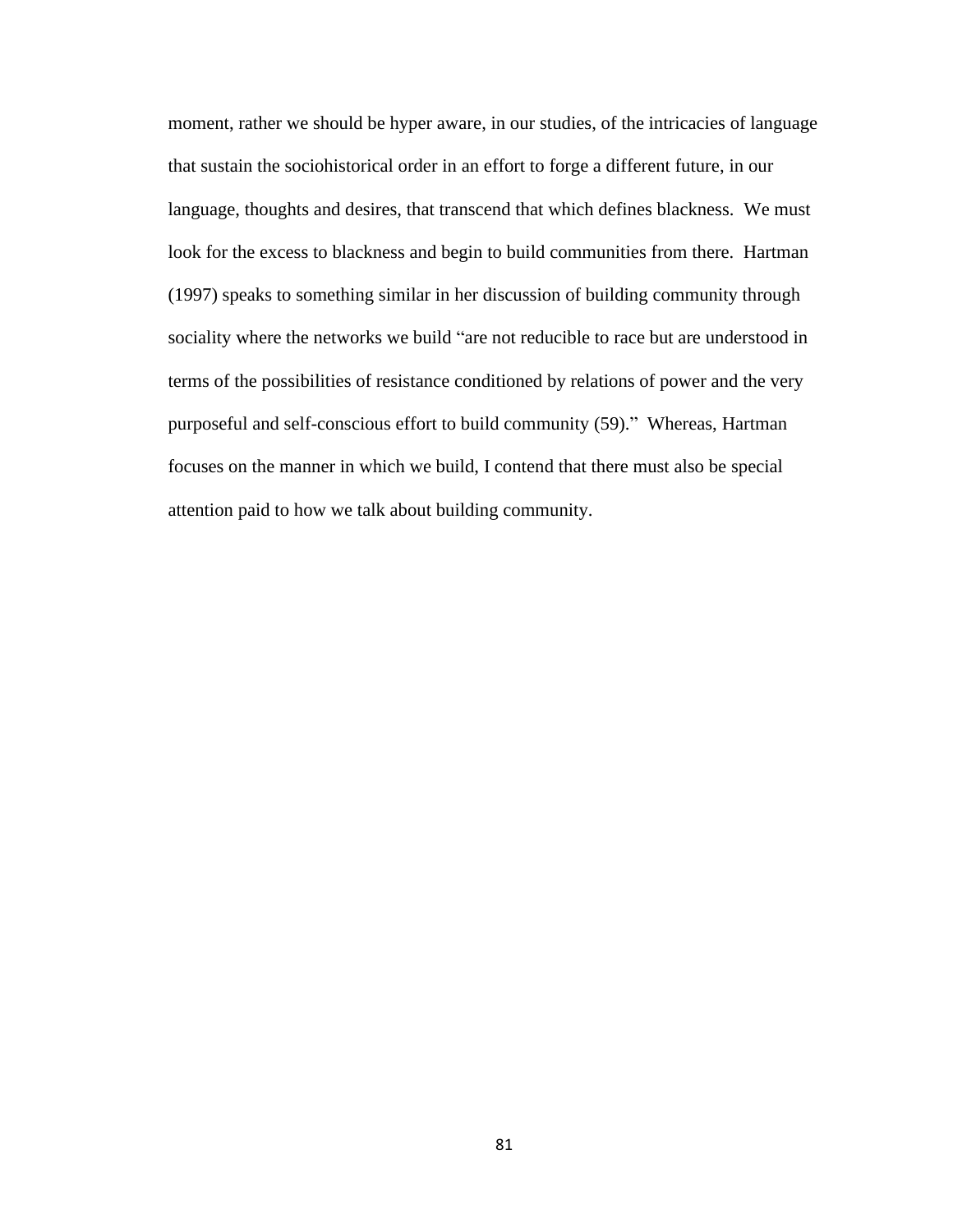### **REFERENCES**

- "accumulate." *Merriam-Webster.com*. 2021. [https://www.](https://www/)merriamwebster.com (7 September 2021).
- Agamben, Giorgio. *Remnants of Auschwitz: The Witness and the Archive*. Translated by D. Heller-Roazen*,* New York: Zone, 1999.
- Alexander, Michelle. *The New Jim Crow: Mass Incarceration in the Age of Colorblindness*. New York: The New Press, 2010.

Austin, John L. *How to doThings with Words*. Cambridge MA: HarvardUP, 1962.

Bernauer, James, and David Rasmussen. *The Final Foucault, third printing*. Cambridge: MIT Press, 1994.

Bloomfield, Leonard. *Language*. Chicago: The University of Chicago Press 1933.

- Bonilla-Silva, Eduardo. *Racism without racists: Color-blind racism and the persistence of racial inequality in America*. 4 th Edition, Rowman & Littlefield Publishers, 2014.
- Brooks, Adia A. "Black negrophobia and black self-empowerment: Afro-descendant responses to societal racism in Sao Paulo, Brazil." *UW-L Journal of Undergraduate Research XV* (2012): 1-11.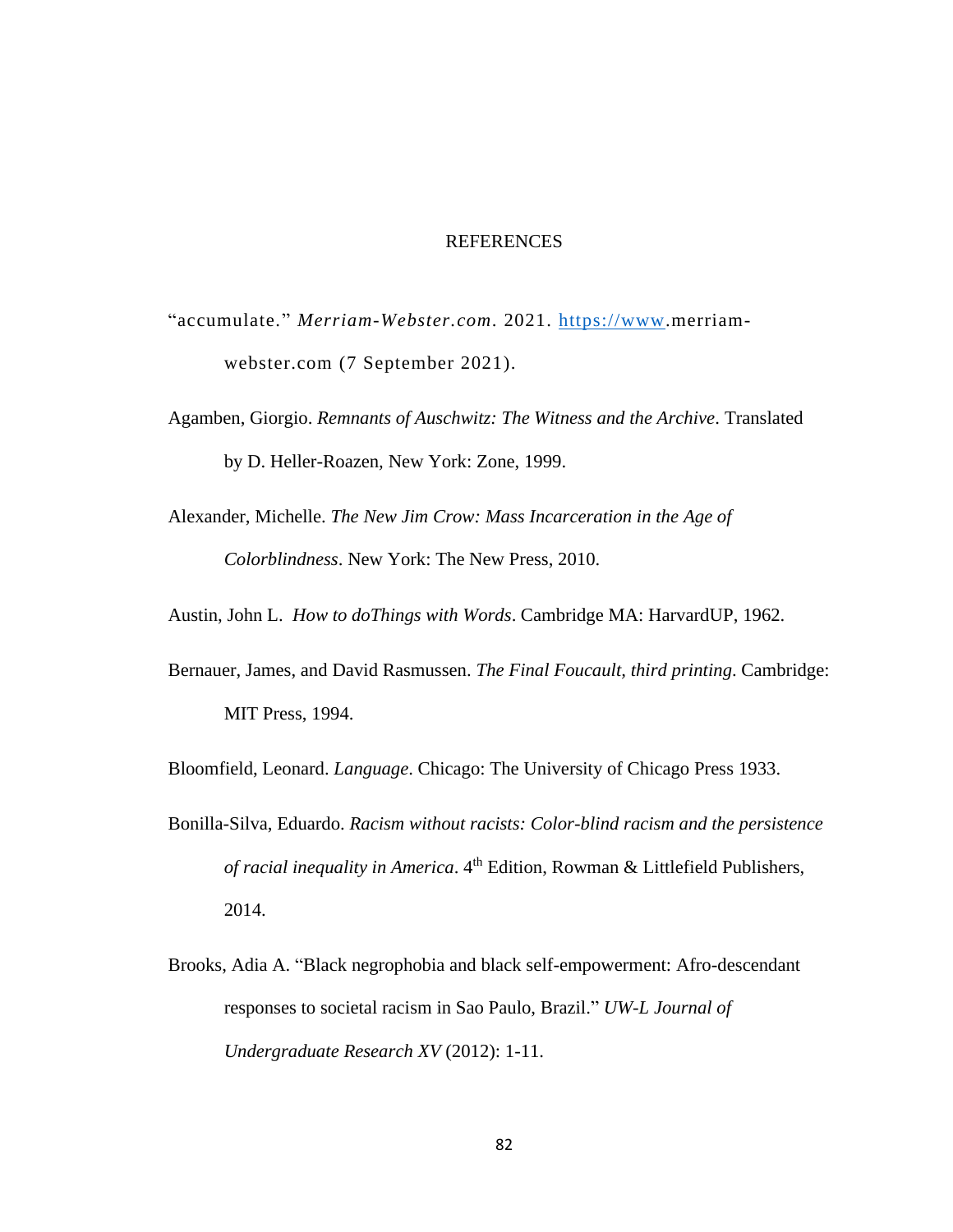- Bruce, La Marr Jurelle. *How to Go Mad without Losing Your Mind: Madness and Black Radical Creativity*, New York, USA: Duke University Press, 2021. <https://doi.org/10.1515/9781478012429>
- Butler, Judith. "Performative acts and gender constitution: An essay in phenomenology and feminist theory." *Theatre journal* 40.4 (1988): 519-531.
- ---*Bodies that matter: On the discursive limits of sex*. New York and London: Routledge*,* 1993a.
- ----"Critically queer." *GLQ: A journal of Lesbian and Gay Studies* 1.1 (1993b): 17-32.

Cornell Law School. "Precedent." *Legal Information Institute.* [https://www.law.cornell.edu/wex/precedent#:~:text=Precedent%20refers%20to%](https://www.law.cornell.edu/wex/precedent#:~:text=Precedent%20refers%20to%20a%20court,cases%20with%20the%20same%20facts) [20a%20court,cases%20with%20the%20same%20facts.](https://www.law.cornell.edu/wex/precedent#:~:text=Precedent%20refers%20to%20a%20court,cases%20with%20the%20same%20facts) Accessed 21 December 2020.

- Derrida, Jacques. "Signature, Event, Context*.*" *Margins of Philosophy*. Translated by Alan Bass (1972): 307-330.
- De Saussure, Ferdinand. "Nature of the linguistic sign." *Course in general linguistics* (1916): 65-70.
- Dixon, Travis L., and Daniel Linz. "Overrepresentation and underrepresentation of African Americans and Latinos as lawbreakers on television news." *Journal of communication* 50.2 (2000): 131-154.
- Dixon, Travis L., and Daniel Linz. "Race and the misrepresentation of victimization on local television news." *Communication research* 27.5 (2000): 547-573.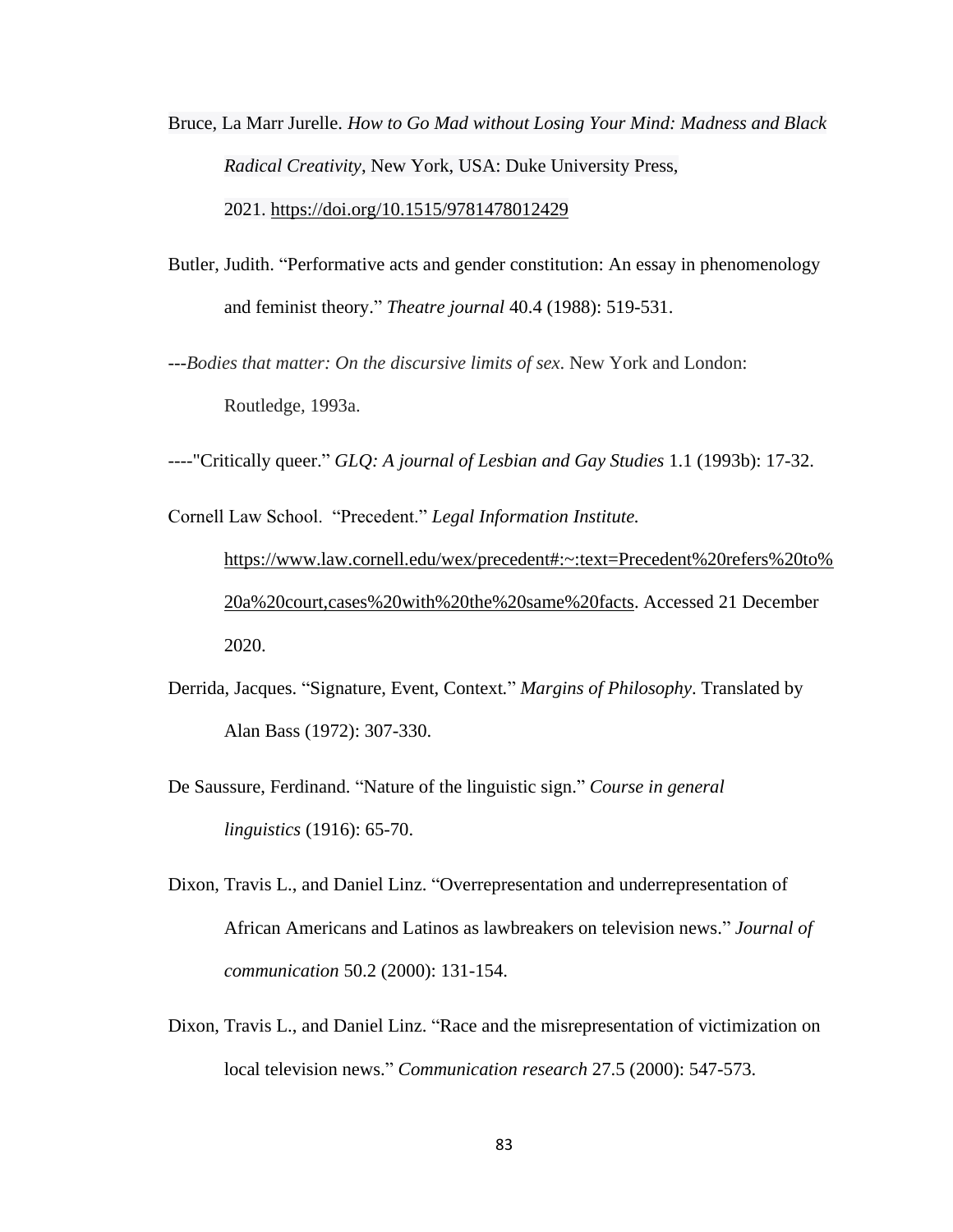- Eberhardt, Jennifer L., et al. "Seeing black: race, crime, and visual processing." *Journal of personality and social psychology* 87.6 (2004): 876.
- Entman, Robert M., and Andrew Rojecki. *Black Image in the White Mind: Media and Race in America.* Chicago: University of Chicago Press, 2000.
- Fanon, Frantz. *White Masks, Black Skin*. Translated by CL Markmann. New York: Grove Press, 1967.
- Fehrenbacher, Don Edward. *Slavery, law, and politics: the Dred Scott case in historical perspective*. Vol 639, Oxford University Press: Oxford on Demand, 1981.
- Finkelman, Paul. *Dred Scott v. Sandford: A brief history with documents.* 2<sup>nd</sup> Edition, Bedford/St. Martin's, 2017.
- Foucault, Michel. *The archaeology of knowledge.* Translated from the 84lackn by AM Sheridan Smith. Pantheon Books, 1972.
- ---. *Discipline and punish: The birth of the prison*. Translated by Alan Sheridan. New York: Vintage (1979).
- Franklin, Delano and Zwickel, Samuel. "Justice Department Says Harvard Illegally Discriminates Against Asian American Applicants." *Harvard Crimson* (2018), [https://www.thecrimson.com/article/2018/8/30/doj-harvard-unlawful/.](https://www.thecrimson.com/article/2018/8/30/doj-harvard-unlawful/) Accessed 23 June 2020.
- Gee, James Paul. *An introduction to discourse analysis: Theory and method*. Routledge, 2014.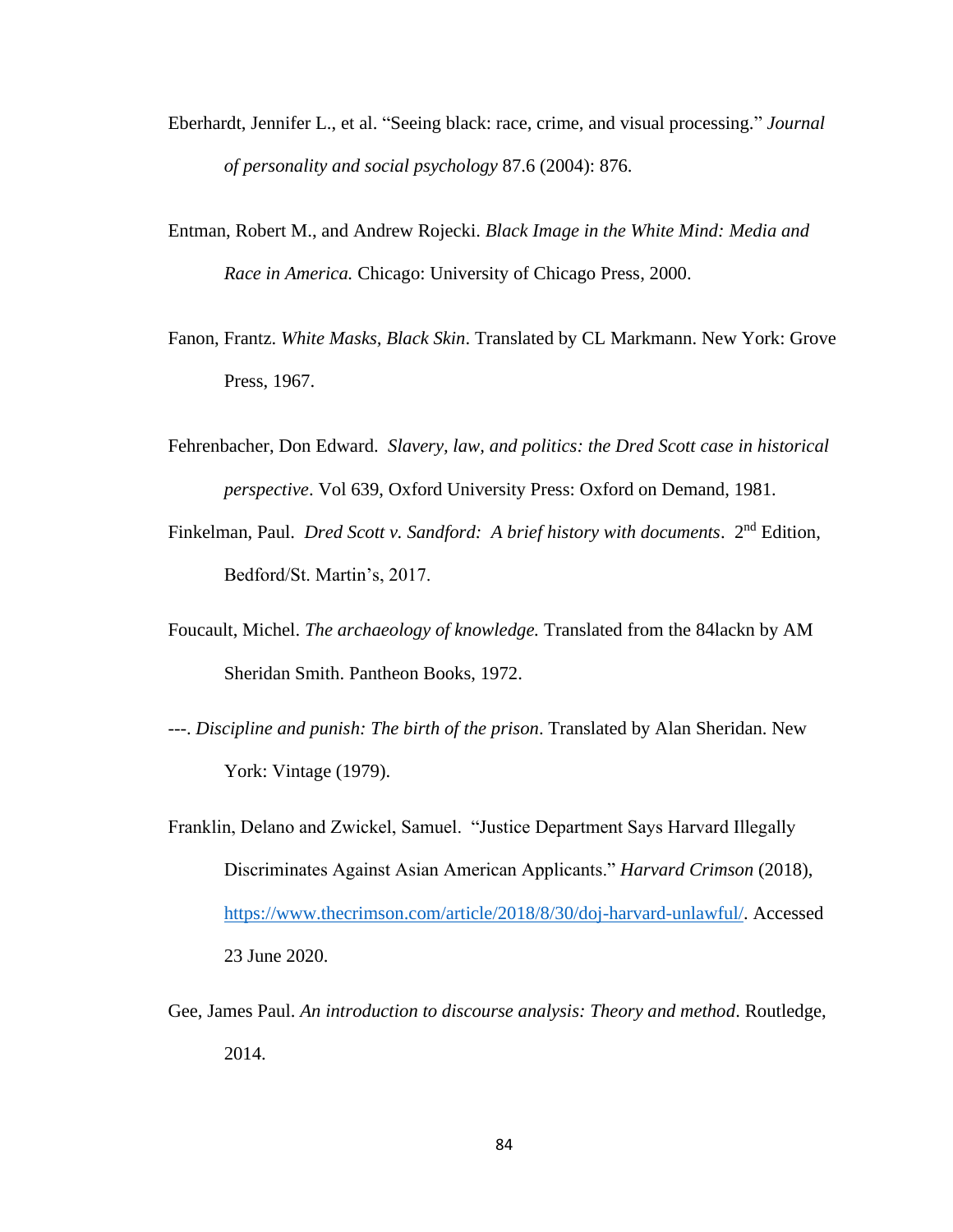- Goff, Phillip Atiba, et al. "Not yet human: implicit knowledge, historical dehumanization, and contemporary consequences." *Journal of personality and social psychology* 94.2 (2008): 292.
- Gordon, Milton Myron. *Assimilation in American life: The role of race, religion, and national origins*. Oxford University Press on Demand, 1964.
- Hall, Stuart. "The West and the rest: Discourse and power." *Race and Racialization, 2E: Essential Readings* (1992): 85-95.
- ---. "The Spectacle of the 'Other,'" in *Representation: Cultural Representations and Signifying Practices*, edited by Stuart Hall, London: SAGE (1997a): 223-290.
- ---."The work of representation." *Representation: Cultural representations and signifying practices* 2 (1997b): 13-74.
- Hartman, Saidiya V. *Scenes of subjection: Terror, slavery, and self-making in nineteenth-century America*. Oxford University Press on Demand, 1997.
- ---. *Lose your mother: A journey along the Atlantic slave route*. New York: Farrar, Straus and Giroux, 2007.
- Jackson, Zakiyyah Iman. ""Theorizing in a Void" Sublimity, Matter, and Physics in Black Feminist Poetics." *South Atlantic Quarterly* 117.3 (2018): 617-648.
- James, Joy. *Resisting state violence: Radicalicism, gender, and race in US culture*. U of Minnesota Press, 1996.
- Joseph, Peniel E. *The black power movement: Rethinking the civil rights-black power era*. Edited by Peniel Joseph, Taylor & Francis, 2006.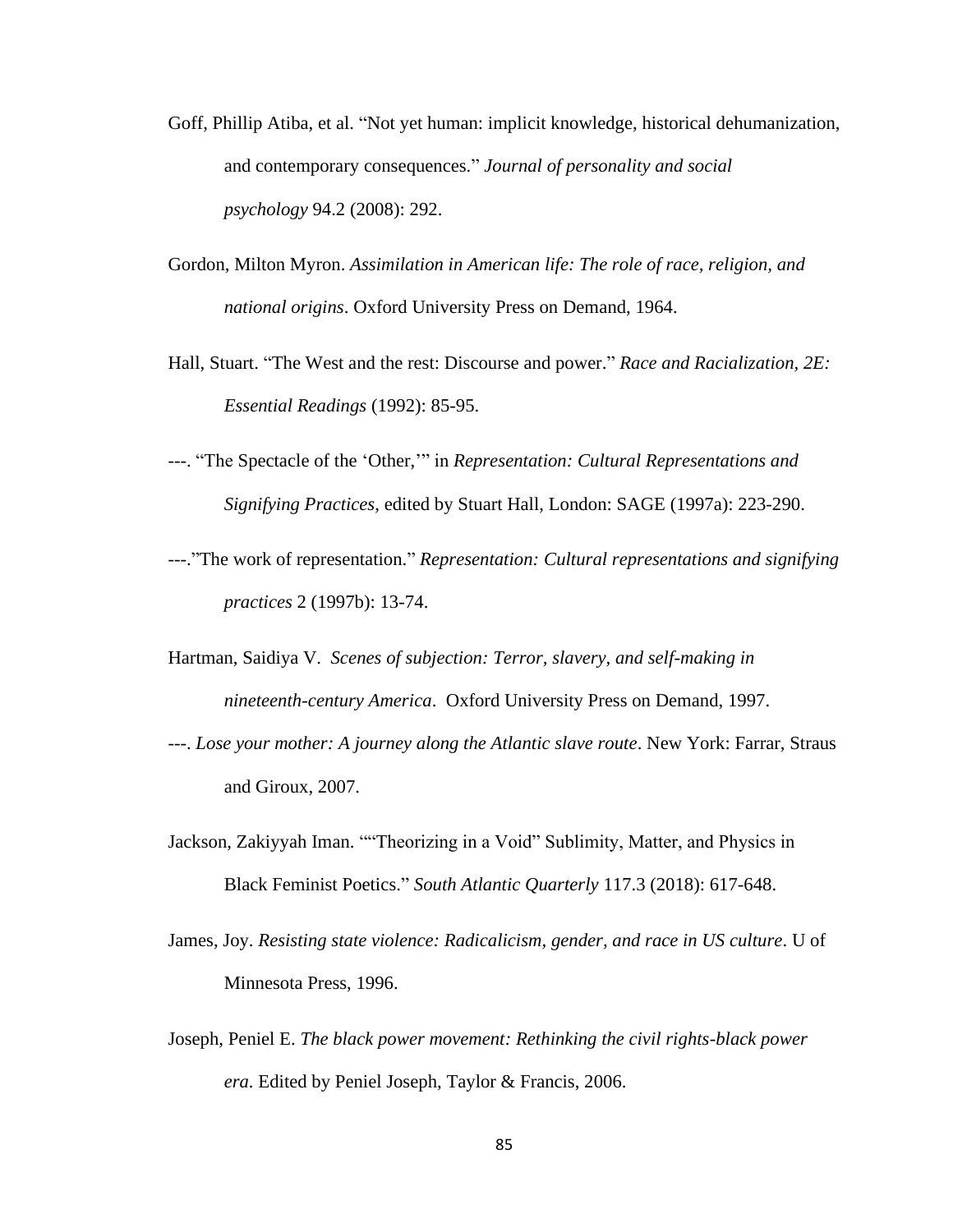- Judy, Ronald AT. *(Dis) forming the American canon: African-Arabic slave narratives and the vernacular*. University of Minnesota Press, 1993.
- King, Tiffany Lethabo. "The labor of (re) reading plantation landscapes fungible (ly)." *Antipode* 48.4 (2016): 1022-1039.
- Lamis, Alexander P. *The two-party South*. Oxford University Press, USA, 1990.
- Lewis, Oscar. "The culture of poverty." *Scientific american* 215.4 (1966): 19-25.
- MacLeod, Ryannon. "The Use of Dehumanizing Rhetoric in the War on Terror." *E-International Relations*, 2010.
- Marshall, Stephen H. "The political life of fungibility." *Theory & Event* 15.3 (2012).
- Mirón, Louis F., and Jonathan Xavier Inda. "Race as a kind of speech act." *Cultural studies: A research annual* 5.8 (2000): 83-105.
- Morrison, Toni. *Beloved*. 1987. New York: Plume 252, 1988.
- Moten, Fred. *In the break: The aesthetics of the black radical tradition*. U of Minnesota Press, 2003.
- ---. "The case of blackness." *Criticism* 50.2 (2008): 177-218.
- Moynihan, Daniel Patrick. *The Negro family: The case for national action*. No. 3. US Government Printing Office, 1965.
- Oliver, Mary Beth. "Portrayals of crime, race, and aggression in "reality‐based" police shows: A content analysis." *Journal of broadcasting & electronic media* 38.2 (1994): 179-192.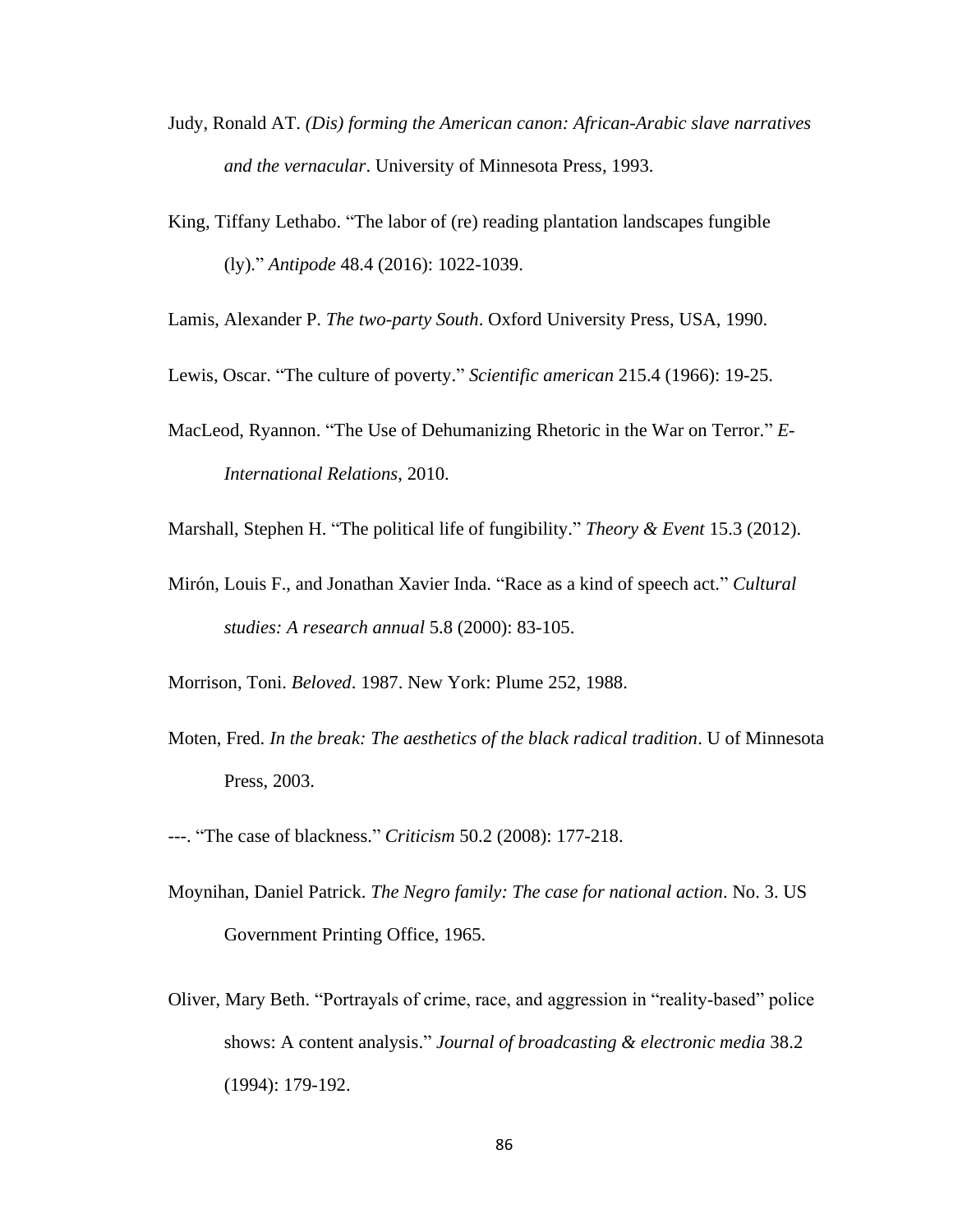- Oliver, Mary Beth, et al. "The face of crime: Viewers' memory of race‐related facial features of individuals pictured in the news." *Journal of Communication* 54.1 (2004): 88-104.
- Patterson, Orlando. *Slavery and social death: A comparative study*. Harvard University Press, 1982.
- Ralli, Tania. "Who's a Looter? In Storm's Aftermath, Pictures Kick up a Different Kind of Tempest." *The New York Times*, 2005. [https://www.nytimes.com/2005/09/05/business/whos-a-looter-in-storms](https://www.nytimes.com/2005/09/05/business/whos-a-looter-in-storms-aftermath-pictures-kick-up-a-different.html.%20Accessed%2020%20May%202020)[aftermath-pictures-kick-up-a-different.html. Accessed 20 May 2020.](https://www.nytimes.com/2005/09/05/business/whos-a-looter-in-storms-aftermath-pictures-kick-up-a-different.html.%20Accessed%2020%20May%202020)
- @realdonaldtrump. "The Governor of Michigan should give a little, and put out the fire. These are very good people, but they are angry. They want their lives back again, safely! See them, talk to them, make a deal." *Twitter*, 1 May 2020. Account has been suspended.
- @realdonaldtrump. "…These THUGS are dishonoring the memory of George Floyd, and I won't let that happen. Just spoke to Governor Tim Walz and told him that the military is with him all the way. Any difficulty and we will assume control but, when the looting starts, the shooting starts. Thank you!" *Twitter*, 29 May 2020. Account has been suspended.
- Saleh-Hanna, Viviane. "Black Feminist Hauntology: Rememory the Ghosts of Abolition?" *Penal Field/Champ Penal*, 12 (2015).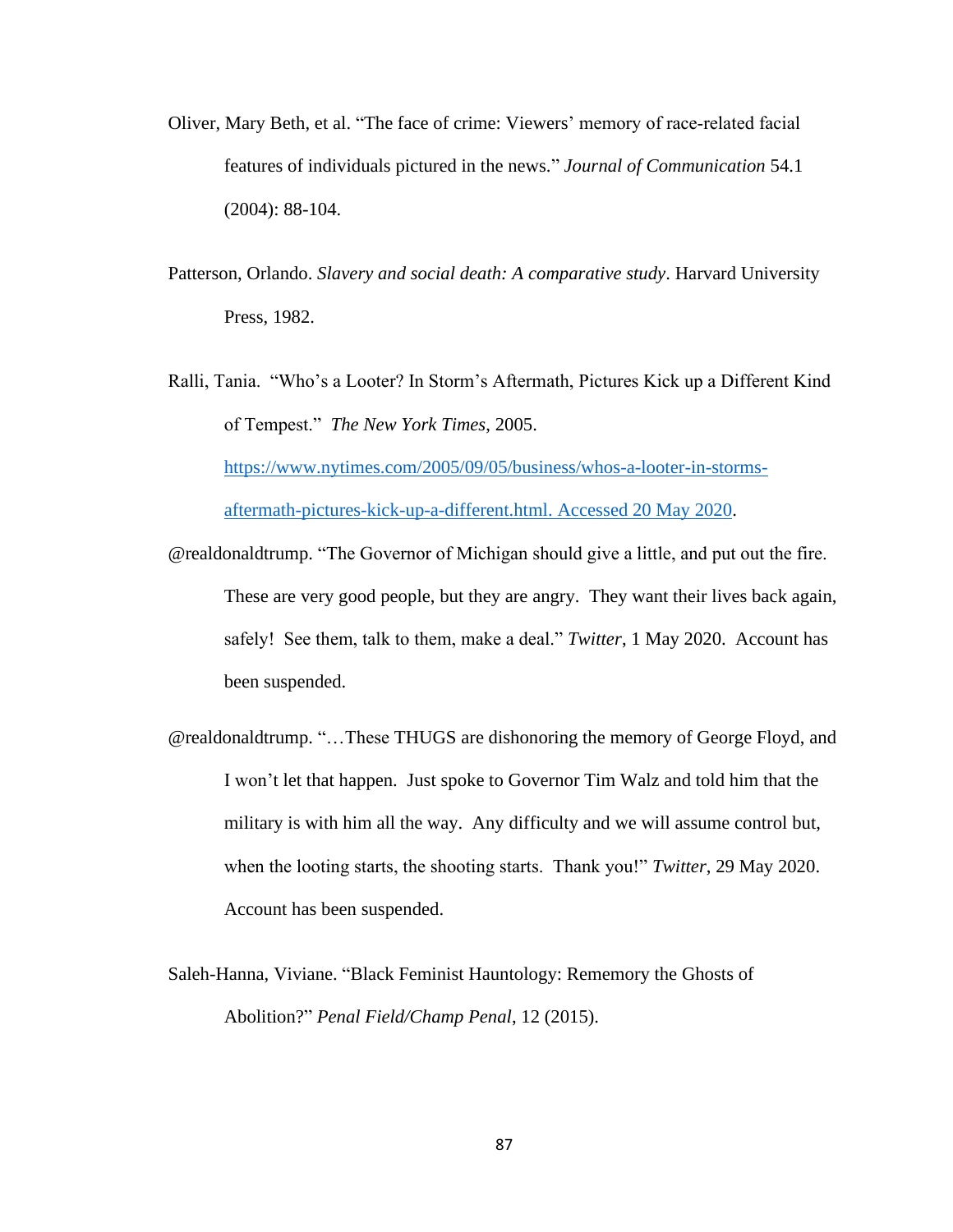- Sartre, Jean-Paul. Anti-Semite and Jew. Translated by George Becker, Paris: Schocken Books, 1948.
- Schwab, Frank. "Mike Ditka Apologizes for Saying There Has Been No Oppression for 100 Years." *Yahoo Sports,* 2017. [https://sports.yahoo.com/mike-ditka](https://sports.yahoo.com/mike-ditka-apologizes-saying-no-oppression-100-years-162746939.html)[apologizes-saying-no-oppression-100-years-162746939.html.](https://sports.yahoo.com/mike-ditka-apologizes-saying-no-oppression-100-years-162746939.html) Accessed 11 June 2020.

Sedgwick, Eve Kosofsky. *Touching feeling*. Duke University Press, 2003.

- Sexton, Jared. *Amalgamation schemes: Antiblackness and the critique of multiracialism*. University of Minnesota Press, 2008.
- Sexton, Jared. "People-of-color-blindness: Notes on the afterlife of slavery." *Social Text* 28.2 (2010): 31-56.
- Spillers, Hortense J. "Mama's baby, papa's maybe: An American grammar book." *Diacritics* 17.2 (1987): 65-81.
- ---*Black, white, and in color: Essays on American literature and culture*. University of Chicago Press, 2003.
- "status." *Merriam-Webster.com*. 2021. [https://www.](https://www/)merriam-webster.com (20 August 2021).
- The U.S. Constitution: A Reader. "Dred Scott v. Sandford: Roger Taney (1777-1864)." Hillsdale College (2012): 485-501.
- United States, Supreme Court. "The Court and Constitutional interpretation." [https://www.supremecourt.gov/about/constitutional.aspx#:~:text=As%20the%20fi](https://www.supremecourt.gov/about/constitutional.aspx#:~:text=As%20the%20final%20arbiter%20of,Justice%20Charles%20Evans%20Hughes%20observed)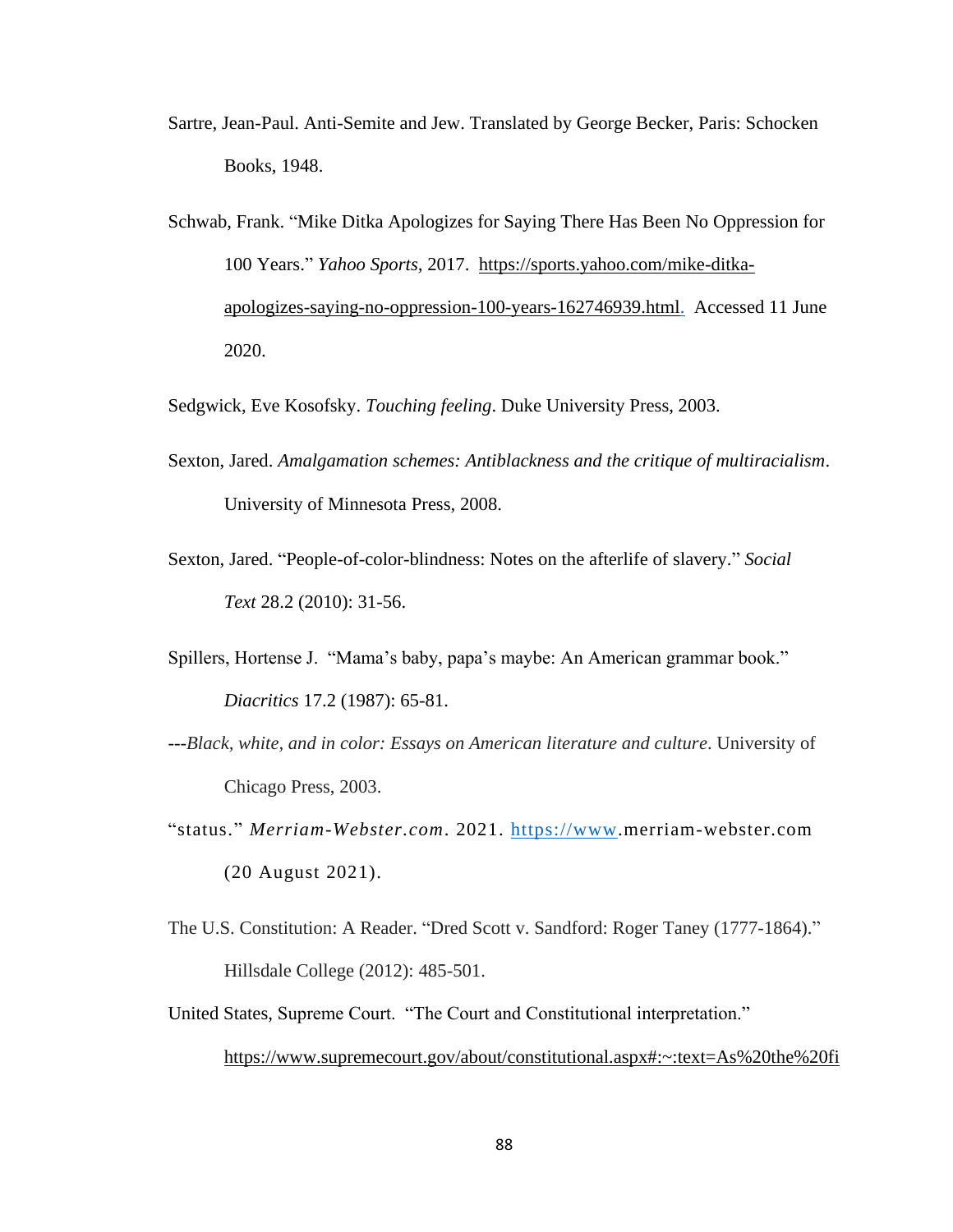[nal%20arbiter%20of,Justice%20Charles%20Evans%20Hughes%20observed.](https://www.supremecourt.gov/about/constitutional.aspx#:~:text=As%20the%20final%20arbiter%20of,Justice%20Charles%20Evans%20Hughes%20observed) Accessed 21 January 2021.

- Walcott, Rinaldo. *The Long Emancipation: Moving Toward Black Freedom*. Duke University Press, 2021.
- Warren, Calvin L. *Ontological terror: Blackness, nihilism, and emancipation*. Duke University Press, 2018.
- Wilderson III, Frank B*. Red, white & black: Cinema and the structure of U.S. antagonisms.* Duke University Press, 2010.
- Winnubst, Shannon. "The many lives of fungibility: antiblackness in neo-liberal times." *Journal of Gender Studies* 29.1 (2020): 102-112.
- Wynter, Sylvia. "No Humans Involved: On the Blackness of 89lackness." *Portland, OR: Publication Studio* (2015).
- Yancey, George A. *Who is white?: Latinos, Asians, and the new black/nonblack divide*. Lynne Rienner Publishers, 2003.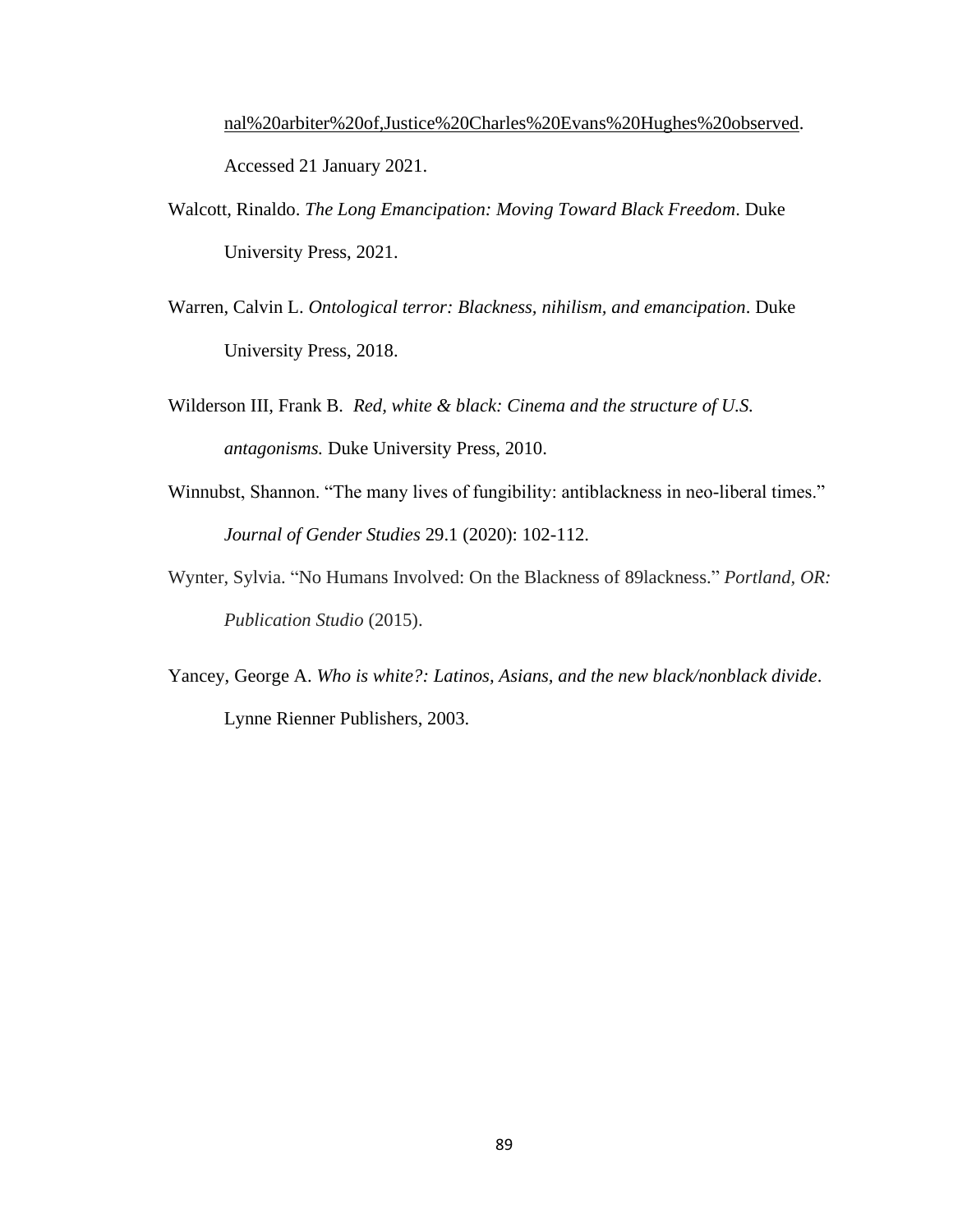# CURRICULUM VITA

# Tiffany Dillard-Knox

# [tiffany.dillard@louisville.edu](mailto:tiffany.dillard@louisville.edu)

## **Summary**:

- Has demonstrated high proficiency as an adjunct faculty member in the Departments of Pan-African Studies and Communication.
- Has achieved excellence as the Director of Debate at the University of Louisville, successfully innovating new methods on the national circuit.
- Skilled at learning new concepts and theories quickly, working under pressure and clearly communicating ideas orally and in writing.
- Extensive training in research, debate, teaching and organizational management.
- Enthusiastic about scholarship with and emphasis in Pan-African Studies and Language.
- Proficient in online teaching platforms, specific experience using blackboard.

# **Education:**

- M.A. Pan-African Studies, 2014 University of Louisville, Louisville, KY
- B.A. Communication, 2001 University of Louisville, Louisville, KY

# **Career History and Accomplishments:**

Director of Debate, University of Louisville, 2011-Present

- Awarded Supervisor of the Year in the College of Arts and Sciences, 2020
- Named Southeast Regional Scholar of the Year, 2018
- Named National Female Coach of the Year, 2013
- Named Southeast Regional Director of the Year, 2012
- Coached the program to its first Novice National Championship, 2011
- Plans the curriculum, coaches 8-10 students, directs research projects, supervises staff and maintains budget.